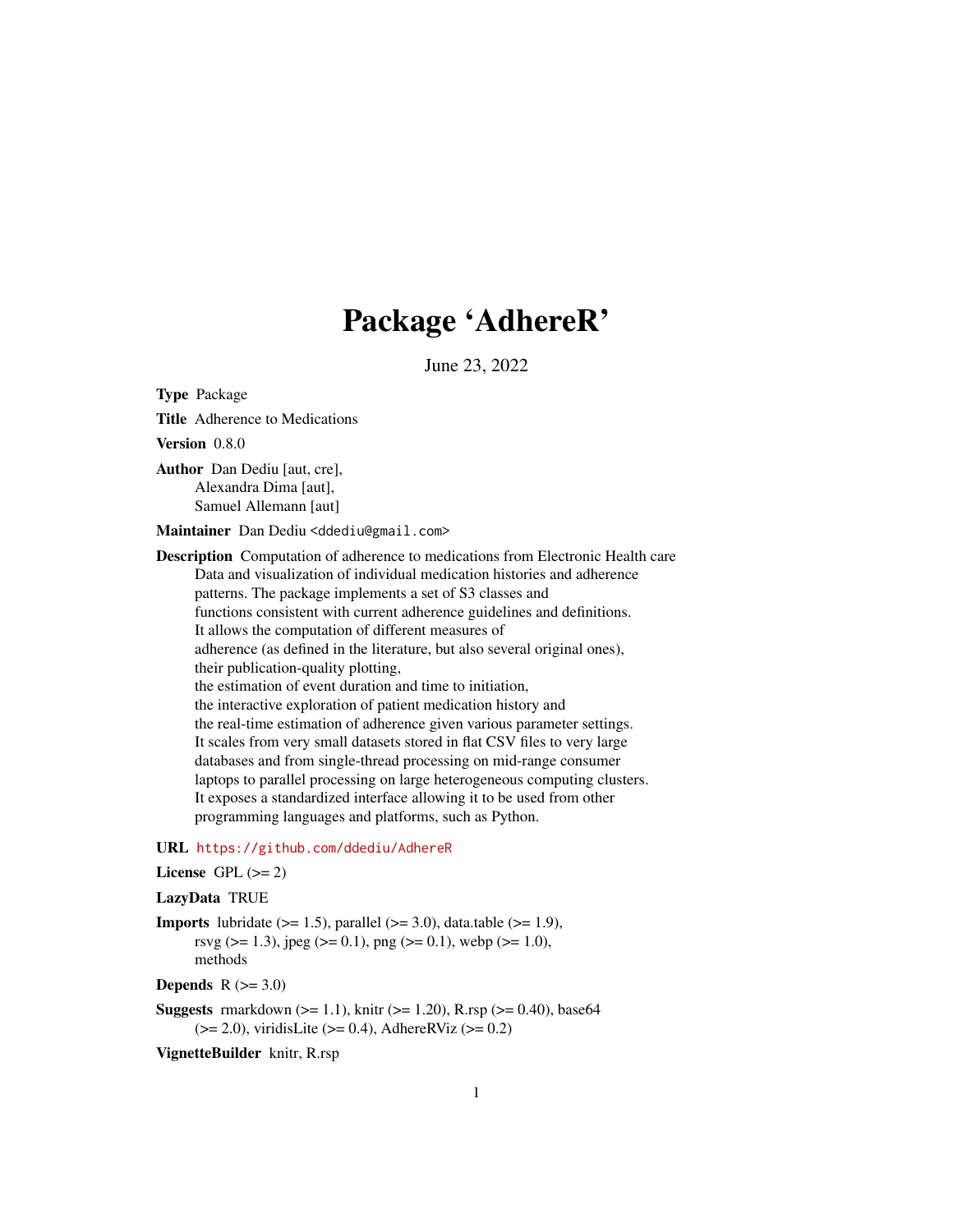Encoding UTF-8 RoxygenNote 7.2.0 NeedsCompilation no Repository CRAN Date/Publication 2022-06-23 12:30:06 UTC

# R topics documented:

| 3<br>$\overline{4}$                                                                                              |
|------------------------------------------------------------------------------------------------------------------|
| 8                                                                                                                |
| 14                                                                                                               |
| 20                                                                                                               |
| 25                                                                                                               |
| 31                                                                                                               |
| 36                                                                                                               |
| 42                                                                                                               |
| 47                                                                                                               |
| 54                                                                                                               |
| 59<br>$CMA\_sliding\_window \dots \dots \dots \dots \dots \dots \dots \dots \dots \dots \dots \dots \dots \dots$ |
| 65                                                                                                               |
| 69                                                                                                               |
| 73                                                                                                               |
| 78                                                                                                               |
| 80                                                                                                               |
| 81                                                                                                               |
| 82                                                                                                               |
| 83                                                                                                               |
| 83                                                                                                               |
| 84                                                                                                               |
| 85                                                                                                               |
| 86                                                                                                               |
| 87                                                                                                               |
| 88                                                                                                               |
| 89                                                                                                               |
| 90                                                                                                               |
| 90                                                                                                               |
| 91                                                                                                               |
| 92                                                                                                               |
| 93                                                                                                               |
| 95                                                                                                               |
| 96                                                                                                               |
| 96                                                                                                               |
| 97                                                                                                               |
|                                                                                                                  |
|                                                                                                                  |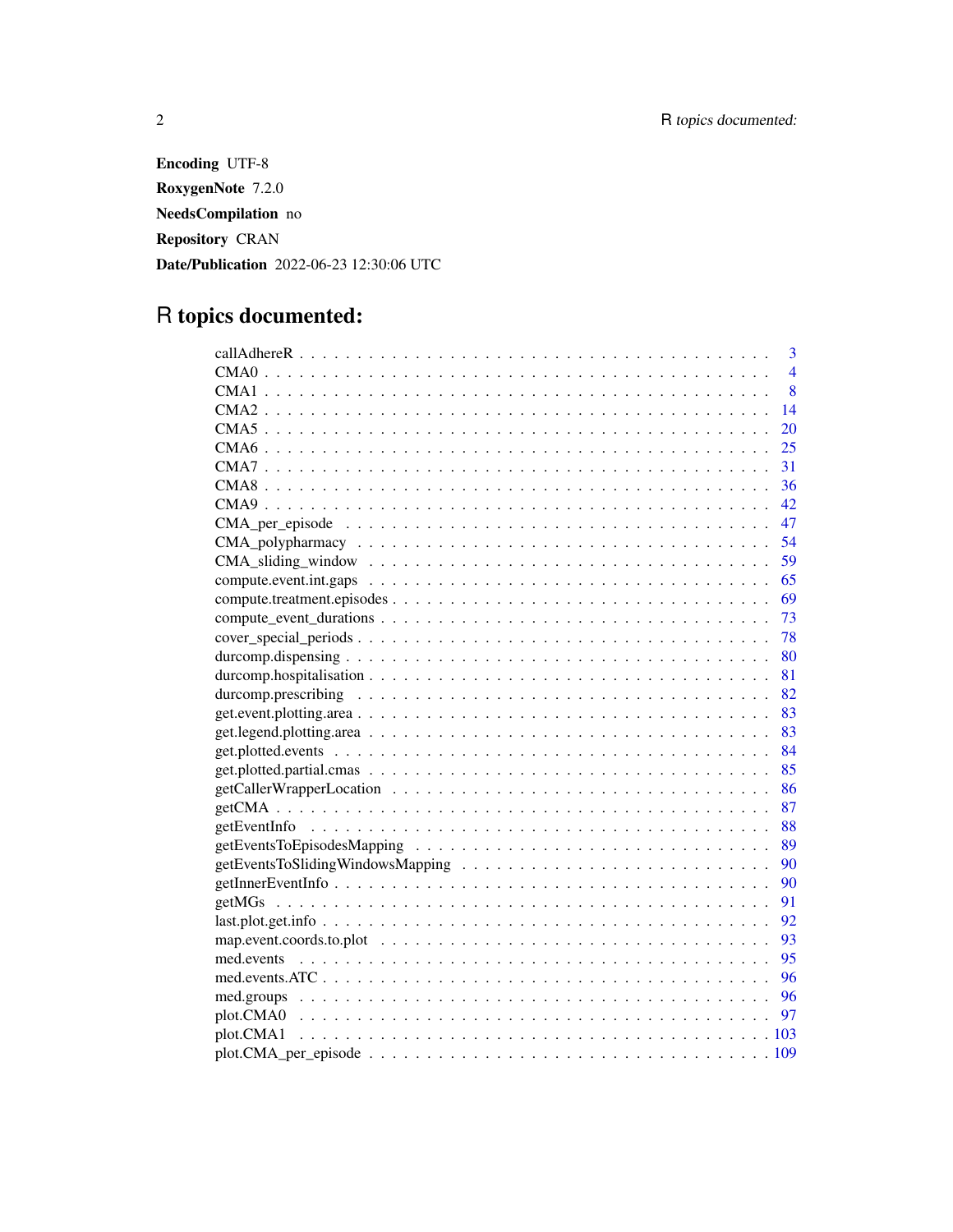#### <span id="page-2-0"></span>callAdhereR 3

| Index |  |  |  |  |  |  |  |  |  |  |  |  |  |  |
|-------|--|--|--|--|--|--|--|--|--|--|--|--|--|--|
|       |  |  |  |  |  |  |  |  |  |  |  |  |  |  |
|       |  |  |  |  |  |  |  |  |  |  |  |  |  |  |

callAdhereR *callAdhereR.*

#### Description

The function encapsulating all the logics that allows AdhereR to be called from any platform using the generic shell mechanism.

#### Usage

callAdhereR(shared.data.directory)

### Arguments

shared.data.directory

A *string* containing the path to the directory where all the exchanged (shared) data (both input and output) is. AdhereR needs read and write access to this directory.

### Details

In most cases this should not be done directly by the user, but instead used by an appropriate wrapper on the client platform. It allows transparent use of AdhereR from virtually any platform or programming language for which an appropriate wrapper is provided. For more details see the vignette describing the included reference Python 3 wrapper.

### Value

This function displays any messages to the console, tries to also write them to the Adherer-results.txt file in the shared.data.directory directory, and, when finished, forces R to quit with a given shell error code:

- 0 The processing ended without major errors;
- 1 General error (hopefully there are messages in the Adherer-results.txt file;
- 10 The directory shared.data.directory does not exit;
- 11 AdhereR does not have read access to the shared.data.directory directory;
- 12 AdhereR does not have write access to the shared.data.directory directory;
- 13 issues with the parameters file parameters.log;
- 14 issues with the data file dataset.csv;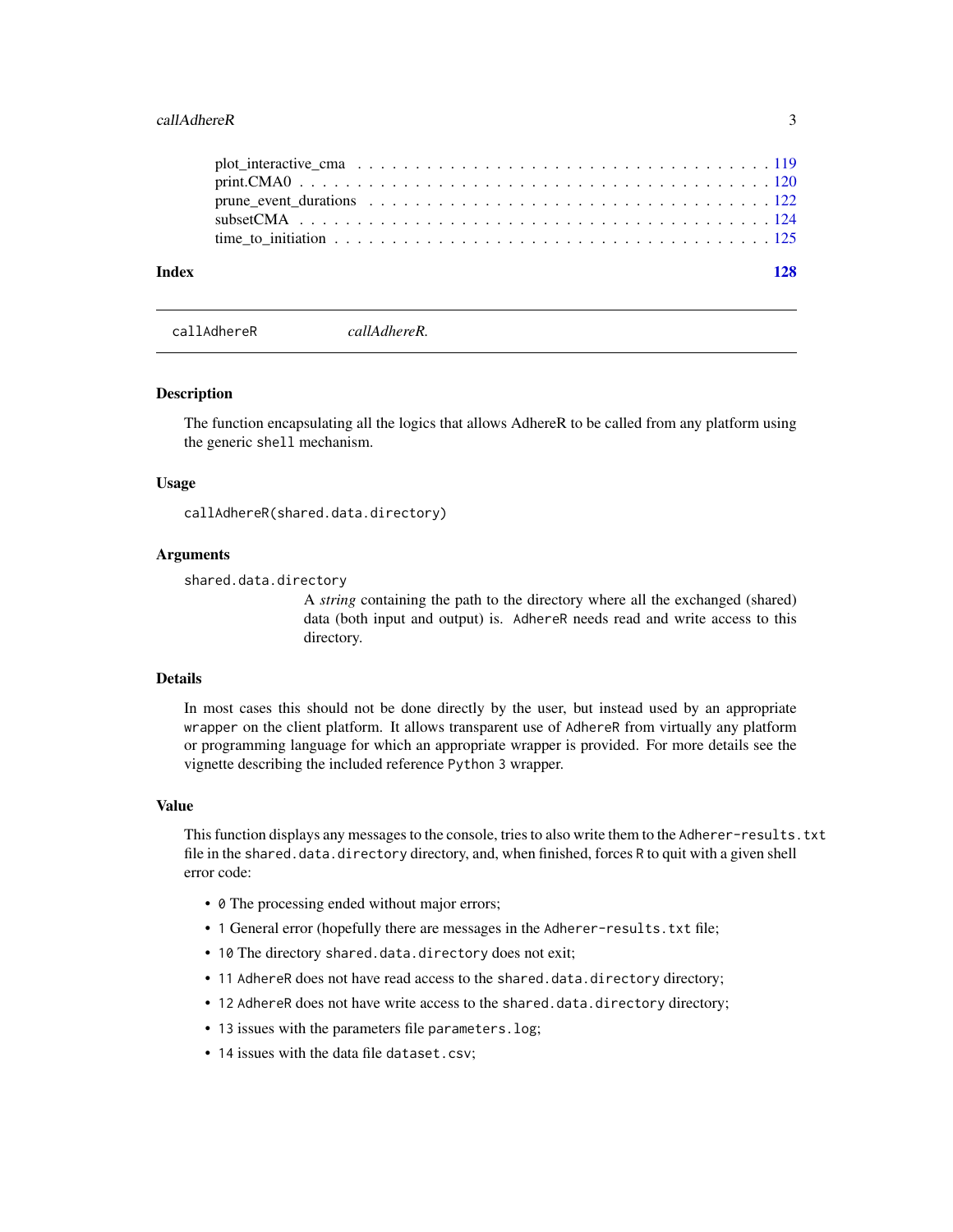- <span id="page-3-0"></span>• 15 plotting issues;
- 16 interactive plotting issues;
- 17 issues exporting the results.

### CMA0 *CMA0 constructor.*

### Description

Constructs a basic CMA (continuous multiple-interval measures of medication availability/gaps) object.

### Usage

```
CMA0(
  data = NULL,ID.colname = NA,
  event.date.colname = NA,
  event.duration.colname = NA,
  event.daily.dose.colname = NA,
  medication.class.colname = NA,
  medication.groups = NULL,
  flatten.medication.groups = FALSE,
  medication.groups.colname = ".MED_GROUP_ID",
  carryover.within.obs.window = NA,
  carryover.into.obs.window = NA,
  carry.only.for.same.medication = NA,
  consider.dosage.change = NA,
  followup.window.start = 0,
  followup.window.start.unit = c("days", "weeks", "months", "years")[1],
  followup.window.start.per.medication.group = FALSE,
  followup.window.duration = 365 \times 2,
  followup.window.duration.unit = c("days", "weeks", "months", "years")[1],
  observation.window.start = 0,
  observation.window.start.unit = c("days", "weeks", "months", "years")[1],
  observation.window.duration = 365 \times 2,
  observation.window.duration.unit = c("days", "weeks", "months", "years")[1],
  date.format = "%m/%d/%Y",
  summary = "Base CMA object",
  suppress.warnings = FALSE,
  suppress.special.argument.checks = FALSE,
  arguments.that.should.not.be.defined = NULL,
  ...
)
```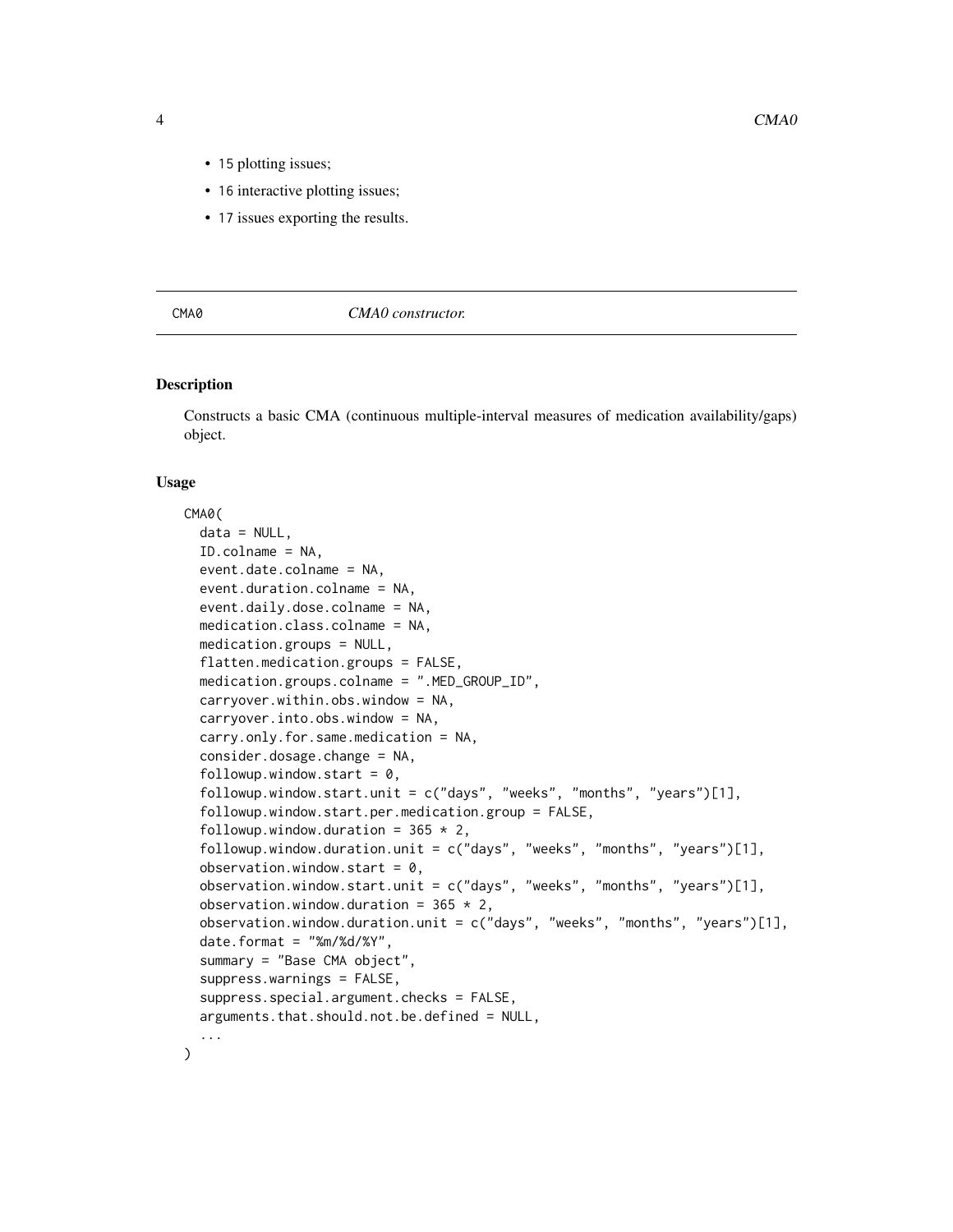#### $CMAO$  5

### Arguments

data A data.frame containing the medication events (prescribing or dispensing) used to compute the CMA. Must contain, at a minimum, the patient unique ID, the event date and duration, and might also contain the daily dosage and medication type (the actual column names are defined in the following four parameters).

ID.colname A *string*, the name of the column in data containing the unique patient ID, or NA if not defined.

### event.date.colname

A *string*, the name of the column in data containing the start date of the event (in the format given in the date.format parameter), or NA if not defined.

### event.duration.colname

A *string*, the name of the column in data containing the event duration (in days), or NA if not defined.

#### event.daily.dose.colname

A *string*, the name of the column in data containing the prescribed daily dose, or NA if not defined.

medication.class.colname

A *string*, the name of the column in data containing the classes/types/groups of medication, or NA if not defined.

medication.groups

A *vector* of characters defining medication groups or the name of a column in data that defines such groups. The names of the vector are the medication group unique names, while the content defines them as logical expressions. While the names can be any string of characters except "}", it is recommended to stick to the rules for defining vector names in R. For example, c("A"="CATEGORY == 'medA'", "AA"="{A} & PERDAY < 4" defines two medication groups: *A* which selects all events of type "medA", and *B* which selects all events already defined by "A" but with a daily dose lower than 4. If NULL, no medication groups are defined. If medication groups are defined, there is one CMA estimate for each group; moreover, there is a special group *\_\_ALL\_OTHERS\_\_* automatically defined containing all observations *not* covered by any of the explicitly defined groups.

flatten.medication.groups

*Logical*, if FALSE (the default) then the CMA and event.info components of the object are lists with one medication group per element; otherwise, they are data.frames with an extra column containing the medication group (its name is given by medication.groups.colname).

### medication.groups.colname

a *string* (defaults to ".MED\_GROUP\_ID") giving the name of the column storing the group name when flatten.medication.groups is TRUE.

### carryover.within.obs.window

*Logical*, if TRUE consider the carry-over within the observation window, or NA if not defined.

#### carryover.into.obs.window

*Logical*, if TRUE consider the carry-over from before the starting date of the observation window, or NA if not defined.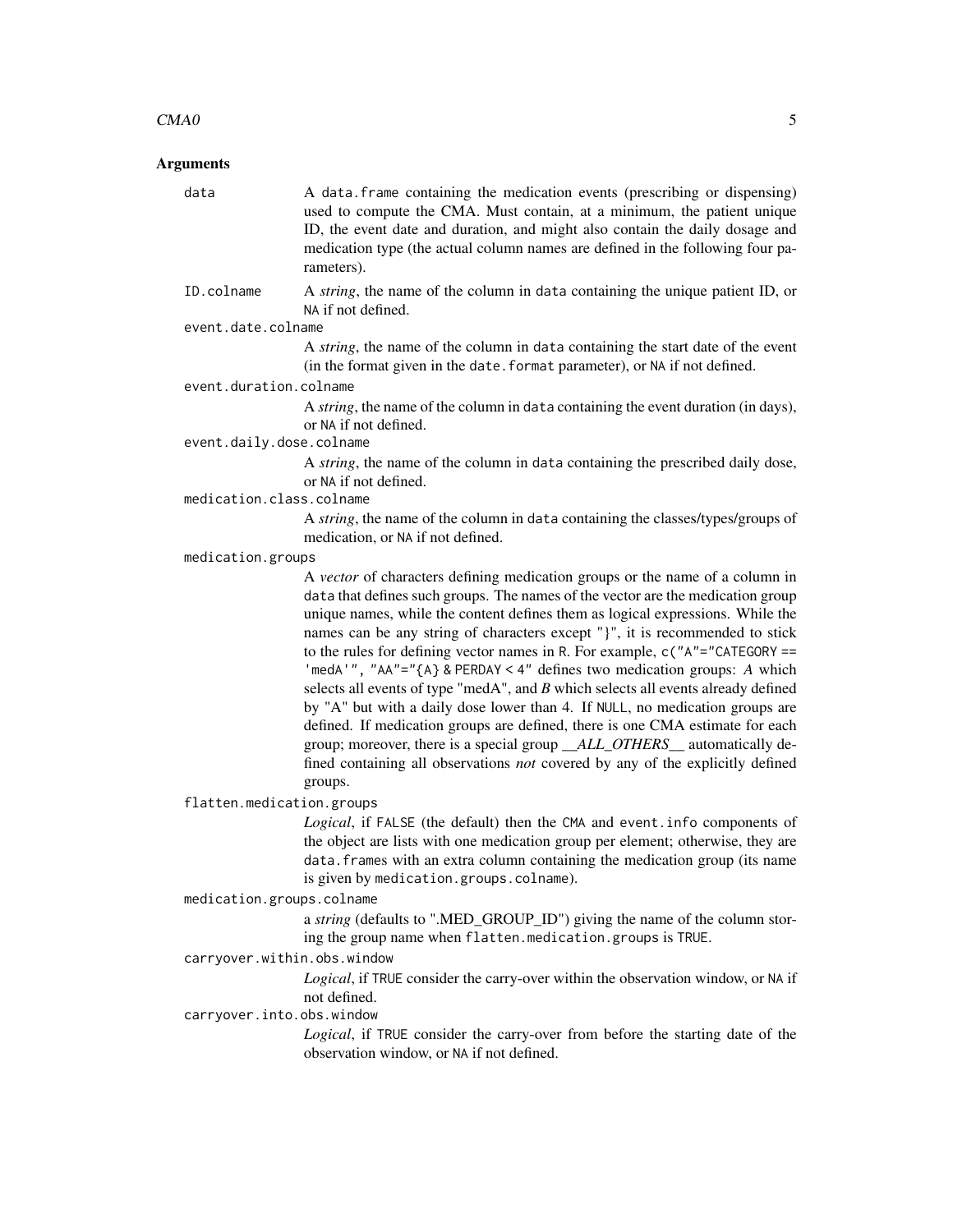carry.only.for.same.medication

*Logical*, if TRUE the carry-over applies only across medications of the same type, or NA if not defined.

consider.dosage.change

*Logical*, if TRUE the carry-over is adjusted to reflect changes in dosage, or NA if not defined.

followup.window.start

If a Date object, it represents the actual start date of the follow-up window; if a *string* it is the name of the column in data containing the start date of the follow-up window either as the numbers of followup.window.start.unit units after the first event (the column must be of type numeric) or as actual dates (in which case the column must be of type Date or a string that conforms to the format specified in date.format); if a *number* it is the number of time units defined in the followup.window.start.unit parameter after the begin of the participant's first event; or NA if not defined.

followup.window.start.unit

can be either *"days"*, *"weeks"*, *"months"* or *"years"*, and represents the time units that followup.window.start refers to (when a number), or NA if not defined.

followup.window.start.per.medication.group

a *logical*: if there are medication groups defined and this is TRUE, then the first event considered for the follow-up window start is relative to each medication group separately, otherwise (the default) it is relative to the patient.

followup.window.duration

either a *number* representing the duration of the follow-up window in the time units given in followup.window.duration.unit, or a *string* giving the column containing these numbers. Should represent a period for which relevant medication events are recorded accurately (e.g. not extend after end of relevant treatment, loss-to-follow-up or change to a health care provider not covered by the database).

followup.window.duration.unit

can be either *"days"*, *"weeks"*, *"months"* or *"years"*, and represents the time units that followup.window.duration refers to, or NA if not defined.

- observation.window.start, observation.window.start.unit, observation.window.duration, observation.win the definition of the observation window (see the follow-up window parameters above for details).
- date.format A *string* giving the format of the dates used in the data and the other parameters; see the format parameters of the [as.Date](#page-0-0) function for details (NB, this concerns only the dates given as strings and not as Date objects).

summary Metadata as a *string*, briefly describing this CMA.

suppress.warnings

*Logical*, if TRUE don't show any warnings.

suppress.special.argument.checks

*Logical* parameter for internal use; if FALSE (default) check if the important columns in the data have some of the reserved names, if TRUE this check is not performed.

arguments.that.should.not.be.defined

a *list* of argument names and pre-defined valuesfor which a warning should be thrown if passed to the function.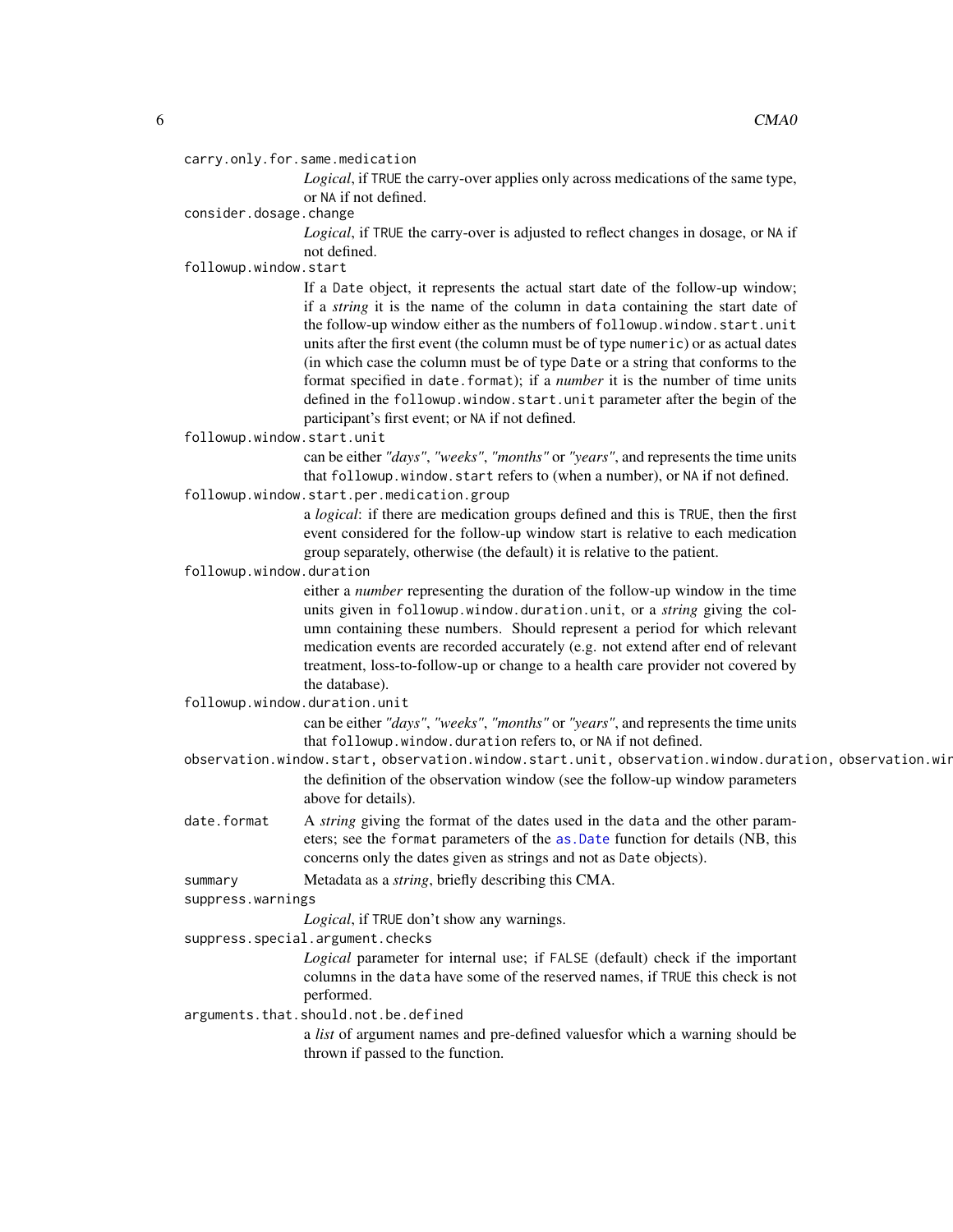### $CMAO$  and the contract of  $\sim$  7

... other possible parameters

### Details

In most cases this should not be done directly by the user, but it is used internally by the other CMAs.

### Value

An S3 object of class CMA0 with the following fields:

- data The actual event (prescribing or dispensing) data, as given by the data parameter.
- ID.colname the name of the column in data containing the unique patient ID, as given by the ID.colname parameter.
- event.date.colname the name of the column in data containing the start date of the event (in the format given in the date.format parameter), as given by the event.date.colname parameter.
- event.duration.colname the name of the column in data containing the event duration (in days), as given by the event.duration.colname parameter.
- event.daily.dose.colname the name of the column in data containing the prescribed daily dose, as given by the event.daily.dose.colname parameter.
- medication.class.colname the name of the column in data containing the classes/types/groups of medication, as given by the medication.class.colname parameter.
- carryover.within.obs.window whether to consider the carry-over within the observation window, as given by the carryover.within.obs.window parameter.
- carryover.into.obs.window whether to consider the carry-over from before the starting date of the observation window, as given by the carryover.into.obs.window parameter.
- carry.only.for.same.medication whether the carry-over applies only across medication of the same type, as given by the carry.only.for.same.medication parameter.
- consider.dosage.change whether the carry-over is adjusted to reflect changes in dosage, as given by the consider.dosage.change parameter.
- followup.window.start the beginning of the follow-up window, as given by the followup.window.start parameter.
- followup.window.start.unit the time unit of the followup.window.start, as given by the followup.window.start.unit parameter.
- followup.window.duration the duration of the follow-up window, as given by the followup.window.duration parameter.
- followup.window.duration.unit the time unit of the followup.window.duration, as given by the followup.window.duration.unit parameter.
- observation.window.start the beginning of the observation window, as given by the observation.window.start parameter.
- observation.window.start.unit the time unit of the observation.window.start, as given by the observation.window.start.unit parameter.
- observation.window.duration the duration of the observation window, as given by the observation.window.duration parameter.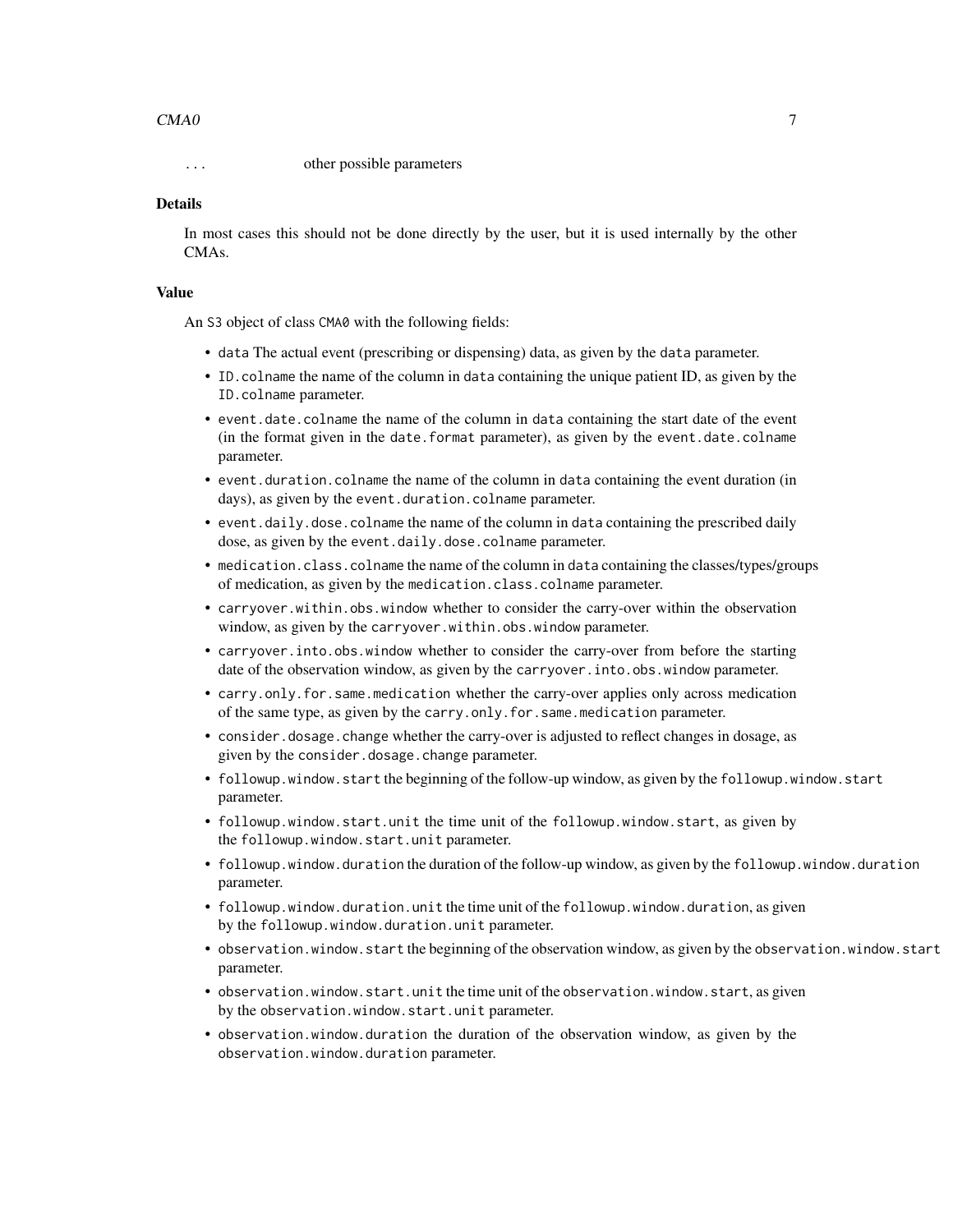- <span id="page-7-0"></span>• observation.window.duration.unit the time unit of the observation.window.duration, as given by the observation.window.duration.unit parameter.
- date. format the format of the dates, as given by the date. format parameter.
- summary the metadata, as given by the summary parameter.

### Examples

```
cma0 <- CMA0(data=med.events,
             ID.colname="PATIENT_ID",
             event.date.colname="DATE",
             event.duration.colname="DURATION",
             event.daily.dose.colname="PERDAY",
             medication.class.colname="CATEGORY",
             followup.window.start=0,
             followup.window.start.unit="days",
             followup.window.duration=2*365,
             followup.window.duration.unit="days",
             observation.window.start=30,
             observation.window.start.unit="days",
             observation.window.duration=365,
             observation.window.duration.unit="days",
             date.format="%m/%d/%Y",
             summary="Base CMA");
```
<span id="page-7-1"></span>

CMA1 *CMA1 and CMA3 constructors.*

### Description

Constructs a CMA (continuous multiple-interval measures of medication availability/gaps) type 1 or type 3 object.

#### Usage

```
CMA1(
  data = NULL,ID.colname = NA,
  event.date.colname = NA,
  event.duration.colname = NA,
  medication.groups = NULL,
  flatten.medication.groups = FALSE,
  medication.groups.colname = ".MED_GROUP_ID",
  followup.window.start = 0,
  followup.window.start.unit = c("days", "weeks", "months", "years")[1],
  followup.window.start.per.medication.group = FALSE,
  followup.window.duration = 365 \times 2,
  followup.window.duration.unit = c("days", "weeks", "months", "years")[1],
  observation.window.start = 0,
```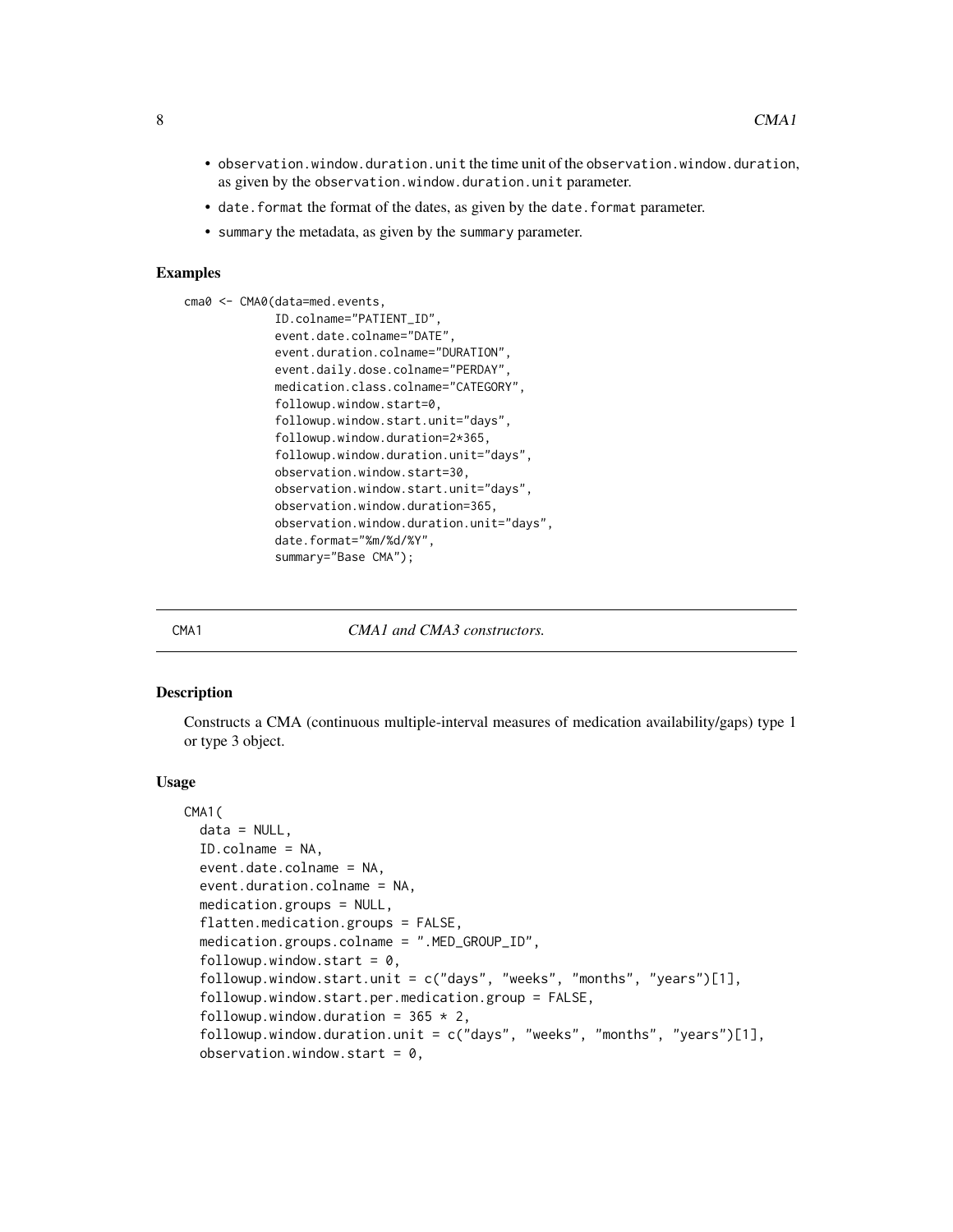### $CMA1$  9

 $\lambda$ 

```
observation.window.start.unit = c("days", "weeks", "months", "years")[1],
  observation.window.duration = 365 \times 2,
  observation.window.duration.unit = c("days", "weeks", "months", "years")[1],
  date.format = "%m%d/*Y",summary = NA,
  event.interval.colname = "event.interval",
  gap.days.colname = "gap.days",
  force.NA.CMA.for.failed.patients = TRUE,
  parallel.backend = c("none", "multicore", "snow", "snow(SOCK)", "snow(MPI)",
    "snow(NWS)")[1],
  parallel.threads = "auto",
  suppress.warnings = FALSE,
  suppress.special.argument.checks = TRUE,
  arguments.that.should.not.be.defined = c(carryover.within.obs.window = FALSE,
    carryover.into.obs.window = FALSE, carry.only.for.same.medication = FALSE,
    consider.dosage.change = FALSE),
  ...
CMA3(
  data = NULL,ID.colname = NA,
  event.date.colname = NA,
  event.duration.colname = NA,
  medication.groups = NULL,
  flatten.medication.groups = FALSE,
  medication.groups.colname = ".MED_GROUP_ID",
  followup.window.start = 0,
  followup.window.start.unit = c("days", "weeks", "months", "years")[1],
  followup.window.start.per.medication.group = FALSE,
  followup.window.duration = 365 \times 2,
  followup.window.duration.unit = c("days", "weeks", "months", "years")[1],
  observation.window.start = 0,
  observation.window.start.unit = c("days", "weeks", "months", "years")[1],
  observation.window.duration = 365 \times 2,
  observation.window.duration.unit = c("days", "weeks", "months", "years")[1],
  date.format = "%m%d/*Y",summary = NA,
  event.interval.colname = "event.interval",
  gap.days.colname = "gap.days",
  force.NA.CMA.for.failed.patients = TRUE,
  parallel.backend = c("none", "multicore", "snow", "snow(SOCK)", "snow(MPI)",
    "snow(NWS)")[1],
  parallel.threads = "auto",
  suppress.warnings = FALSE,
  suppress.special.argument.checks = TRUE,
  arguments.that.should.not.be.defined = c(carryover.within.obs.window = FALSE,
    carryover.into.obs.window = FALSE, carry.only.for.same.medication = FALSE,
```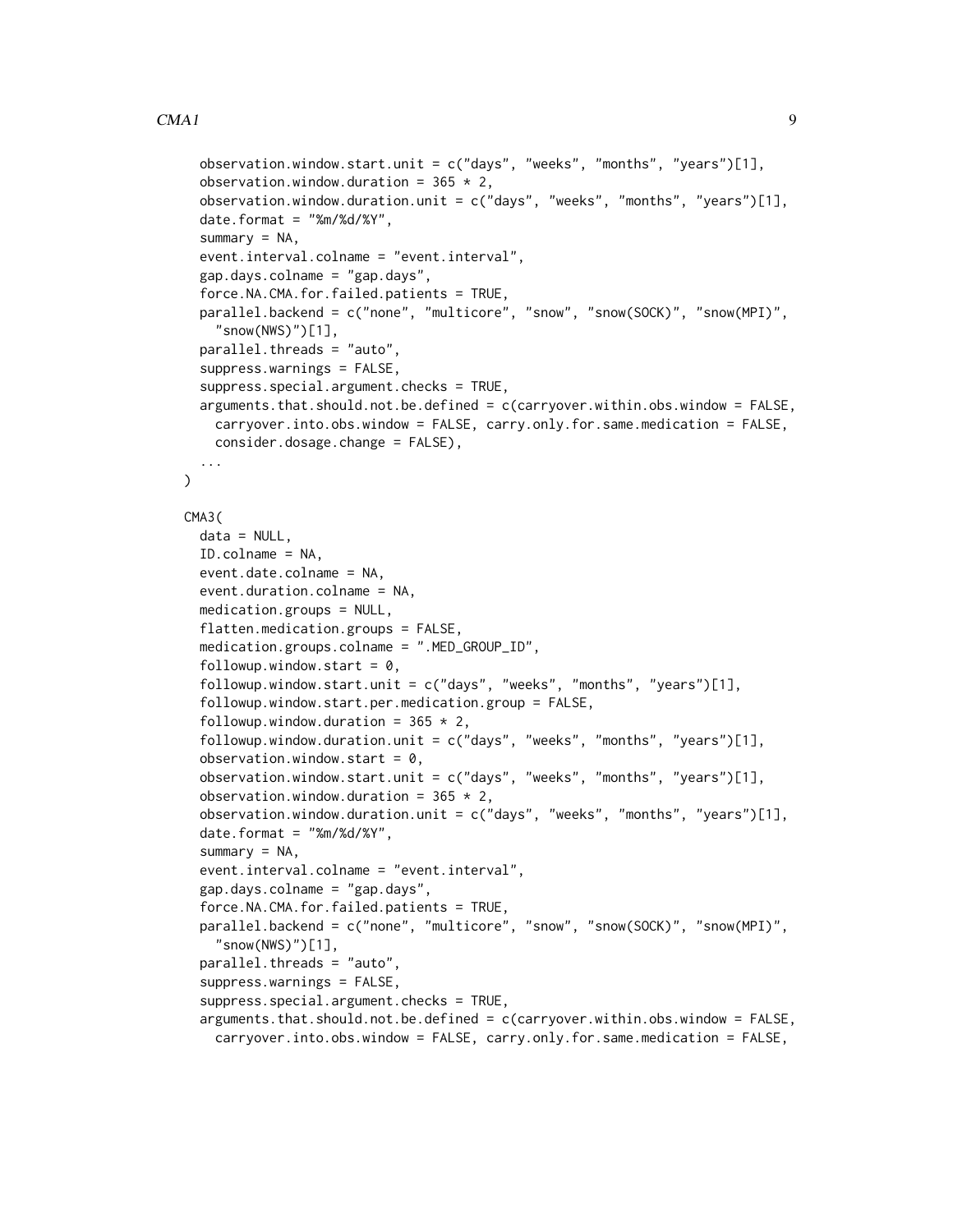```
consider.dosage.change = FALSE),
...
```
#### **Arguments**

 $\lambda$ 

|                        | at a minimum, the patient unique ID, the event date and duration, and might<br>also contain the daily dosage and medication type (the actual column names are<br>defined in the following four parameters). |  |  |  |  |  |  |
|------------------------|-------------------------------------------------------------------------------------------------------------------------------------------------------------------------------------------------------------|--|--|--|--|--|--|
| ID.colname             | A <i>string</i> , the name of the column in data containing the unique patient ID; must                                                                                                                     |  |  |  |  |  |  |
|                        | be present.                                                                                                                                                                                                 |  |  |  |  |  |  |
| event.date.colname     |                                                                                                                                                                                                             |  |  |  |  |  |  |
|                        | A <i>string</i> , the name of the column in data containing the start date of the event<br>(in the format given in the date. format parameter); must be present.                                            |  |  |  |  |  |  |
| event.duration.colname |                                                                                                                                                                                                             |  |  |  |  |  |  |
|                        | A <i>string</i> , the name of the column in data containing the event duration (in days);                                                                                                                   |  |  |  |  |  |  |
|                        | must be present.                                                                                                                                                                                            |  |  |  |  |  |  |
| medication.groups      |                                                                                                                                                                                                             |  |  |  |  |  |  |
|                        |                                                                                                                                                                                                             |  |  |  |  |  |  |

data A data.frame containing the events used to compute the CMA. Must contain,

A *vector* of characters defining medication groups or the name of a column in data that defines such groups. The names of the vector are the medication group unique names, while the content defines them as logical expressions. While the names can be any string of characters except "}", it is recommended to stick to the rules for defining vector names in R. For example, c("A"="CATEGORY == 'medA'", "AA"="{A} & PERDAY < 4" defines two medication groups: *A* which selects all events of type "medA", and *B* which selects all events already defined by "A" but with a daily dose lower than 4. If NULL, no medication groups are defined. If medication groups are defined, there is one CMA estimate for each group; moreover, there is a special group *\_\_ALL\_OTHERS\_\_* automatically defined containing all observations *not* covered by any of the explicitly defined groups.

flatten.medication.groups

*Logical*, if FALSE (the default) then the CMA and event.info components of the object are lists with one medication group per element; otherwise, they are data.frames with an extra column containing the medication group (its name is given by medication.groups.colname).

medication.groups.colname

a *string* (defaults to ".MED\_GROUP\_ID") giving the name of the column storing the group name when flatten.medication.groups is TRUE.

followup.window.start

If a Date object, it represents the actual start date of the follow-up window; if a *string* it is the name of the column in data containing the start date of the follow-up window either as the numbers of followup.window.start.unit units after the first event (the column must be of type numeric) or as actual dates (in which case the column must be of type Date or a string that conforms to the format specified in date.format); if a *number* it is the number of time units defined in the followup.window.start.unit parameter after the begin of the participant's first event; or NA if not defined.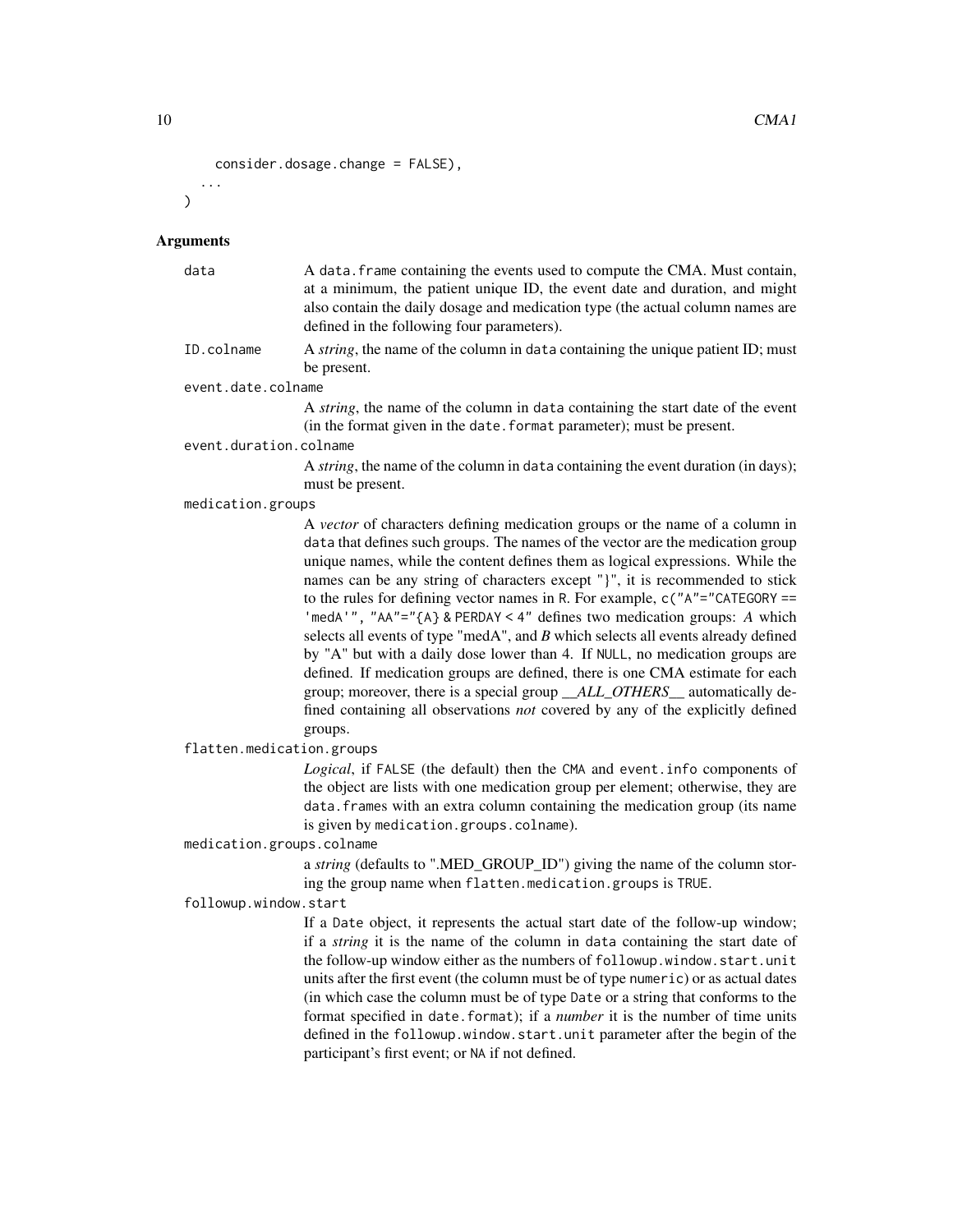followup.window.start.unit

can be either *"days"*, *"weeks"*, *"months"* or *"years"*, and represents the time units that followup.window.start refers to (when a number), or NA if not defined.

followup.window.start.per.medication.group

a *logical*: if there are medication groups defined and this is TRUE, then the first event considered for the follow-up window start is relative to each medication group separately, otherwise (the default) it is relative to the patient.

followup.window.duration

either a *number* representing the duration of the follow-up window in the time units given in followup.window.duration.unit, or a *string* giving the column containing these numbers. Should represent a period for which relevant medication events are recorded accurately (e.g. not extend after end of relevant treatment, loss-to-follow-up or change to a health care provider not covered by the database).

followup.window.duration.unit

can be either *"days"*, *"weeks"*, *"months"* or *"years"*, and represents the time units that followup.window.duration refers to, or NA if not defined.

- observation.window.start, observation.window.start.unit, observation.window.duration, observation.win the definition of the observation window (see the follow-up window parameters above for details).
- date.format A *string* giving the format of the dates used in the data and the other parameters; see the format parameters of the [as.Date](#page-0-0) function for details (NB, this concerns only the dates given as strings and not as Date objects).
- summary Metadata as a *string*, briefly describing this CMA.

event.interval.colname

A *string*, the name of a newly-created column storing the number of days between the start of the current event and the start of the next one; the default value "event.interval" should be changed only if there is a naming conflict with a pre-existing "event.interval" column in event.info.

#### gap.days.colname

A *string*, the name of a newly-created column storing the number of days when medication was not available (i.e., the "gap days"); the default value "gap.days" should be changed only if there is a naming conflict with a pre-existing "gap.days" column in event.info.

### force.NA.CMA.for.failed.patients

*Logical* describing how the patients for which the CMA estimation fails are treated: if TRUE they are returned with an NA CMA estimate, while for FALSE they are omitted.

#### parallel.backend

Can be "none" (the default) for single-threaded execution, "multicore" (using mclapply in package parallel) for multicore processing (NB. not currently implemented on MS Windows and automatically falls back on "snow" on this platform), or "snow", "snow(SOCK)" (equivalent to "snow"), "snow(MPI)" or "snow(NWS)" specifying various types of SNOW clusters (can be on the local machine or more complex setups – please see the documentation of package snow for details; the last two require packages Rmpi and nws, respectively, not automatically installed with AdhereR).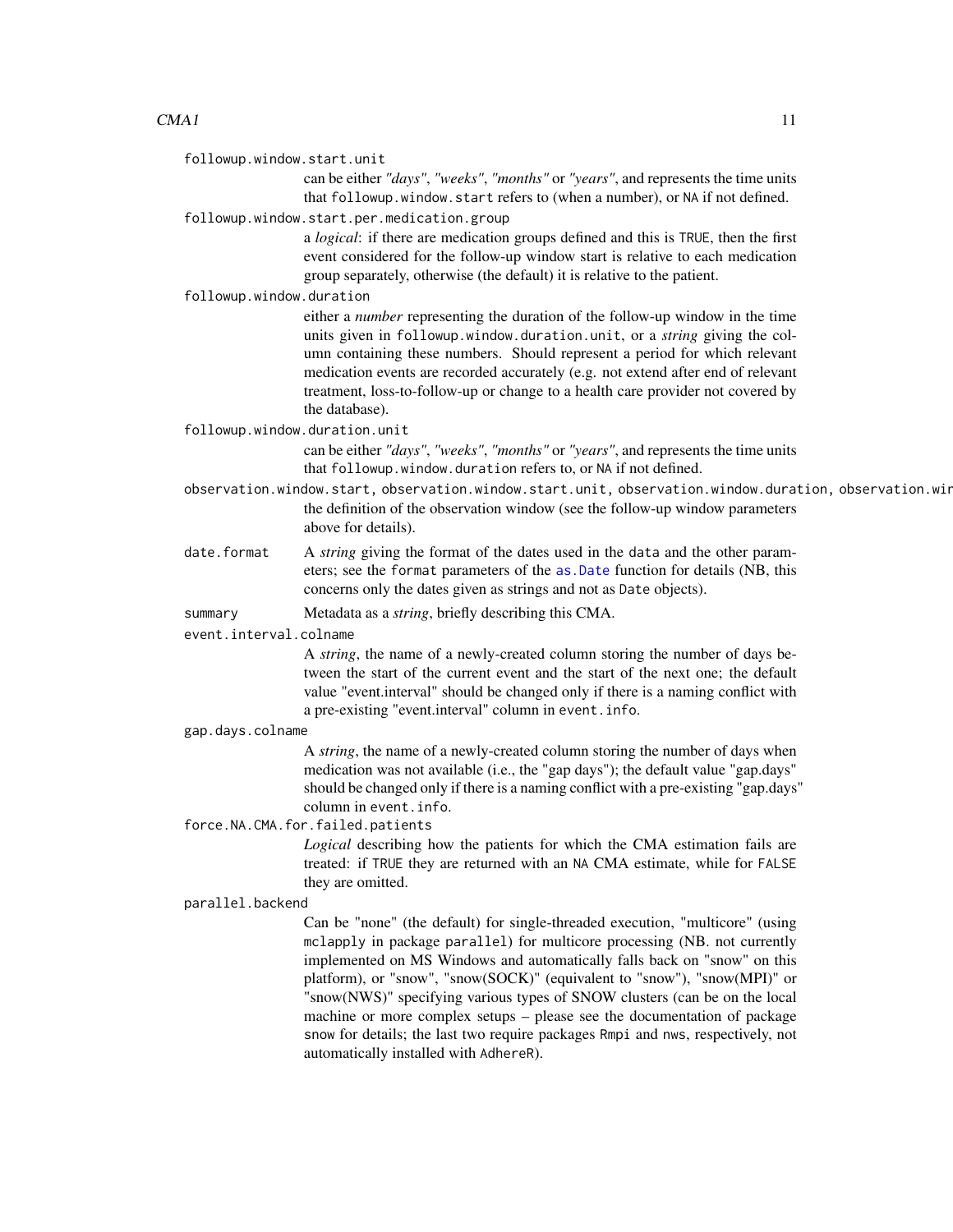#### parallel.threads

Can be "auto" (for parallel.backend == "multicore", defaults to the number of cores in the system as given by options("cores"), while for parallel.backend == "snow", defaults to 2), a strictly positive integer specifying the number of parallel threads, or a more complex specification of the SNOW cluster nodes for parallel.backend == "snow" (see the documentation of package snow for details).

```
suppress.warnings
```
*Logical*, if TRUE don't show any warnings.

suppress.special.argument.checks

*Logical* parameter for internal use; if FALSE (default) check if the important columns in the data have some of the reserved names, if TRUE this check is not performed.

arguments.that.should.not.be.defined

a *list* of argument names and pre-defined valuesfor which a warning should be thrown if passed to the function.

... other possible parameters

#### Details

CMA1 considers the total number of days with medication supplied in all medication events in the observation window, excluding the last event. CMA3 is identical to CMA1 except that it is capped at 100%.

The formula is

```
(numberofdays supply excluding last)/(first to last event)
```
Thus, the durations of all events are added up, possibly resulting in an CMA estimate (much) bigger than 1.0 (100%).

[CMA2](#page-13-1) and CMA1 differ in the inclusion or not of the last event.

### Value

An S3 object of class CMA1 (derived from CMA0) with the following fields:

- data The actual event data, as given by the data parameter.
- ID.colname the name of the column in data containing the unique patient ID, as given by the ID.colname parameter.
- event.date.colname the name of the column in data containing the start date of the event (in the format given in the date.format parameter), as given by the event.date.colname parameter.
- event.duration.colname the name of the column in data containing the event duration (in days), as given by the event.duration.colname parameter.
- event.daily.dose.colname the name of the column in data containing the prescribed daily dose, as given by the event.daily.dose.colname parameter.
- medication.class.colname the name of the column in data containing the classes/types/groups of medication, as given by the medication.class.colname parameter.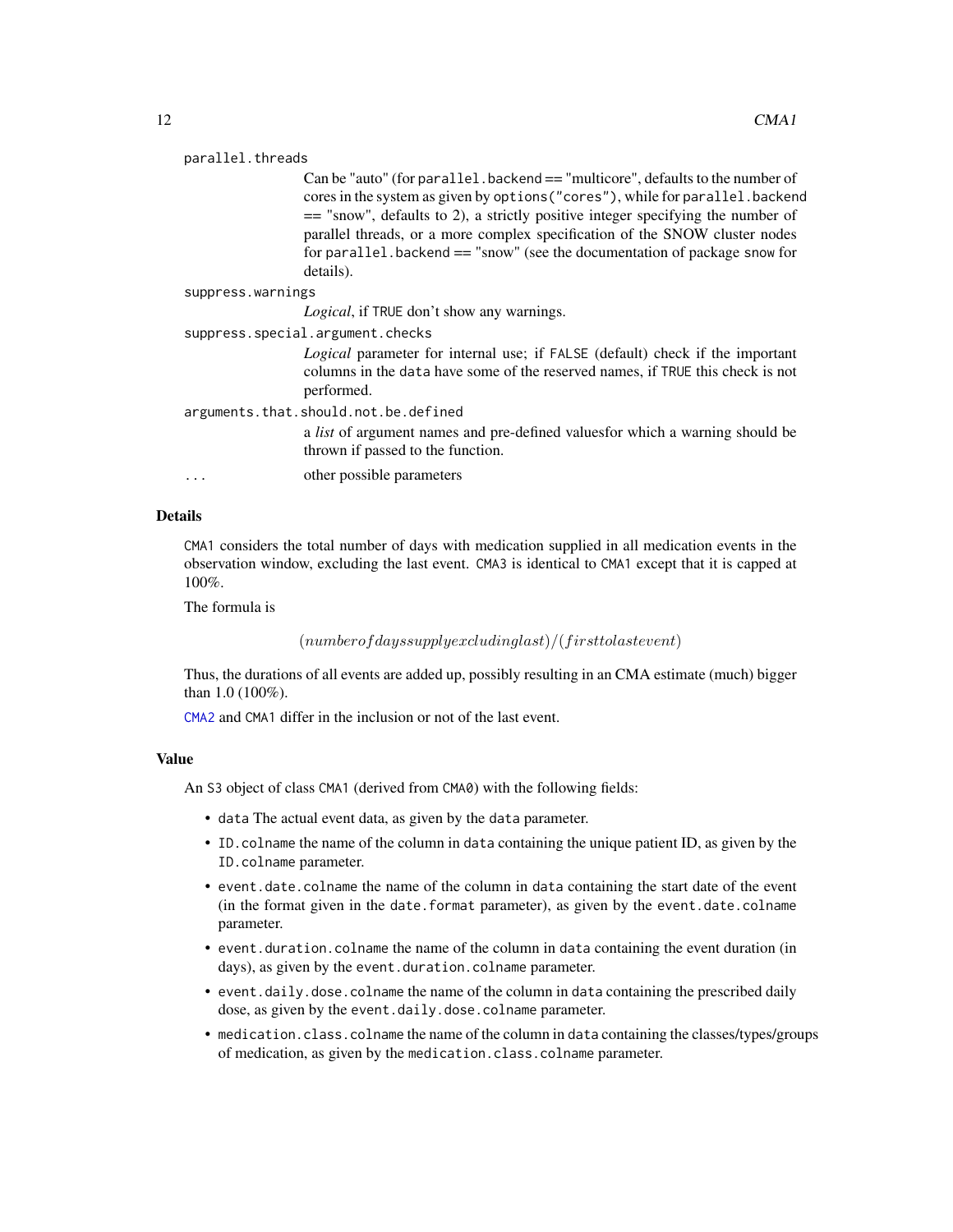- followup.window.start the beginning of the follow-up window, as given by the followup.window.start parameter.
- followup.window.start.unit the time unit of the followup.window.start, as given by the followup.window.start.unit parameter.
- followup.window.duration the duration of the follow-up window, as given by the followup.window.duration parameter.
- followup.window.duration.unit the time unit of the followup.window.duration, as given by the followup.window.duration.unit parameter.
- observation.window.start the beginning of the observation window, as given by the observation.window.start parameter.
- observation.window.start.unit the time unit of the observation.window.start, as given by the observation.window.start.unit parameter.
- observation.window.duration the duration of the observation window, as given by the observation.window.duration parameter.
- observation.window.duration.unit the time unit of the observation.window.duration, as given by the observation.window.duration.unit parameter.
- date. format the format of the dates, as given by the date. format parameter.
- summary the metadata, as given by the summary parameter.
- event.info the data.frame containing the event info (irrelevant for most users; see [compute.event.int.gaps](#page-64-1) for details).
- CMA the data. frame containing the actual CMA estimates for each participant (the ID.colname column).

Please note that if medication.groups are defined and flatten.medication.groups is FALSE, then the CMA and event.info are named lists, each element containing the CMA and event.info corresponding to a single medication group (the element's name), but if flatten.medication.groups is FALSE then they are data. frames with an extra column giving the medication group (the column's name is given by medication.groups.colname).

### See Also

CMAs 1 to 8 are described in:

Vollmer, W. M., Xu, M., Feldstein, A., Smith, D., Waterbury, A., & Rand, C. (2012). Comparison of pharmacy-based measures of medication adherence. *BMC Health Services Research*, 12, 155. doi: [10.1186/1472696312155.](https://doi.org/10.1186/1472-6963-12-155)

### Examples

```
cma1 <- CMA1(data=med.events,
             ID.colname="PATIENT_ID",
             event.date.colname="DATE",
             event.duration.colname="DURATION",
             followup.window.start=30,
             observation.window.start=30,
             observation.window.duration=365,
             date.format="%m/%d/%Y"
```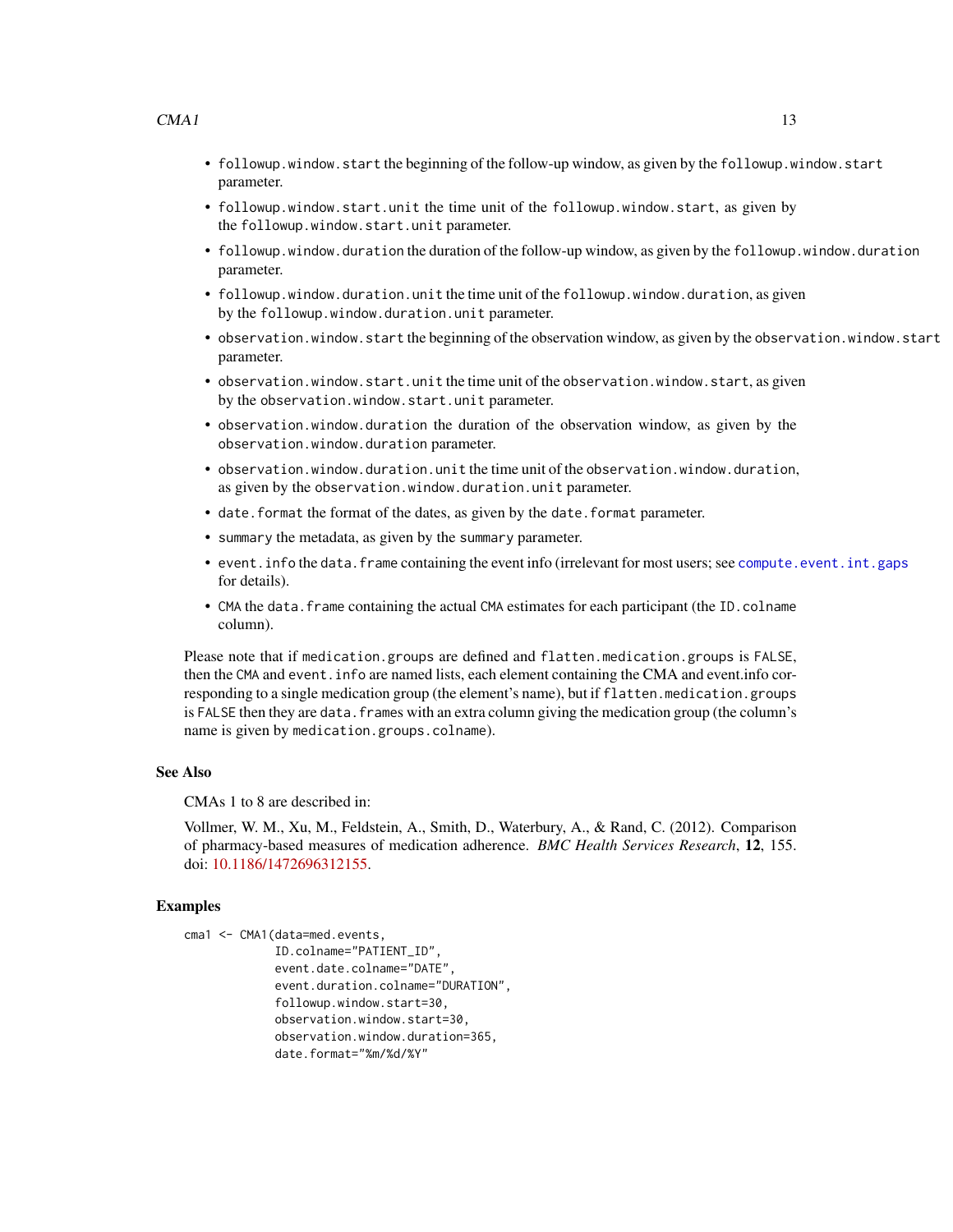```
);
cma3 <- CMA3(data=med.events,
             ID.colname="PATIENT_ID",
             event.date.colname="DATE",
             event.duration.colname="DURATION",
             followup.window.start=30,
             observation.window.start=30,
             observation.window.duration=365,
             date.format="%m/%d/%Y"
            );
```
<span id="page-13-1"></span>

#### CMA2 *CMA2 and CMA4 constructors.*

### Description

Constructs a CMA (continuous multiple-interval measures of medication availability/gaps) type 2 or type 4 object.

### Usage

```
CMA2(
  data = NULL,ID.colname = NA,
  event.date.colname = NA,
  event.duration.colname = NA,
  medication.groups = NULL,
  flatten.medication.groups = FALSE,
  medication.groups.colname = ".MED_GROUP_ID",
  followup.window.start = 0,
  followup.window.start.unit = c("days", "weeks", "months", "years")[1],
  followup.window.start.per.medication.group = FALSE,
  followup.window.duration = 365 \times 2,
  followup.window.duration.unit = c("days", "weeks", "months", "years")[1],
  observation.window.start = 0,
  observation.window.start.unit = c("days", "weeks", "months", "years")[1],
  observation.window.duration = 365 \times 2,
  observation.window.duration.unit = c("days", "weeks", "months", "years")[1],
  date.format = \frac{m}{2} /%m/%d/%Y",
  summary = NA,
  event.interval.colname = "event.interval",
  gap.days.colname = "gap.days",
  force.NA.CMA.for.failed.patients = TRUE,
  parallel.backend = c("none", "multicore", "snow", "snow(SOCK)", "snow(MPI)",
    "snow(NWS)")[1],
  parallel.threads = "auto",
  suppress.warnings = FALSE,
  suppress.special.argument.checks = TRUE,
```
<span id="page-13-0"></span>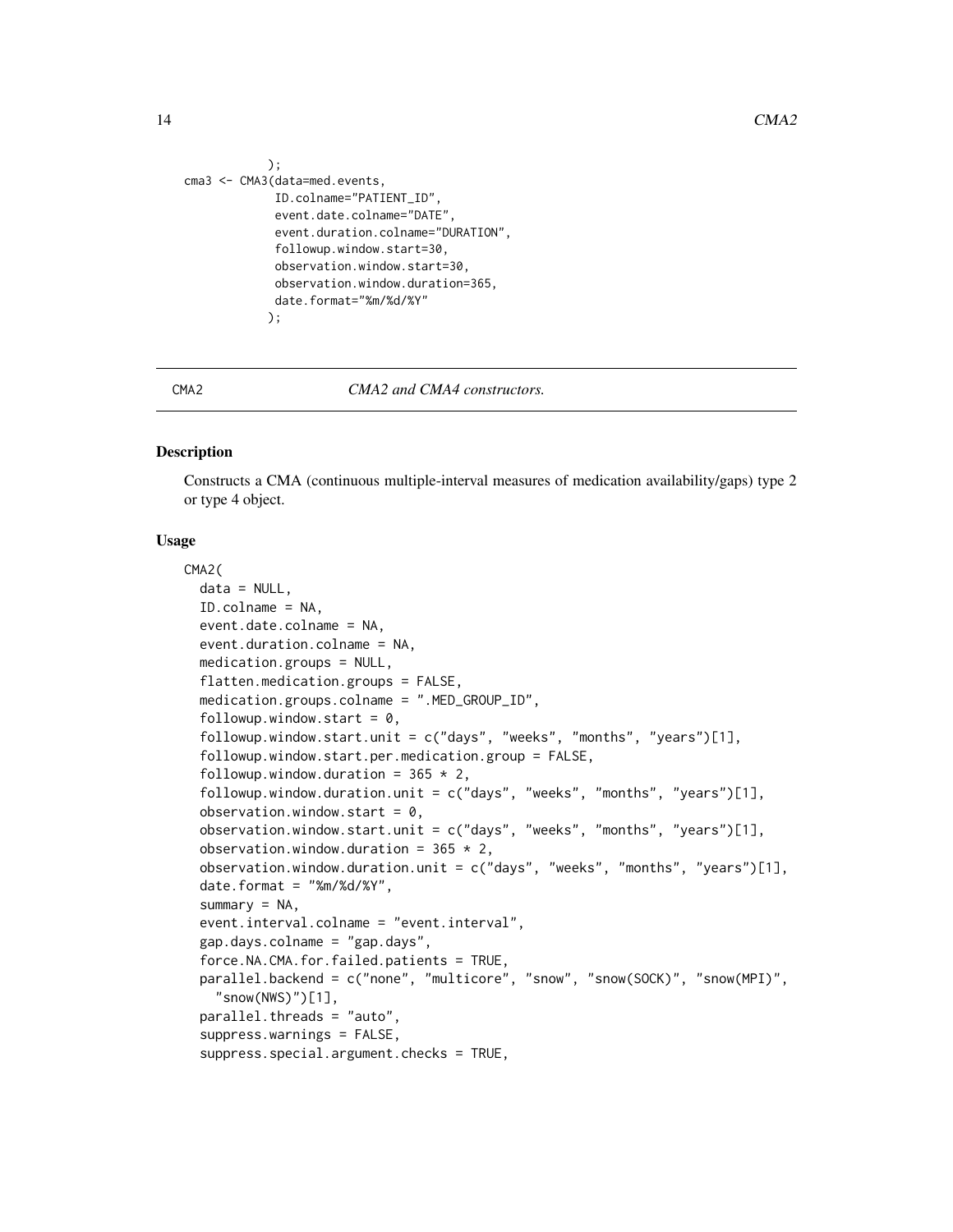```
arguments.that.should.not.be.defined = c(carryover.within.obs.window = FALSE,
    carryover.into.obs.window = FALSE, carry.only.for.same.medication = FALSE,
    consider.dosage.change = FALSE),
  ...
\mathcal{L}CMA4(
  data = NULL,ID.colname = NA,
  event.date.colname = NA,
  event.duration.colname = NA,
  medication.groups = NULL,
  flatten.medication.groups = FALSE,
  medication.groups.colname = ".MED_GROUP_ID",
  followup.window.start = 0,
  followup.window.start.unit = c("days", "weeks", "months", "years")[1],
  followup.window.start.per.medication.group = FALSE,
  followup.window.duration = 365 \times 2,
  followup.window.duration.unit = c("days", "weeks", "months", "years")[1],
  observation.window.start = 0,
  observation.window.start.unit = c("days", "weeks", "months", "years")[1],
  observation.window.duration = 365 \times 2,
  observation.window.duration.unit = c("days", "weeks", "months", "years")[1],
  date.format = "%m%d/*Y",summary = NA,
  event.interval.colname = "event.interval",
  gap.days.colname = "gap.days",
  force.NA.CMA.for.failed.patients = TRUE,
  parallel.backend = c("none", "multicore", "snow", "snow(SOCK)", "snow(MPI)",
    "snow(NWS)")[1],
  parallel.threads = "auto",
  suppress.warnings = FALSE,
  suppress.special.argument.checks = TRUE,
  arguments.that.should.not.be.defined = c(carryover.within.obs.window = FALSE,
    carryover.into.obs.window = FALSE, carry.only.for.same.medication = FALSE,
   consider.dosage.change = FALSE),
  ...
\mathcal{L}
```
### Arguments

| data       | A data, frame containing the events used to compute the CMA. Must contain,<br>at a minimum, the patient unique ID, the event date and duration, and might<br>also contain the daily dosage and medication type (the actual column names are<br>defined in the following four parameters). |
|------------|-------------------------------------------------------------------------------------------------------------------------------------------------------------------------------------------------------------------------------------------------------------------------------------------|
| ID.colname | A <i>string</i> , the name of the column in data containing the unique patient ID; must<br>be present.                                                                                                                                                                                    |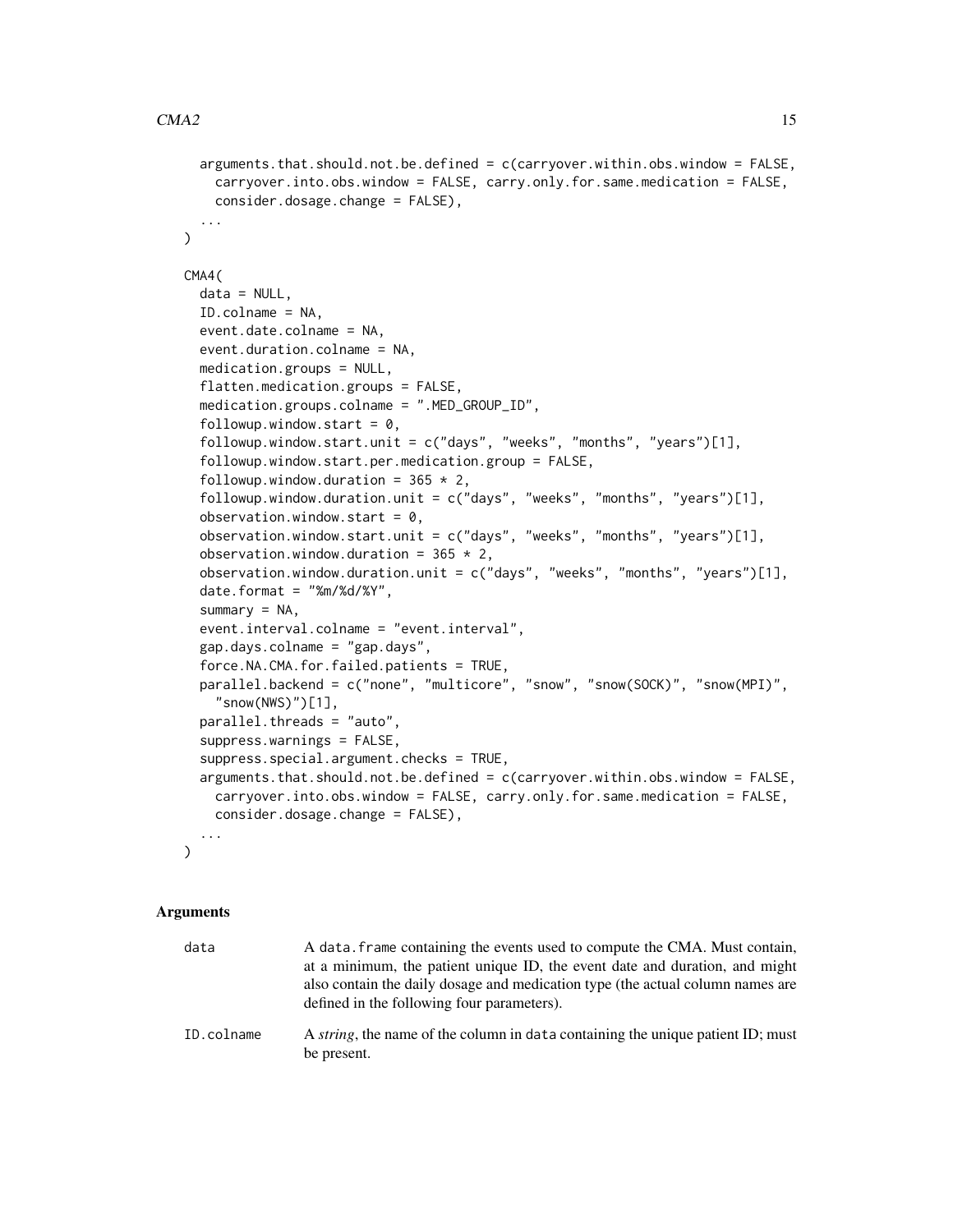#### event.date.colname

A *string*, the name of the column in data containing the start date of the event (in the format given in the date.format parameter); must be present.

### event.duration.colname

A *string*, the name of the column in data containing the event duration (in days); must be present.

### medication.groups

A *vector* of characters defining medication groups or the name of a column in data that defines such groups. The names of the vector are the medication group unique names, while the content defines them as logical expressions. While the names can be any string of characters except "}", it is recommended to stick to the rules for defining vector names in R. For example,  $c('A" = "CATEGORITHM] =$ 'medA'", "AA"="{A} & PERDAY < 4" defines two medication groups: *A* which selects all events of type "medA", and *B* which selects all events already defined by "A" but with a daily dose lower than 4. If NULL, no medication groups are defined. If medication groups are defined, there is one CMA estimate for each group; moreover, there is a special group *\_\_ALL\_OTHERS\_\_* automatically defined containing all observations *not* covered by any of the explicitly defined groups.

### flatten.medication.groups

*Logical*, if FALSE (the default) then the CMA and event.info components of the object are lists with one medication group per element; otherwise, they are data.frames with an extra column containing the medication group (its name is given by medication.groups.colname).

### medication.groups.colname

a *string* (defaults to ".MED\_GROUP\_ID") giving the name of the column storing the group name when flatten.medication.groups is TRUE.

### followup.window.start

If a Date object, it represents the actual start date of the follow-up window; if a *string* it is the name of the column in data containing the start date of the follow-up window either as the numbers of followup.window.start.unit units after the first event (the column must be of type numeric) or as actual dates (in which case the column must be of type Date or a string that conforms to the format specified in date.format); if a *number* it is the number of time units defined in the followup.window.start.unit parameter after the begin of the participant's first event; or NA if not defined.

followup.window.start.unit

can be either *"days"*, *"weeks"*, *"months"* or *"years"*, and represents the time units that followup.window.start refers to (when a number), or NA if not defined.

### followup.window.start.per.medication.group

a *logical*: if there are medication groups defined and this is TRUE, then the first event considered for the follow-up window start is relative to each medication group separately, otherwise (the default) it is relative to the patient.

#### followup.window.duration

either a *number* representing the duration of the follow-up window in the time units given in followup.window.duration.unit, or a *string* giving the column containing these numbers. Should represent a period for which relevant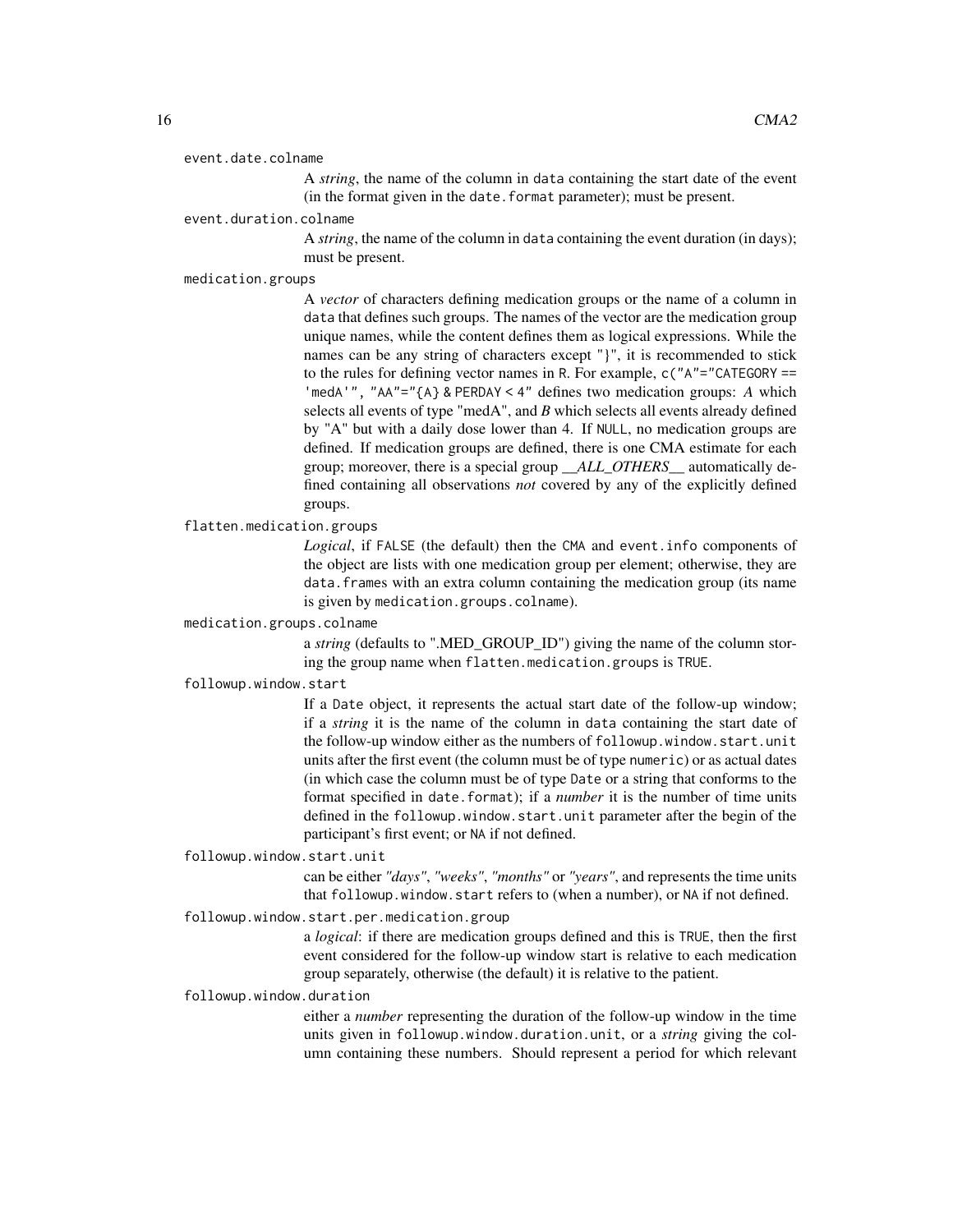medication events are recorded accurately (e.g. not extend after end of relevant treatment, loss-to-follow-up or change to a health care provider not covered by the database).

#### followup.window.duration.unit

can be either *"days"*, *"weeks"*, *"months"* or *"years"*, and represents the time units that followup.window.duration refers to, or NA if not defined.

- observation.window.start, observation.window.start.unit, observation.window.duration, observation.win the definition of the observation window (see the follow-up window parameters above for details).
- date. format A *string* giving the format of the dates used in the data and the other parameters; see the format parameters of the [as.Date](#page-0-0) function for details (NB, this concerns only the dates given as strings and not as Date objects).
- summary Metadata as a *string*, briefly describing this CMA.

### event.interval.colname

A *string*, the name of a newly-created column storing the number of days between the start of the current event and the start of the next one; the default value "event.interval" should be changed only if there is a naming conflict with a pre-existing "event.interval" column in event.info.

#### gap.days.colname

A *string*, the name of a newly-created column storing the number of days when medication was not available (i.e., the "gap days"); the default value "gap.days" should be changed only if there is a naming conflict with a pre-existing "gap.days" column in event.info.

### force.NA.CMA.for.failed.patients

*Logical* describing how the patients for which the CMA estimation fails are treated: if TRUE they are returned with an NA CMA estimate, while for FALSE they are omitted.

#### parallel.backend

Can be "none" (the default) for single-threaded execution, "multicore" (using mclapply in package parallel) for multicore processing (NB. not currently implemented on MS Windows and automatically falls back on "snow" on this platform), or "snow", "snow(SOCK)" (equivalent to "snow"), "snow(MPI)" or "snow(NWS)" specifying various types of SNOW clusters (can be on the local machine or more complex setups – please see the documentation of package snow for details; the last two require packages Rmpi and nws, respectively, not automatically installed with AdhereR).

### parallel.threads

Can be "auto" (for parallel.backend == "multicore", defaults to the number of cores in the system as given by options("cores"), while for parallel.backend == "snow", defaults to 2), a strictly positive integer specifying the number of parallel threads, or a more complex specification of the SNOW cluster nodes for parallel.backend == "snow" (see the documentation of package snow for details).

#### suppress.warnings

*Logical*, if TRUE don't show any warnings.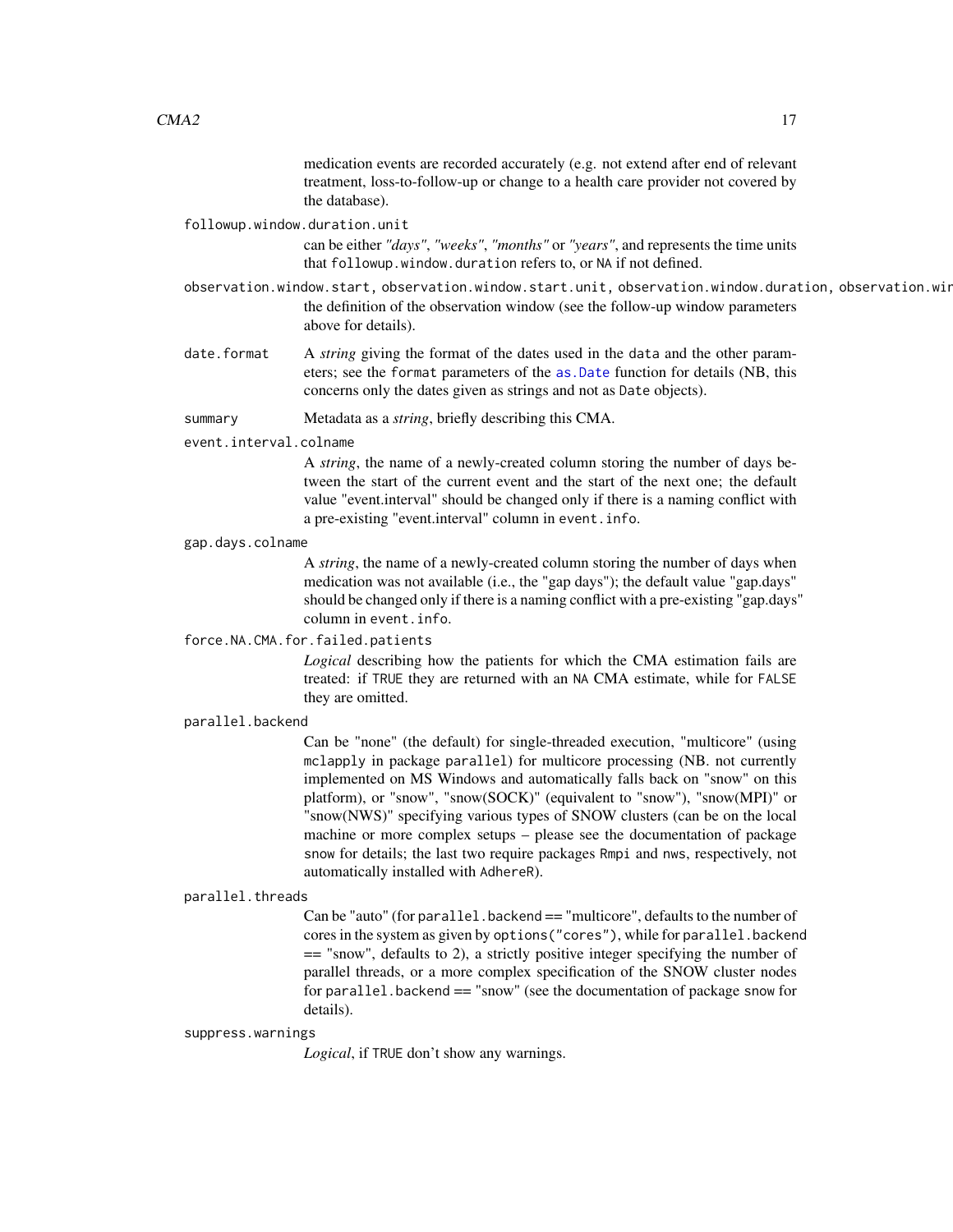|           | suppress.special.argument.checks                                                                                                                                                     |
|-----------|--------------------------------------------------------------------------------------------------------------------------------------------------------------------------------------|
|           | <i>Logical</i> parameter for internal use; if FALSE (default) check if the important<br>columns in the data have some of the reserved names, if TRUE this check is not<br>performed. |
|           | arguments.that.should.not.be.defined                                                                                                                                                 |
|           | a <i>list</i> of argument names and pre-defined values for which a warning should be<br>thrown if passed to the function.                                                            |
| $\ddotsc$ | other possible parameters                                                                                                                                                            |

### Details

CMA2 considers the total number of days with medication supplied in all medication events in the observation window, including the last event. CMA4 is identical to CMA2 except that it is capped at 100%.

The formula is

 $(numberofdays supply including last event)/(first to last event)$ 

Thus, the durations of all events are added up, possibly resulting in an CMA estimate (much) bigger than 1.0 (100%)

CMA2 and [CMA1](#page-7-1) differ in the inclusion or not of the last event.

#### Value

An S3 object of class CMA2 (derived from CMA0) with the following fields:

- data The actual event data, as given by the data parameter.
- ID.colname the name of the column in data containing the unique patient ID, as given by the ID.colname parameter.
- event.date.colname the name of the column in data containing the start date of the event (in the format given in the date.format parameter), as given by the event.date.colname parameter.
- event.duration.colname the name of the column in data containing the event duration (in days), as given by the event.duration.colname parameter.
- event.daily.dose.colname the name of the column in data containing the prescribed daily dose, as given by the event.daily.dose.colname parameter.
- medication.class.colname the name of the column in data containing the classes/types/groups of medication, as given by the medication.class.colname parameter.
- followup.window.start the beginning of the follow-up window, as given by the followup.window.start parameter.
- followup.window.start.unit the time unit of the followup.window.start, as given by the followup.window.start.unit parameter.
- followup.window.duration the duration of the follow-up window, as given by the followup.window.duration parameter.
- followup.window.duration.unit the time unit of the followup.window.duration, as given by the followup.window.duration.unit parameter.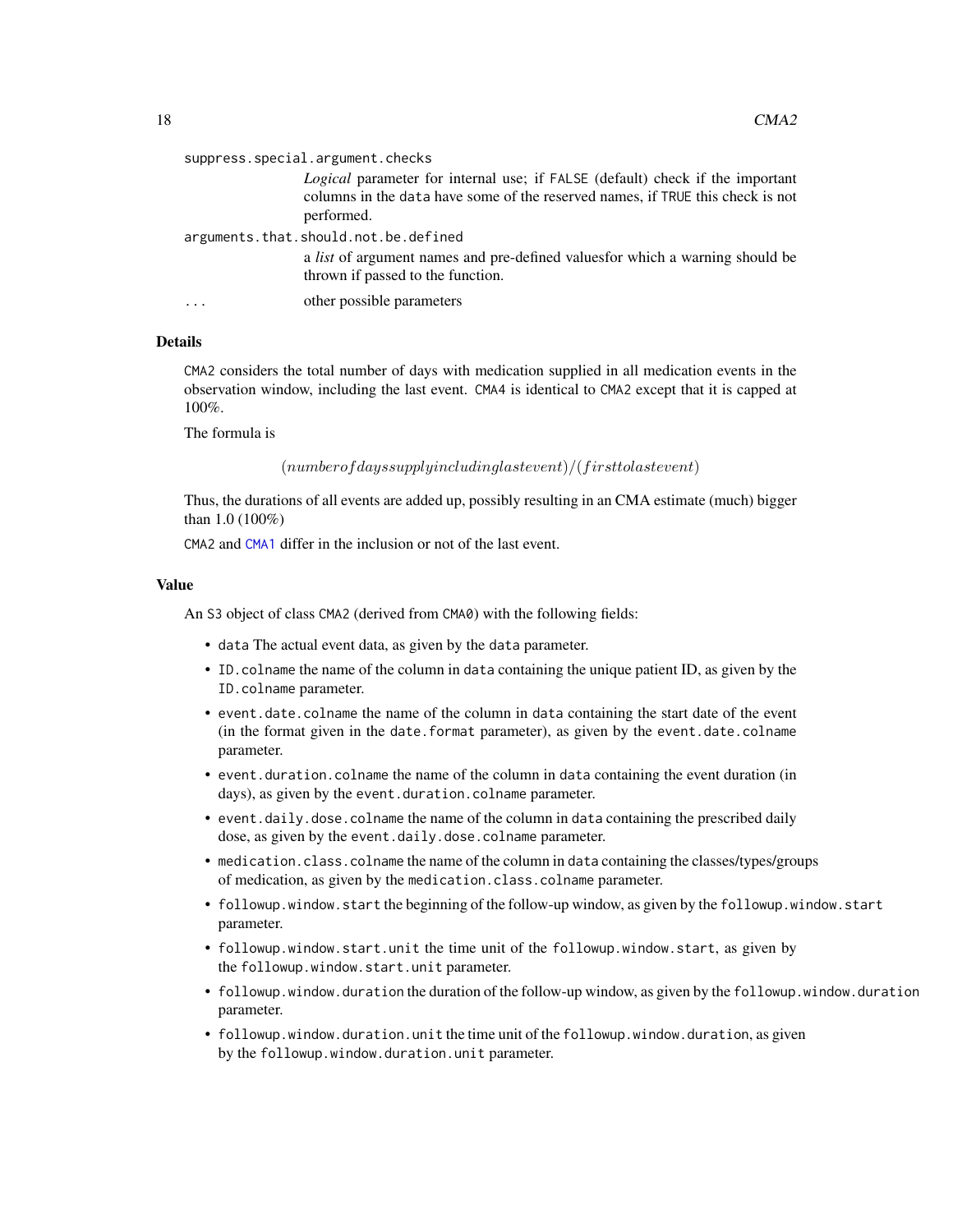- observation.window.start the beginning of the observation window, as given by the observation.window.start parameter.
- observation.window.start.unit the time unit of the observation.window.start, as given by the observation.window.start.unit parameter.
- observation.window.duration the duration of the observation window, as given by the observation.window.duration parameter.
- observation.window.duration.unit the time unit of the observation.window.duration, as given by the observation.window.duration.unit parameter.
- date.format the format of the dates, as given by the date.format parameter.
- summary the metadata, as given by the summary parameter.
- event.info the data.frame containing the event info (irrelevant for most users; see [compute.event.int.gaps](#page-64-1) for details).
- CMA the data. frame containing the actual CMA estimates for each participant (the ID.colname column).

Please note that if medication.groups are defined, then the CMA and event.info are named lists, each element containing the CMA and event.info corresponding to a single medication group (the element's name).

#### See Also

CMAs 1 to 8 are defined in:

Vollmer, W. M., Xu, M., Feldstein, A., Smith, D., Waterbury, A., & Rand, C. (2012). Comparison of pharmacy-based measures of medication adherence. *BMC Health Services Research*, 12, 155. doi: [10.1186/1472696312155.](https://doi.org/10.1186/1472-6963-12-155)

### Examples

```
## Not run:
cma2 <- CMA2(data=med.events,
             ID.colname="PATIENT_ID",
             event.date.colname="DATE",
             event.duration.colname="DURATION",
             followup.window.start=30,
             observation.window.start=30,
             observation.window.duration=365,
             date.format="%m/%d/%Y"
            );
cma4 <- CMA4(data=med.events,
             ID.colname="PATIENT_ID",
             event.date.colname="DATE",
             event.duration.colname="DURATION",
             followup.window.start=30,
             observation.window.start=30,
             observation.window.duration=365,
             date.format="%m/%d/%Y"
            );
## End(Not run)
```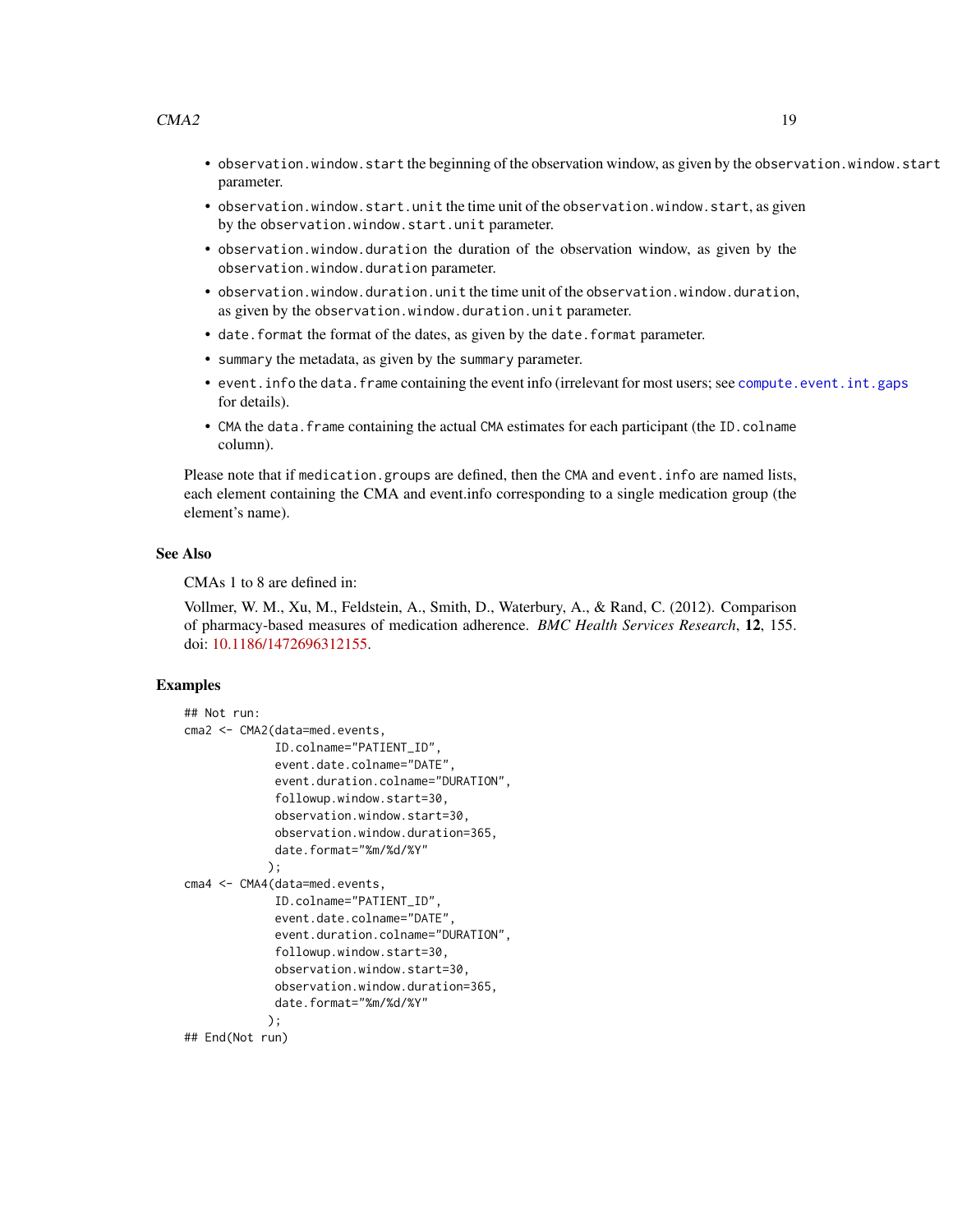### <span id="page-19-0"></span>**Description**

Constructs a CMA (continuous multiple-interval measures of medication availability/gaps) type 5 object.

#### Usage

```
CMA5(
  data = NULL,ID.colname = NA,
  event.date.colname = NA,
  event.duration.colname = NA,
  event.daily.dose.colname = NA,
  medication.class.colname = NA,
  medication.groups = NULL,
  flatten.medication.groups = FALSE,
  medication.groups.colname = ".MED_GROUP_ID",
  carry.only.for.same.medication = FALSE,
  consider.dosage.change = FALSE,
  followup.window.start = 0,
  followup.window.start.unit = c("days", "weeks", "months", "years")[1],
  followup.window.start.per.medication.group = FALSE,
  followup.window.duration = 365 \times 2,
  followup.window.duration.unit = c("days", "weeks", "months", "years")[1],
  observation.window.start = 0,
  observation.window.start.unit = c("days", "weeks", "months", "years")[1],
  observation.window.duration = 365 \times 2,
  observation.window.duration.unit = c("days", "weeks", "months", "years")[1],
  date.format = "%m%d/*Y",summary = NA,
  event.interval.colname = "event.interval",
  gap.days.colname = "gap.days",
  force.NA.CMA.for.failed.patients = TRUE,
  parallel.backend = c("none", "multicore", "snow", "snow(SOCK)", "snow(MPI)",
    "snow(NWS)")[1],
  parallel.threads = "auto",
  suppress.warnings = FALSE,
  suppress.special.argument.checks = TRUE,
  arguments.that.should.not.be.defined = c(carryover.within.obs.window = TRUE,
    carryover.into.obs.window = FALSE),
  ...
)
```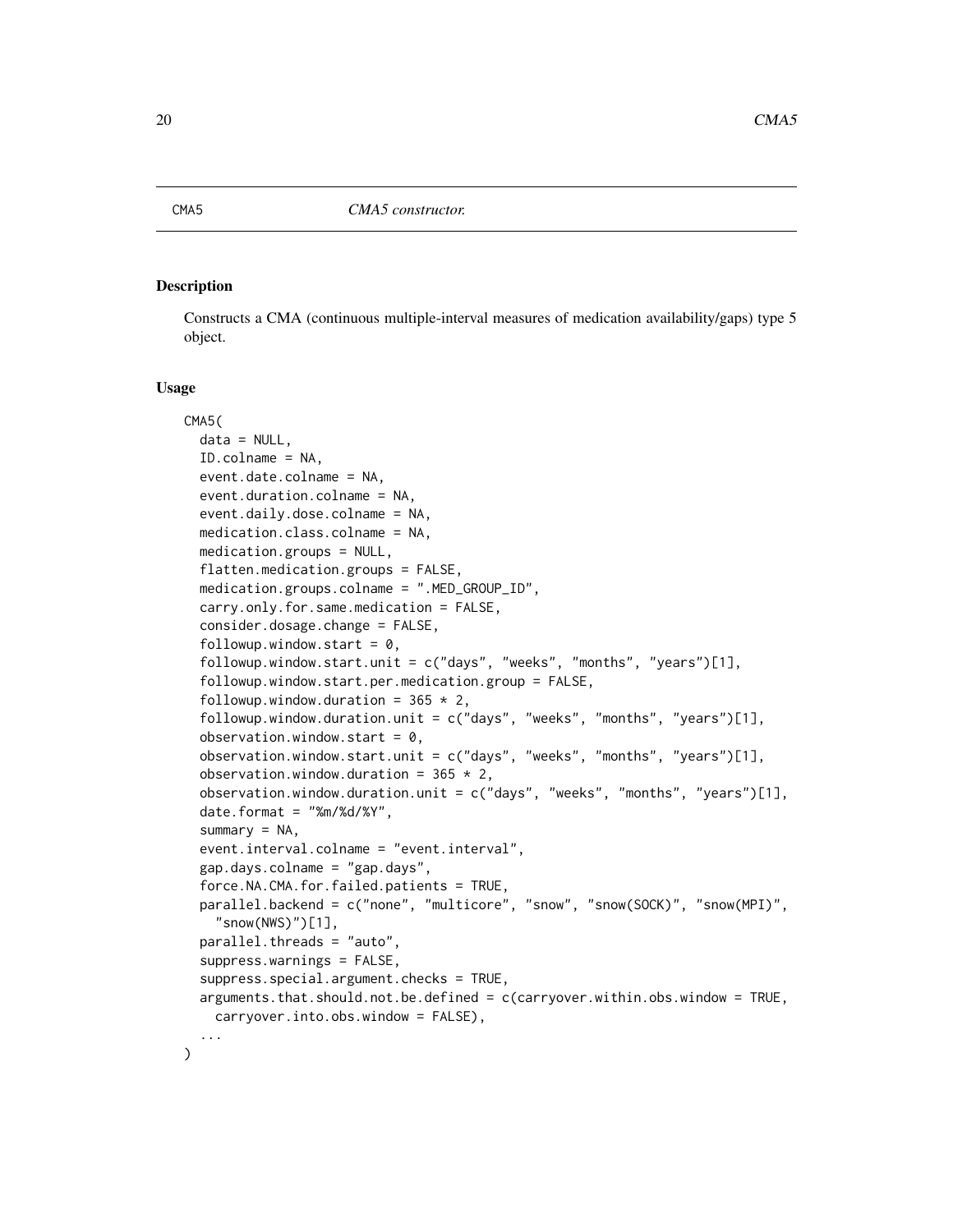### Arguments

data A data. frame containing the medication events used to compute the CMA. Must contain, at a minimum, the patient unique ID, the event date and duration, and might also contain the daily dosage and medication type (the actual column names are defined in the following four parameters). ID.colname A *string*, the name of the column in data containing the unique patient ID; must be present. event.date.colname A *string*, the name of the column in data containing the start date of the event (in the format given in the date.format parameter); must be present. event.duration.colname A *string*, the name of the column in data containing the event duration (in days); must be present. event.daily.dose.colname A *string*, the name of the column in data containing the prescribed daily dose, or NA if not defined. medication.class.colname A *string*, the name of the column in data containing the medication type, or NA if not defined. medication.groups A *vector* of characters defining medication groups or the name of a column in data that defines such groups. The names of the vector are the medication group unique names, while the content defines them as logical expressions. While the names can be any string of characters except "}", it is recommended to stick to the rules for defining vector names in R. For example, c("A"="CATEGORY == 'medA'", "AA"="{A} & PERDAY < 4" defines two medication groups: *A* which selects all events of type "medA", and *B* which selects all events already defined by "A" but with a daily dose lower than 4. If NULL, no medication groups are defined. If medication groups are defined, there is one CMA estimate for each group; moreover, there is a special group *\_\_ALL\_OTHERS\_\_* automatically defined containing all observations *not* covered by any of the explicitly defined groups. flatten.medication.groups *Logical*, if FALSE (the default) then the CMA and event.info components of the object are lists with one medication group per element; otherwise, they are data.frames with an extra column containing the medication group (its name is given by medication.groups.colname). medication.groups.colname a *string* (defaults to ".MED\_GROUP\_ID") giving the name of the column storing the group name when flatten.medication.groups is TRUE. carry.only.for.same.medication *Logical*, if TRUE, the carry-over applies only across medication of the same type. consider.dosage.change *Logical*, if TRUE, the carry-over is adjusted to also reflect changes in dosage.

followup.window.start

If a Date object, it represents the actual start date of the follow-up window; if a *string* it is the name of the column in data containing the start date of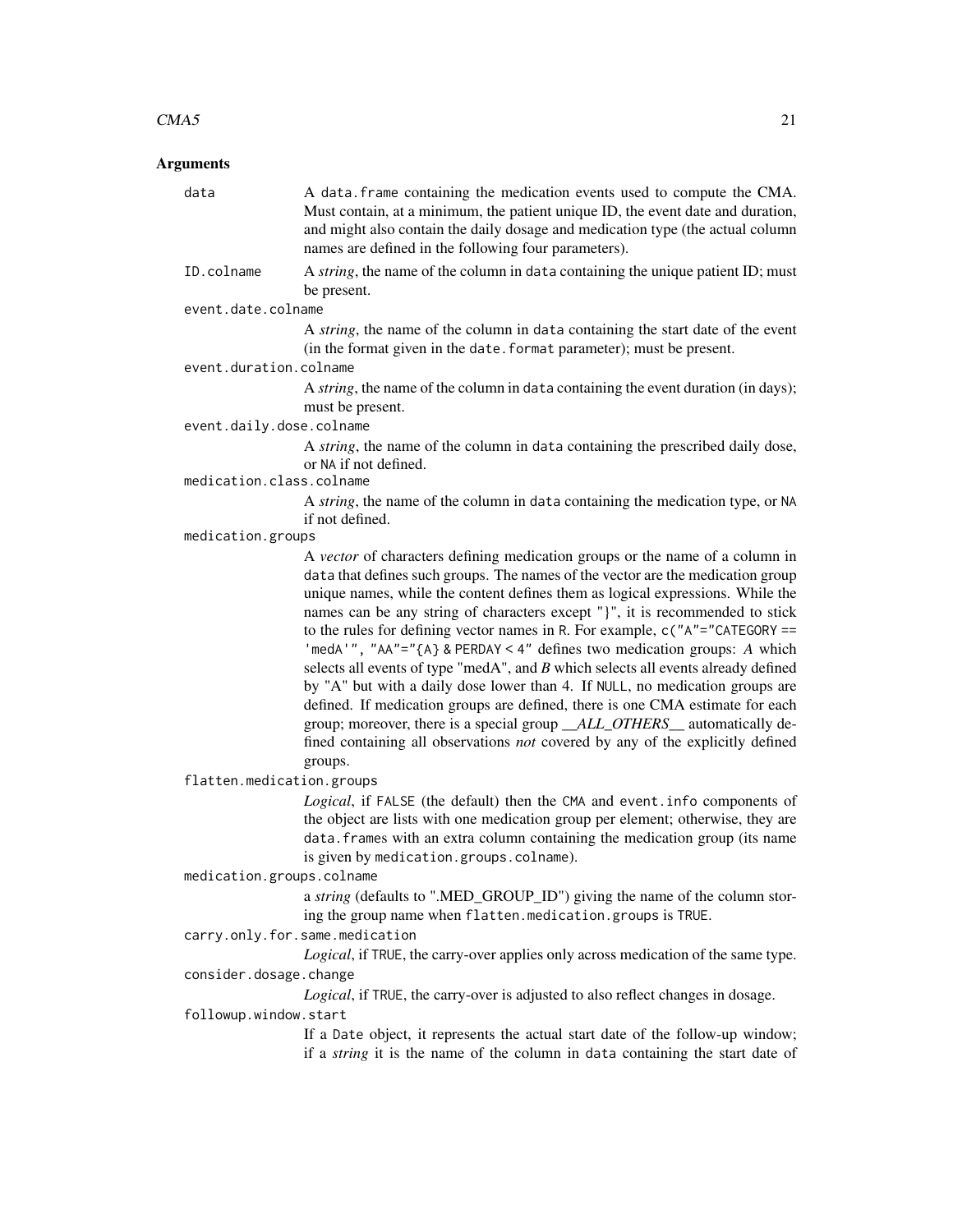|                                   | the follow-up window either as the numbers of followup.window.start.unit                                                                                                |
|-----------------------------------|-------------------------------------------------------------------------------------------------------------------------------------------------------------------------|
|                                   | units after the first event (the column must be of type numeric) or as actual dates                                                                                     |
|                                   | (in which case the column must be of type Date or a string that conforms to the                                                                                         |
|                                   | format specified in date. format); if a number it is the number of time units                                                                                           |
|                                   | defined in the followup.window.start.unit parameter after the begin of the                                                                                              |
|                                   | participant's first event; or NA if not defined.                                                                                                                        |
| followup.window.start.unit        |                                                                                                                                                                         |
|                                   | can be either "days", "weeks", "months" or "years", and represents the time units                                                                                       |
|                                   | that followup.window.start refers to (when a number), or NA if not defined.                                                                                             |
|                                   | followup.window.start.per.medication.group                                                                                                                              |
|                                   | a logical: if there are medication groups defined and this is TRUE, then the first                                                                                      |
|                                   | event considered for the follow-up window start is relative to each medication                                                                                          |
|                                   | group separately, otherwise (the default) it is relative to the patient.                                                                                                |
| followup.window.duration          |                                                                                                                                                                         |
|                                   | either a <i>number</i> representing the duration of the follow-up window in the time                                                                                    |
|                                   | units given in followup.window.duration.unit, or a <i>string</i> giving the col-                                                                                        |
|                                   | umn containing these numbers. Should represent a period for which relevant                                                                                              |
|                                   | medication events are recorded accurately (e.g. not extend after end of relevant                                                                                        |
|                                   | treatment, loss-to-follow-up or change to a health care provider not covered by                                                                                         |
|                                   | the database).                                                                                                                                                          |
|                                   | followup.window.duration.unit                                                                                                                                           |
|                                   | can be either "days", "weeks", "months" or "years", and represents the time units                                                                                       |
|                                   | that followup.window.duration refers to, or NA if not defined.<br>observation.window.start, observation.window.start.unit, observation.window.duration, observation.wir |
|                                   | the definition of the observation window (see the follow-up window parameters                                                                                           |
|                                   | above for details).                                                                                                                                                     |
| date.format                       | A string giving the format of the dates used in the data and the other param-                                                                                           |
|                                   | eters; see the format parameters of the as .Date function for details (NB, this                                                                                         |
|                                   | concerns only the dates given as strings and not as Date objects).                                                                                                      |
|                                   |                                                                                                                                                                         |
| summary<br>event.interval.colname | Metadata as a <i>string</i> , briefly describing this CMA.                                                                                                              |
|                                   |                                                                                                                                                                         |
|                                   | A string, the name of a newly-created column storing the number of days be-<br>tween the start of the current event and the start of the next one; the default          |
|                                   | value "event.interval" should be changed only if there is a naming conflict with                                                                                        |
|                                   | a pre-existing "event.interval" column in event.info.                                                                                                                   |
| gap.days.colname                  |                                                                                                                                                                         |
|                                   | A string, the name of a newly-created column storing the number of days when                                                                                            |
|                                   | medication was not available (i.e., the "gap days"); the default value "gap.days"                                                                                       |
|                                   | should be changed only if there is a naming conflict with a pre-existing "gap.days"                                                                                     |
|                                   | column in event. info.                                                                                                                                                  |
|                                   | force.NA.CMA.for.failed.patients                                                                                                                                        |
|                                   | Logical describing how the patients for which the CMA estimation fails are                                                                                              |
|                                   | treated: if TRUE they are returned with an NA CMA estimate, while for FALSE                                                                                             |
|                                   | they are omitted.                                                                                                                                                       |
| parallel.backend                  |                                                                                                                                                                         |

Can be "none" (the default) for single-threaded execution, "multicore" (using mclapply in package parallel) for multicore processing (NB. not currently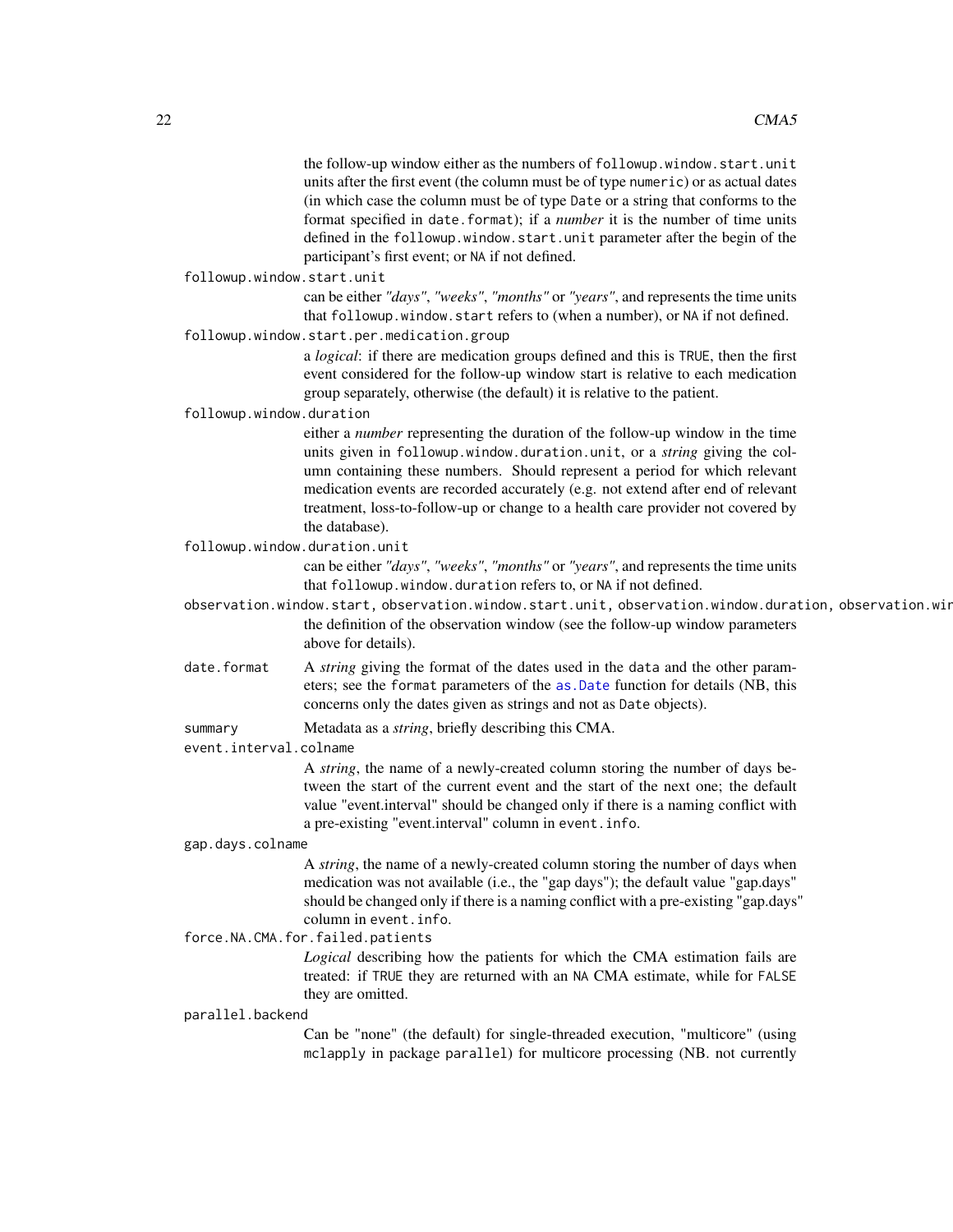implemented on MS Windows and automatically falls back on "snow" on this platform), or "snow", "snow(SOCK)" (equivalent to "snow"), "snow(MPI)" or "snow(NWS)" specifying various types of SNOW clusters (can be on the local machine or more complex setups – please see the documentation of package snow for details; the last two require packages Rmpi and nws, respectively, not automatically installed with AdhereR).

### parallel.threads

Can be "auto" (for parallel.backend == "multicore", defaults to the number of cores in the system as given by options("cores"), while for parallel.backend == "snow", defaults to 2), a strictly positive integer specifying the number of parallel threads, or a more complex specification of the SNOW cluster nodes for parallel.backend == "snow" (see the documentation of package snow for details).

### suppress.warnings

*Logical*, if TRUE don't show any warnings.

suppress.special.argument.checks

*Logical* parameter for internal use; if FALSE (default) check if the important columns in the data have some of the reserved names, if TRUE this check is not performed.

arguments.that.should.not.be.defined

a *list* of argument names and pre-defined valuesfor which a warning should be thrown if passed to the function.

... other possible parameters

### Details

CMA5 assumes that, within the observation window, the medication is used as prescribed and new medication is "banked" until needed (oversupply from previous events is used first, followed new medication supply). It computes days of theoretical use by extracting the total number of gap days from the total time interval between the first and the last event, accounting for carry over for all medication events within the observation window. Thus, it accounts for timing within the observation window, and excludes the remaining supply at the start of the last event within the observation window.

The formula is

 $(numberofdaysof theoreticaluse)/(first to last event)$ 

### Observations:

- the carry.only.for.same.medication parameter controls the transmission of carry-over across medication changes, producing a "standard" CMA5 (default value is FALSE), and an "alternative" CMA5b, respectively;
- the consider.dosage.change parameter controls if dosage changes are taken into account, i.e. if set as TRUE and a new medication event has a different daily dosage recommendation, carry-over is recomputed assuming medication use according to the new prescribed dosage (default value is FALSE).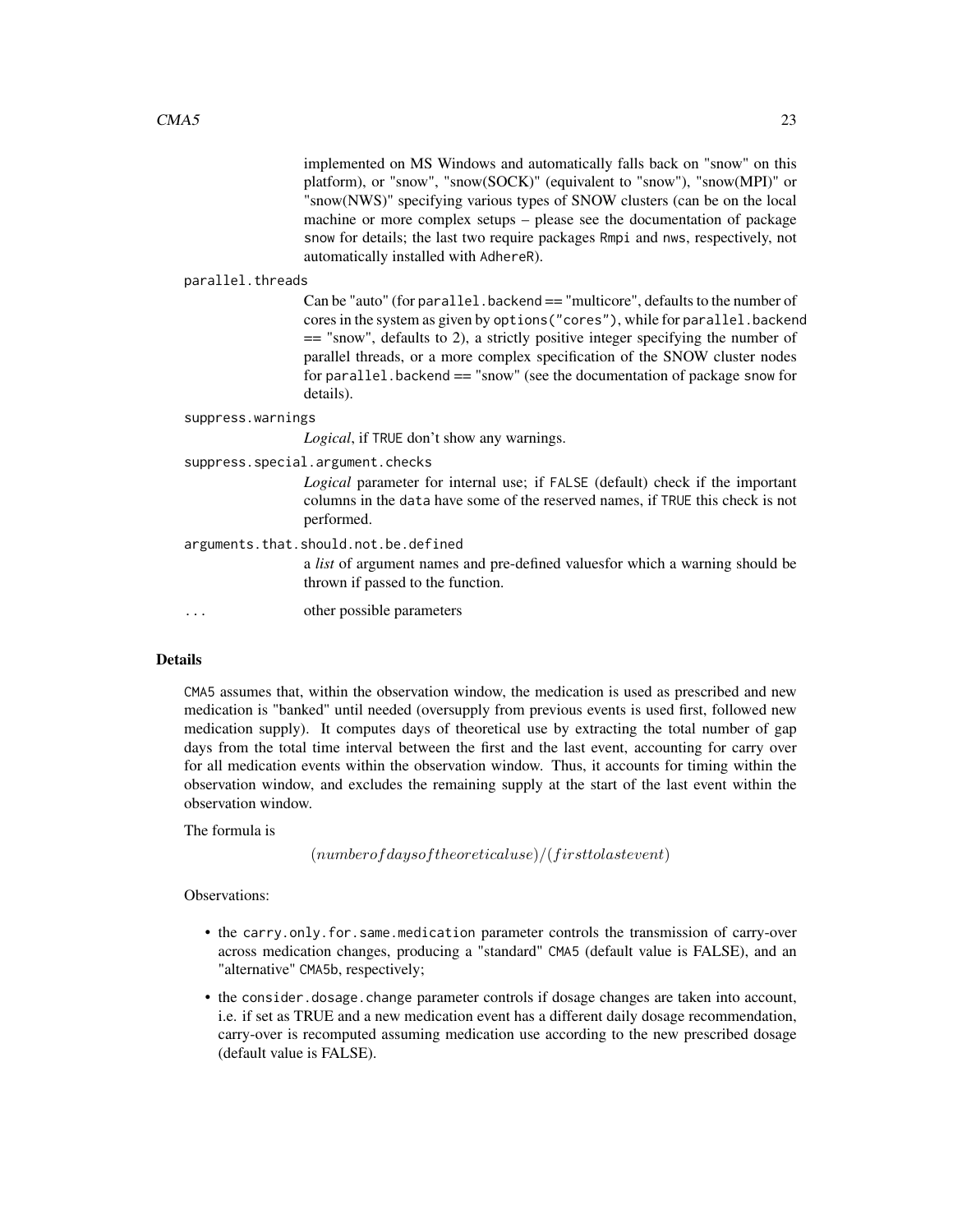### Value

An S3 object of class CMA5 (derived from CMA0) with the following fields:

- data The actual event data, as given by the data parameter.
- ID.colname the name of the column in data containing the unique patient ID, as given by the ID.colname parameter.
- event.date.colname the name of the column in data containing the start date of the event (in the format given in the date.format parameter), as given by the event.date.colname parameter.
- event.duration.colname the name of the column in data containing the event duration (in days), as given by the event.duration.colname parameter.
- event.daily.dose.colname the name of the column in data containing the prescribed daily dose, as given by the event.daily.dose.colname parameter.
- medication.class.colname the name of the column in data containing the classes/types/groups of medication, as given by the medication.class.colname parameter.
- carry.only.for.same.medication whether the carry-over applies only across medication of the same type, as given by the carry.only.for.same.medication parameter.
- consider.dosage.change whether the carry-over is adjusted to reflect changes in dosage, as given by the consider.dosage.change parameter.
- followup.window.start the beginning of the follow-up window, as given by the followup.window.start parameter.
- followup.window.start.unit the time unit of the followup.window.start, as given by the followup.window.start.unit parameter.
- followup.window.duration the duration of the follow-up window, as given by the followup.window.duration parameter.
- followup.window.duration.unit the time unit of the followup.window.duration, as given by the followup.window.duration.unit parameter.
- observation.window.start the beginning of the observation window, as given by the observation.window.start parameter.
- observation.window.start.unit the time unit of the observation.window.start, as given by the observation.window.start.unit parameter.
- observation.window.duration the duration of the observation window, as given by the observation.window.duration parameter.
- observation.window.duration.unit the time unit of the observation.window.duration, as given by the observation.window.duration.unit parameter.
- date.format the format of the dates, as given by the date.format parameter.
- summary the metadata, as given by the summary parameter.
- event. info the data. frame containing the event info (irrelevant for most users; see compute. event. int.gaps for details).
- CMA the data. frame containing the actual CMA estimates for each participant (the ID.colname column).

Please note that if medication.groups are defined, then the CMA and event.info are named lists, each element containing the CMA and event.info corresponding to a single medication group (the element's name).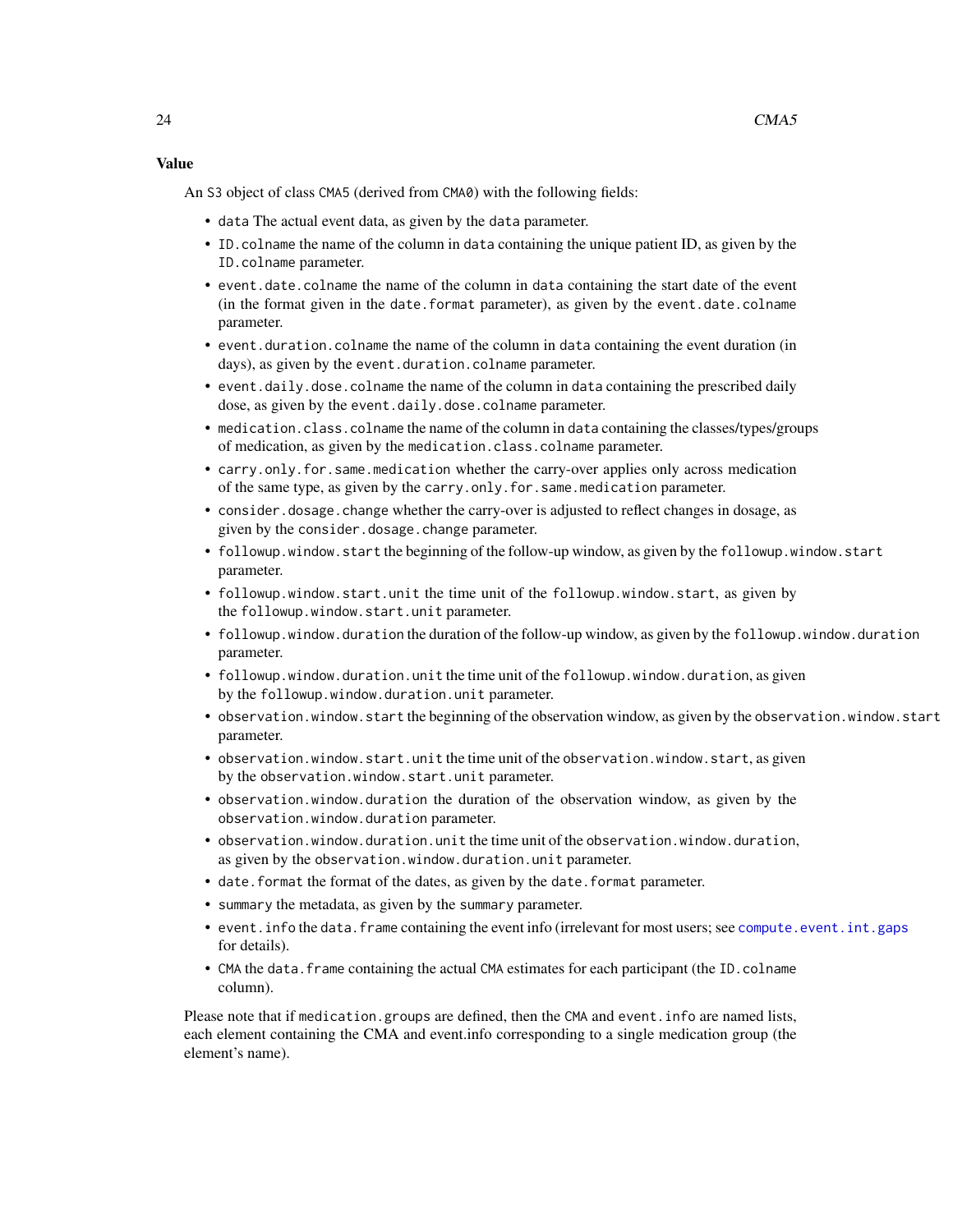### <span id="page-24-0"></span> $CMA6$  25

### See Also

CMAs 1 to 8 are defined in:

Vollmer, W. M., Xu, M., Feldstein, A., Smith, D., Waterbury, A., & Rand, C. (2012). Comparison of pharmacy-based measures of medication adherence. *BMC Health Services Research*, 12, 155. doi: [10.1186/1472696312155.](https://doi.org/10.1186/1472-6963-12-155)

### Examples

```
cma5 <- CMA5(data=med.events,
             ID.colname="PATIENT_ID",
             event.date.colname="DATE",
             event.duration.colname="DURATION",
             event.daily.dose.colname="PERDAY",
             medication.class.colname="CATEGORY",
             carry.only.for.same.medication=FALSE,
             consider.dosage.change=FALSE,
             followup.window.start=30,
             observation.window.start=30,
             observation.window.duration=365,
             date.format="%m/%d/%Y"
            );
```
#### CMA6 *CMA6 constructor.*

### Description

Constructs a CMA (continuous multiple-interval measures of medication availability/gaps) type 6 object.

### Usage

```
CMA6(
  data = NULL,ID.colname = NA,
  event.date.colname = NA,
  event.duration.colname = NA,
  event.daily.dose.colname = NA,
  medication.class.colname = NA,
  medication.groups = NULL,
  flatten.medication.groups = FALSE,
  medication.groups.colname = ".MED_GROUP_ID",
  carry.only.for.same.medication = FALSE,
  consider.dosage.change = FALSE,
  followup.window.start = 0,
  followup.window.start.unit = c("days", "weeks", "months", "years")[1],
  followup.window.start.per.medication.group = FALSE,
```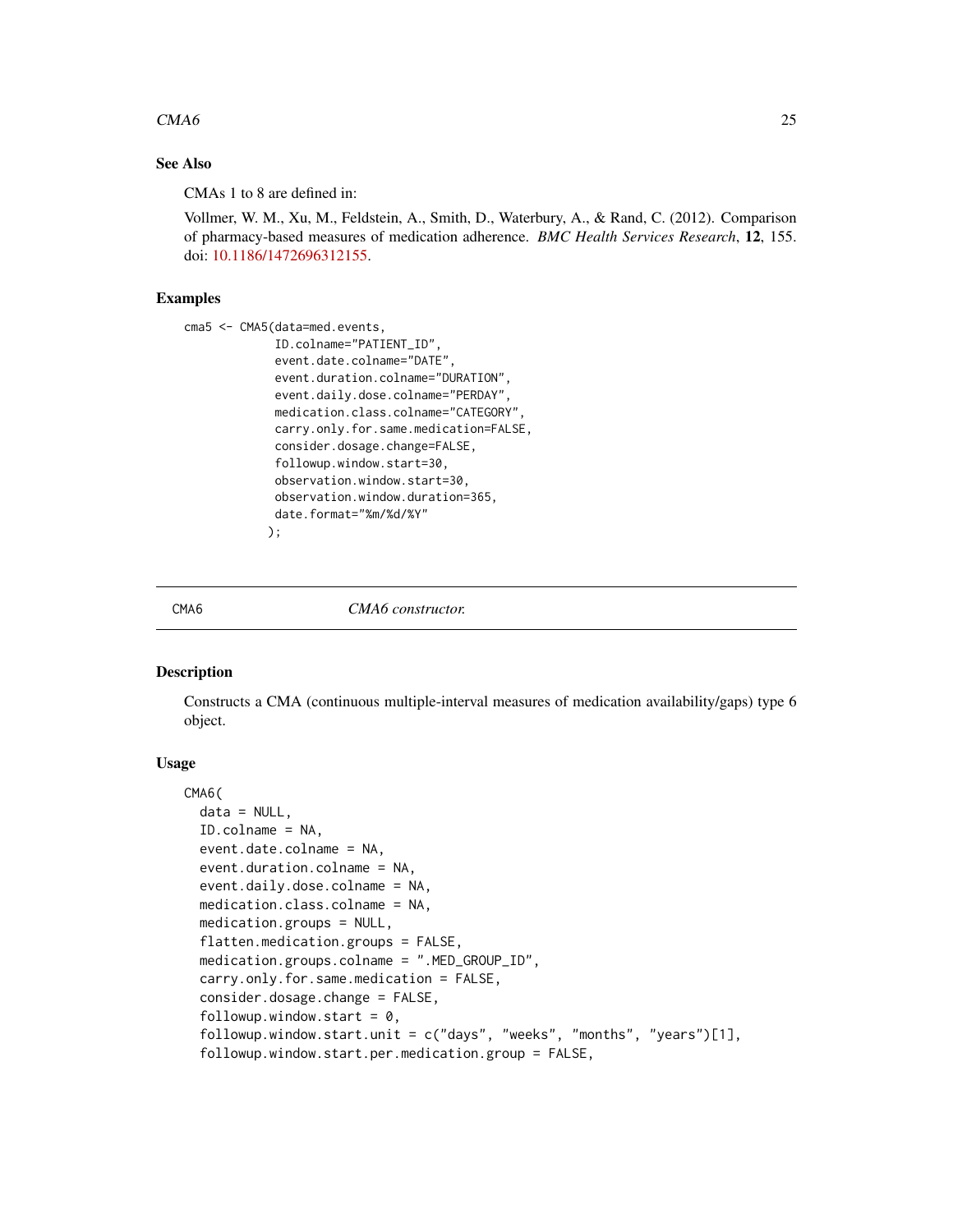followup.window.duration =  $365 \times 2$ , followup.window.duration.unit = c("days", "weeks", "months", "years")[1], observation.window.start =  $0$ , observation.window.start.unit =  $c("days", "weeks", "months", "years")[1],$ observation.window.duration =  $365 \times 2$ , observation.window.duration.unit = c("days", "weeks", "months", "years")[1], date.format =  $"%m%d%Y"$ , summary  $= NA$ , event.interval.colname = "event.interval", gap.days.colname = "gap.days", force.NA.CMA.for.failed.patients = TRUE, parallel.backend = c("none", "multicore", "snow", "snow(SOCK)", "snow(MPI)",  $"$ snow(NWS)")[1], parallel.threads = "auto", suppress.warnings = FALSE, suppress.special.argument.checks = TRUE, arguments.that.should.not.be.defined = c(carryover.within.obs.window = TRUE, carryover.into.obs.window = FALSE), ...

```
\mathcal{L}
```
### Arguments

| data                     | A data. frame containing the events used to compute the CMA. Must contain,<br>at a minimum, the patient unique ID, the event date and duration, and might<br>also contain the daily dosage and medication type (the actual column names are<br>defined in the following four parameters).                                                                                                                                                                                                      |  |  |  |  |  |  |
|--------------------------|------------------------------------------------------------------------------------------------------------------------------------------------------------------------------------------------------------------------------------------------------------------------------------------------------------------------------------------------------------------------------------------------------------------------------------------------------------------------------------------------|--|--|--|--|--|--|
| ID.colname               | A <i>string</i> , the name of the column in data containing the unique patient ID; must<br>be present.                                                                                                                                                                                                                                                                                                                                                                                         |  |  |  |  |  |  |
| event.date.colname       |                                                                                                                                                                                                                                                                                                                                                                                                                                                                                                |  |  |  |  |  |  |
|                          | A string, the name of the column in data containing the start date of the event<br>(in the format given in the date. format parameter); must be present.                                                                                                                                                                                                                                                                                                                                       |  |  |  |  |  |  |
| event.duration.colname   |                                                                                                                                                                                                                                                                                                                                                                                                                                                                                                |  |  |  |  |  |  |
|                          | A <i>string</i> , the name of the column in data containing the event duration (in days);<br>must be present.                                                                                                                                                                                                                                                                                                                                                                                  |  |  |  |  |  |  |
| event.daily.dose.colname |                                                                                                                                                                                                                                                                                                                                                                                                                                                                                                |  |  |  |  |  |  |
|                          | A <i>string</i> , the name of the column in data containing the prescribed daily dose,<br>or NA if not defined.                                                                                                                                                                                                                                                                                                                                                                                |  |  |  |  |  |  |
| medication.class.colname |                                                                                                                                                                                                                                                                                                                                                                                                                                                                                                |  |  |  |  |  |  |
|                          | A <i>string</i> , the name of the column in data containing the medication type, or NA<br>if not defined.                                                                                                                                                                                                                                                                                                                                                                                      |  |  |  |  |  |  |
| medication.groups        |                                                                                                                                                                                                                                                                                                                                                                                                                                                                                                |  |  |  |  |  |  |
|                          | A vector of characters defining medication groups or the name of a column in<br>data that defines such groups. The names of the vector are the medication group<br>unique names, while the content defines them as logical expressions. While the<br>names can be any string of characters except "}", it is recommended to stick<br>to the rules for defining vector names in R. For example, $c("A"="CATEGORY ==$<br>'medA'", "AA"="{A} & PERDAY < 4" defines two medication groups: A which |  |  |  |  |  |  |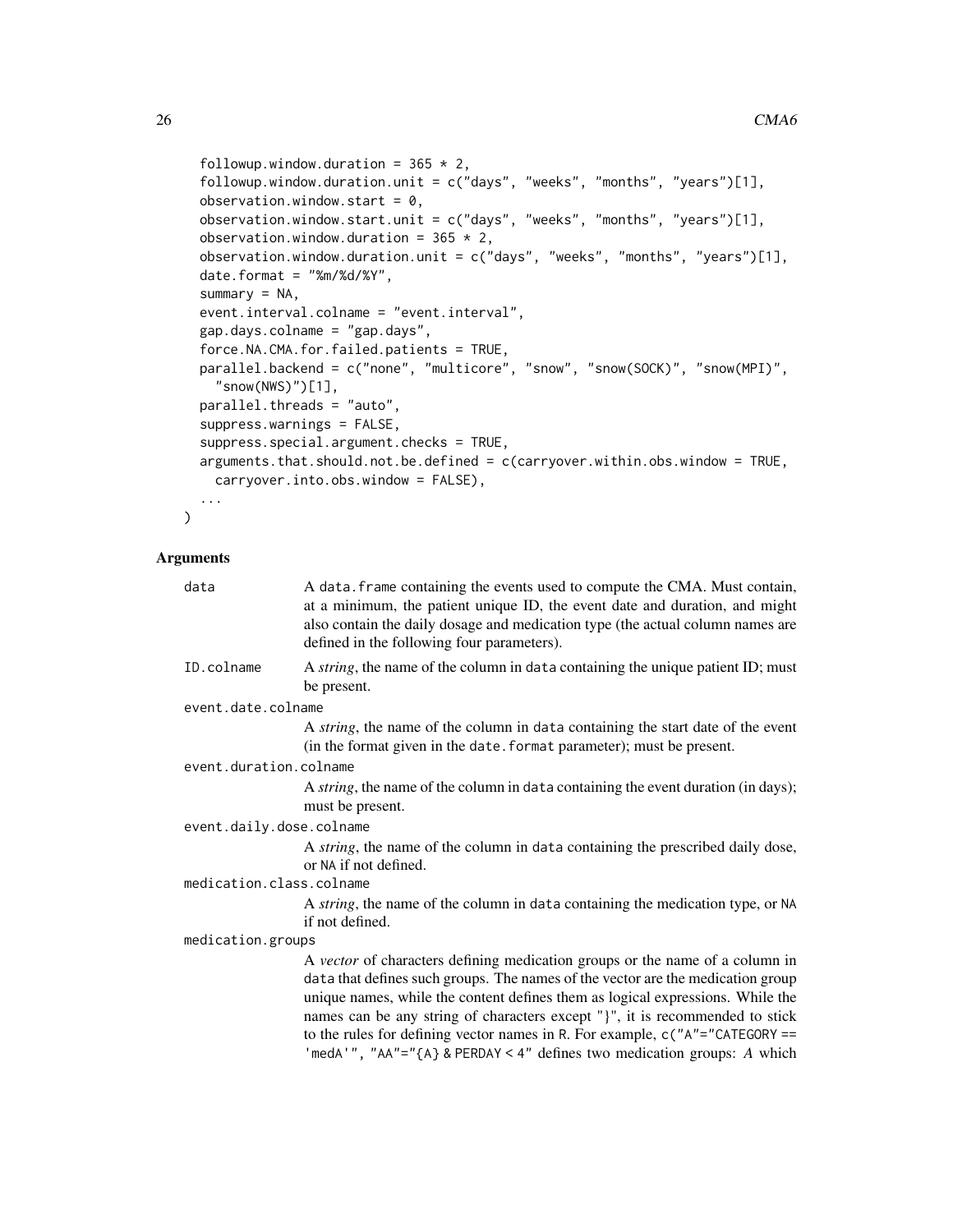selects all events of type "medA", and *B* which selects all events already defined by "A" but with a daily dose lower than 4. If NULL, no medication groups are defined. If medication groups are defined, there is one CMA estimate for each group; moreover, there is a special group *\_\_ALL\_OTHERS\_\_* automatically defined containing all observations *not* covered by any of the explicitly defined groups.

flatten.medication.groups

*Logical*, if FALSE (the default) then the CMA and event.info components of the object are lists with one medication group per element; otherwise, they are data.frames with an extra column containing the medication group (its name is given by medication.groups.colname).

medication.groups.colname

a *string* (defaults to ".MED\_GROUP\_ID") giving the name of the column storing the group name when flatten.medication.groups is TRUE.

carry.only.for.same.medication

*Logical*, if TRUE, the carry-over applies only across medication of the same type. consider.dosage.change

*Logical*, if TRUE, the carry-over is adjusted to also reflect changes in dosage.

followup.window.start

If a Date object, it represents the actual start date of the follow-up window; if a *string* it is the name of the column in data containing the start date of the follow-up window either as the numbers of followup.window.start.unit units after the first event (the column must be of type numeric) or as actual dates (in which case the column must be of type Date or a string that conforms to the format specified in date.format); if a *number* it is the number of time units defined in the followup.window.start.unit parameter after the begin of the participant's first event; or NA if not defined.

followup.window.start.unit

can be either *"days"*, *"weeks"*, *"months"* or *"years"*, and represents the time units that followup.window.start refers to (when a number), or NA if not defined.

followup.window.start.per.medication.group

a *logical*: if there are medication groups defined and this is TRUE, then the first event considered for the follow-up window start is relative to each medication group separately, otherwise (the default) it is relative to the patient.

followup.window.duration

either a *number* representing the duration of the follow-up window in the time units given in followup.window.duration.unit, or a *string* giving the column containing these numbers. Should represent a period for which relevant medication events are recorded accurately (e.g. not extend after end of relevant treatment, loss-to-follow-up or change to a health care provider not covered by the database).

followup.window.duration.unit

can be either *"days"*, *"weeks"*, *"months"* or *"years"*, and represents the time units that followup.window.duration refers to, or NA if not defined.

observation.window.start, observation.window.start.unit, observation.window.duration, observation.win the definition of the observation window (see the follow-up window parameters above for details).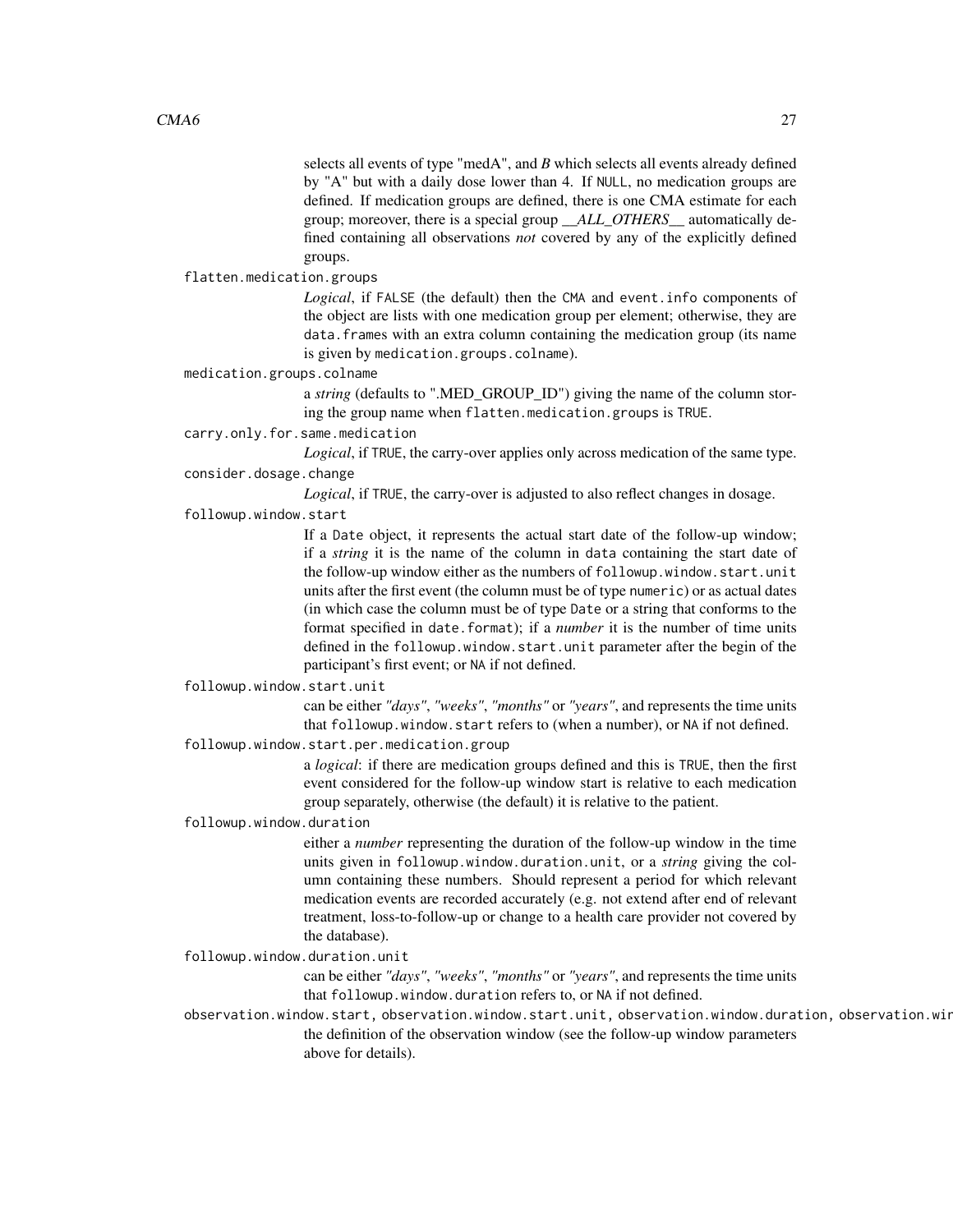date.format A *string* giving the format of the dates used in the data and the other parameters; see the format parameters of the [as.Date](#page-0-0) function for details (NB, this concerns only the dates given as strings and not as Date objects).

summary Metadata as a *string*, briefly describing this CMA.

### event.interval.colname

A *string*, the name of a newly-created column storing the number of days between the start of the current event and the start of the next one; the default value "event.interval" should be changed only if there is a naming conflict with a pre-existing "event.interval" column in event.info.

#### gap.days.colname

A *string*, the name of a newly-created column storing the number of days when medication was not available (i.e., the "gap days"); the default value "gap.days" should be changed only if there is a naming conflict with a pre-existing "gap.days" column in event.info.

### force.NA.CMA.for.failed.patients

*Logical* describing how the patients for which the CMA estimation fails are treated: if TRUE they are returned with an NA CMA estimate, while for FALSE they are omitted.

#### parallel.backend

Can be "none" (the default) for single-threaded execution, "multicore" (using mclapply in package parallel) for multicore processing (NB. not currently implemented on MS Windows and automatically falls back on "snow" on this platform), or "snow", "snow(SOCK)" (equivalent to "snow"), "snow(MPI)" or "snow(NWS)" specifying various types of SNOW clusters (can be on the local machine or more complex setups – please see the documentation of package snow for details; the last two require packages Rmpi and nws, respectively, not automatically installed with AdhereR).

#### parallel.threads

Can be "auto" (for parallel.backend == "multicore", defaults to the number of cores in the system as given by options("cores"), while for parallel.backend == "snow", defaults to 2), a strictly positive integer specifying the number of parallel threads, or a more complex specification of the SNOW cluster nodes for parallel.backend == "snow" (see the documentation of package snow for details).

#### suppress.warnings

*Logical*, if TRUE don't show any warnings.

#### suppress.special.argument.checks

*Logical* parameter for internal use; if FALSE (default) check if the important columns in the data have some of the reserved names, if TRUE this check is not performed.

### arguments.that.should.not.be.defined

a *list* of argument names and pre-defined valuesfor which a warning should be thrown if passed to the function.

... other possible parameters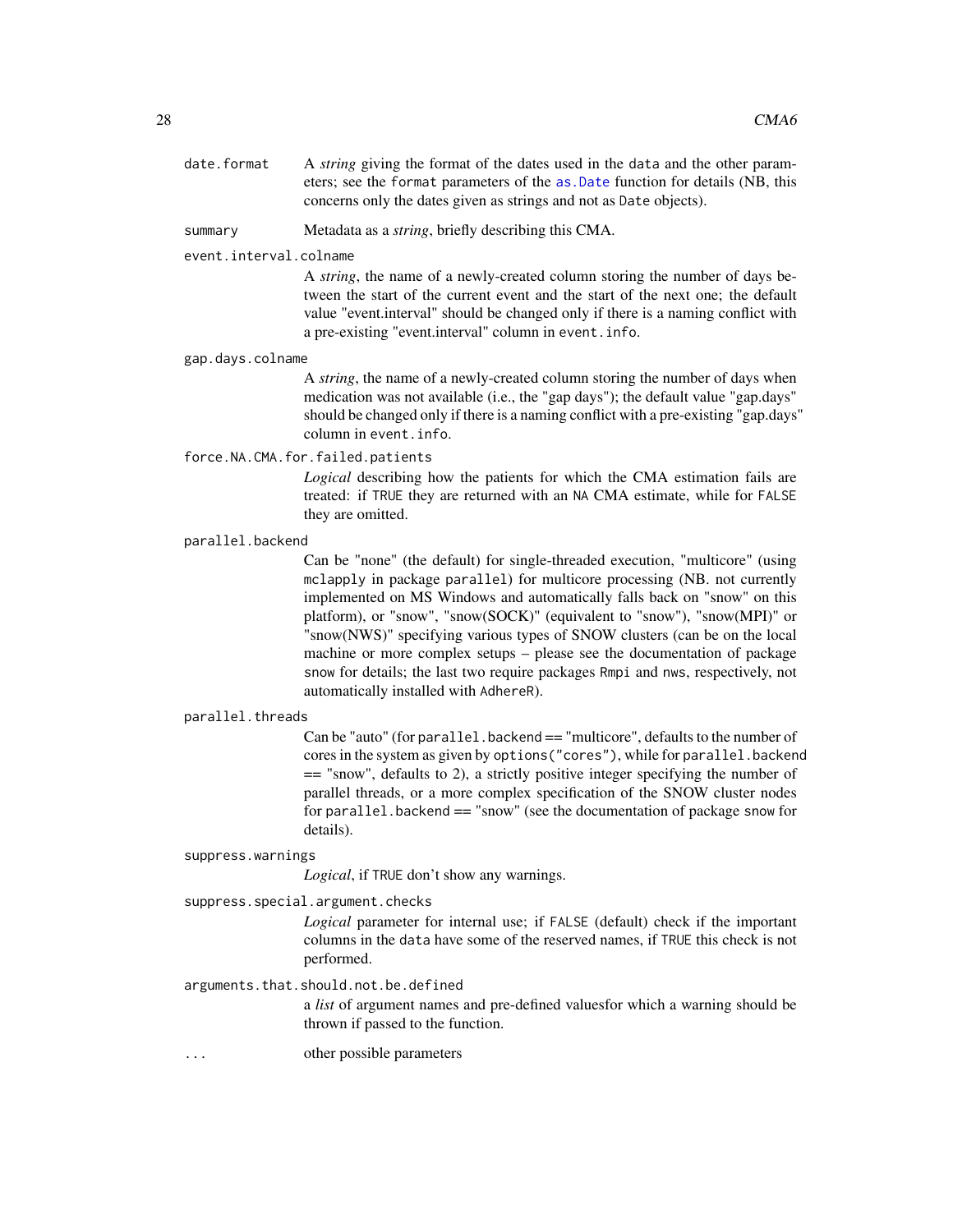### $CMA6$  29

### Details

CMA6 assumes that, within the observation window, the medication is used as prescribed and new medication is "banked" until needed (oversupply from previous events is used first, followed new medication supply). It computes days of theoretical use by extracting the total number of gap days from the total time interval between the first event and the end of the observation window, accounting for carry over for all medication events within the observation window. Thus, it accounts for timing within the observation window, and excludes the remaining supply at the end of the observation window.

### The formula is

 $(number of days of theoretical use)/(first event to end of observation window)$ 

### Observations:

- the carry.only.for.same.medication parameter controls the transmission of carry-over across medication changes, producing a "standard" CMA6 (default value is FALSE), and an "alternative" CMA6b, respectively;
- the consider.dosage.change parameter controls if dosage changes are taken into account, i.e. if set as TRUE and a new medication event has a different daily dosage recommendation, carry-over is recomputed assuming medication use according to the new prescribed dosage (default value is FALSE).

### Value

An S3 object of class CMA6 (derived from CMA0) with the following fields:

- data The actual event data, as given by the data parameter.
- ID.colname the name of the column in data containing the unique patient ID, as given by the ID.colname parameter.
- event.date.colname the name of the column in data containing the start date of the event (in the format given in the date.format parameter), as given by the event.date.colname parameter.
- event.duration.colname the name of the column in data containing the event duration (in days), as given by the event.duration.colname parameter.
- event.daily.dose.colname the name of the column in data containing the prescribed daily dose, as given by the event.daily.dose.colname parameter.
- medication.class.colname the name of the column in data containing the classes/types/groups of medication, as given by the medication.class.colname parameter.
- carry.only.for.same.medication whether the carry-over applies only across medication of the same type, as given by the carry.only.for.same.medication parameter.
- consider.dosage.change whether the carry-over is adjusted to reflect changes in dosage, as given by the consider.dosage.change parameter.
- followup.window.start the beginning of the follow-up window, as given by the followup.window.start parameter.
- followup.window.start.unit the time unit of the followup.window.start, as given by the followup.window.start.unit parameter.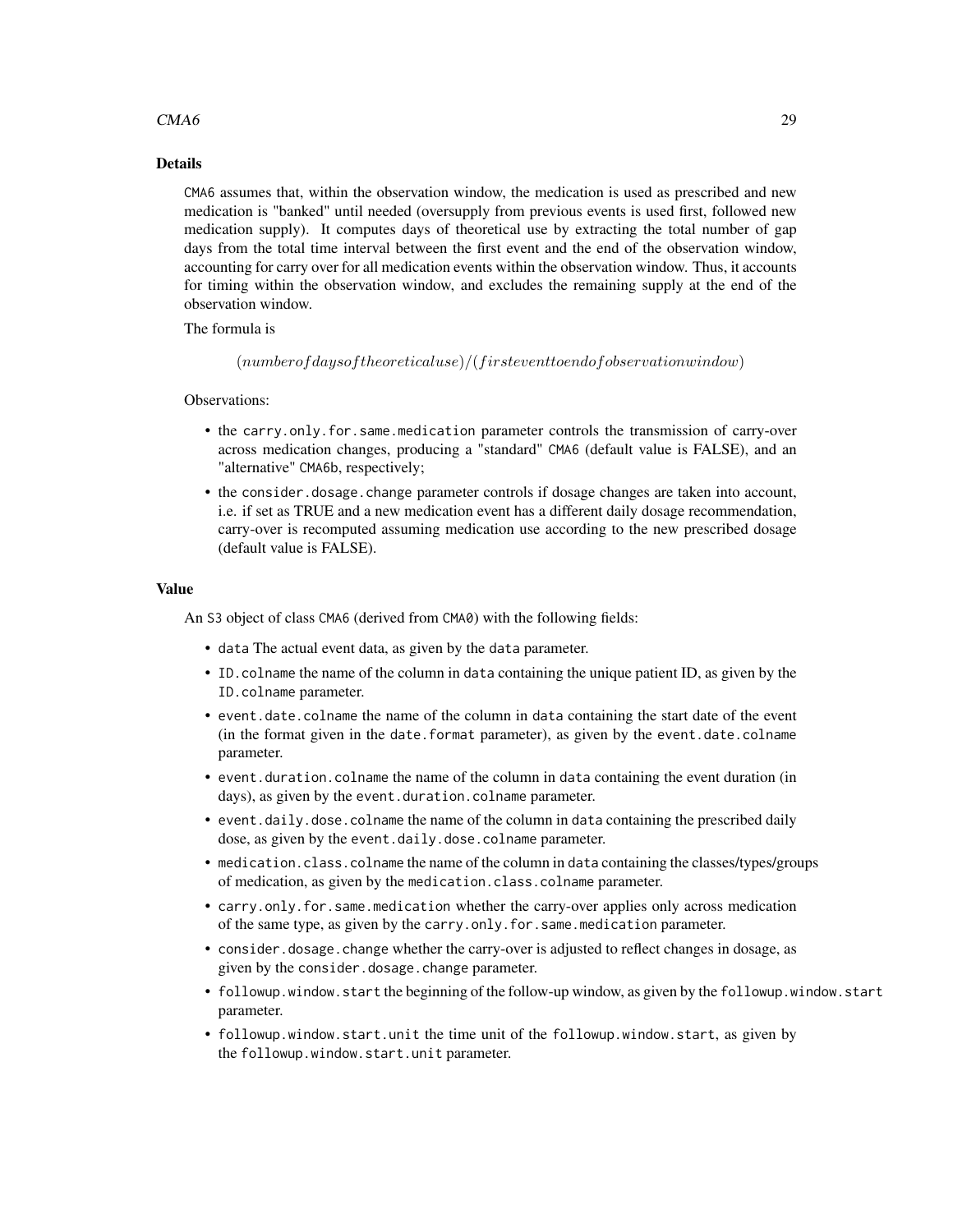- followup.window.duration the duration of the follow-up window, as given by the followup.window.duration parameter.
- followup.window.duration.unit the time unit of the followup.window.duration, as given by the followup.window.duration.unit parameter.
- observation.window.start the beginning of the observation window, as given by the observation.window.start parameter.
- observation.window.start.unit the time unit of the observation.window.start, as given by the observation.window.start.unit parameter.
- observation.window.duration the duration of the observation window, as given by the observation.window.duration parameter.
- observation.window.duration.unit the time unit of the observation.window.duration, as given by the observation.window.duration.unit parameter.
- date. format the format of the dates, as given by the date. format parameter.
- summary the metadata, as given by the summary parameter.
- event.info the data.frame containing the event info (irrelevant for most users; see [compute.event.int.gaps](#page-64-1) for details).
- CMA the data. frame containing the actual CMA estimates for each participant (the ID.colname column).

Please note that if medication.groups are defined, then the CMA and event.info are named lists, each element containing the CMA and event.info corresponding to a single medication group (the element's name).

### See Also

CMAs 1 to 8 are defined in:

Vollmer, W. M., Xu, M., Feldstein, A., Smith, D., Waterbury, A., & Rand, C. (2012). Comparison of pharmacy-based measures of medication adherence. *BMC Health Services Research*, 12, 155. doi: [10.1186/1472696312155.](https://doi.org/10.1186/1472-6963-12-155)

#### Examples

```
cma6 <- CMA6(data=med.events,
             ID.colname="PATIENT_ID",
             event.date.colname="DATE",
             event.duration.colname="DURATION",
             event.daily.dose.colname="PERDAY",
             medication.class.colname="CATEGORY",
             carry.only.for.same.medication=FALSE,
             consider.dosage.change=FALSE,
             followup.window.start=30,
             observation.window.start=30,
             observation.window.duration=365,
             date.format="%m/%d/%Y"
            );
```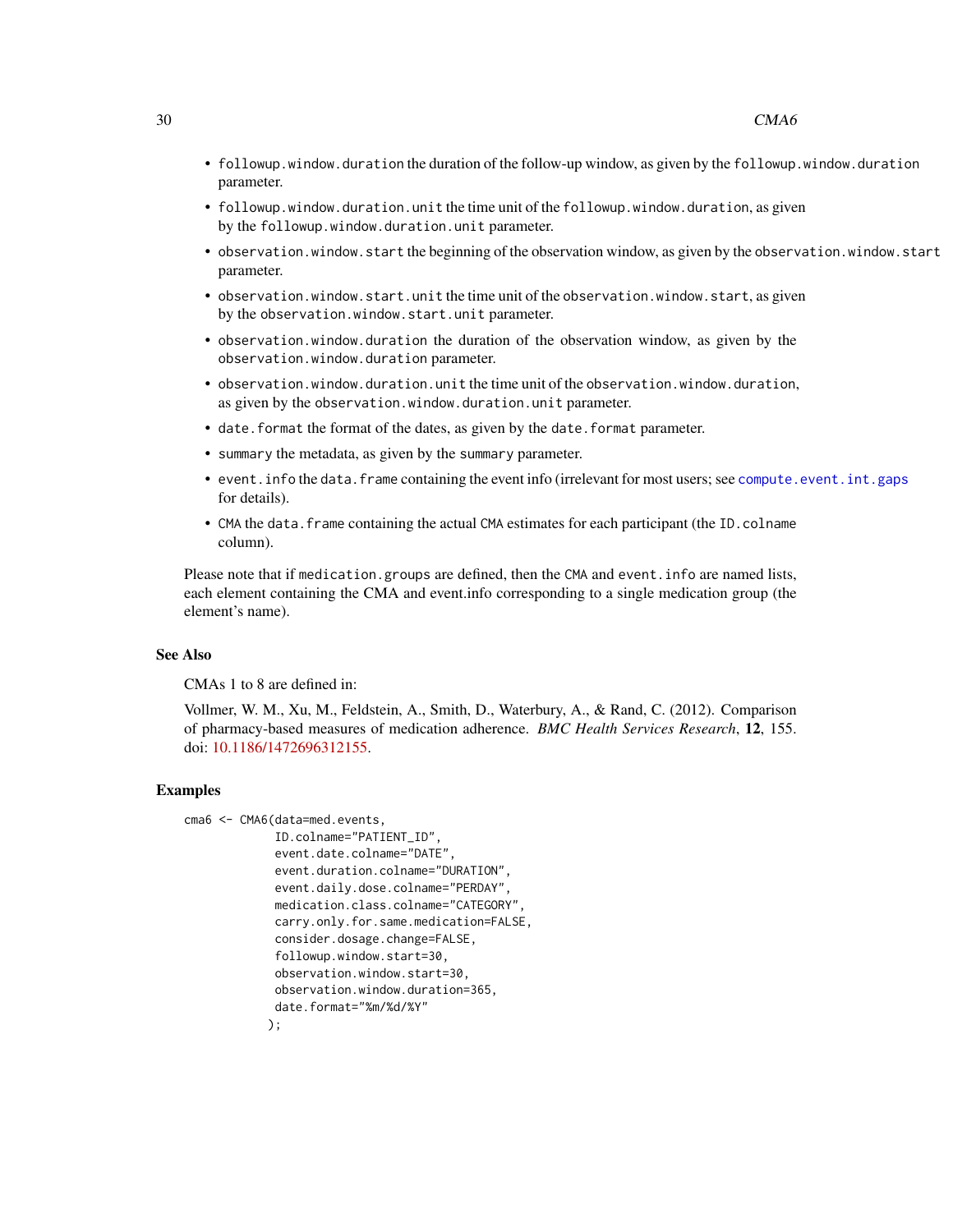<span id="page-30-0"></span>

### **Description**

Constructs a CMA (continuous multiple-interval measures of medication availability/gaps) type 7 object.

#### Usage

```
CMA7(
  data = NULL,
  ID.colname = NA,
  event.date.colname = NA,
  event.duration.colname = NA,
  event.daily.dose.colname = NA,
  medication.class.colname = NA,
  medication.groups = NULL,
  flatten.medication.groups = FALSE,
  medication.groups.colname = ".MED_GROUP_ID",
  carry.only.for.same.medication = FALSE,
  consider.dosage.change = FALSE,
  followup.window.start = 0,
  followup.window.start.unit = c("days", "weeks", "months", "years")[1],
  followup.window.start.per.medication.group = FALSE,
  followup.window.duration = 365 \times 2,
  followup.window.duration.unit = c("days", "weeks", "months", "years")[1],
  observation.window.start = 0,
  observation.window.start.unit = c("days", "weeks", "months", "years")[1],
  observation.window.duration = 365 \times 2,
  observation.window.duration.unit = c("days", "weeks", "months", "years")[1],
  date.format = "%m%d/*Y",summary = NA,
  event.interval.colname = "event.interval",
  gap.days.colname = "gap.days",
  force.NA.CMA.for.failed.patients = TRUE,
  parallel.backend = c("none", "multicore", "snow", "snow(SOCK)", "snow(MPI)",
    "snow(NWS)")[1],
  parallel.threads = "auto",
  suppress.warnings = FALSE,
  suppress.special.argument.checks = TRUE,
  arguments.that.should.not.be.defined = c(carryover.within.obs.window = TRUE,
    carryover.into.obs.window = TRUE),
  ...
)
```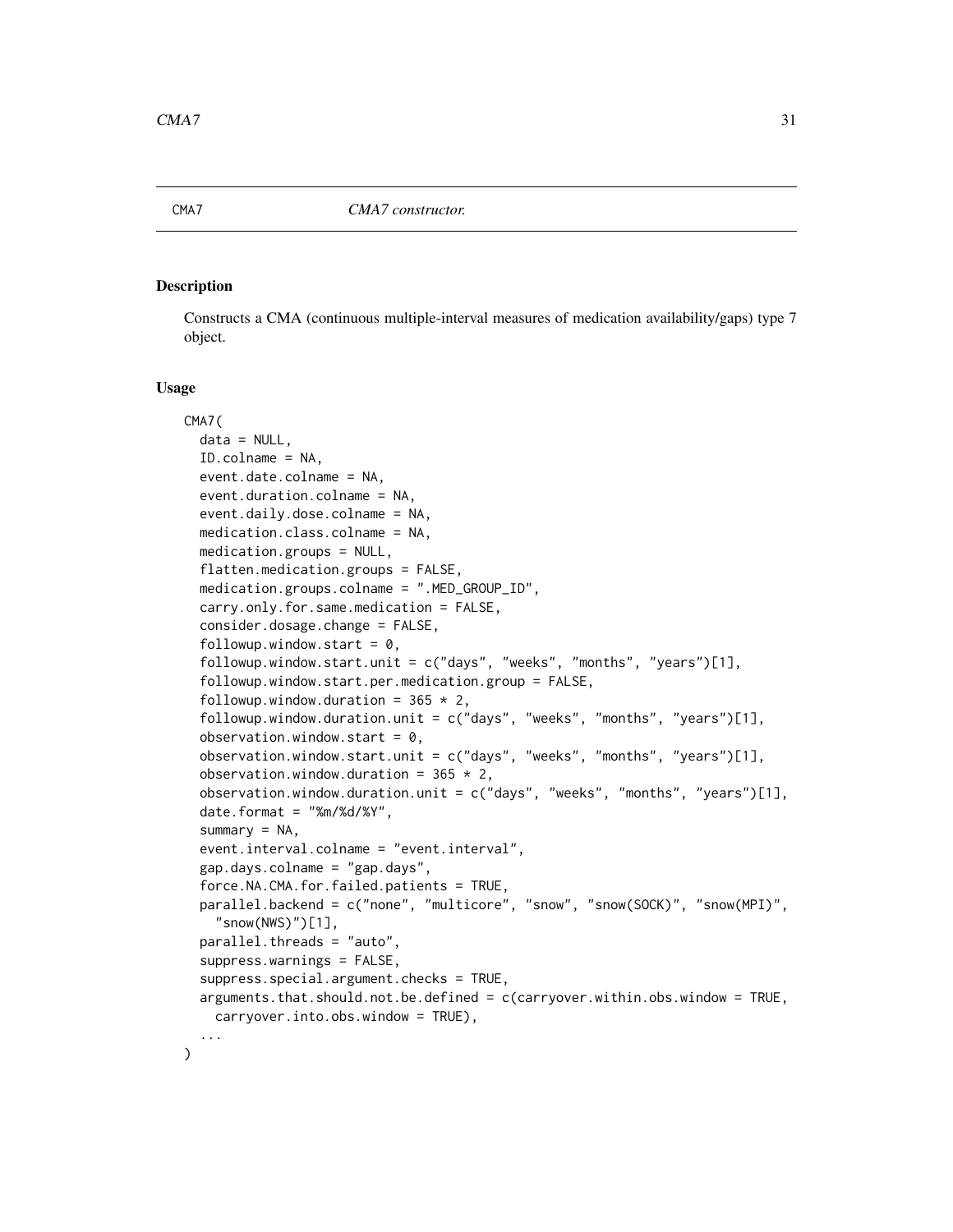### Arguments

data A data.frame containing the events used to compute the CMA. Must contain, at a minimum, the patient unique ID, the event date and duration, and might also contain the daily dosage and medication type (the actual column names are defined in the following four parameters). ID.colname A *string*, the name of the column in data containing the unique patient ID; must be present. event.date.colname A *string*, the name of the column in data containing the start date of the event (in the format given in the date.format parameter); must be present. event.duration.colname A *string*, the name of the column in data containing the event duration (in days); must be present. event.daily.dose.colname A *string*, the name of the column in data containing the prescribed daily dose, or NA if not defined. medication.class.colname A *string*, the name of the column in data containing the medication type, or NA if not defined. medication.groups A *vector* of characters defining medication groups or the name of a column in data that defines such groups. The names of the vector are the medication group unique names, while the content defines them as logical expressions. While the names can be any string of characters except "}", it is recommended to stick to the rules for defining vector names in R. For example, c("A"="CATEGORY == 'medA'", "AA"="{A} & PERDAY < 4" defines two medication groups: *A* which selects all events of type "medA", and *B* which selects all events already defined by "A" but with a daily dose lower than 4. If NULL, no medication groups are defined. If medication groups are defined, there is one CMA estimate for each group; moreover, there is a special group *\_\_ALL\_OTHERS\_\_* automatically defined containing all observations *not* covered by any of the explicitly defined groups. flatten.medication.groups *Logical*, if FALSE (the default) then the CMA and event.info components of the object are lists with one medication group per element; otherwise, they are data.frames with an extra column containing the medication group (its name is given by medication.groups.colname). medication.groups.colname a *string* (defaults to ".MED\_GROUP\_ID") giving the name of the column storing the group name when flatten.medication.groups is TRUE. carry.only.for.same.medication *Logical*, if TRUE, the carry-over applies only across medication of the same type. consider.dosage.change *Logical*, if TRUE, the carry-over is adjusted to also reflect changes in dosage. followup.window.start If a Date object, it represents the actual start date of the follow-up window;

if a *string* it is the name of the column in data containing the start date of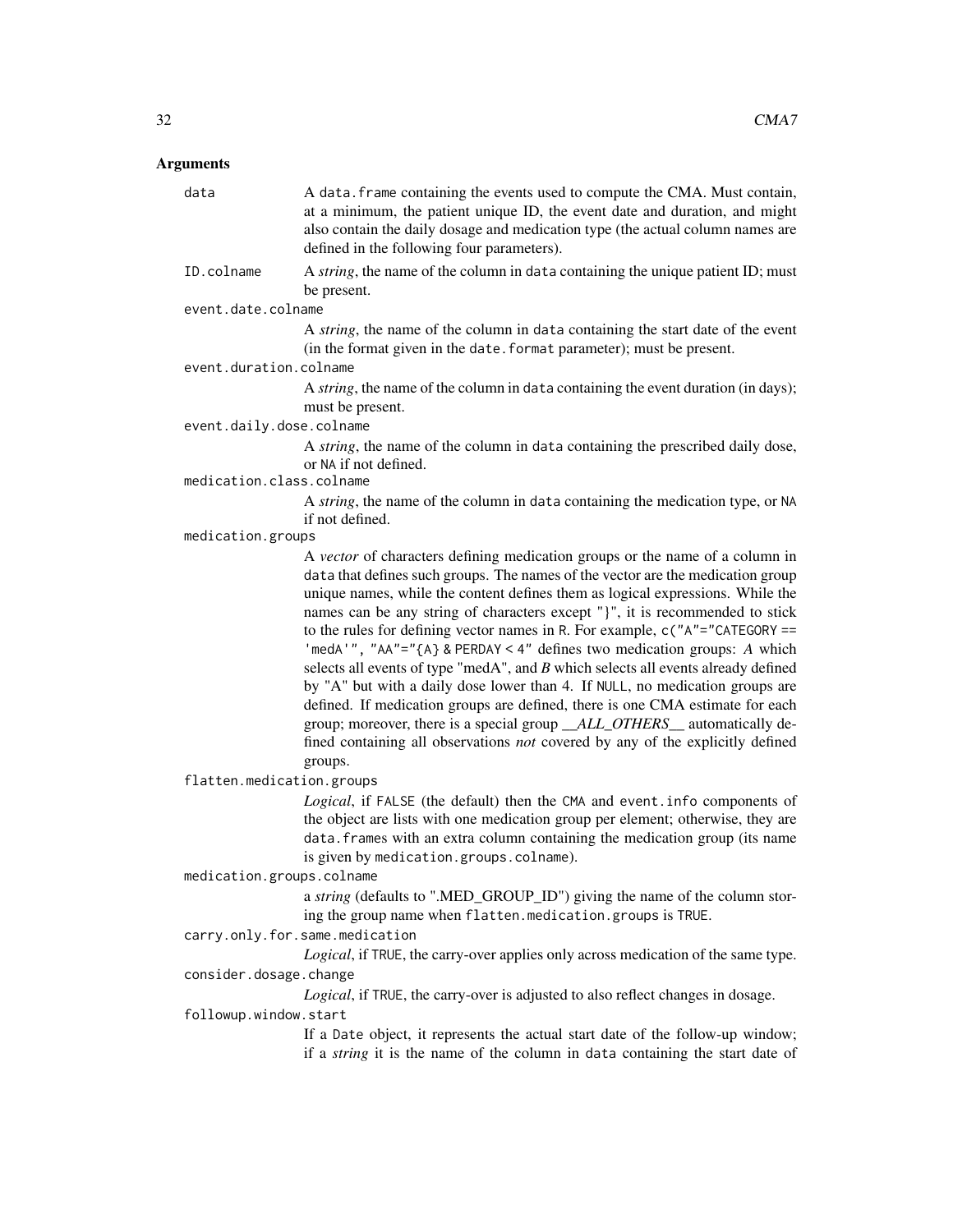the follow-up window either as the numbers of followup.window.start.unit units after the first event (the column must be of type numeric) or as actual dates (in which case the column must be of type Date or a string that conforms to the format specified in date.format); if a *number* it is the number of time units defined in the followup.window.start.unit parameter after the begin of the participant's first event; or NA if not defined.

followup.window.start.unit

can be either *"days"*, *"weeks"*, *"months"* or *"years"*, and represents the time units that followup.window.start refers to (when a number), or NA if not defined.

followup.window.start.per.medication.group

a *logical*: if there are medication groups defined and this is TRUE, then the first event considered for the follow-up window start is relative to each medication group separately, otherwise (the default) it is relative to the patient.

followup.window.duration

either a *number* representing the duration of the follow-up window in the time units given in followup.window.duration.unit, or a *string* giving the column containing these numbers. Should represent a period for which relevant medication events are recorded accurately (e.g. not extend after end of relevant treatment, loss-to-follow-up or change to a health care provider not covered by the database).

followup.window.duration.unit

can be either *"days"*, *"weeks"*, *"months"* or *"years"*, and represents the time units that followup.window.duration refers to, or NA if not defined.

- observation.window.start, observation.window.start.unit, observation.window.duration, observation.win the definition of the observation window (see the follow-up window parameters above for details).
- date.format A *string* giving the format of the dates used in the data and the other parameters; see the format parameters of the [as.Date](#page-0-0) function for details (NB, this concerns only the dates given as strings and not as Date objects).

summary Metadata as a *string*, briefly describing this CMA.

event.interval.colname

A *string*, the name of a newly-created column storing the number of days between the start of the current event and the start of the next one; the default value "event.interval" should be changed only if there is a naming conflict with a pre-existing "event.interval" column in event.info.

gap.days.colname

A *string*, the name of a newly-created column storing the number of days when medication was not available (i.e., the "gap days"); the default value "gap.days" should be changed only if there is a naming conflict with a pre-existing "gap.days" column in event.info.

force.NA.CMA.for.failed.patients

*Logical* describing how the patients for which the CMA estimation fails are treated: if TRUE they are returned with an NA CMA estimate, while for FALSE they are omitted.

#### parallel.backend

Can be "none" (the default) for single-threaded execution, "multicore" (using mclapply in package parallel) for multicore processing (NB. not currently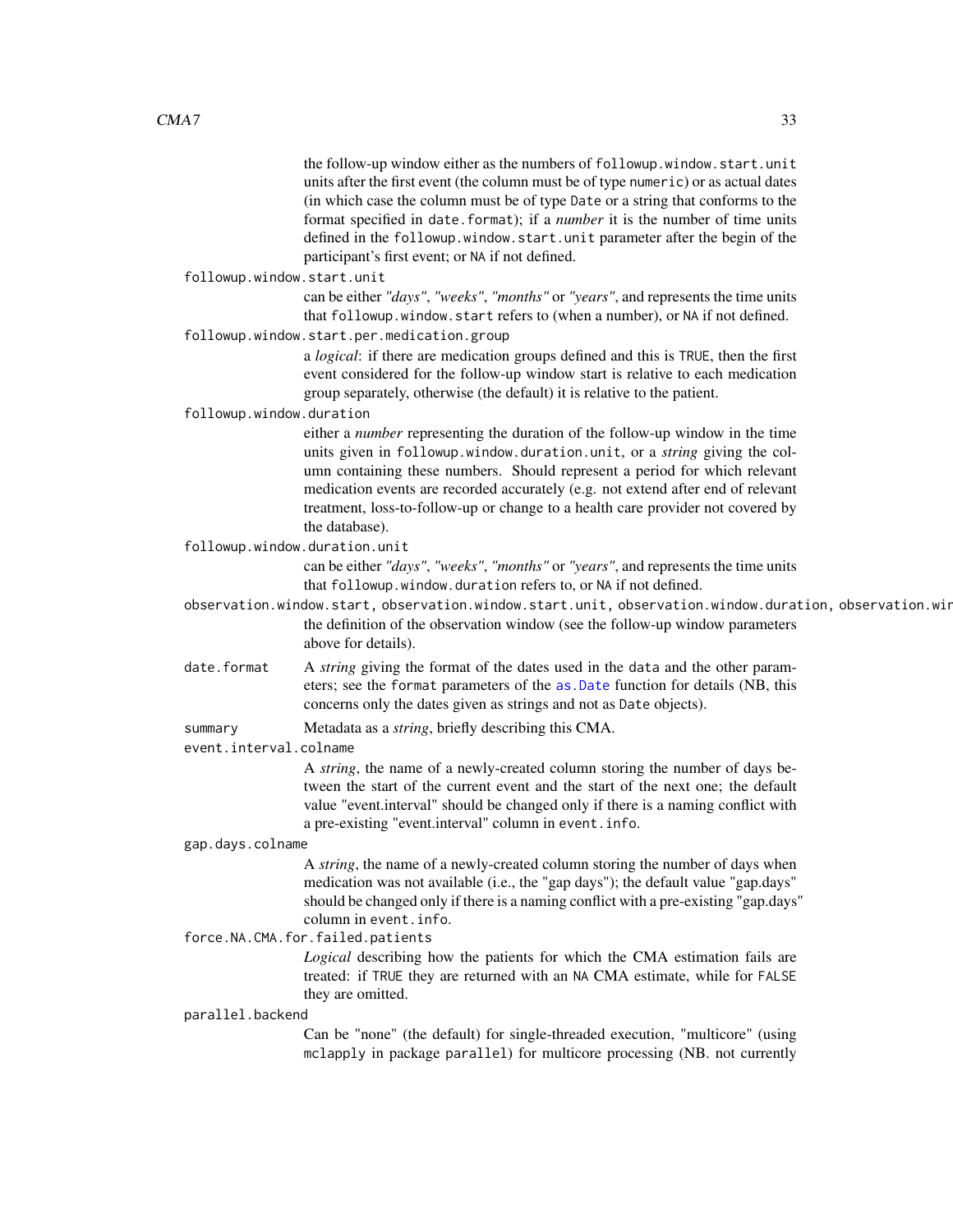implemented on MS Windows and automatically falls back on "snow" on this platform), or "snow", "snow(SOCK)" (equivalent to "snow"), "snow(MPI)" or "snow(NWS)" specifying various types of SNOW clusters (can be on the local machine or more complex setups – please see the documentation of package snow for details; the last two require packages Rmpi and nws, respectively, not automatically installed with AdhereR).

#### parallel.threads

Can be "auto" (for parallel.backend == "multicore", defaults to the number of cores in the system as given by options("cores"), while for parallel.backend == "snow", defaults to 2), a strictly positive integer specifying the number of parallel threads, or a more complex specification of the SNOW cluster nodes for parallel.backend == "snow" (see the documentation of package snow for details).

#### suppress.warnings

*Logical*, if TRUE don't show any warnings.

suppress.special.argument.checks

*Logical* parameter for internal use; if FALSE (default) check if the important columns in the data have some of the reserved names, if TRUE this check is not performed.

arguments.that.should.not.be.defined

a *list* of argument names and pre-defined valuesfor which a warning should be thrown if passed to the function.

... other possible parameters

### Details

CMA7 assumes that, within and before the observation window, the medication is used as prescribed and new medication is "banked" until needed (oversupply from previous events is used first, followed new medication supply). It computes days of theoretical use by extracting the total number of gap days from the total time interval between the start and the end of the observation window, accounting for carry over for all medication events within and before the observation window. All medication events in the follow up window before observation window are considered for carry-over calculation. Thus, it accounts for timing within and before the observation window, and excludes the remaining supply at the end of the observation window.

The formula is

 $(numberofday software) / (start to end of observation window)$ 

### Observations:

- the carry.only.for.same.medication parameter controls the transmission of carry-over across medication changes, producing a "standard" CMA7 (default value is FALSE), and an "alternative" CMA7b, respectively;
- the consider.dosage.change parameter controls if dosage changes are taken into account, i.e. if set as TRUE and a new medication event has a different daily dosage recommendation, carry-over is recomputed assuming medication use according to the new prescribed dosage (default value is FALSE).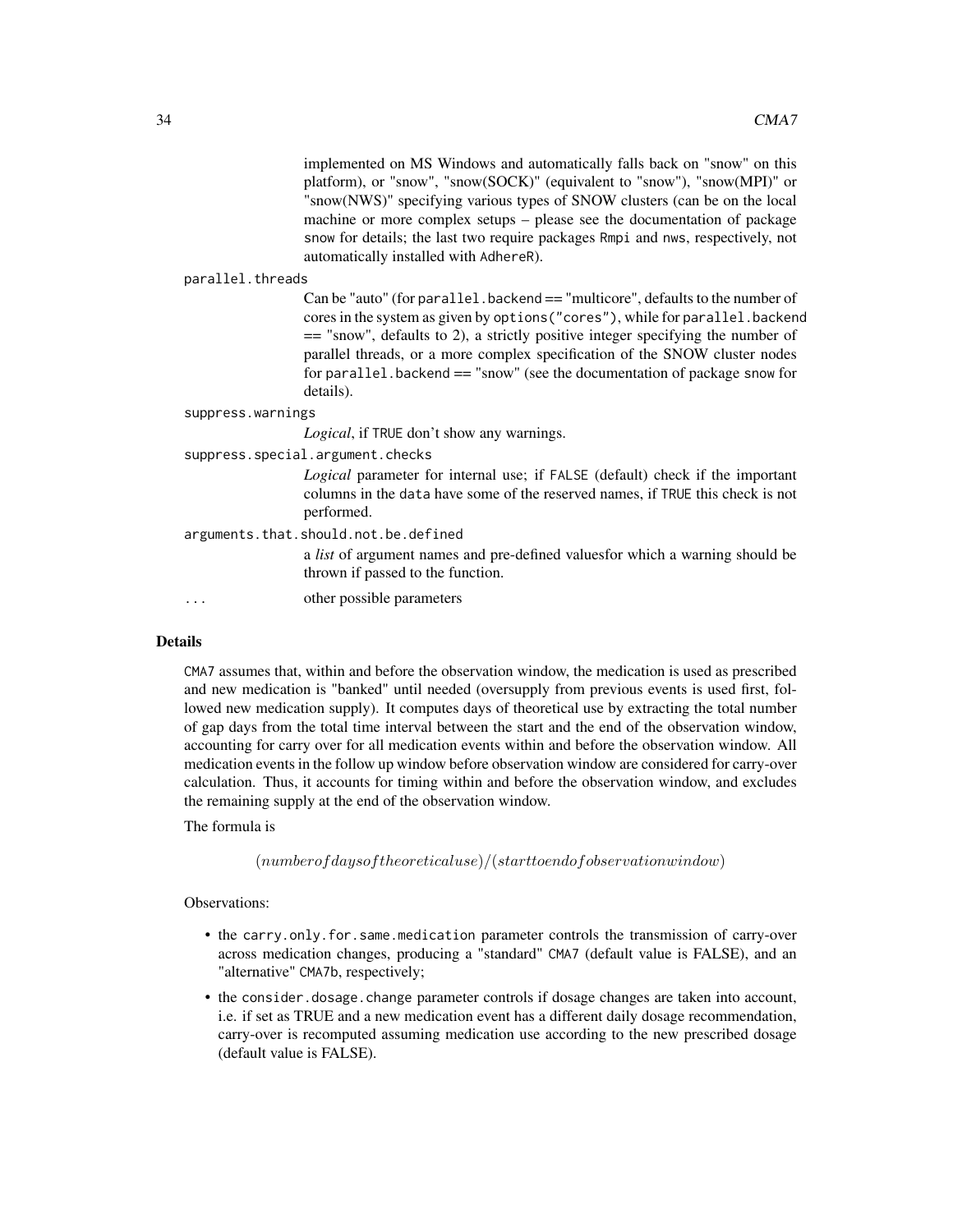### $CMA7$  35

### Value

An S3 object of class CMA7 (derived from CMA0) with the following fields:

- data The actual event data, as given by the data parameter.
- ID.colname the name of the column in data containing the unique patient ID, as given by the ID.colname parameter.
- event.date.colname the name of the column in data containing the start date of the event (in the format given in the date.format parameter), as given by the event.date.colname parameter.
- event.duration.colname the name of the column in data containing the event duration (in days), as given by the event.duration.colname parameter.
- event.daily.dose.colname the name of the column in data containing the prescribed daily dose, as given by the event.daily.dose.colname parameter.
- medication.class.colname the name of the column in data containing the classes/types/groups of medication, as given by the medication.class.colname parameter.
- carry.only.for.same.medication whether the carry-over applies only across medication of the same type, as given by the carry.only.for.same.medication parameter.
- consider.dosage.change whether the carry-over is adjusted to reflect changes in dosage, as given by the consider.dosage.change parameter.
- followup.window.start the beginning of the follow-up window, as given by the followup.window.start parameter.
- followup.window.start.unit the time unit of the followup.window.start, as given by the followup.window.start.unit parameter.
- followup.window.duration the duration of the follow-up window, as given by the followup.window.duration parameter.
- followup.window.duration.unit the time unit of the followup.window.duration, as given by the followup.window.duration.unit parameter.
- observation.window.start the beginning of the observation window, as given by the observation.window.start parameter.
- observation.window.start.unit the time unit of the observation.window.start, as given by the observation.window.start.unit parameter.
- observation.window.duration the duration of the observation window, as given by the observation.window.duration parameter.
- observation.window.duration.unit the time unit of the observation.window.duration, as given by the observation.window.duration.unit parameter.
- date.format the format of the dates, as given by the date.format parameter.
- summary the metadata, as given by the summary parameter.
- event. info the data. frame containing the event info (irrelevant for most users; see compute. event. int.gaps for details).
- CMA the data. frame containing the actual CMA estimates for each participant (the ID.colname column).

Please note that if medication.groups are defined, then the CMA and event.info are named lists, each element containing the CMA and event.info corresponding to a single medication group (the element's name).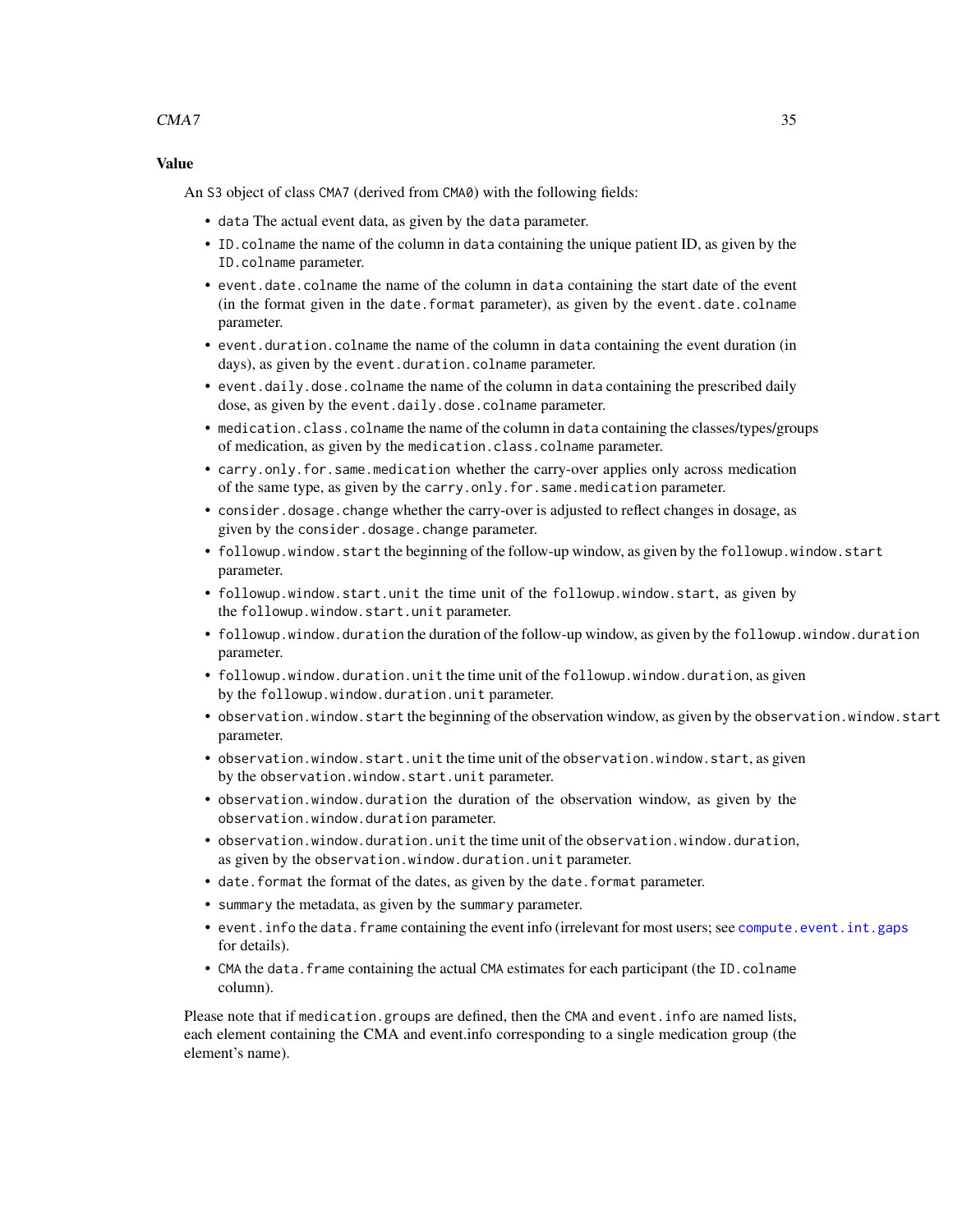### <span id="page-35-0"></span>See Also

CMAs 1 to 8 are defined in:

Vollmer, W. M., Xu, M., Feldstein, A., Smith, D., Waterbury, A., & Rand, C. (2012). Comparison of pharmacy-based measures of medication adherence. *BMC Health Services Research*, 12, 155. doi: [10.1186/1472696312155.](https://doi.org/10.1186/1472-6963-12-155)

### Examples

```
cma7 <- CMA7(data=med.events,
             ID.colname="PATIENT_ID",
             event.date.colname="DATE",
             event.duration.colname="DURATION",
             event.daily.dose.colname="PERDAY",
             medication.class.colname="CATEGORY",
             carry.only.for.same.medication=FALSE,
             consider.dosage.change=FALSE,
             followup.window.start=30,
             observation.window.start=30,
             observation.window.duration=365,
             date.format="%m/%d/%Y"
            );
```
#### CMA8 *CMA8 constructor.*

### Description

Constructs a CMA (continuous multiple-interval measures of medication availability/gaps) type 8 object.

### Usage

```
CMA8(
  data = NULL,ID.colname = NA,
  event.date.colname = NA,
  event.duration.colname = NA,
  event.daily.dose.colname = NA,
  medication.class.colname = NA,
  medication.groups = NULL,
  flatten.medication.groups = FALSE,
  medication.groups.colname = ".MED_GROUP_ID",
  carry.only.for.same.medication = FALSE,
  consider.dosage.change = FALSE,
  followup.window.start = 0,
  followup.window.start.unit = c("days", "weeks", "months", "years")[1],
  followup.window.start.per.medication.group = FALSE,
```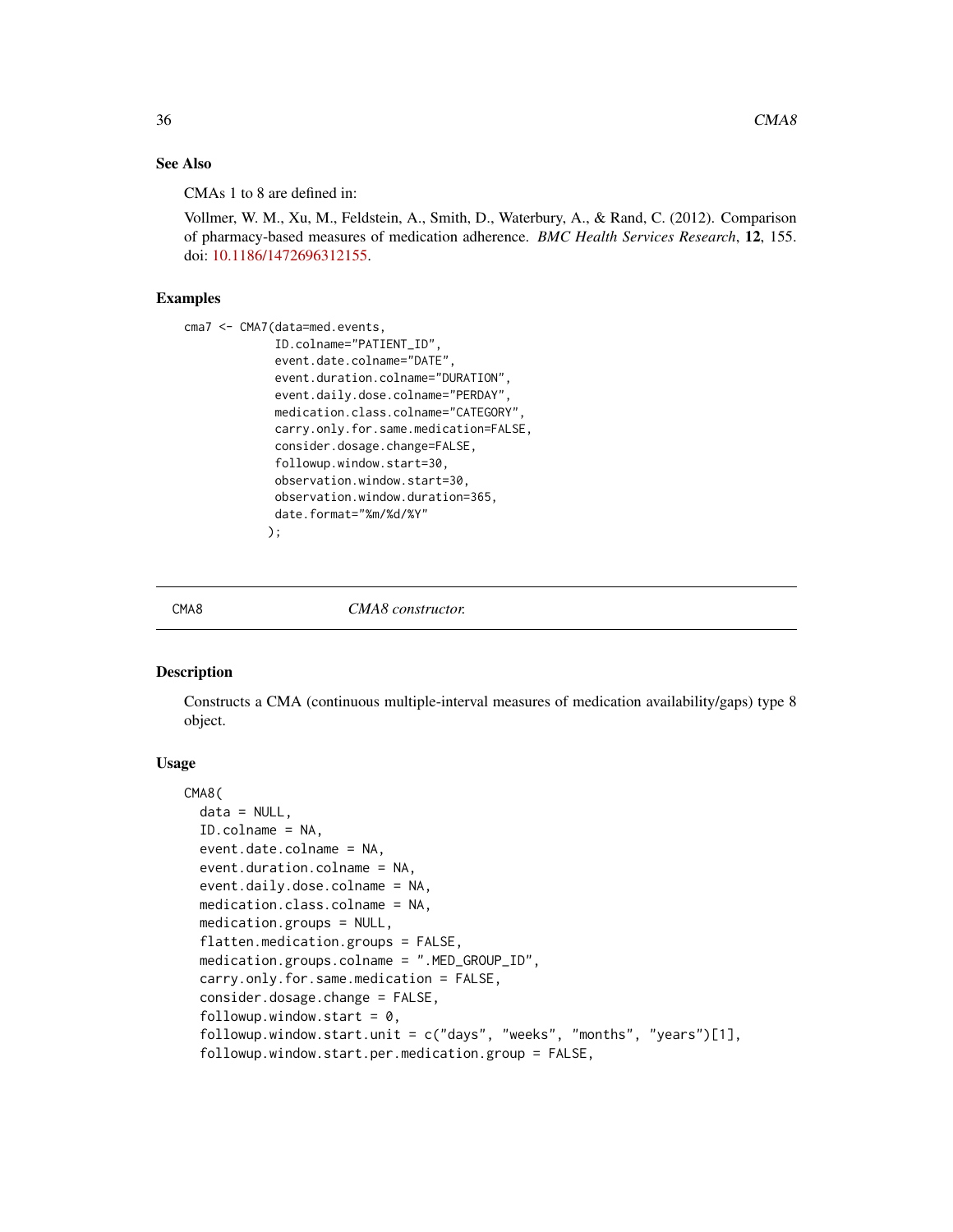# $\emph{CMA8}$  37

```
followup.window.duration = 365 \times 2,
followup.window.duration.unit = c("days", "weeks", "months", "years")[1],
observation.window.start = 0,
observation.window.start.unit = c("days", "weeks", "months", "years")[1],observation.window.duration = 365 \times 2,
observation.window.duration.unit = c("days", "weeks", "months", "years")[1],
date.format = "%m%d/*Y",summary = NA,
event.interval.colname = "event.interval",
gap.days.colname = "gap.days",
force.NA.CMA.for.failed.patients = TRUE,
parallel.backend = c("none", "multicore", "snow", "snow(SOCK)", "snow(MPI)",
  "snow(NWS)")[1],
parallel.threads = "auto",
suppress.warnings = FALSE,
suppress.special.argument.checks = TRUE,
arguments.that.should.not.be.defined = c(carryover.within.obs.window = TRUE,
 carryover.into.obs.window = TRUE),
...
```
# Arguments

 $\mathcal{L}$ 

| data                     | A data. frame containing the events used to compute the CMA. Must contain,<br>at a minimum, the patient unique ID, the event date and duration, and might<br>also contain the daily dosage and medication type (the actual column names are<br>defined in the following four parameters).                                                                                                                                                                                                      |
|--------------------------|------------------------------------------------------------------------------------------------------------------------------------------------------------------------------------------------------------------------------------------------------------------------------------------------------------------------------------------------------------------------------------------------------------------------------------------------------------------------------------------------|
| ID.colname               | A <i>string</i> , the name of the column in data containing the unique patient ID; must<br>be present.                                                                                                                                                                                                                                                                                                                                                                                         |
| event.date.colname       |                                                                                                                                                                                                                                                                                                                                                                                                                                                                                                |
|                          | A <i>string</i> , the name of the column in data containing the start date of the event<br>(in the format given in the date. format parameter); must be present.                                                                                                                                                                                                                                                                                                                               |
| event.duration.colname   |                                                                                                                                                                                                                                                                                                                                                                                                                                                                                                |
|                          | A <i>string</i> , the name of the column in data containing the event duration (in days);<br>must be present.                                                                                                                                                                                                                                                                                                                                                                                  |
| event.daily.dose.colname |                                                                                                                                                                                                                                                                                                                                                                                                                                                                                                |
|                          | A string, the name of the column in data containing the prescribed daily dose,<br>or NA if not defined.                                                                                                                                                                                                                                                                                                                                                                                        |
| medication.class.colname |                                                                                                                                                                                                                                                                                                                                                                                                                                                                                                |
|                          | A string, the name of the column in data containing the medication type, or NA<br>if not defined.                                                                                                                                                                                                                                                                                                                                                                                              |
| medication.groups        |                                                                                                                                                                                                                                                                                                                                                                                                                                                                                                |
|                          | A vector of characters defining medication groups or the name of a column in<br>data that defines such groups. The names of the vector are the medication group<br>unique names, while the content defines them as logical expressions. While the<br>names can be any string of characters except "}", it is recommended to stick<br>to the rules for defining vector names in R. For example, $c("A"="CATEGORY ==$<br>'medA'", "AA"="{A} & PERDAY < 4" defines two medication groups: A which |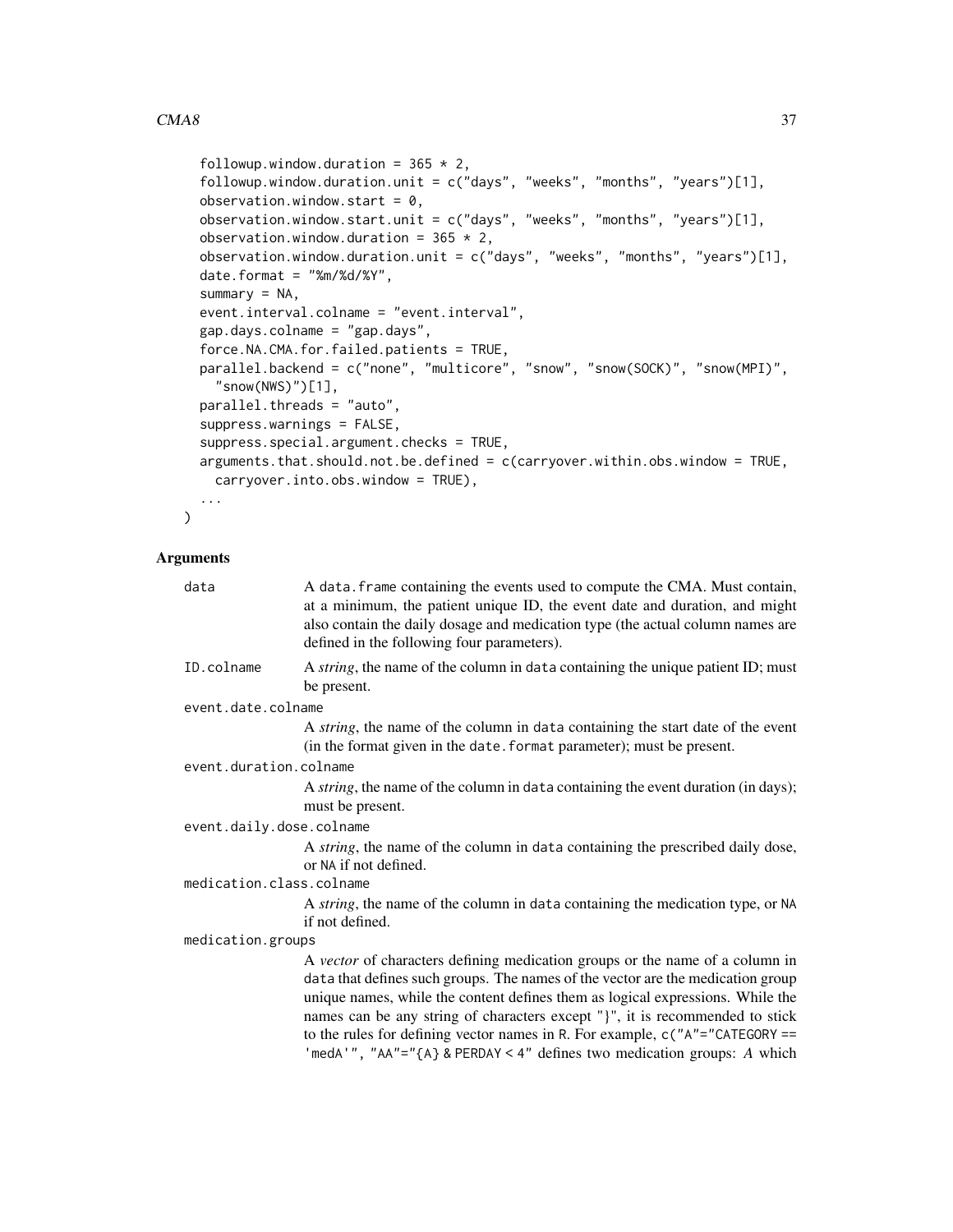selects all events of type "medA", and *B* which selects all events already defined by "A" but with a daily dose lower than 4. If NULL, no medication groups are defined. If medication groups are defined, there is one CMA estimate for each group; moreover, there is a special group *\_\_ALL\_OTHERS\_\_* automatically defined containing all observations *not* covered by any of the explicitly defined groups.

#### flatten.medication.groups

*Logical*, if FALSE (the default) then the CMA and event.info components of the object are lists with one medication group per element; otherwise, they are data.frames with an extra column containing the medication group (its name is given by medication.groups.colname).

medication.groups.colname

a *string* (defaults to ".MED\_GROUP\_ID") giving the name of the column storing the group name when flatten.medication.groups is TRUE.

carry.only.for.same.medication

*Logical*, if TRUE, the carry-over applies only across medication of the same type. consider.dosage.change

*Logical*, if TRUE, the carry-over is adjusted to also reflect changes in dosage.

#### followup.window.start

If a Date object, it represents the actual start date of the follow-up window; if a *string* it is the name of the column in data containing the start date of the follow-up window either as the numbers of followup.window.start.unit units after the first event (the column must be of type numeric) or as actual dates (in which case the column must be of type Date or a string that conforms to the format specified in date.format); if a *number* it is the number of time units defined in the followup.window.start.unit parameter after the begin of the participant's first event; or NA if not defined.

# followup.window.start.unit

can be either *"days"*, *"weeks"*, *"months"* or *"years"*, and represents the time units that followup.window.start refers to (when a number), or NA if not defined.

followup.window.start.per.medication.group

a *logical*: if there are medication groups defined and this is TRUE, then the first event considered for the follow-up window start is relative to each medication group separately, otherwise (the default) it is relative to the patient.

#### followup.window.duration

either a *number* representing the duration of the follow-up window in the time units given in followup.window.duration.unit, or a *string* giving the column containing these numbers. Should represent a period for which relevant medication events are recorded accurately (e.g. not extend after end of relevant treatment, loss-to-follow-up or change to a health care provider not covered by the database).

#### followup.window.duration.unit

can be either *"days"*, *"weeks"*, *"months"* or *"years"*, and represents the time units that followup.window.duration refers to, or NA if not defined.

observation.window.start, observation.window.start.unit, observation.window.duration, observation.win the definition of the observation window (see the follow-up window parameters above for details).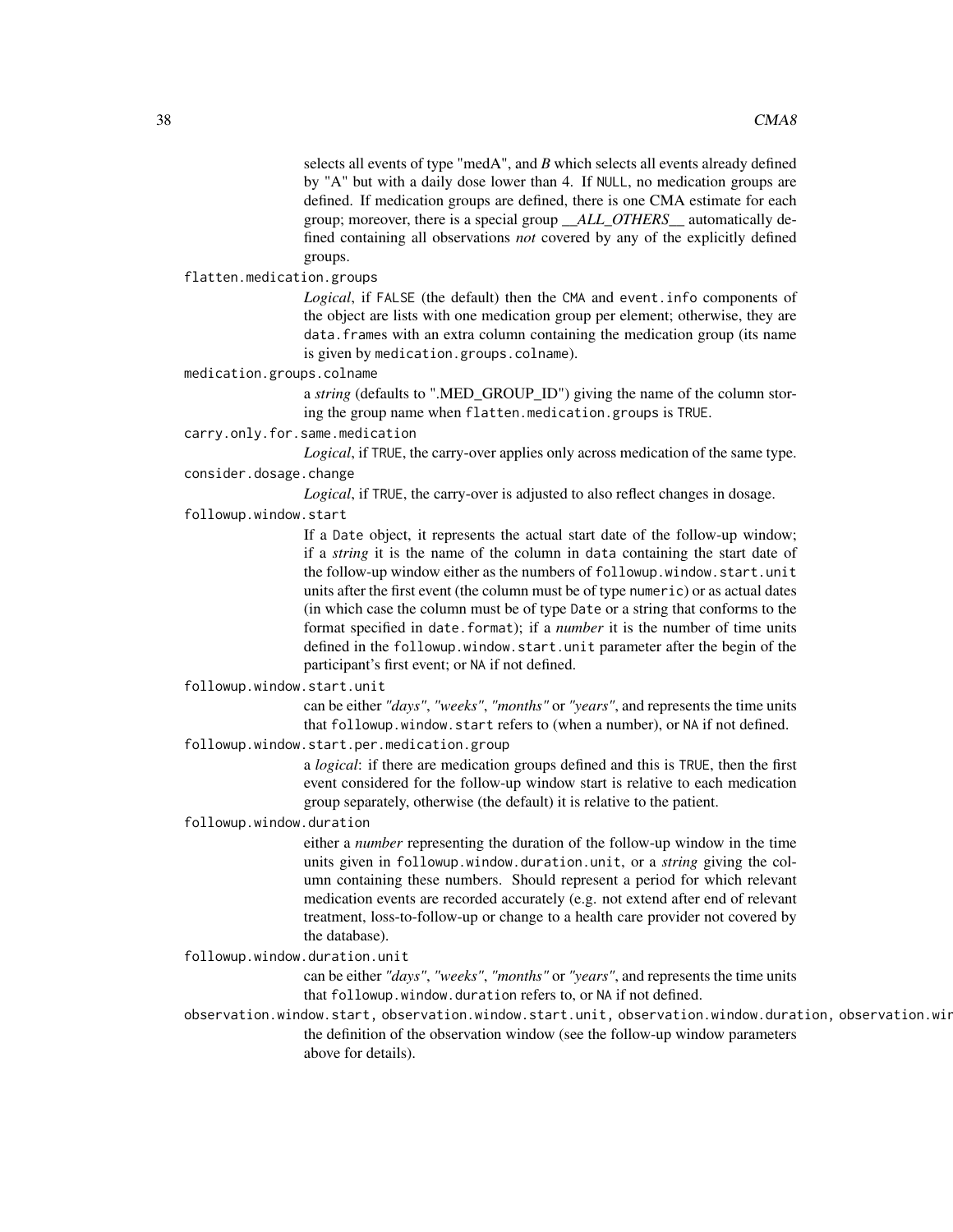# $\text{CMA8}$  39

date.format A *string* giving the format of the dates used in the data and the other parameters; see the format parameters of the [as.Date](#page-0-0) function for details (NB, this concerns only the dates given as strings and not as Date objects).

summary Metadata as a *string*, briefly describing this CMA.

event.interval.colname

A *string*, the name of a newly-created column storing the number of days between the start of the current event and the start of the next one; the default value "event.interval" should be changed only if there is a naming conflict with a pre-existing "event.interval" column in event.info.

#### gap.days.colname

A *string*, the name of a newly-created column storing the number of days when medication was not available (i.e., the "gap days"); the default value "gap.days" should be changed only if there is a naming conflict with a pre-existing "gap.days" column in event.info.

force.NA.CMA.for.failed.patients

*Logical* describing how the patients for which the CMA estimation fails are treated: if TRUE they are returned with an NA CMA estimate, while for FALSE they are omitted.

#### parallel.backend

Can be "none" (the default) for single-threaded execution, "multicore" (using mclapply in package parallel) for multicore processing (NB. not currently implemented on MS Windows and automatically falls back on "snow" on this platform), or "snow", "snow(SOCK)" (equivalent to "snow"), "snow(MPI)" or "snow(NWS)" specifying various types of SNOW clusters (can be on the local machine or more complex setups – please see the documentation of package snow for details; the last two require packages Rmpi and nws, respectively, not automatically installed with AdhereR).

#### parallel.threads

Can be "auto" (for parallel.backend == "multicore", defaults to the number of cores in the system as given by options("cores"), while for parallel.backend == "snow", defaults to 2), a strictly positive integer specifying the number of parallel threads, or a more complex specification of the SNOW cluster nodes for parallel.backend == "snow" (see the documentation of package snow for details).

#### suppress.warnings

*Logical*, if TRUE don't show any warnings.

#### suppress.special.argument.checks

*Logical* parameter for internal use; if FALSE (default) check if the important columns in the data have some of the reserved names, if TRUE this check is not performed.

# arguments.that.should.not.be.defined

a *list* of argument names and pre-defined valuesfor which a warning should be thrown if passed to the function.

... other possible parameters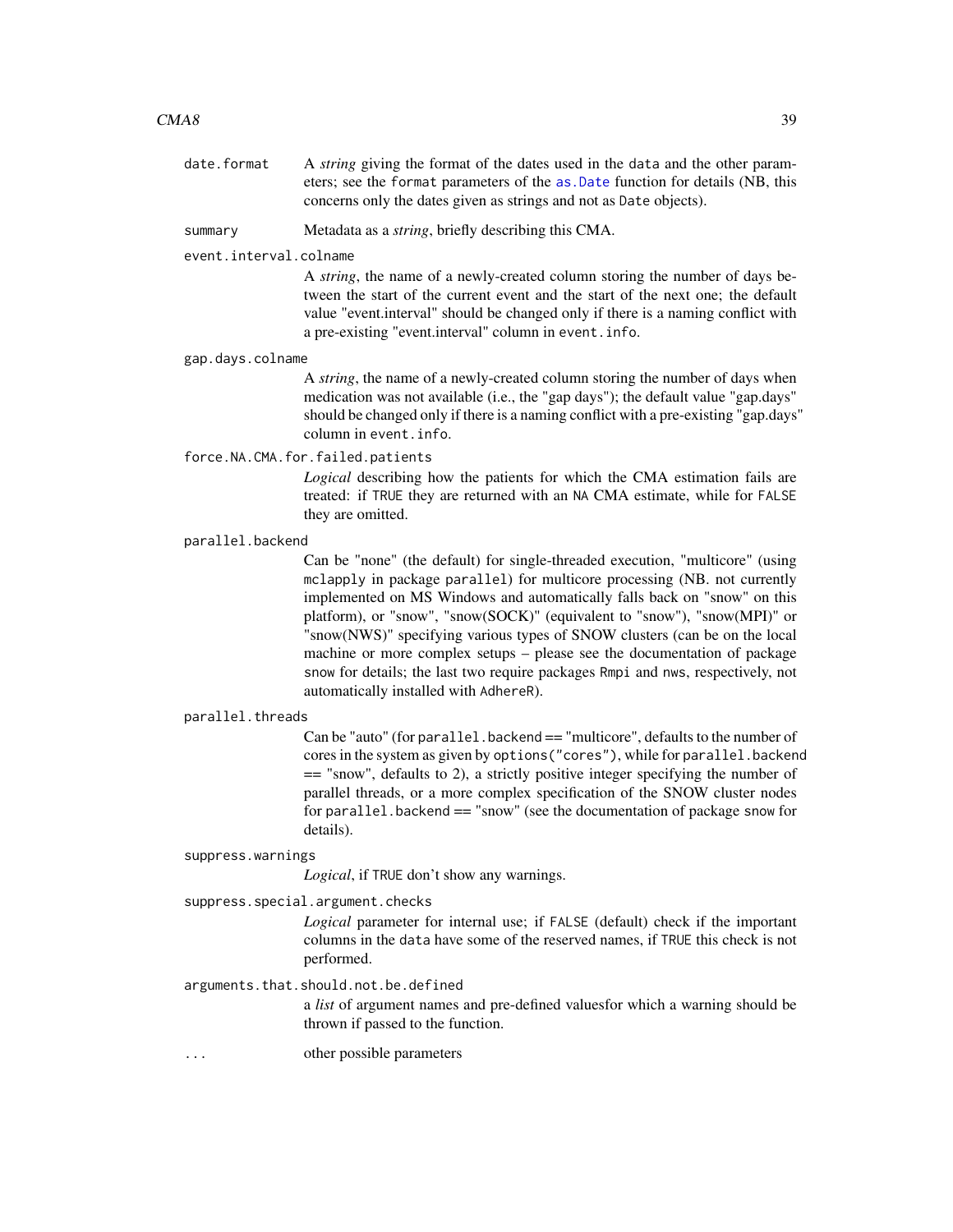# Details

CMA8 is similar to CMA6 in that it assumes that, within the observation window, the medication is used as prescribed and new medication is "banked" until needed (oversupply from previous events is used first, followed new medication supply). Unlike CMA6 it accounts for carry-over from before the window - but in a different way from CMA7: by adding a time lag at the start of the observation window equal to the duration of carry-over from before. It is designed for situations when an event with a hypothesized causal effect on adherence happens at the start of the observation window (e.g. enrolment in an intervention study); in this case, it may be that the existing supply is not part of the relationship under study (e.g. it delays the actual start of the study for that participant) and needs to be excluded by shortening the time interval examined. The end of the observation window remains the same. Thus, CMA8 computes days of theoretical use by extracting the total number of gap days from the total time interval between the lagged start and the end of the observation window, accounting for carry over for all medication events within the observation window. All medication events in the follow up window before observation window are considered for carryover calculation. Thus, as CMA7, it accounts for timing within the observation window, as well as before (different adjustment than CMA7), and excludes the remaining supply at the end of the observation window.

# The formula is

 $(number of days of theoretical use)/(lagged start to end of observation window)$ 

# Observations:

- the carry.only.for.same.medication parameter controls the transmission of carry-over across medication changes, producing a "standard" CMA8 (default value is FALSE), and an "alternative" CMA8b, respectively;
- the consider.dosage.change parameter controls if dosage changes are taken into account, i.e. if set as TRUE and a new medication event has a different daily dosage recommendation, carry-over is recomputed assuming medication use according to the new prescribed dosage (default value is FALSE).

## Value

An S3 object of class CMA8 (derived from CMA0) with the following fields:

- data The actual event data, as given by the data parameter.
- ID.colname the name of the column in data containing the unique patient ID, as given by the ID.colname parameter.
- event.date.colname the name of the column in data containing the start date of the event (in the format given in the date.format parameter), as given by the event.date.colname parameter.
- event.duration.colname the name of the column in data containing the event duration (in days), as given by the event.duration.colname parameter.
- event.daily.dose.colname the name of the column in data containing the prescribed daily dose, as given by the event.daily.dose.colname parameter.
- medication.class.colname the name of the column in data containing the classes/types/groups of medication, as given by the medication.class.colname parameter.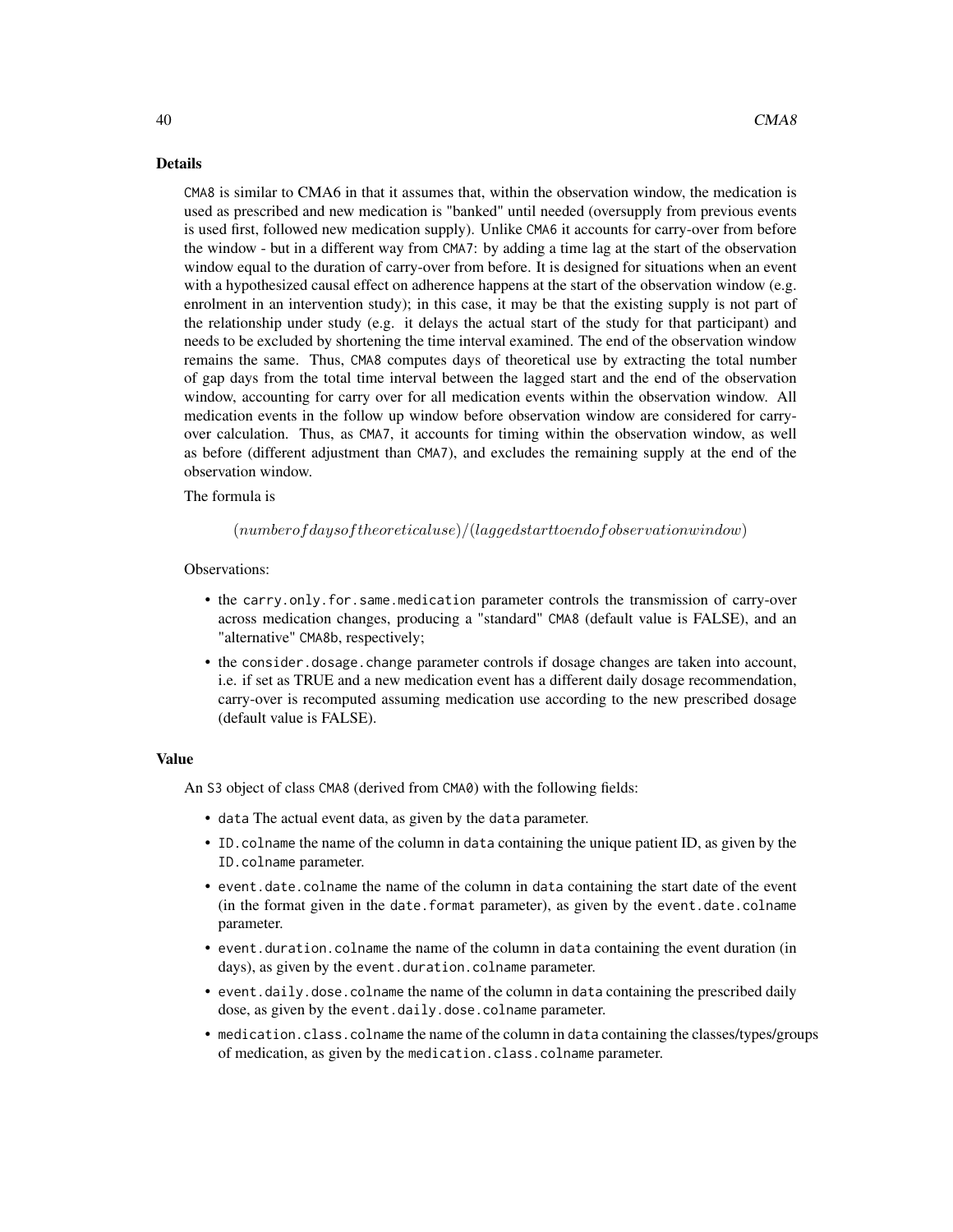- carry.only.for.same.medication whether the carry-over applies only across medication of the same type, as given by the carry.only.for.same.medication parameter.
- consider.dosage.change whether the carry-over is adjusted to reflect changes in dosage, as given by the consider.dosage.change parameter.
- followup.window.start the beginning of the follow-up window, as given by the followup.window.start parameter.
- followup.window.start.unit the time unit of the followup.window.start, as given by the followup.window.start.unit parameter.
- followup.window.duration the duration of the follow-up window, as given by the followup.window.duration parameter.
- followup.window.duration.unit the time unit of the followup.window.duration, as given by the followup.window.duration.unit parameter.
- observation.window.start the beginning of the observation window, as given by the observation.window.start parameter.
- observation.window.start.unit the time unit of the observation.window.start, as given by the observation.window.start.unit parameter.
- observation.window.duration the duration of the observation window, as given by the observation.window.duration parameter.
- observation.window.duration.unit the time unit of the observation.window.duration, as given by the observation.window.duration.unit parameter.
- date. format the format of the dates, as given by the date. format parameter.
- summary the metadata, as given by the summary parameter.
- event.info the data.frame containing the event info (irrelevant for most users; see [compute.event.int.gaps](#page-64-0) for details).
- CMA the data. frame containing the actual CMA estimates for each participant (the ID.colname column).

Please note that if medication.groups are defined, then the CMA and event.info are named lists, each element containing the CMA and event.info corresponding to a single medication group (the element's name).

#### See Also

CMAs 1 to 8 are defined in:

Vollmer, W. M., Xu, M., Feldstein, A., Smith, D., Waterbury, A., & Rand, C. (2012). Comparison of pharmacy-based measures of medication adherence. *BMC Health Services Research*, 12, 155. doi: [10.1186/1472696312155.](https://doi.org/10.1186/1472-6963-12-155)

# Examples

```
cma8 <- CMA8(data=med.events,
             ID.colname="PATIENT_ID",
             event.date.colname="DATE",
             event.duration.colname="DURATION",
             event.daily.dose.colname="PERDAY",
```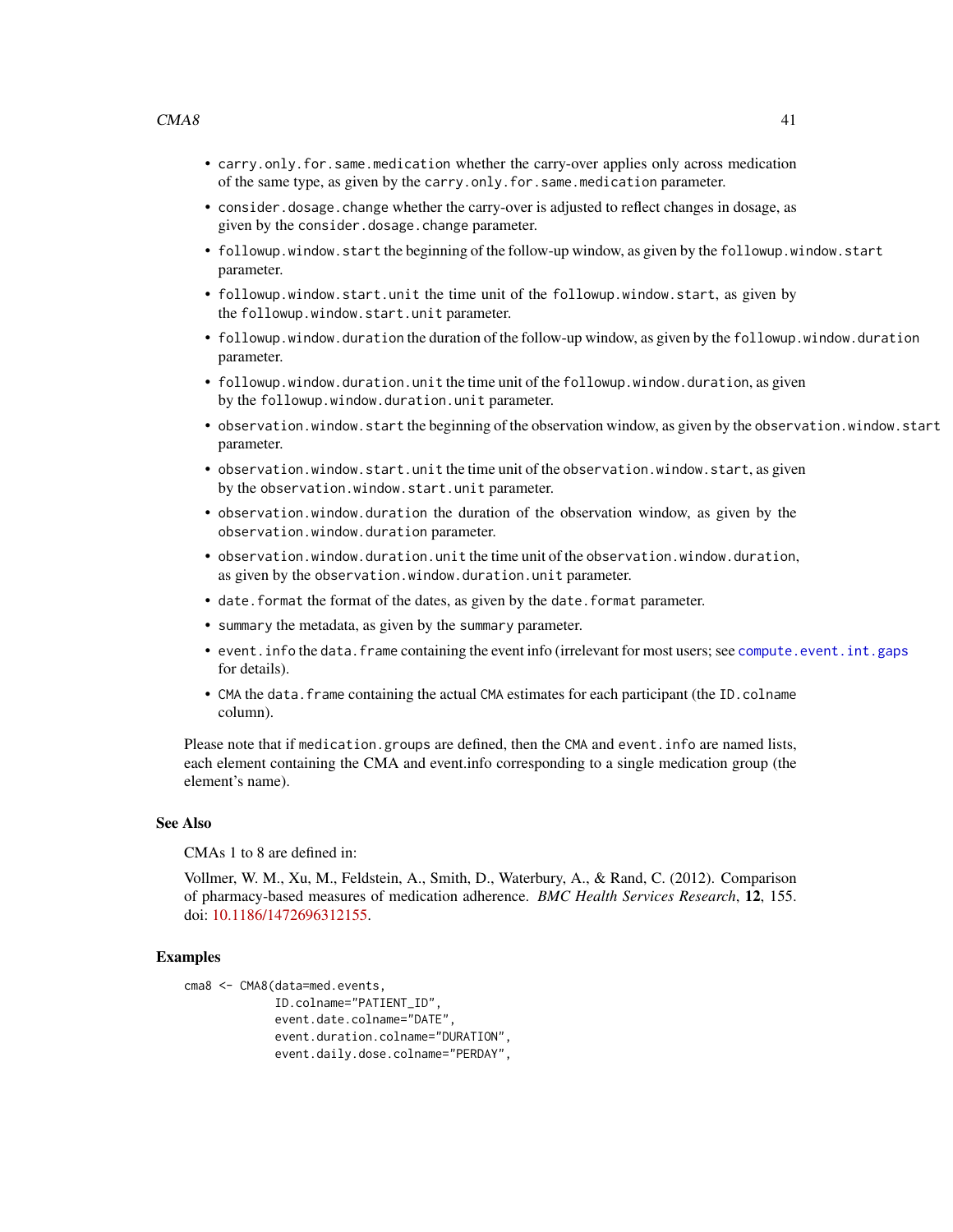```
medication.class.colname="CATEGORY",
 carry.only.for.same.medication=FALSE,
 consider.dosage.change=FALSE,
 followup.window.start=30,
 observation.window.start=30,
 observation.window.duration=365,
 date.format="%m/%d/%Y"
);
```
#### <span id="page-41-0"></span>CMA9 *CMA9 constructor.*

# **Description**

Constructs a CMA (continuous multiple-interval measures of medication availability/gaps) type 9 object.

# Usage

```
CMA9(
  data = NULL,
  ID.colname = NA,
  event.date.colname = NA,
  event.duration.colname = NA,
  event.daily.dose.colname = NA,
  medication.class.colname = NA,
 medication.groups = NULL,
  flatten.medication.groups = FALSE,
  medication.groups.colname = ".MED_GROUP_ID",
  carry.only.for.same.medication = FALSE,
  consider.dosage.change = FALSE,
  followup.window.start = 0,
  followup.window.start.unit = c("days", "weeks", "months", "years")[1],
  followup.window.start.per.medication.group = FALSE,
  followup.window.duration = 365 \times 2,
  followup.window.duration.unit = c("days", "weeks", "months", "years")[1],
  observation.window.start = 0,
  observation.window.start.unit = c("days", "weeks", "months", "years")[1],
  observation.window.duration = 365 \times 2,
  observation.window.duration.unit = c("days", "weeks", "months", "years")[1],
  date.format = "%m%d/*Y",summary = NA,
  event.interval.colname = "event.interval",
  gap.days.colname = "gap.days",
  force.NA.CMA.for.failed.patients = TRUE,
  parallel.backend = c("none", "multicore", "snow", "snow(SOCK)", "snow(MPI)",
    "snow(NWS)")[1],
  parallel.threads = "auto",
```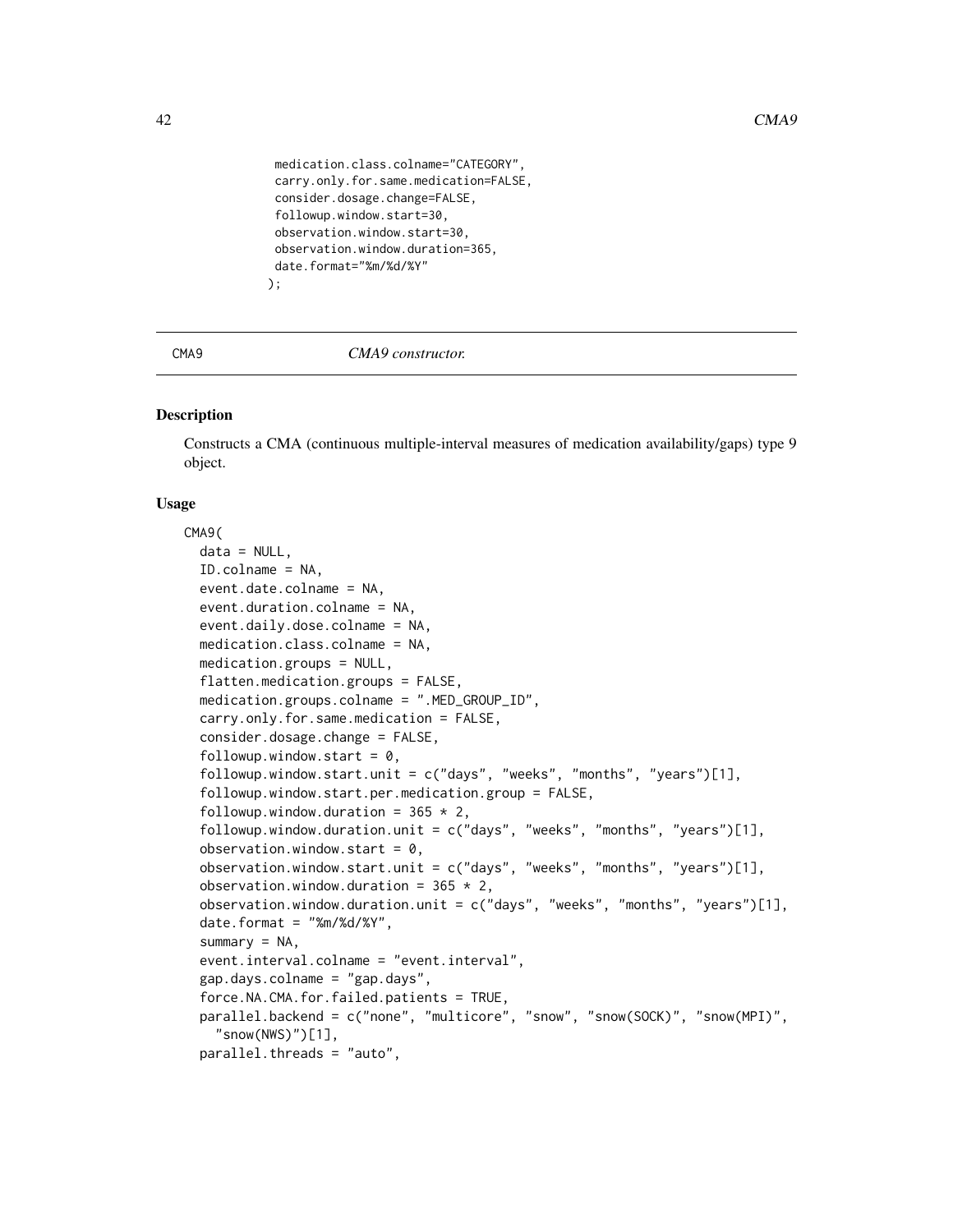```
suppress.warnings = FALSE,
suppress.special.argument.checks = TRUE,
arguments.that.should.not.be.defined = c(carryover.within.obs.window = TRUE,
 carryover.into.obs.window = TRUE),
...
```
# Arguments

 $\mathcal{L}$ 

| data                      | A data. frame containing the events used to compute the CMA. Must contain,<br>at a minimum, the patient unique ID, the event date and duration, and might<br>also contain the daily dosage and medication type (the actual column names are<br>defined in the following four parameters).                                                                                                                                                                                                                                                                                                                                                                                                                                                                                                                                                                                                                                       |
|---------------------------|---------------------------------------------------------------------------------------------------------------------------------------------------------------------------------------------------------------------------------------------------------------------------------------------------------------------------------------------------------------------------------------------------------------------------------------------------------------------------------------------------------------------------------------------------------------------------------------------------------------------------------------------------------------------------------------------------------------------------------------------------------------------------------------------------------------------------------------------------------------------------------------------------------------------------------|
| ID.colname                | A string, the name of the column in data containing the unique patient ID; must<br>be present.                                                                                                                                                                                                                                                                                                                                                                                                                                                                                                                                                                                                                                                                                                                                                                                                                                  |
| event.date.colname        |                                                                                                                                                                                                                                                                                                                                                                                                                                                                                                                                                                                                                                                                                                                                                                                                                                                                                                                                 |
|                           | A string, the name of the column in data containing the start date of the event<br>(in the format given in the date. format parameter); must be present.                                                                                                                                                                                                                                                                                                                                                                                                                                                                                                                                                                                                                                                                                                                                                                        |
| event.duration.colname    |                                                                                                                                                                                                                                                                                                                                                                                                                                                                                                                                                                                                                                                                                                                                                                                                                                                                                                                                 |
|                           | A string, the name of the column in data containing the event duration (in days);<br>must be present.                                                                                                                                                                                                                                                                                                                                                                                                                                                                                                                                                                                                                                                                                                                                                                                                                           |
| event.daily.dose.colname  |                                                                                                                                                                                                                                                                                                                                                                                                                                                                                                                                                                                                                                                                                                                                                                                                                                                                                                                                 |
|                           | A string, the name of the column in data containing the prescribed daily dose,<br>or NA if not defined.                                                                                                                                                                                                                                                                                                                                                                                                                                                                                                                                                                                                                                                                                                                                                                                                                         |
| medication.class.colname  |                                                                                                                                                                                                                                                                                                                                                                                                                                                                                                                                                                                                                                                                                                                                                                                                                                                                                                                                 |
|                           | A string, the name of the column in data containing the medication type, or NA<br>if not defined.                                                                                                                                                                                                                                                                                                                                                                                                                                                                                                                                                                                                                                                                                                                                                                                                                               |
| medication.groups         |                                                                                                                                                                                                                                                                                                                                                                                                                                                                                                                                                                                                                                                                                                                                                                                                                                                                                                                                 |
|                           | A vector of characters defining medication groups or the name of a column in<br>data that defines such groups. The names of the vector are the medication group<br>unique names, while the content defines them as logical expressions. While the<br>names can be any string of characters except "}", it is recommended to stick<br>to the rules for defining vector names in R. For example, $c("A"="CATEGORY ==$<br>'medA'", "AA"="{A} & PERDAY < 4" defines two medication groups: A which<br>selects all events of type "medA", and $B$ which selects all events already defined<br>by "A" but with a daily dose lower than 4. If NULL, no medication groups are<br>defined. If medication groups are defined, there is one CMA estimate for each<br>group; moreover, there is a special group _ALL_OTHERS_ automatically de-<br>fined containing all observations not covered by any of the explicitly defined<br>groups. |
| flatten.medication.groups |                                                                                                                                                                                                                                                                                                                                                                                                                                                                                                                                                                                                                                                                                                                                                                                                                                                                                                                                 |
|                           | Logical, if FALSE (the default) then the CMA and event. info components of<br>the object are lists with one medication group per element; otherwise, they are<br>data. frames with an extra column containing the medication group (its name<br>is given by medication.groups.colname).                                                                                                                                                                                                                                                                                                                                                                                                                                                                                                                                                                                                                                         |
| medication.groups.colname |                                                                                                                                                                                                                                                                                                                                                                                                                                                                                                                                                                                                                                                                                                                                                                                                                                                                                                                                 |
|                           | a string (defaults to ".MED_GROUP_ID") giving the name of the column stor-<br>ing the group name when flatten.medication.groups is TRUE.                                                                                                                                                                                                                                                                                                                                                                                                                                                                                                                                                                                                                                                                                                                                                                                        |
|                           |                                                                                                                                                                                                                                                                                                                                                                                                                                                                                                                                                                                                                                                                                                                                                                                                                                                                                                                                 |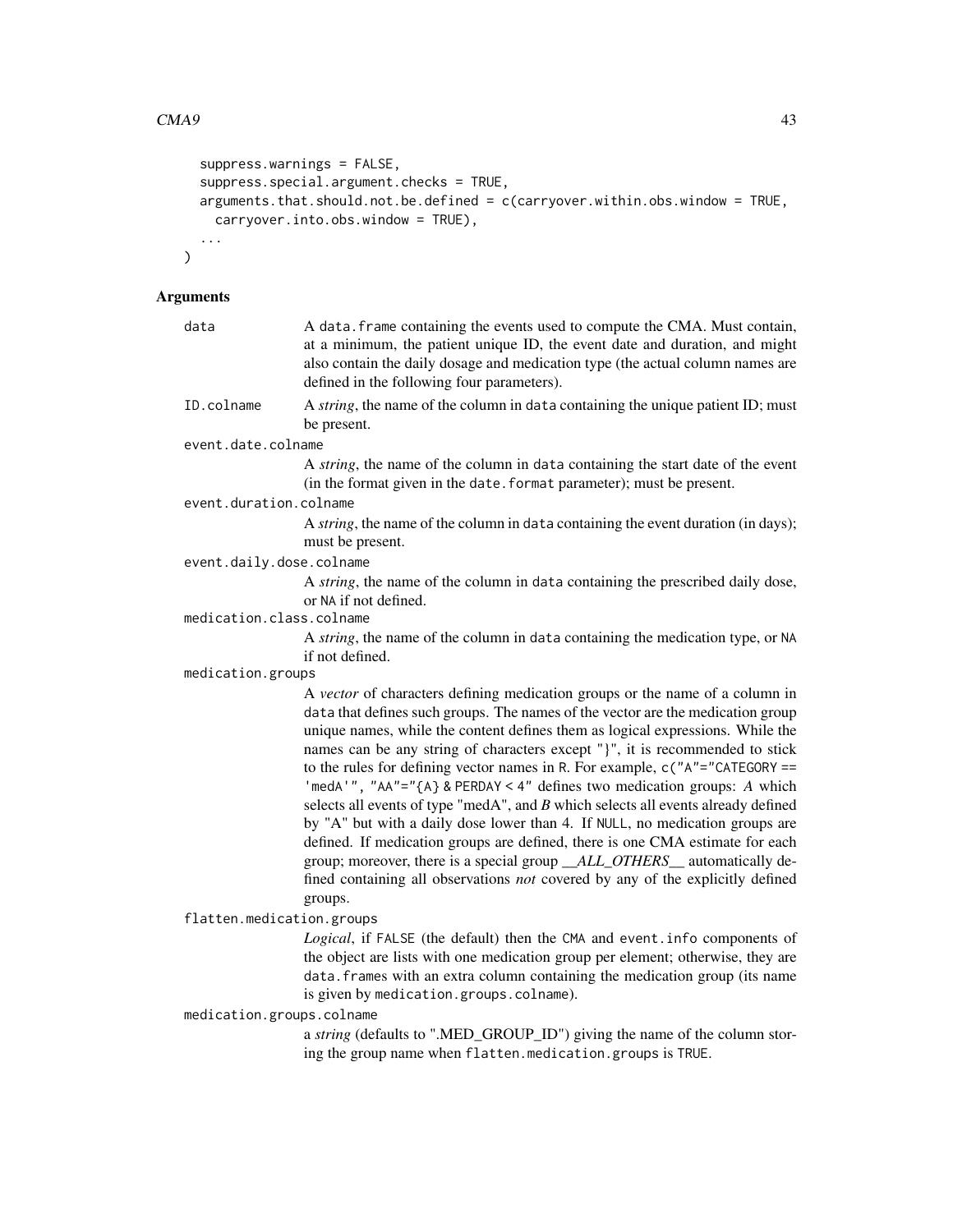carry.only.for.same.medication

*Logical*, if TRUE, the carry-over applies only across medication of the same type. consider.dosage.change

*Logical*, if TRUE, the carry-over is adjusted to also reflect changes in dosage.

followup.window.start

If a Date object, it represents the actual start date of the follow-up window; if a *string* it is the name of the column in data containing the start date of the follow-up window either as the numbers of followup.window.start.unit units after the first event (the column must be of type numeric) or as actual dates (in which case the column must be of type Date or a string that conforms to the format specified in date.format); if a *number* it is the number of time units defined in the followup.window.start.unit parameter after the begin of the participant's first event; or NA if not defined.

followup.window.start.unit

can be either *"days"*, *"weeks"*, *"months"* or *"years"*, and represents the time units that followup.window.start refers to (when a number), or NA if not defined.

followup.window.start.per.medication.group

a *logical*: if there are medication groups defined and this is TRUE, then the first event considered for the follow-up window start is relative to each medication group separately, otherwise (the default) it is relative to the patient.

followup.window.duration

either a *number* representing the duration of the follow-up window in the time units given in followup.window.duration.unit, or a *string* giving the column containing these numbers. Should represent a period for which relevant medication events are recorded accurately (e.g. not extend after end of relevant treatment, loss-to-follow-up or change to a health care provider not covered by the database).

followup.window.duration.unit

can be either *"days"*, *"weeks"*, *"months"* or *"years"*, and represents the time units that followup.window.duration refers to, or NA if not defined.

- observation.window.start, observation.window.start.unit, observation.window.duration, observation.win the definition of the observation window (see the follow-up window parameters above for details).
- date.format A *string* giving the format of the dates used in the data and the other parameters; see the format parameters of the [as.Date](#page-0-0) function for details (NB, this concerns only the dates given as strings and not as Date objects).

summary Metadata as a *string*, briefly describing this CMA.

event.interval.colname

A *string*, the name of a newly-created column storing the number of days between the start of the current event and the start of the next one; the default value "event.interval" should be changed only if there is a naming conflict with a pre-existing "event.interval" column in event.info.

gap.days.colname

A *string*, the name of a newly-created column storing the number of days when medication was not available (i.e., the "gap days"); the default value "gap.days" should be changed only if there is a naming conflict with a pre-existing "gap.days" column in event.info.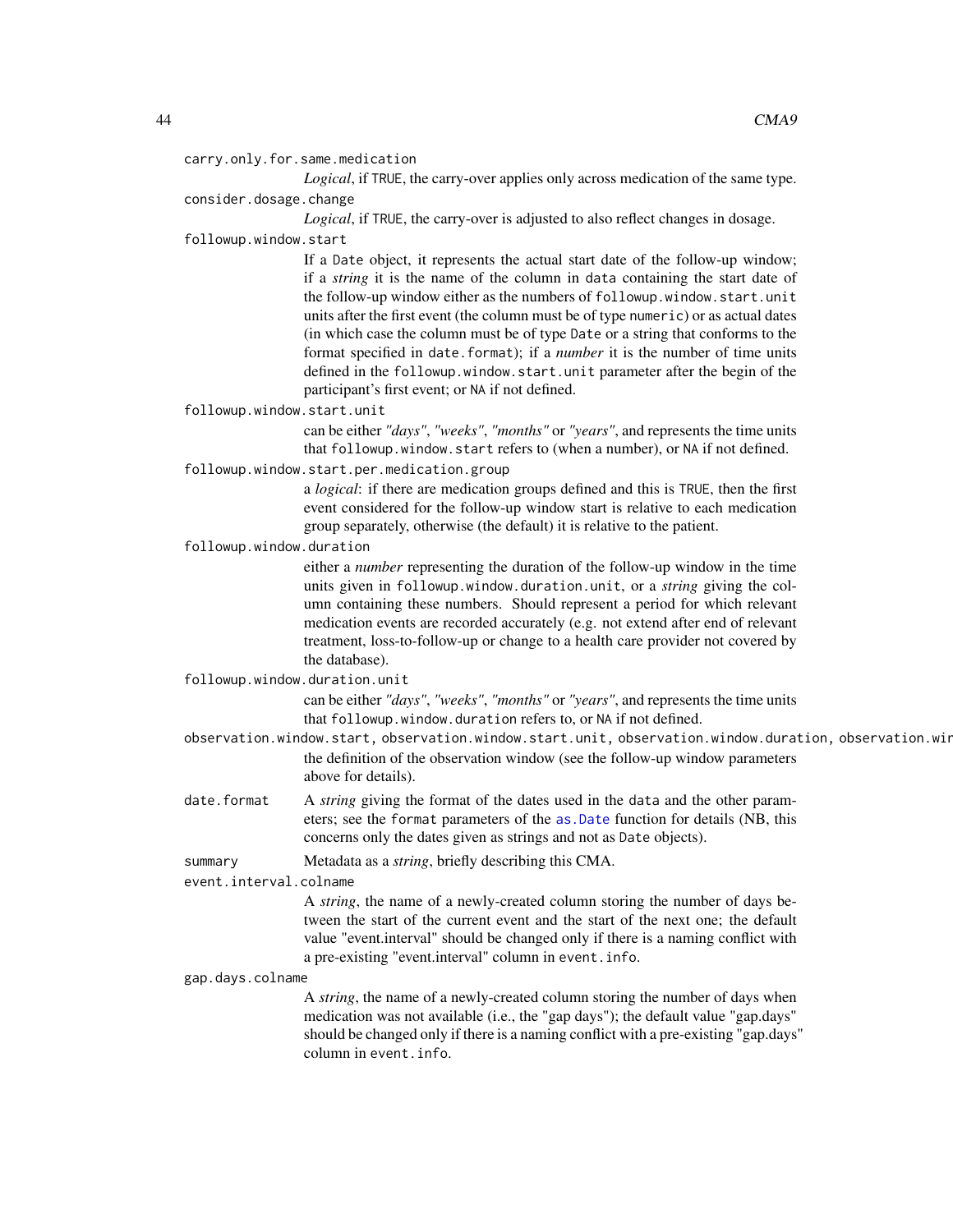#### force.NA.CMA.for.failed.patients

*Logical* describing how the patients for which the CMA estimation fails are treated: if TRUE they are returned with an NA CMA estimate, while for FALSE they are omitted.

#### parallel.backend

Can be "none" (the default) for single-threaded execution, "multicore" (using mclapply in package parallel) for multicore processing (NB. not currently implemented on MS Windows and automatically falls back on "snow" on this platform), or "snow", "snow(SOCK)" (equivalent to "snow"), "snow(MPI)" or "snow(NWS)" specifying various types of SNOW clusters (can be on the local machine or more complex setups – please see the documentation of package snow for details; the last two require packages Rmpi and nws, respectively, not automatically installed with AdhereR).

#### parallel.threads

Can be "auto" (for parallel.backend == "multicore", defaults to the number of cores in the system as given by options("cores"), while for parallel.backend == "snow", defaults to 2), a strictly positive integer specifying the number of parallel threads, or a more complex specification of the SNOW cluster nodes for parallel.backend == "snow" (see the documentation of package snow for details).

| suppress.warnings |  |
|-------------------|--|
|-------------------|--|

*Logical*, if TRUE don't show any warnings.

suppress.special.argument.checks

*Logical* parameter for internal use; if FALSE (default) check if the important columns in the data have some of the reserved names, if TRUE this check is not performed.

arguments.that.should.not.be.defined

a *list* of argument names and pre-defined valuesfor which a warning should be thrown if passed to the function.

... other possible parameters

# Details

CMA9 is similar to CMA7 and CMA8 in that it accounts for carry-over within and before the observation window assuming that new medication is "banked" until needed (oversupply from previous events is used first, followed new medication supply). Yet, unlike these previous CMAs, it does not assume the medication is used as prescribed; in longitudinal studies with multiple CMA measures, this assumption may introduce additional variation in CMA estimates depending on when the observation window starts in relation to the previous medication event. A shorter time distance from the previous event (and longer to the first event in the observation window) results in higher values even if the number of gap days is the same, and it may also be that the patient has had a similar use pattern for that time interval, rather than perfect adherence followed by no medication use. CMA9 applies a different adjustment: it computes a ratio of days supply over each interval between two prescriptions and considers this applies for each day of that interval, up to 100% (moving oversupply to the next event interval). All medication events in the follow up window before observation window are considered for carry-over calculation. The last interval ends at the end of the follow-up window. Thus, it accounts for timing within the observation window, as well as before (but differently from CMA7 and CMA8), and excludes the remaining supply at the end of the observation window, if any.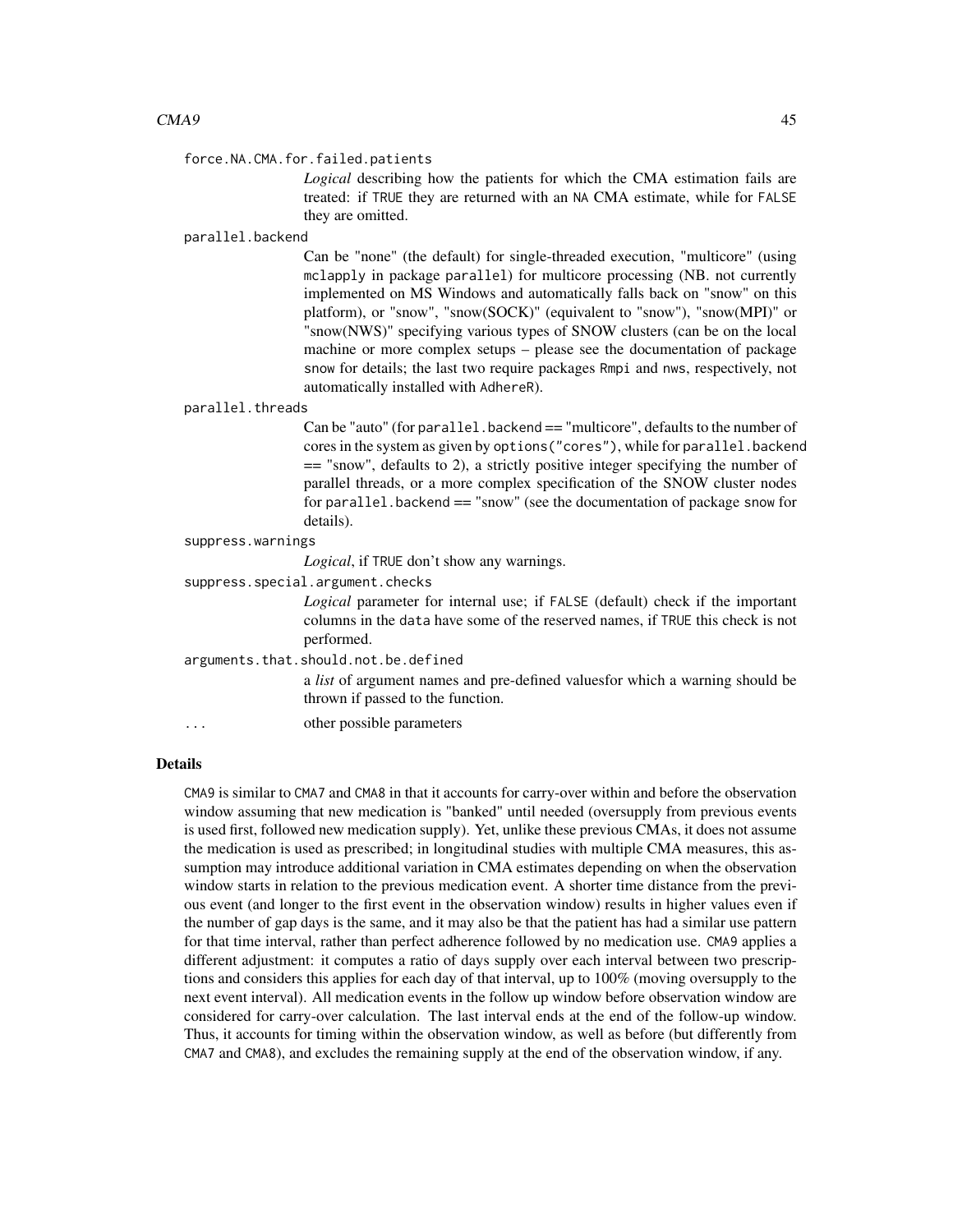# The formula is

 $(numbeforefdays in the observation window, each weighted by the ratio of days supply applicable to their event interval)/(s$ 

Observations:

- the carry.only.for.same.medication parameter controls the transmission of carry-over across medication changes, producing a "standard" CMA7 (default value is FALSE), and an "alternative" CMA7b, respectively;
- the consider.dosage.change parameter controls if dosage changes are taken into account, i.e. if set as TRUE and a new medication event has a different daily dosage recommendation, carry-over is recomputed assuming medication use according to the new prescribed dosage (default value is FALSE).

#### Value

An S3 object of class CMA9 (derived from CMA0) with the following fields:

- data The actual event data, as given by the data parameter.
- ID.colname the name of the column in data containing the unique patient ID, as given by the ID.colname parameter.
- event.date.colname the name of the column in data containing the start date of the event (in the format given in the date.format parameter), as given by the event.date.colname parameter.
- event.duration.colname the name of the column in data containing the event duration (in days), as given by the event.duration.colname parameter.
- event.daily.dose.colname the name of the column in data containing the prescribed daily dose, as given by the event.daily.dose.colname parameter.
- medication.class.colname the name of the column in data containing the classes/types/groups of medication, as given by the medication.class.colname parameter.
- carry.only.for.same.medication whether the carry-over applies only across medication of the same type, as given by the carry.only.for.same.medication parameter.
- consider.dosage.change whether the carry-over is adjusted to reflect changes in dosage, as given by the consider.dosage.change parameter.
- followup.window.start the beginning of the follow-up window, as given by the followup.window.start parameter.
- followup.window.start.unit the time unit of the followup.window.start, as given by the followup.window.start.unit parameter.
- followup.window.duration the duration of the follow-up window, as given by the followup.window.duration parameter.
- followup.window.duration.unit the time unit of the followup.window.duration, as given by the followup.window.duration.unit parameter.
- observation.window.start the beginning of the observation window, as given by the observation.window.start parameter.
- observation.window.start.unit the time unit of the observation.window.start, as given by the observation.window.start.unit parameter.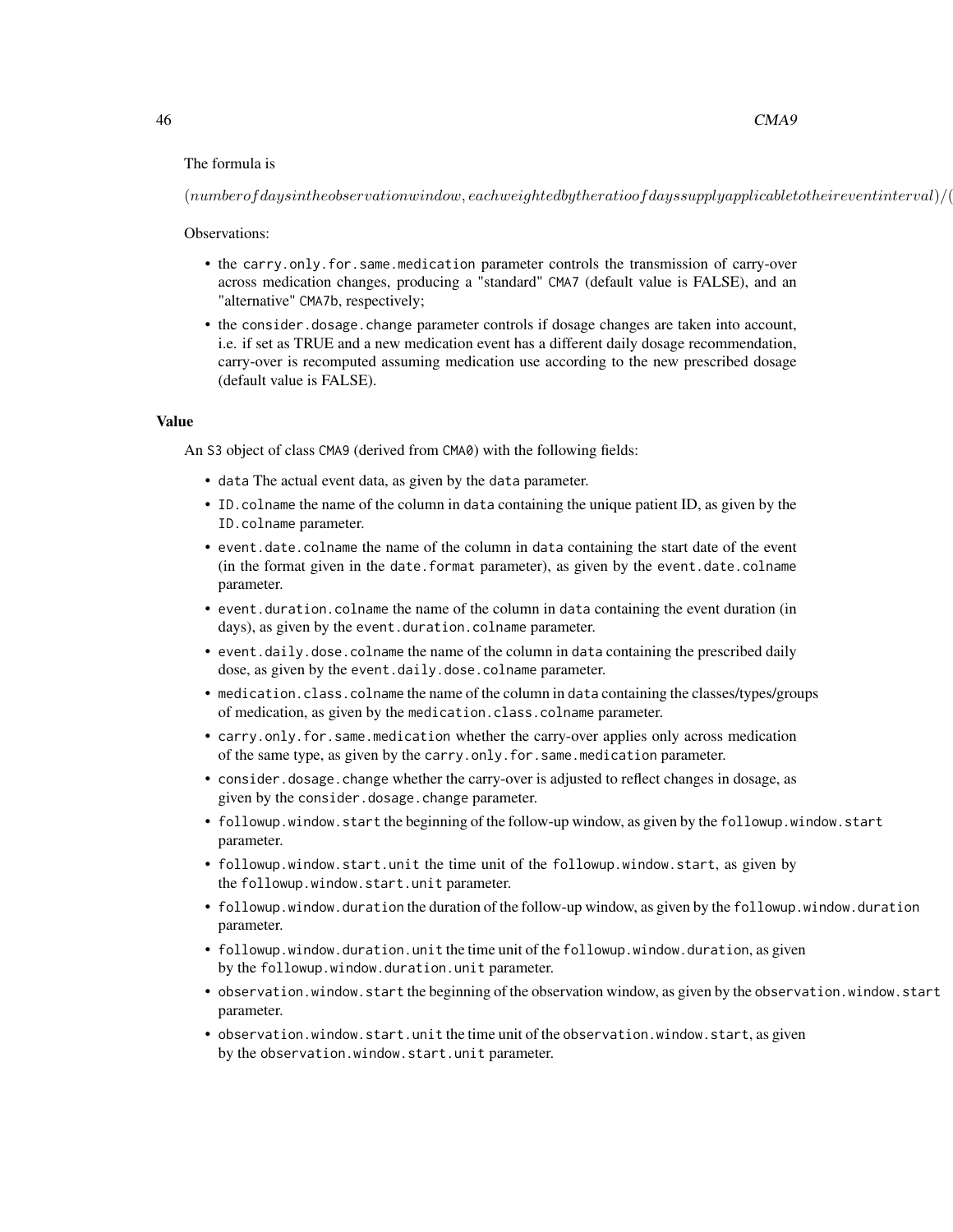- observation.window.duration the duration of the observation window, as given by the observation.window.duration parameter.
- observation.window.duration.unit the time unit of the observation.window.duration, as given by the observation.window.duration.unit parameter.
- date.format the format of the dates, as given by the date.format parameter.
- summary the metadata, as given by the summary parameter.
- event.info the data.frame containing the event info (irrelevant for most users; see [compute.event.int.gaps](#page-64-0) for details).
- CMA the data. frame containing the actual CMA estimates for each participant (the ID.colname column).

Please note that if medication.groups are defined, then the CMA and event.info are named lists, each element containing the CMA and event.info corresponding to a single medication group (the element's name).

# Examples

```
cma9 <- CMA9(data=med.events,
             ID.colname="PATIENT_ID",
             event.date.colname="DATE",
             event.duration.colname="DURATION",
             event.daily.dose.colname="PERDAY",
             medication.class.colname="CATEGORY",
             carry.only.for.same.medication=FALSE,
             consider.dosage.change=FALSE,
             followup.window.start=30,
             observation.window.start=30,
             observation.window.duration=365,
             date.format="%m/%d/%Y"
            );
```
<span id="page-46-0"></span>CMA\_per\_episode *CMA\_per\_episode constructor.*

#### **Description**

Applies a given CMA to each treatment episode and constructs a CMA\_per\_episode object.

# Usage

```
CMA_per_episode(
  CMA.to.apply,
  data,
  treat.epi = NULL,
  ID.colname = NA,
  event.date.colname = NA,
  event.duration.colname = NA,
```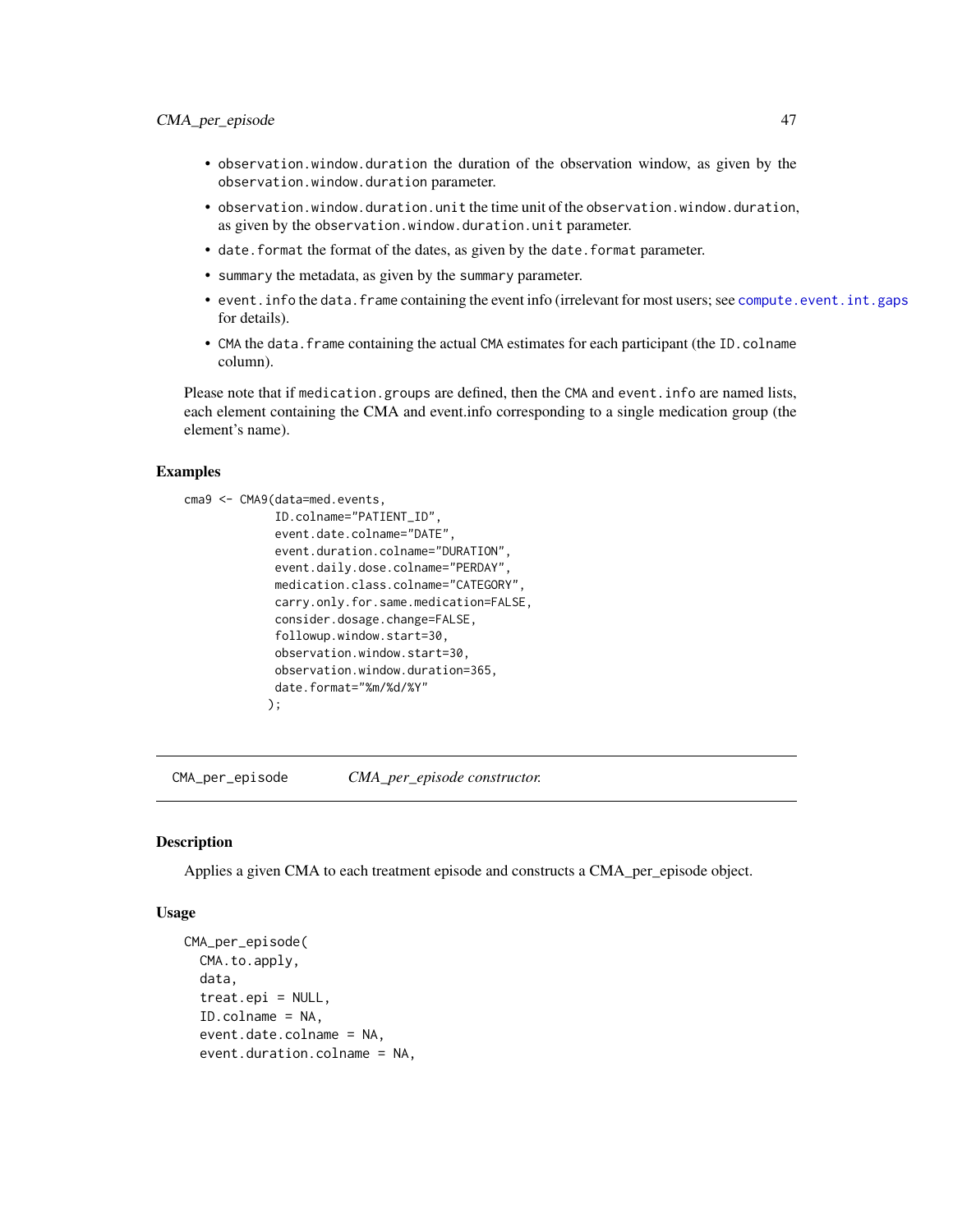```
event.daily.dose.colname = NA,
medication.class.colname = NA,
medication.groups = NULL,
flatten.medication.groups = FALSE,
medication.groups.colname = ".MED_GROUP_ID",
carry.only.for.same.medication = NA,
consider.dosage.change = NA,
medication.change.means.new.treatment.episode = TRUE,
dosage.change.means.new.treatment.episode = FALSE,
maximum.permissible.gap = 180,
maximum.permissible.gap.unit = c("days", "weeks", "months", "years", "percent")[1],
maximum.permissible.gap.append.to.episode = FALSE,
followup.window.start = 0,
followup.window.start.unit = c("days", "weeks", "months", "years")[1],
followup.window.start.per.medication.group = FALSE,
followup.window.duration = 365 \times 2,
followup.window.duration.unit = c("days", "weeks", "months", "years")[1],
observation.window.start = 0,
observation.window.start.unit = c("days", "weeks", "months", "years")[1],
observation.window.duration = 365 \times 2,
observation.window.duration.unit = c("days", "weeks", "months", "years")[1],
return.inner.event.info = FALSE,
date.format = "%m/%d/%Y",
summary = "CMA per treatment episode",
event.interval.colname = "event.interval",
gap.days.colname = "gap.days",
force.NA.CMA.for.failed.patients = TRUE,
return.mapping.events.episodes = FALSE,
parallel.backend = c("none", "multicore", "snow", "snow(SOCK)", "snow(MPI)",
  "snow(NWS)")[1],
parallel.threads = "auto",
suppress.warnings = FALSE,
suppress.special.argument.checks = TRUE,
...
```
# Arguments

)

| CMA.to.apply | A <i>string</i> giving the name of the CMA function (1 to 9) that will be computed for<br>each treatment episode.                                                                                                                                                                                                       |
|--------------|-------------------------------------------------------------------------------------------------------------------------------------------------------------------------------------------------------------------------------------------------------------------------------------------------------------------------|
| data         | A data. frame containing the events (prescribing or dispensing) used to com-<br>pute the CMA. Must contain, at a minimum, the patient unique ID, the event<br>date and duration, and might also contain the daily dosage and medication type<br>(the actual column names are defined in the following four parameters). |
| treat.epi    | A data frame containing the treatment episodes. Must contain the patient<br>ID (as given in ID. colname), the episode unique ID (increasing sequentially,<br>episode. ID), the episode start date (episode. start), the episode duration in<br>days (episode.duration), and the episode end date (episode.end).         |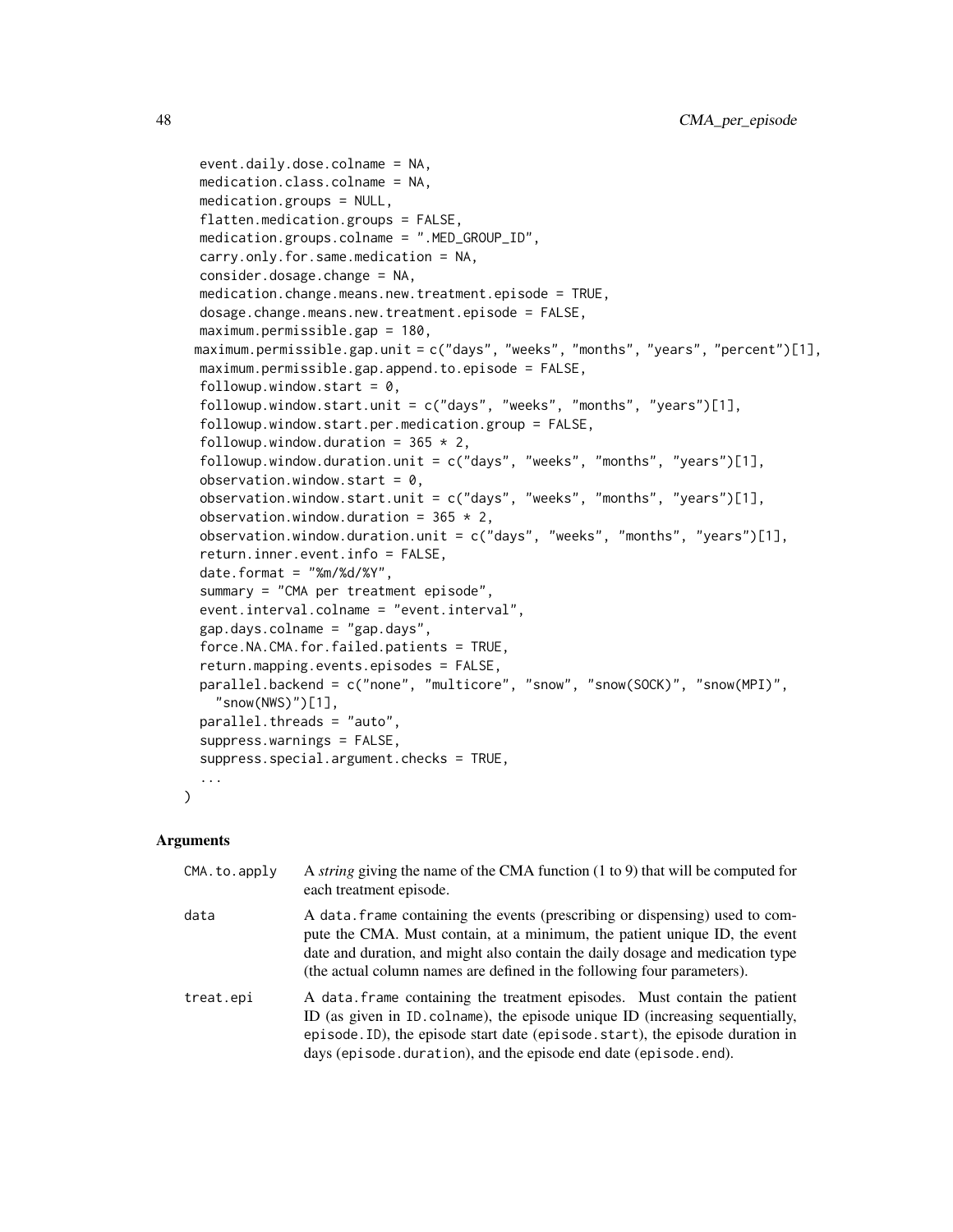# event.date.colname

A *string*, the name of the column in data containing the start date of the event (in the format given in the date.format parameter); must be present.

event.duration.colname

A *string*, the name of the column in data containing the event duration (in days); must be present.

# event.daily.dose.colname

A *string*, the name of the column in data containing the prescribed daily dose, or NA if not defined.

# medication.class.colname

A *string*, the name of the column in data containing the medication type, or NA if not defined.

#### medication.groups

A *vector* of characters defining medication groups or the name of a column in data that defines such groups. The names of the vector are the medication group unique names, while the content defines them as logical expressions. While the names can be any string of characters except "}", it is recommended to stick to the rules for defining vector names in R. For example, c("A"="CATEGORY == 'medA'", "AA"="{A} & PERDAY < 4" defines two medication groups: *A* which selects all events of type "medA", and *B* which selects all events already defined by "A" but with a daily dose lower than 4. If NULL, no medication groups are defined. If medication groups are defined, there is one CMA estimate for each group; moreover, there is a special group *\_\_ALL\_OTHERS\_\_* automatically defined containing all observations *not* covered by any of the explicitly defined groups.

# flatten.medication.groups

*Logical*, if FALSE (the default) then the CMA and event.info components of the object are lists with one medication group per element; otherwise, they are data.frames with an extra column containing the medication group (its name is given by medication.groups.colname).

# medication.groups.colname

a *string* (defaults to ".MED\_GROUP\_ID") giving the name of the column storing the group name when flatten.medication.groups is TRUE.

# carry.only.for.same.medication

*Logical*, if TRUE, the carry-over applies only across medication of the same type; valid only for CMAs 5 to 9, in which case it is coupled (i.e., the same value is used for computing the treatment episodes and the CMA on each treatment episode).

#### consider.dosage.change

*Logical*, if TRUE, the carry-over is adjusted to also reflect changes in dosage; valid only for CMAs 5 to 9, in which case it is coupled (i.e., the same value is used for computing the treatment episodes and the CMA on each treatment episode).

#### medication.change.means.new.treatment.episode

*Logical*, should a change in medication automatically start a new treatment episode?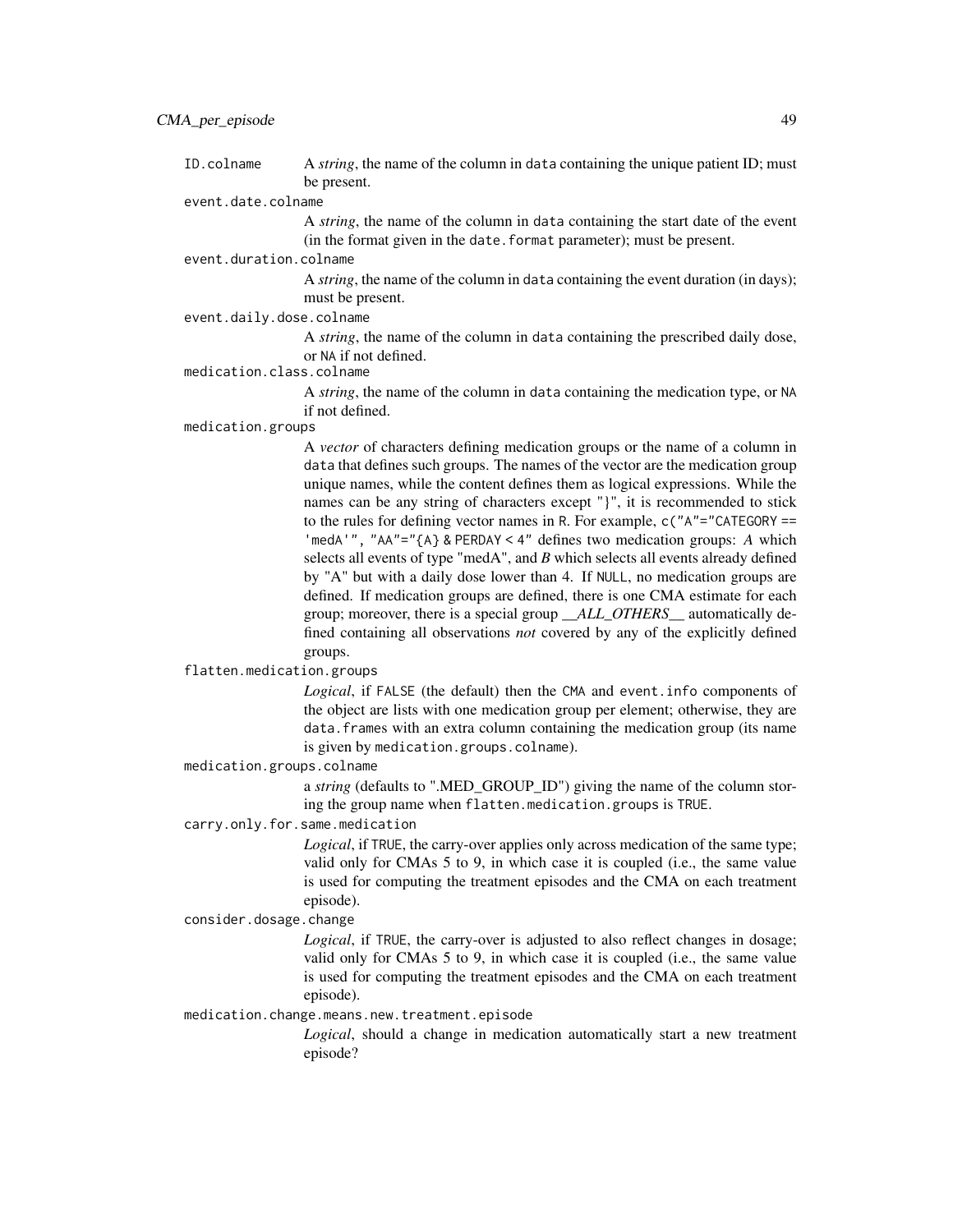dosage.change.means.new.treatment.episode

*Logical*, should a change in dosage automatically start a new treatment episode?

maximum.permissible.gap

The *number* of units given by maximum.permissible.gap.unit representing the maximum duration of permissible gaps between treatment episodes (can also be a percent, see maximum.permissible.gap.unit for details).

maximum.permissible.gap.unit

can be either *"days"*, *"weeks"*, *"months"*, *"years"* or *"percent"*, and represents the time units that maximum.permissible.gap refers to; if *percent*, then maximum.permissible.gap is interpreted as a percent (can be greater than 100%) of the duration of the current prescription.

maximum.permissible.gap.append.to.episode

a *logical* value specifying of the maximum.permissible.gap should be append at the end of an episode with a gap larger than the maximum.permissible.gap; FALSE (the default) mean no addition, while TRUE mean that the full maximum.permissible.gap is added.

followup.window.start

If a Date object, it represents the actual start date of the follow-up window; if a *string* it is the name of the column in data containing the start date of the follow-up window either as the numbers of followup.window.start.unit units after the first event (the column must be of type numeric) or as actual dates (in which case the column must be of type Date or a string that conforms to the format specified in date.format); if a *number* it is the number of time units defined in the followup.window.start.unit parameter after the begin of the participant's first event; or NA if not defined.

followup.window.start.unit

can be either *"days"*, *"weeks"*, *"months"* or *"years"*, and represents the time units that followup.window.start refers to (when a number), or NA if not defined.

followup.window.start.per.medication.group

a *logical*: if there are medication groups defined and this is TRUE, then the first event considered for the follow-up window start is relative to each medication group separately, otherwise (the default) it is relative to the patient.

followup.window.duration

either a *number* representing the duration of the follow-up window in the time units given in followup.window.duration.unit, or a *string* giving the column containing these numbers. Should represent a period for which relevant medication events are recorded accurately (e.g. not extend after end of relevant treatment, loss-to-follow-up or change to a health care provider not covered by the database).

followup.window.duration.unit

can be either *"days"*, *"weeks"*, *"months"* or *"years"*, and represents the time units that followup.window.duration refers to, or NA if not defined.

observation.window.start, observation.window.start.unit, observation.window.duration, observation.win the definition of the observation window (see the follow-up window parameters above for details).

return.inner.event.info

*Logical* specifying if the function should also return the event.info for all the individual events in each sliding window; by default it is FALSE as this informa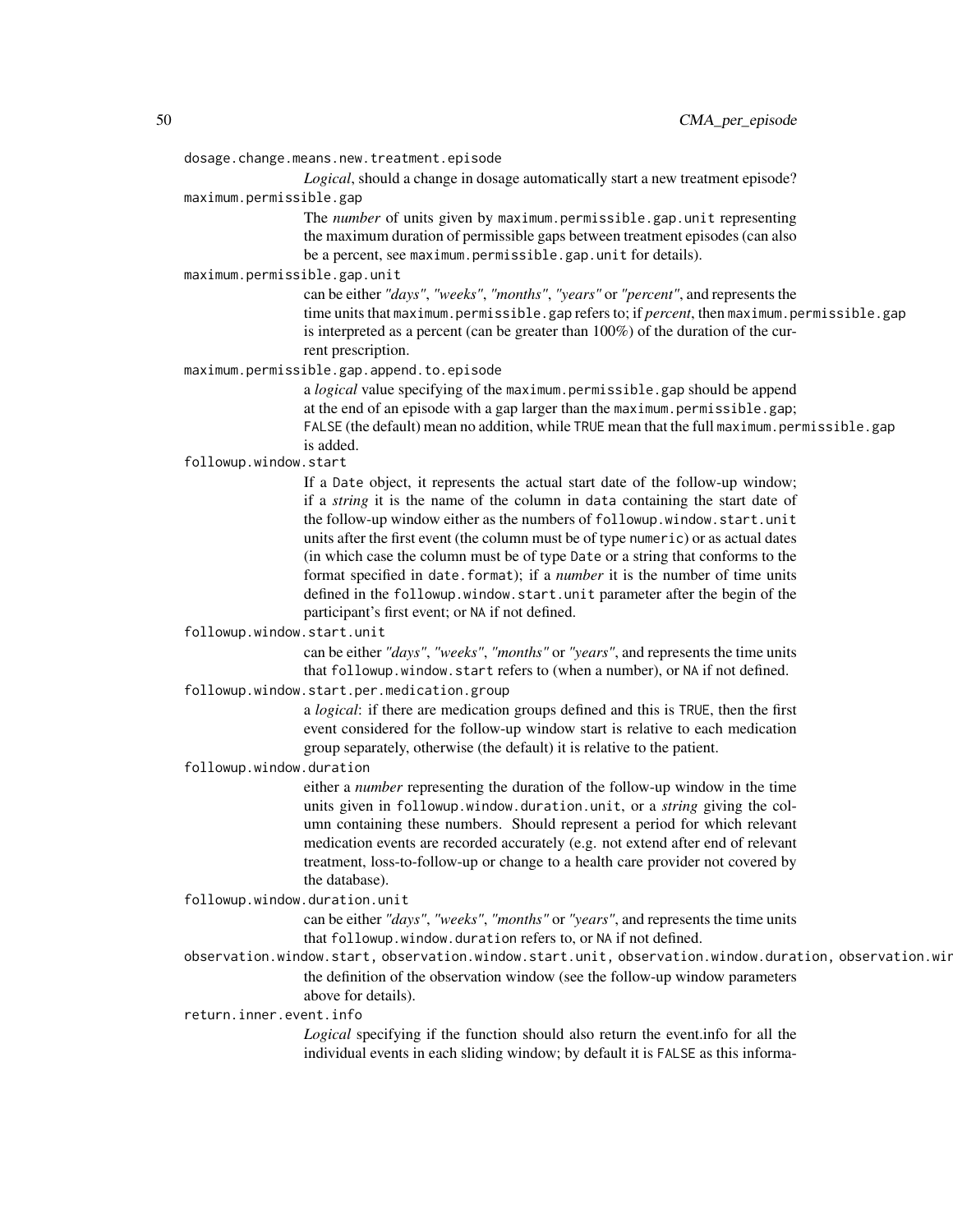tion is useful only in very specific cases (e.g., plotting the event intervals) and adds a small but non-negligible computational overhead.

date.format A *string* giving the format of the dates used in the data and the other parameters; see the format parameters of the [as.Date](#page-0-0) function for details (NB, this concerns only the dates given as strings and not as Date objects).

summary Metadata as a *string*, briefly describing this CMA.

#### event.interval.colname

A *string*, the name of a newly-created column storing the number of days between the start of the current event and the start of the next one; the default value "event.interval" should be changed only if there is a naming conflict with a pre-existing "event.interval" column in event.info.

#### gap.days.colname

A *string*, the name of a newly-created column storing the number of days when medication was not available (i.e., the "gap days"); the default value "gap.days" should be changed only if there is a naming conflict with a pre-existing "gap.days" column in event.info.

force.NA.CMA.for.failed.patients

*Logical* describing how the patients for which the CMA estimation fails are treated: if TRUE they are returned with an NA CMA estimate, while for FALSE they are omitted.

#### return.mapping.events.episodes

A *Logical*, if TRUE then the mapping between events and episodes is returned as an extra component mapping.episodes.to.events, which is a data.table giving, for each episode, the events that belong to it (an event is given by its row number in the data). Please note that the episodes returned are specific to the particular simple CMA used, and should preferentially used over those returned by compute.treatment.episodes(). This component can also be accessed using the getEventsToEpisodesMapping() function.

#### parallel.backend

Can be "none" (the default) for single-threaded execution, "multicore" (using mclapply in package parallel) for multicore processing (NB. not currently implemented on MS Windows and automatically falls back on "snow" on this platform), or "snow", "snow(SOCK)" (equivalent to "snow"), "snow(MPI)" or "snow(NWS)" specifying various types of SNOW clusters (can be on the local machine or more complex setups – please see the documentation of package snow for details; the last two require packages Rmpi and nws, respectively, not automatically installed with AdhereR).

#### parallel.threads

Can be "auto" (for parallel.backend == "multicore", defaults to the number of cores in the system as given by options("cores"), while for parallel.backend == "snow", defaults to 2), a strictly positive integer specifying the number of parallel threads, or a more complex specification of the SNOW cluster nodes for parallel.backend == "snow" (see the documentation of package snow for details).

#### suppress.warnings

*Logical*, if TRUE don't show any warnings.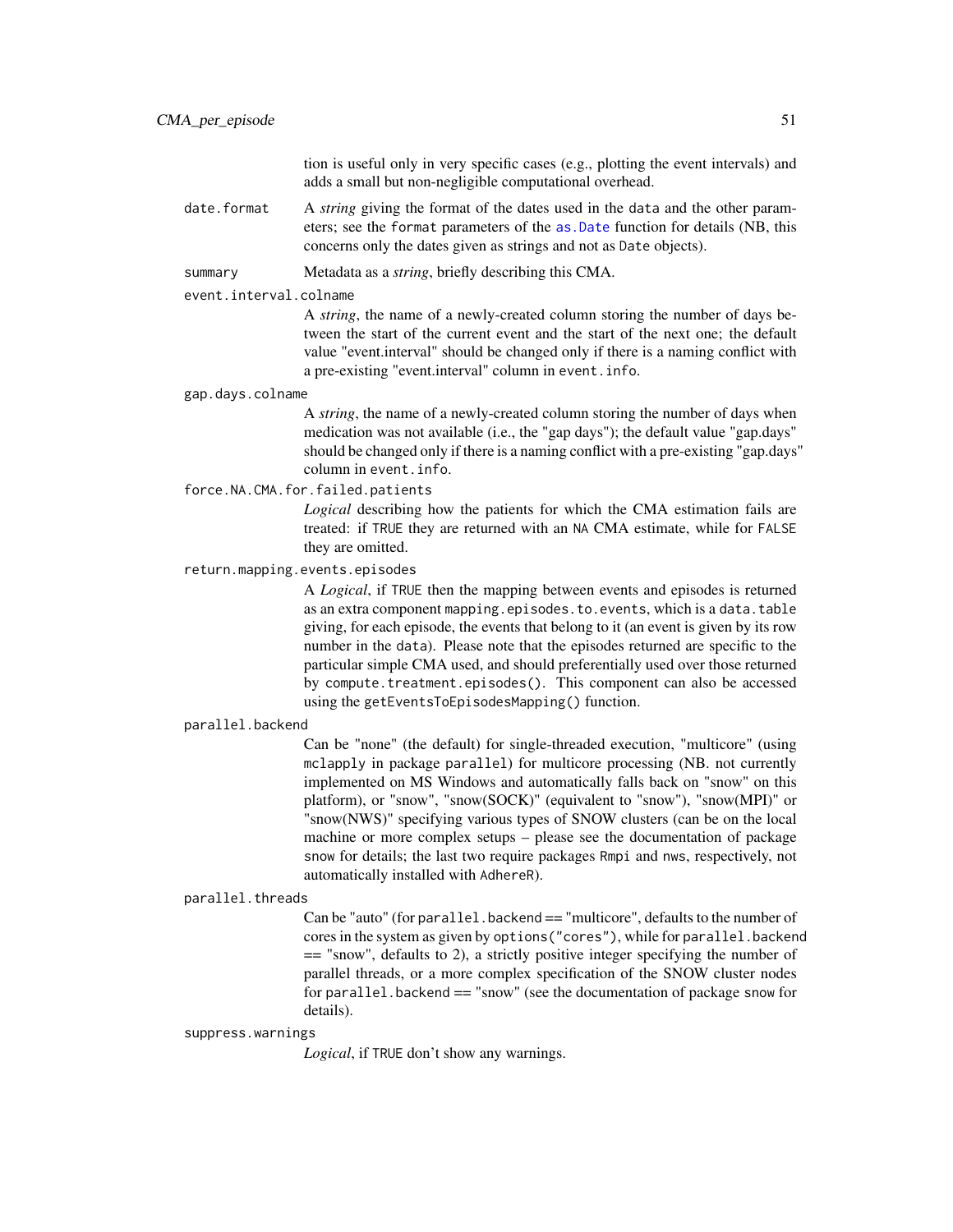```
suppress.special.argument.checks
                 Logical parameter for internal use; if FALSE (default) check if the important
                 columns in the data have some of the reserved names, if TRUE this check is not
                 performed.
... other possible parameters
```
# Details

CMA\_per\_episode first identifies the treatment episodes for the whole follo-up window (using the [compute.treatment.episodes](#page-68-0) function), and then computes the given "simple" CMA for each treatment episode that intersects with the observation window. NB: the CMA is computed for the period of the episode that is part of the observations window; thus, if an episode starts earlier or ends later than the observation window, CMA will be computed for a section of that episode. Thus, as opposed to the "simple" CMAs 1 to 9, it returns a set of CMAs, with possibly more than one element.

It is highly similar to [CMA\\_sliding\\_window](#page-58-0) which computes a CMA for a set of sliding windows.

# Value

An S3 object of class CMA\_per\_episode with the following fields:

- data The actual event data, as given by the data parameter.
- ID.colname the name of the column in data containing the unique patient ID, as given by the ID.colname parameter.
- event.date.colname the name of the column in data containing the start date of the event (in the format given in the date.format parameter), as given by the event.date.colname parameter.
- event.duration.colname the name of the column in data containing the event duration (in days), as given by the event.duration.colname parameter.
- event.daily.dose.colname the name of the column in data containing the prescribed daily dose, as given by the event.daily.dose.colname parameter.
- medication.class.colname the name of the column in data containing the classes/types/groups of medication, as given by the medication.class.colname parameter.
- carry.only.for.same.medication whether the carry-over applies only across medication of the same type, as given by the carry.only.for.same.medication parameter.
- consider.dosage.change whether the carry-over is adjusted to reflect changes in dosage, as given by the consider.dosage.change parameter.
- followup.window.start the beginning of the follow-up window, as given by the followup.window.start parameter.
- followup.window.start.unit the time unit of the followup.window.start, as given by the followup.window.start.unit parameter.
- followup.window.duration the duration of the follow-up window, as given by the followup.window.duration parameter.
- followup.window.duration.unit the time unit of the followup.window.duration, as given by the followup.window.duration.unit parameter.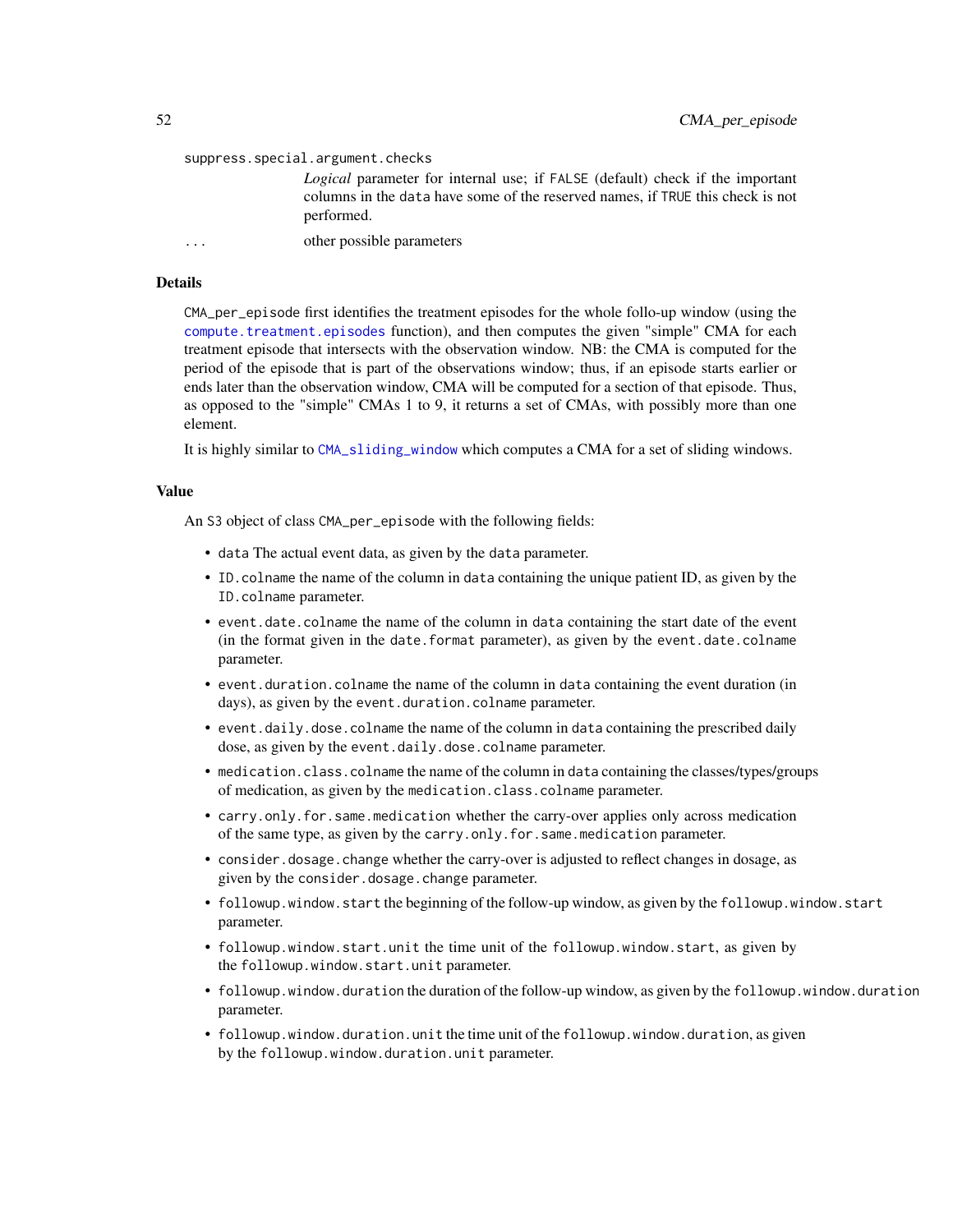- observation.window.start the beginning of the observation window, as given by the observation.window.start parameter.
- observation.window.start.unit the time unit of the observation.window.start, as given by the observation.window.start.unit parameter.
- observation.window.duration the duration of the observation window, as given by the observation.window.duration parameter.
- observation.window.duration.unit the time unit of the observation.window.duration, as given by the observation.window.duration.unit parameter.
- date.format the format of the dates, as given by the date.format parameter.
- summary the metadata, as given by the summary parameter.
- event.info the data.frame containing the event info (irrelevant for most users; see [compute.event.int.gaps](#page-64-0) for details).
- computed.CMA the class name of the computed CMA.
- CMA the data. frame containing the actual CMA estimates for each participant (the ID.colname column) and treatment episode, with columns:
	- ID.colname the patient ID as given by the ID.colname parameter.
	- episode.ID the unique treatment episode ID (within patients).
	- episode.start the treatment episode's start date (as a Date object).
	- end.episode.gap.days the corresponding gap days of the last event in this episode.
	- episode.duration the treatment episode's duration in days.
	- episode.end the treatment episode's end date (as a Date object).
	- CMA the treatment episode's estimated CMA.

Please note that if medication.groups are defined, then the CMA and event.info are named lists, each element containing the CMA and event.info corresponding to a single medication group (the element's name).

# See Also

[CMA\\_sliding\\_window](#page-58-0) is very similar, computing a "simple" CMA for each of a set of same-size sliding windows. The "simple" CMAs that can be computed comprise [CMA1](#page-7-0), [CMA2](#page-13-0), [CMA3](#page-7-1), [CMA4](#page-13-1), [CMA5](#page-19-0), [CMA6](#page-24-0), [CMA7](#page-30-0), [CMA8](#page-35-0), [CMA9](#page-41-0), as well as user-defined classes derived from [CMA0](#page-3-0) that have a CMA component giving the estimated CMA per patient as a data.frame. If return.mapping.events.episodes is TRUE, then this also has a component mapping.episodes.to.events that gives the mapping between episodes and events as a data.table with the following columns:

- patid the patient ID.
- episode.ID the episode unique ID (increasing sequentially).
- event.index.in.data the event given by its row number in the data.

# Examples

```
## Not run:
cmaE <- CMA_per_episode(CMA="CMA1",
                        data=med.events,
                        ID.colname="PATIENT_ID",
```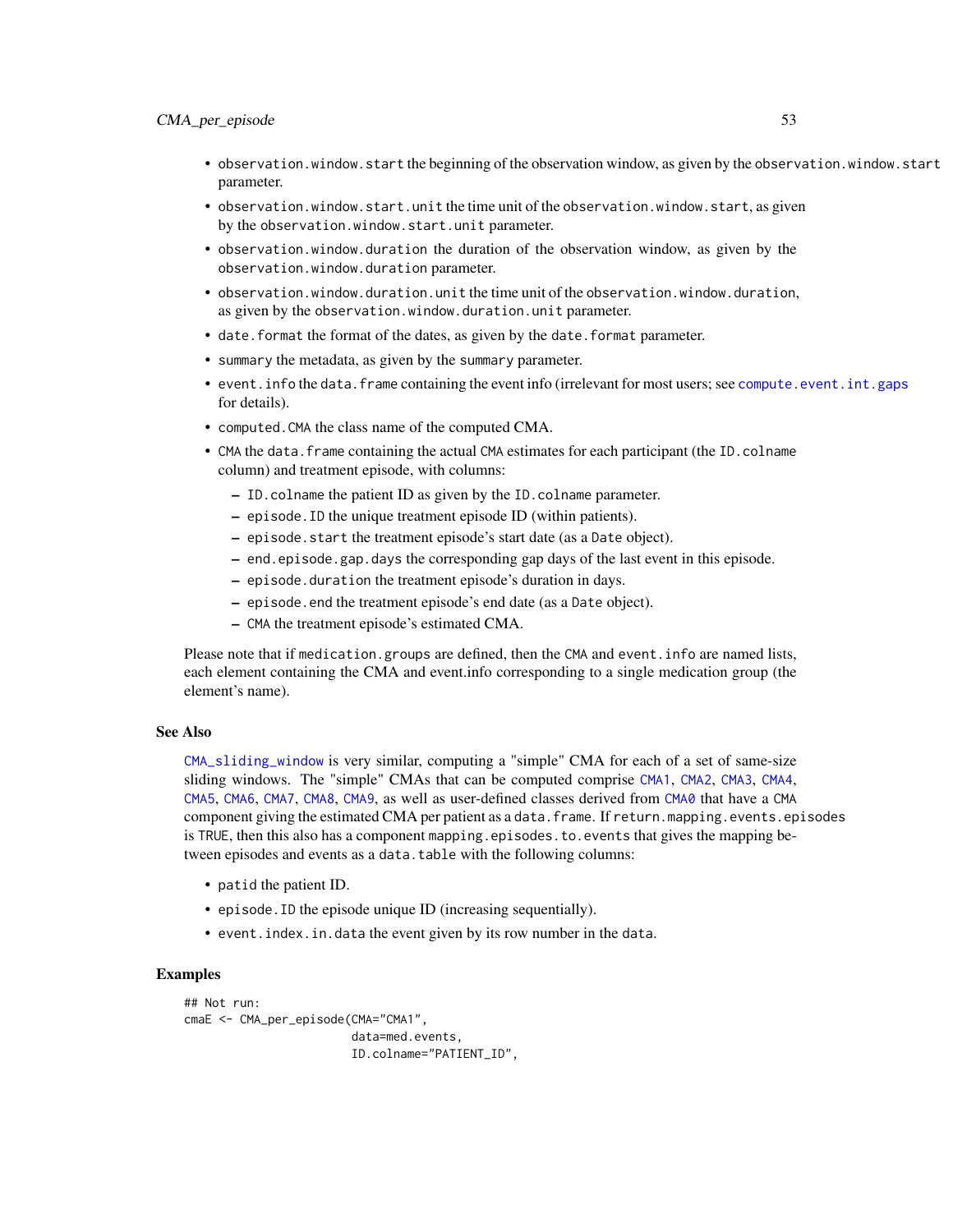```
event.date.colname="DATE",
 event.duration.colname="DURATION",
 event.daily.dose.colname="PERDAY",
medication.class.colname="CATEGORY",
 carry.only.for.same.medication=FALSE,
 consider.dosage.change=FALSE,
 followup.window.start=0,
 observation.window.start=0,
 observation.window.duration=365,
 date.format="%m/%d/%Y"
);
```
## End(Not run)

CMA\_polypharmacy *CMA constructor for polypharmacy.*

# Description

Constructs a CMA (continuous multiple-interval measures of medication availability/gaps) object for polypharmacy.

#### Usage

```
CMA_polypharmacy(
  data = data,
  medication.groups = medication.class.colname,
  CMA.to.apply = NA,aggregate.first = TRUE,aggregation.method = NA,
  aggregation.method.arguments = NA,
  thresholds = NA,
  ID.colname = NA,
  event.date.colname = NA,
  event.duration.colname = NA,
  event.daily.dose.colname = NA,
  medication.class.colname = NA,
  carry.only.for.same.medication = NA,
  consider.dosage.change = NA,
  followup.window.start = 0,
  followup.window.start.unit = c("days", "weeks", "months", "years")[1],
  followup.window.duration = 365 \times 2,
  followup.window.duration.unit = c("days", "weeks", "months", "years")[1],
  observation.window.start = 0,
  observation.window.start.unit = c("days", "weeks", "months", "years")[1],
  observation.window.duration = 365 \times 2,
  observation.window.duration.unit = c("days", "weeks", "months", "years")[1],
  date.format = "%m/%d/%Y",
  summary = "CMA for polypharmacy",
```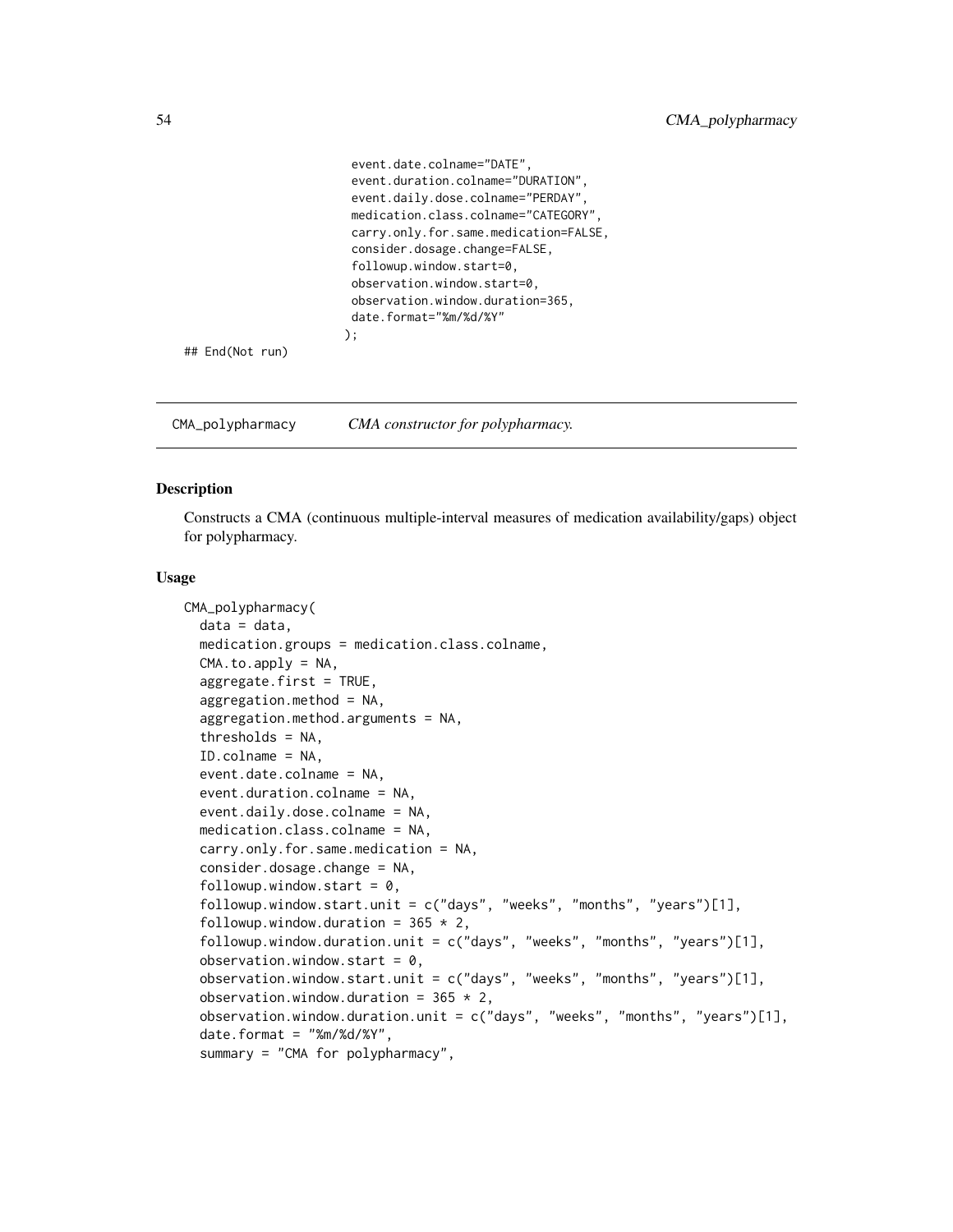```
force.NA.CMA.for.failed.patients = TRUE,
 parallel.backend = c("none", "multicore", "snow", "snow(SOCK)", "snow(MPI)",
   "snow(NWS)")[1],
 parallel.threads = "auto",
  suppress.warnings = FALSE,
  ...
\mathcal{L}
```
# Arguments

| data                         | A data. frame containing the events (prescribing or dispensing) used to com-<br>pute the CMA. Must contain, at a minimum, the patient unique ID, the event<br>date and duration, medication type, and might also contain the daily dosage (the<br>actual column names are defined in the following four parameters).                                                     |  |
|------------------------------|--------------------------------------------------------------------------------------------------------------------------------------------------------------------------------------------------------------------------------------------------------------------------------------------------------------------------------------------------------------------------|--|
| medication.groups            |                                                                                                                                                                                                                                                                                                                                                                          |  |
|                              | A <i>string</i> with the name of the column containing the medication groups. If<br>multiple medication classes should belong to the same treatment group, they<br>can be differentiated here (important to investigate treatment switches)                                                                                                                              |  |
| CMA.to.apply                 | A <i>string</i> giving the name of the CMA function (1 to 9) that will be computed for<br>each treatment group.                                                                                                                                                                                                                                                          |  |
| aggregate.first              |                                                                                                                                                                                                                                                                                                                                                                          |  |
|                              | Logical, if TRUE, aggregate across treatment groups before summarizing over<br>time during OW.                                                                                                                                                                                                                                                                           |  |
| aggregation.method           |                                                                                                                                                                                                                                                                                                                                                                          |  |
|                              | A <i>string</i> giving the name of the function to aggregate CMA values of medication<br>group, or NA to return only raw CMA estimates per medication group. Accepts<br>summary functions such as "mean", "sd", "var", "min", "max", and "median".<br>Custom functions are possible as long as they take a numeric vector as input and<br>return a single numeric value. |  |
| aggregation.method.arguments |                                                                                                                                                                                                                                                                                                                                                                          |  |
|                              | optional, A named list of additional arguments to the function given in aggregation<br>method, e.g. $na$ . $rm = TRUE$ .                                                                                                                                                                                                                                                 |  |
| thresholds                   | optional, a number to apply as threshold between aggregation and summarizing.                                                                                                                                                                                                                                                                                            |  |
| ID.colname                   | A string, the name of the column in data containing the medication type. De-<br>faults to medication.class.colname.                                                                                                                                                                                                                                                      |  |
| event.date.colname           |                                                                                                                                                                                                                                                                                                                                                                          |  |
|                              | A string, the name of the column in data containing the start date of the event<br>(in the format given in the date. format parameter); must be present.                                                                                                                                                                                                                 |  |
| event.duration.colname       |                                                                                                                                                                                                                                                                                                                                                                          |  |
|                              | A string, the name of the column in data containing the event duration (in days);<br>must be present.                                                                                                                                                                                                                                                                    |  |
| event.daily.dose.colname     |                                                                                                                                                                                                                                                                                                                                                                          |  |
| medication.class.colname     | A string, the name of the column in data containing the prescribed daily dose,<br>or NA if not defined.                                                                                                                                                                                                                                                                  |  |
|                              | A string, the name of the column in data containing the medication type, or NA<br>if not defined.                                                                                                                                                                                                                                                                        |  |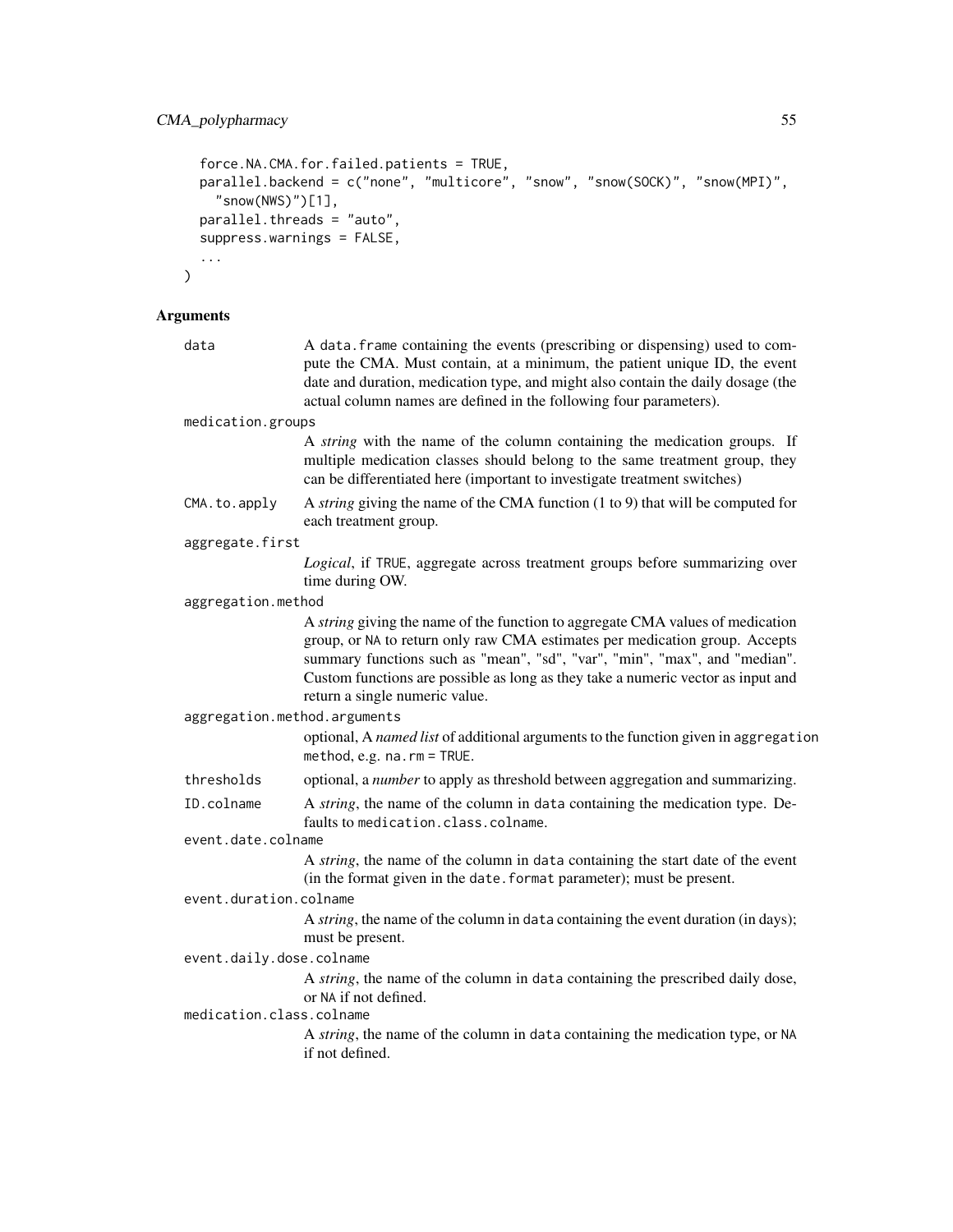#### carry.only.for.same.medication

*Logical*, if TRUE, the carry-over applies only across medication of the same type; valid only for CMAs 5 to 9, in which case it is coupled (i.e., the same value is used for computing the treatment episodes and the CMA on each treatment episode).

# consider.dosage.change

*Logical*, if TRUE, the carry-over is adjusted to also reflect changes in dosage; valid only for CMAs 5 to 9, in which case it is coupled (i.e., the same value is used for computing the treatment episodes and the CMA on each treatment episode).

followup.window.start

If a Date object, it represents the actual start date of the follow-up window; if a *string* it is the name of the column in data containing the start date of the followup window either as the numbers of followup.window.start.unit units after the first event (the column must be of type numeric) or as actual dates (in which case the column must be of type Date); if a *number* it is the number of time units defined in the followup.window.start.unit parameter after the begin of the participant's first event; or NA if not defined.

followup.window.start.unit

can be either *"days"*, *"weeks"*, *"months"* or *"years"*, and represents the time units that followup.window.start refers to (when a number), or NA if not defined.

followup.window.duration

either a *number* representing the duration of the follow-up window in the time units given in followup.window.duration.unit, or a *string* giving the column containing these numbers. Should represent a period for which relevant medication events are recorded accurately (e.g. not extend after end of relevant treatment, loss-to-follow-up or change to a health care provider not covered by the database).

followup.window.duration.unit

can be either *"days"*, *"weeks"*, *"months"* or *"years"*, and represents the time units that followup.window.duration refers to, or NA if not defined.

- observation.window.start, observation.window.start.unit, observation.window.duration, observation.win the definition of the observation window (see the follow-up window parameters above for details). Can be defined separately for each patient and treatment group.
- date.format A *string* giving the format of the dates used in the data and the other parameters; see the format parameters of the [as.Date](#page-0-0) function for details (NB, this concerns only the dates given as strings and not as Date objects).

summary Metadata as a *string*, briefly describing this CMA.

force.NA.CMA.for.failed.patients

*Logical* describing how the patients for which the CMA estimation fails are treated: if TRUE they are returned with an NA CMA estimate, while for FALSE they are omitted.

parallel.backend

Can be "none" (the default) for single-threaded execution, "multicore" (using mclapply in package parallel) for multicore processing (NB. not currently implemented on MS Windows and automatically falls back on "snow" on this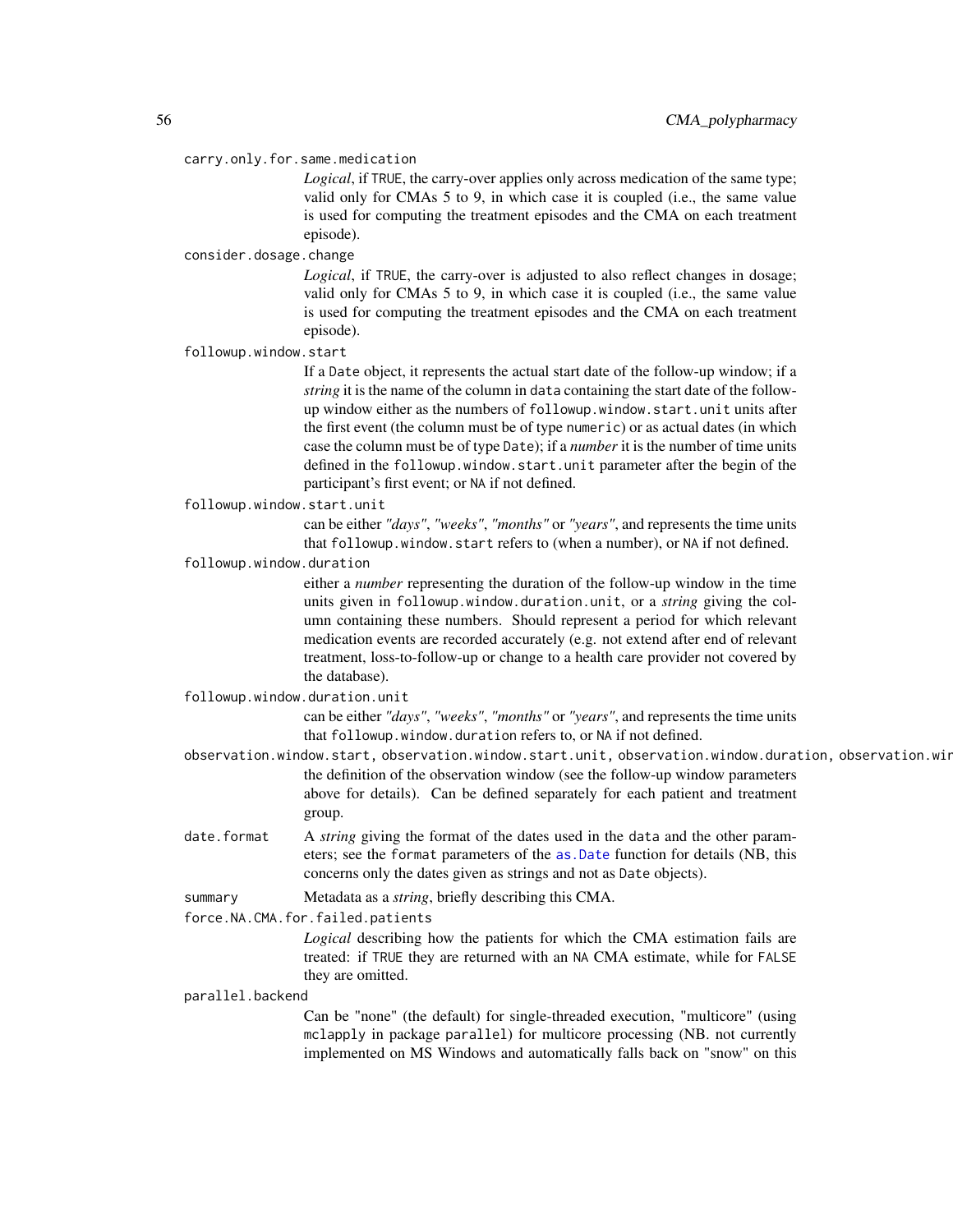platform), or "snow", "snow(SOCK)" (equivalent to "snow"), "snow(MPI)" or "snow(NWS)" specifying various types of SNOW clusters (can be on the local machine or more complex setups – please see the documentation of package snow for details; the last two require packages Rmpi and nws, respectively, not automatically installed with AdhereR).

# parallel.threads

Can be "auto" (for parallel.backend == "multicore", defaults to the number of cores in the system as given by options("cores"), while for parallel.backend == "snow", defaults to 2), a strictly positive integer specifying the number of parallel threads, or a more complex specification of the SNOW cluster nodes for parallel.backend == "snow" (see the documentation of package snow for details).

#### suppress.warnings

*Logical*, if TRUE don't show any warnings.

other possible parameters

#### Value

An S3 object of class CMA\_polypharmacy with the following fields:

- data The actual event data, as given by the data parameter.
- ID.colname the name of the column in data containing the unique patient ID, as given by the ID.colname parameter.
- event.date.colname the name of the column in data containing the start date of the event (in the format given in the date.format parameter), as given by the event.date.colname parameter.
- event.duration.colname the name of the column in data containing the event duration (in days), as given by the event.duration.colname parameter.
- event.daily.dose.colname the name of the column in data containing the prescribed daily dose, as given by the event.daily.dose.colname parameter.
- medication.class.colname the name of the column in data containing the classes/types/groups of medication, as given by the medication.class.colname parameter.
- carry.only.for.same.medication whether the carry-over applies only across medication of the same type, as given by the carry.only.for.same.medication parameter.
- consider. dosage. change whether the carry-over is adjusted to reflect changes in dosage, as given by the consider.dosage.change parameter.
- followup.window.start the beginning of the follow-up window, as given by the followup.window.start parameter.
- followup.window.start.unit the time unit of the followup.window.start, as given by the followup.window.start.unit parameter.
- followup.window.duration the duration of the follow-up window, as given by the followup.window.duration parameter.
- followup.window.duration.unit the time unit of the followup.window.duration, as given by the followup.window.duration.unit parameter.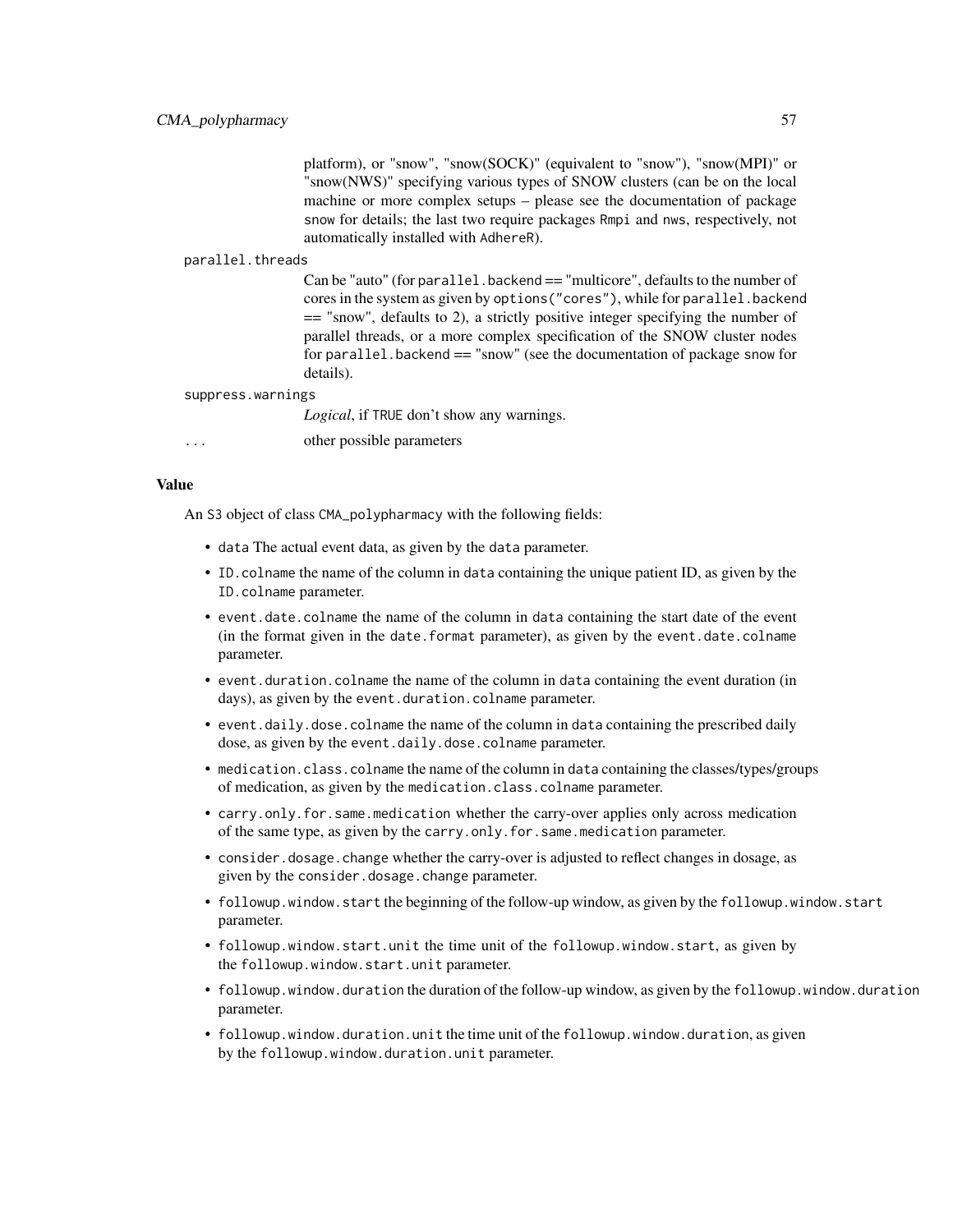- observation.window.start the beginning of the observation window, as given by the observation.window.start parameter.
- observation.window.start.unit the time unit of the observation.window.start, as given by the observation.window.start.unit parameter.
- observation.window.duration the duration of the observation window, as given by the observation.window.duration parameter.
- observation.window.duration.unit the time unit of the observation.window.duration, as given by the observation.window.duration.unit parameter.
- date.format the format of the dates, as given by the date.format parameter.
- summary the metadata, as given by the summary parameter.
- event.info the data.frame containing the event info (irrelevant for most users; see [compute.event.int.gaps](#page-64-0) for details).
- aggregation.method the aggregation method to combine CMA values from different groups.
- computed.CMA the class name of the computed CMA.
- medication.groups a data.frame with medication groups and classes
- CMA the data. frame containing the actual CMA estimates for each participant (the ID.colname column) and sometimes treatment group, with columns:
	- ID.colname the patient ID as given by the ID.colname parameter.
	- medication.groups only when no aggregation method is used (aggregation.method = NA); the treatment group as given by the medication.groups parameter.
	- CMA the treatment episode's estimated CMA.

# Examples

```
## Not run:
CMA_PPP <- CMA_polypharmacy(data = med.events(pp,medication.groups = med.groups,
CMA.to.apply = "CMA7",
aggregate.first = TRUE, # aggregate before summarizing
aggregation.method = "mean", # compute mean of CMAs
aggregation.method.arguments = list(na.rm = TRUE), # remove NA's during calculation
thresholds = NA, # don't apply threshold
ID.colname="PATIENT_ID",
event.date.colname="DATE",
event.duration.colname="DURATION",
event.daily.dose.colname="PERDAY",
medication.class.colname="CATEGORY",
followup.window.start=0,
observation.window.start=180,
observation.window.duration=365,
carry.only.for.same.medication = TRUE);
## End(Not run)
```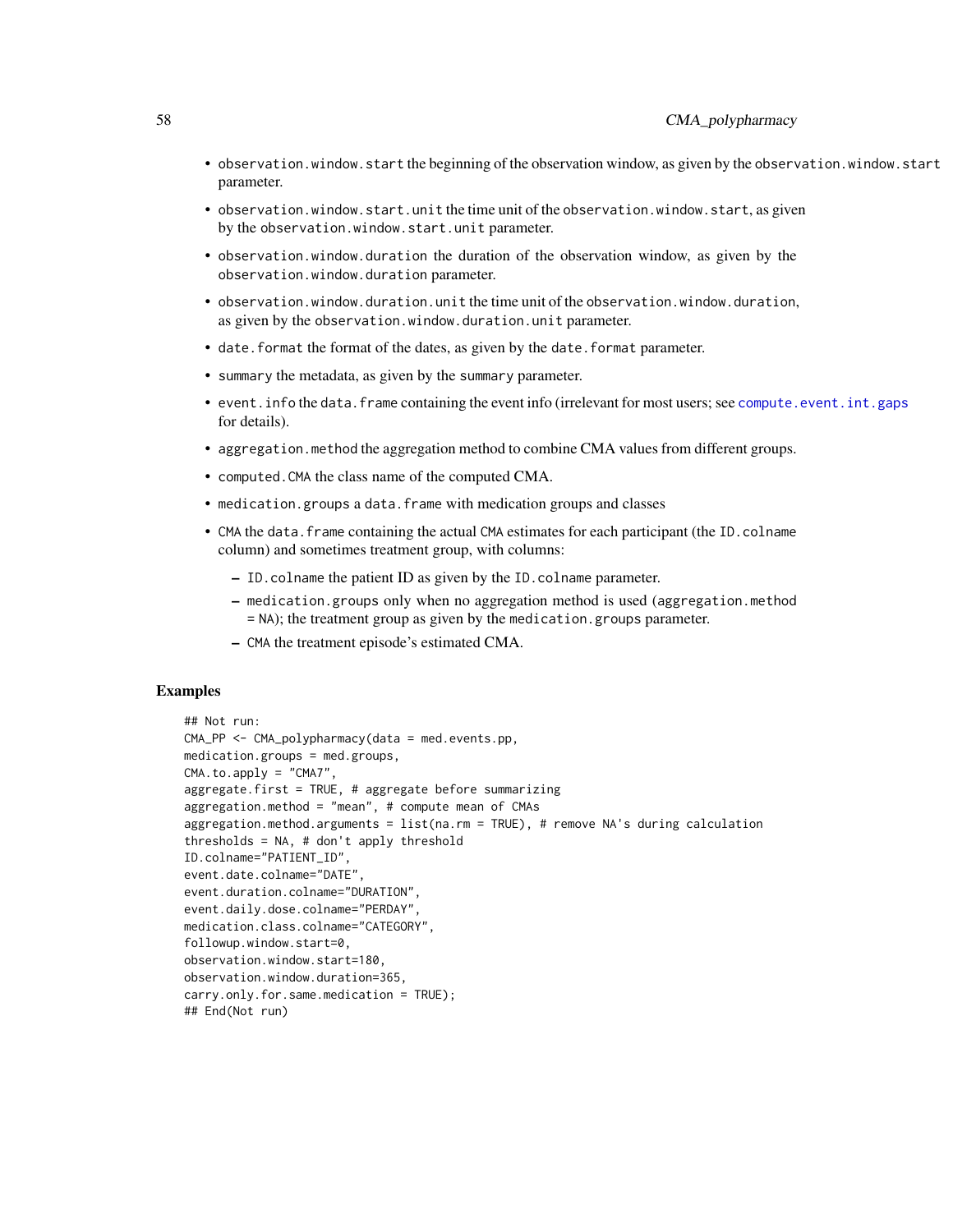<span id="page-58-0"></span>CMA\_sliding\_window *CMA\_sliding\_window constructor.*

# Description

Applies a given CMA to each sliding window and constructs a CMA\_sliding\_window object.

#### Usage

```
CMA_sliding_window(
  CMA.to.apply,
  data,
  ID.colname = NA,
  event.date.colname = NA,
  event.duration.colname = NA,
  event.daily.dose.colname = NA,
  medication.class.colname = NA,
  medication.groups = NULL,
  flatten.medication.groups = FALSE,
  medication.groups.colname = ".MED_GROUP_ID",
  carry.only.for.same.medication = NA,
  consider.dosage.change = NA,
  followup.window.start = 0,
  followup.window.start.unit = c("days", "weeks", "months", "years")[1],
  followup.window.start.per.medication.group = FALSE,
  followup.window.duration = 365 \times 2,
  followup.window.duration.unit = c("days", "weeks", "months", "years")[1],
  observation.window.start = 0,
  observation.window.start.unit = c("days", "weeks", "months", "years")[1],
  observation.window.duration = 365 \times 2,
  observation.window.duration.unit = c("days", "weeks", "months", "years")[1],
  sliding.window.start = 0,
  sliding.window.start.unit = c("days", "weeks", "months", "years")[1],
  sliding.window.duration = 90,
  sliding.window.duration.unit = c("days", "weeks", "months", "years")[1],
  sliding.window.step.duration = 30,
  sliding.window.step.unit = c("days", "weeks", "months", "years")[1],
  sliding.window.no.steps = NA,
  return.inner.event.info = FALSE,
  date.format = "%m%d/*Y",summary = "CMA per sliding window",
  event.interval.colname = "event.interval",
  gap.days.colname = "gap.days",
  force.NA.CMA.for.failed.patients = TRUE,
  return.mapping.events.sliding.window = FALSE,
  parallel.backend = c("none", "multicore", "snow", "snow(SOCK)", "snow(MPI)",
    "snow(NWS)")[1],
```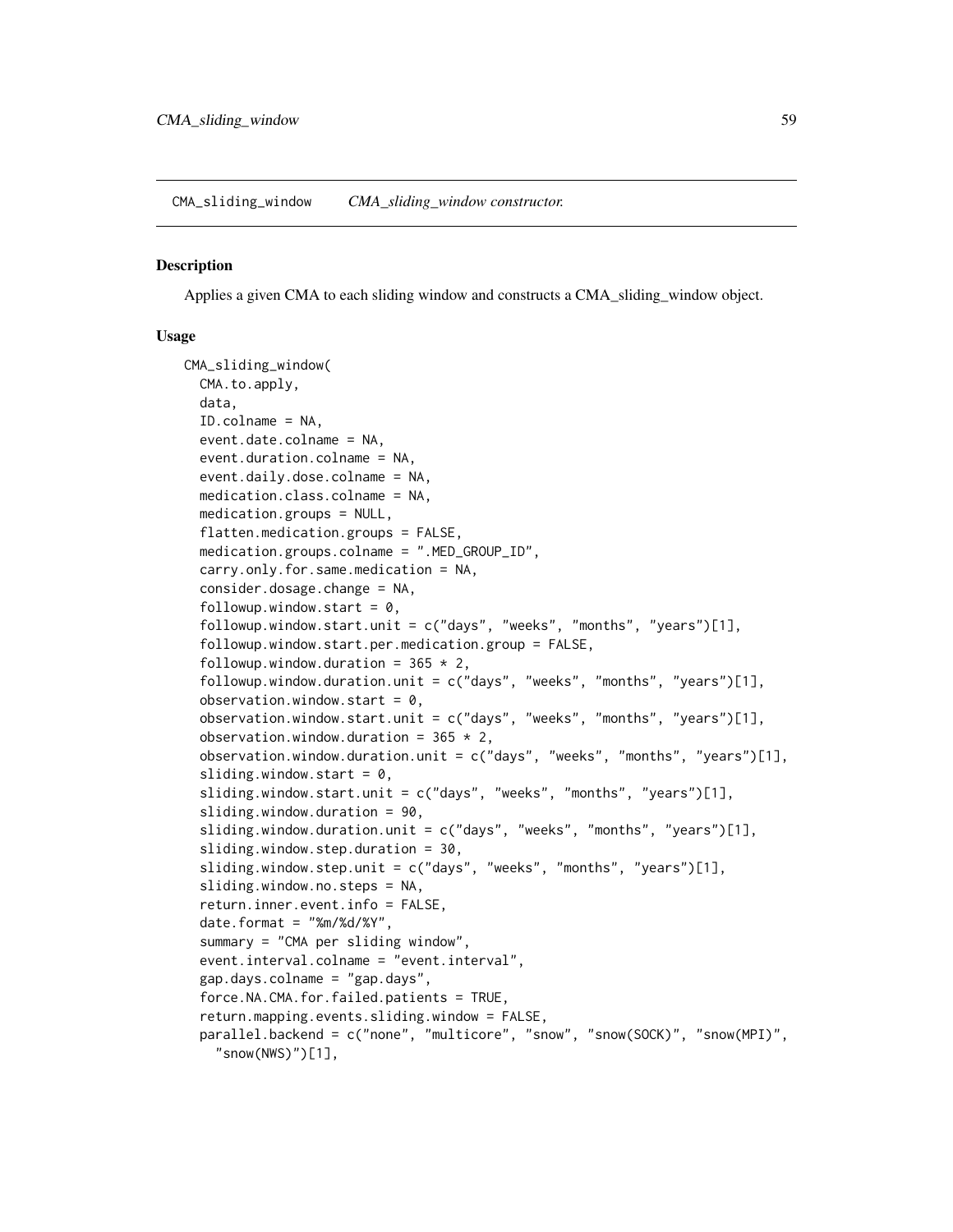```
parallel.threads = "auto",
  suppress.warnings = FALSE,
 suppress.special.argument.checks = FALSE,
  ...
)
```
# Arguments

| CMA.to.apply              | A <i>string</i> giving the name of the CMA function $(1 to 9)$ that will be computed for<br>each treatment episode.                                                                                                                                                                                                                                                                                                                                                                                                                                                                                                                                                                                                                                                                                                                                                                                                             |
|---------------------------|---------------------------------------------------------------------------------------------------------------------------------------------------------------------------------------------------------------------------------------------------------------------------------------------------------------------------------------------------------------------------------------------------------------------------------------------------------------------------------------------------------------------------------------------------------------------------------------------------------------------------------------------------------------------------------------------------------------------------------------------------------------------------------------------------------------------------------------------------------------------------------------------------------------------------------|
| data                      | A data. frame containing the events used to compute the CMA. Must contain,<br>at a minimum, the patient unique ID, the event date and duration, and might<br>also contain the daily dosage and medication type (the actual column names are<br>defined in the following four parameters).                                                                                                                                                                                                                                                                                                                                                                                                                                                                                                                                                                                                                                       |
| ID.colname                | A string, the name of the column in data containing the unique patient ID; must<br>be present.                                                                                                                                                                                                                                                                                                                                                                                                                                                                                                                                                                                                                                                                                                                                                                                                                                  |
| event.date.colname        |                                                                                                                                                                                                                                                                                                                                                                                                                                                                                                                                                                                                                                                                                                                                                                                                                                                                                                                                 |
|                           | A string, the name of the column in data containing the start date of the event<br>(in the format given in the date. format parameter); must be present.                                                                                                                                                                                                                                                                                                                                                                                                                                                                                                                                                                                                                                                                                                                                                                        |
| event.duration.colname    |                                                                                                                                                                                                                                                                                                                                                                                                                                                                                                                                                                                                                                                                                                                                                                                                                                                                                                                                 |
|                           | A string, the name of the column in data containing the event duration (in days);<br>must be present.                                                                                                                                                                                                                                                                                                                                                                                                                                                                                                                                                                                                                                                                                                                                                                                                                           |
| event.daily.dose.colname  |                                                                                                                                                                                                                                                                                                                                                                                                                                                                                                                                                                                                                                                                                                                                                                                                                                                                                                                                 |
|                           | A string, the name of the column in data containing the prescribed daily dose,<br>or NA if not defined.                                                                                                                                                                                                                                                                                                                                                                                                                                                                                                                                                                                                                                                                                                                                                                                                                         |
| medication.class.colname  |                                                                                                                                                                                                                                                                                                                                                                                                                                                                                                                                                                                                                                                                                                                                                                                                                                                                                                                                 |
|                           | A string, the name of the column in data containing the medication type, or NA<br>if not defined.                                                                                                                                                                                                                                                                                                                                                                                                                                                                                                                                                                                                                                                                                                                                                                                                                               |
| medication.groups         |                                                                                                                                                                                                                                                                                                                                                                                                                                                                                                                                                                                                                                                                                                                                                                                                                                                                                                                                 |
|                           | A vector of characters defining medication groups or the name of a column in<br>data that defines such groups. The names of the vector are the medication group<br>unique names, while the content defines them as logical expressions. While the<br>names can be any string of characters except "}", it is recommended to stick<br>to the rules for defining vector names in R. For example, $c("A"="CATEGORY ==$<br>'medA'", "AA"="{A} & PERDAY < 4" defines two medication groups: A which<br>selects all events of type "medA", and $B$ which selects all events already defined<br>by "A" but with a daily dose lower than 4. If NULL, no medication groups are<br>defined. If medication groups are defined, there is one CMA estimate for each<br>group; moreover, there is a special group _ALL_OTHERS_ automatically de-<br>fined containing all observations not covered by any of the explicitly defined<br>groups. |
| flatten.medication.groups |                                                                                                                                                                                                                                                                                                                                                                                                                                                                                                                                                                                                                                                                                                                                                                                                                                                                                                                                 |
|                           | Logical, if FALSE (the default) then the CMA and event. info components of<br>the object are lists with one medication group per element; otherwise, they are<br>data. frames with an extra column containing the medication group (its name<br>is given by medication.groups.colname).                                                                                                                                                                                                                                                                                                                                                                                                                                                                                                                                                                                                                                         |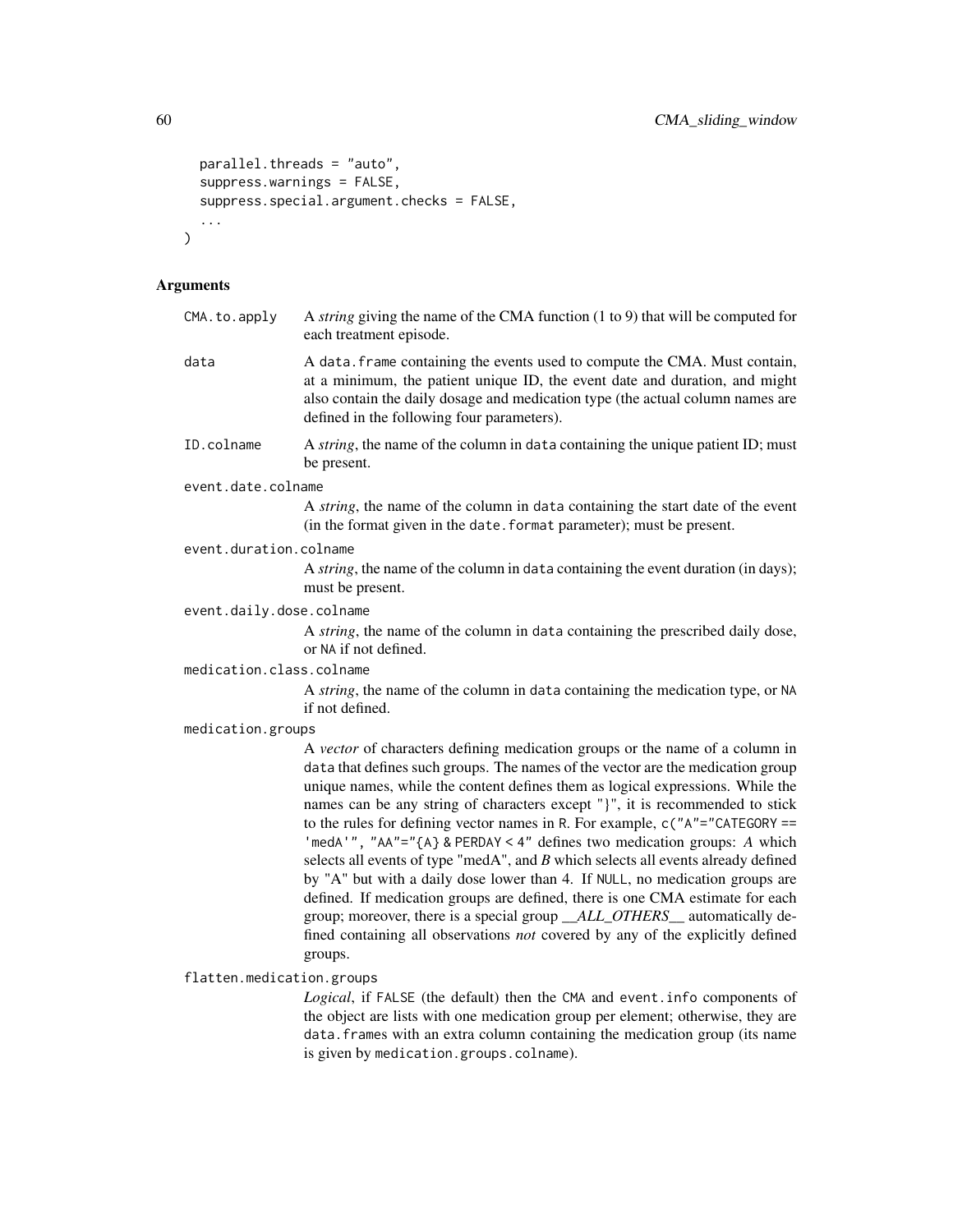medication.groups.colname

a *string* (defaults to ".MED\_GROUP\_ID") giving the name of the column storing the group name when flatten.medication.groups is TRUE.

# carry.only.for.same.medication

*Logical*, if TRUE, the carry-over applies only across medication of the same type.

#### consider.dosage.change

*Logical*, if TRUE, the carry-over is adjusted to also reflect changes in dosage.

followup.window.start

If a Date object, it represents the actual start date of the follow-up window; if a *string* it is the name of the column in data containing the start date of the follow-up window either as the numbers of followup.window.start.unit units after the first event (the column must be of type numeric) or as actual dates (in which case the column must be of type Date or a string that conforms to the format specified in date.format); if a *number* it is the number of time units defined in the followup.window.start.unit parameter after the begin of the participant's first event; or NA if not defined.

# followup.window.start.unit

can be either *"days"*, *"weeks"*, *"months"* or *"years"*, and represents the time units that followup.window.start refers to (when a number), or NA if not defined.

followup.window.start.per.medication.group

a *logical*: if there are medication groups defined and this is TRUE, then the first event considered for the follow-up window start is relative to each medication group separately, otherwise (the default) it is relative to the patient.

#### followup.window.duration

either a *number* representing the duration of the follow-up window in the time units given in followup.window.duration.unit, or a *string* giving the column containing these numbers. Should represent a period for which relevant medication events are recorded accurately (e.g. not extend after end of relevant treatment, loss-to-follow-up or change to a health care provider not covered by the database).

# followup.window.duration.unit

can be either *"days"*, *"weeks"*, *"months"* or *"years"*, and represents the time units that followup.window.duration refers to, or NA if not defined.

- observation.window.start, observation.window.start.unit, observation.window.duration, observation.win the definition of the observation window (see the follow-up window parameters above for details).
- sliding.window.start, sliding.window.start.unit, sliding.window.duration, sliding.window.duration.uni the definition of the first sliding window (see the follow-up window parameters above for details).

# sliding.window.step.duration, sliding.window.step.unit

if not missing (NA), these give the step (or "jump") to the right of the sliding window in time units.

# sliding.window.no.steps

a *integer* specifying the desired number of sliding windows to cover the observation window (if possible); trumps sliding.window.step.duration and sliding.window.step.unit.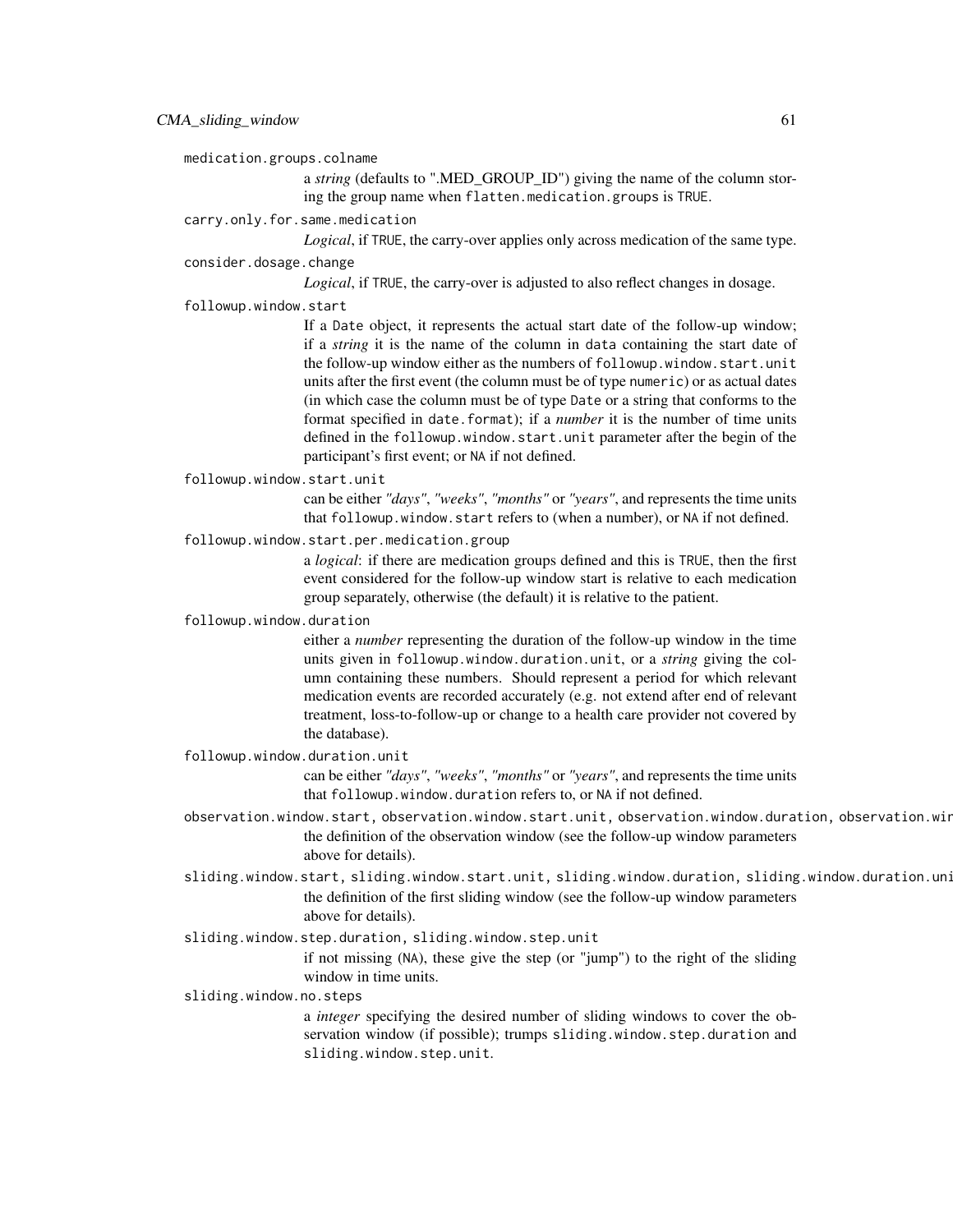#### return.inner.event.info

*Logical* specifying if the function should also return the event.info for all the individual events in each sliding window; by default it is FALSE as this information is useful only in very specific cases (e.g., plotting the event intervals) and adds a small but non-negligible computational overhead.

- date. format A *string* giving the format of the dates used in the data and the other parameters; see the format parameters of the [as.Date](#page-0-0) function for details (NB, this concerns only the dates given as strings and not as Date objects).
- summary Metadata as a *string*, briefly describing this CMA.

# event.interval.colname

A *string*, the name of a newly-created column storing the number of days between the start of the current event and the start of the next one; the default value "event.interval" should be changed only if there is a naming conflict with a pre-existing "event.interval" column in event.info.

#### gap.days.colname

A *string*, the name of a newly-created column storing the number of days when medication was not available (i.e., the "gap days"); the default value "gap.days" should be changed only if there is a naming conflict with a pre-existing "gap.days" column in event.info.

# force.NA.CMA.for.failed.patients

*Logical* describing how the patients for which the CMA estimation fails are treated: if TRUE they are returned with an NA CMA estimate, while for FALSE they are omitted.

# return.mapping.events.sliding.window

A *Logical*, if TRUE then the mapping between events and sliding windows is returned as the component mapping.windows.to.events, which is a data.table giving, for each sliding window, the events that belong to it (an event is given by its row number in the data).

#### parallel.backend

Can be "none" (the default) for single-threaded execution, "multicore" (using mclapply in package parallel) for multicore processing (NB. not currently implemented on MS Windows and automatically falls back on "snow" on this platform), or "snow", "snow(SOCK)" (equivalent to "snow"), "snow(MPI)" or "snow(NWS)" specifying various types of SNOW clusters (can be on the local machine or more complex setups – please see the documentation of package snow for details; the last two require packages Rmpi and nws, respectively, not automatically installed with AdhereR).

# parallel.threads

Can be "auto" (for parallel.backend == "multicore", defaults to the number of cores in the system as given by options("cores"), while for parallel.backend == "snow", defaults to 2), a strictly positive integer specifying the number of parallel threads, or a more complex specification of the SNOW cluster nodes for parallel.backend == "snow" (see the documentation of package snow for details).

#### suppress.warnings

*Logical*, if TRUE don't show any warnings.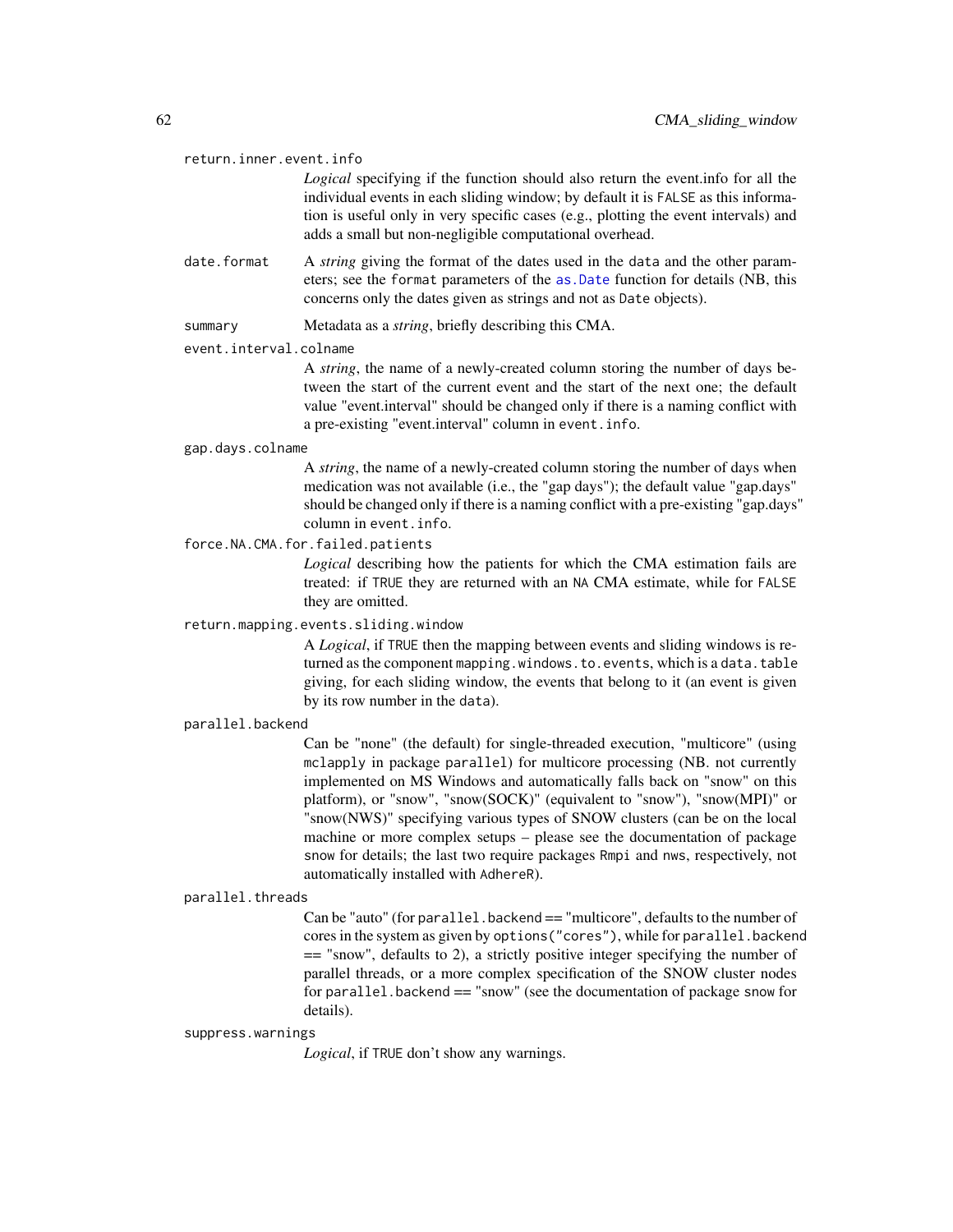suppress.special.argument.checks

*Logical* parameter for internal use; if FALSE (default) check if the important columns in the data have some of the reserved names, if TRUE this check is not performed.

... other possible parameters

# Details

CMA\_sliding\_window first computes a set of fixed-size (possibly partly overlapping) sliding windows, each sliding to the right by a fixed timelag, and then, for each of them, it computes the given "simple" CMA. Thus, as opposed to the "simple" CMAs 1 to 9, it returns a set of CMAs, with possibly more than one element.

It is highly similar to [CMA\\_per\\_episode](#page-46-0) which computes a CMA for a set of treatment episodes.

# Value

An S3 object of class CMA\_sliding\_window with the following fields:

- data The actual event data, as given by the data parameter.
- ID.colname the name of the column in data containing the unique patient ID, as given by the ID.colname parameter.
- event.date.colname the name of the column in data containing the start date of the event (in the format given in the date.format parameter), as given by the event.date.colname parameter.
- event.duration.colname the name of the column in data containing the event duration (in days), as given by the event.duration.colname parameter.
- event.daily.dose.colname the name of the column in data containing the prescribed daily dose, as given by the event.daily.dose.colname parameter.
- medication.class.colname the name of the column in data containing the classes/types/groups of medication, as given by the medication.class.colname parameter.
- carry.only.for.same.medication whether the carry-over applies only across medication of the same type, as given by the carry.only.for.same.medication parameter.
- consider.dosage.change whether the carry-over is adjusted to reflect changes in dosage, as given by the consider.dosage.change parameter.
- followup.window.start the beginning of the follow-up window, as given by the followup.window.start parameter.
- followup.window.start.unit the time unit of the followup.window.start, as given by the followup.window.start.unit parameter.
- followup.window.duration the duration of the follow-up window, as given by the followup.window.duration parameter.
- followup.window.duration.unit the time unit of the followup.window.duration, as given by the followup.window.duration.unit parameter.
- observation.window.start the beginning of the observation window, as given by the observation.window.start parameter.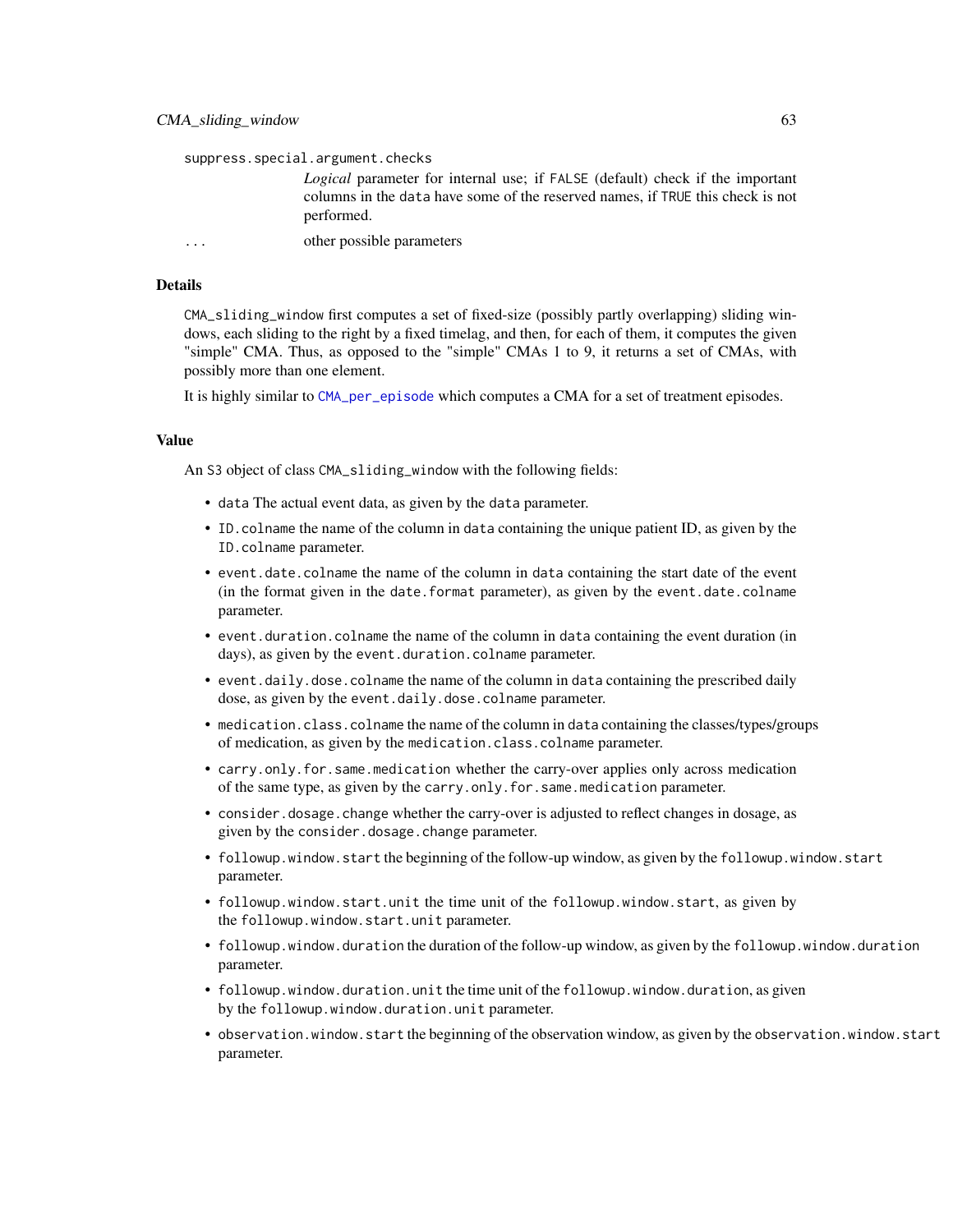- observation.window.start.unit the time unit of the observation.window.start, as given by the observation.window.start.unit parameter.
- observation.window.duration the duration of the observation window, as given by the observation.window.duration parameter.
- observation.window.duration.unit the time unit of the observation.window.duration, as given by the observation.window.duration.unit parameter.
- date.format the format of the dates, as given by the date.format parameter.
- summary the metadata, as given by the summary parameter.
- event.info the data.frame containing the event info (irrelevant for most users; see [compute.event.int.gaps](#page-64-0) for details).
- computed.CMA the class name of the computed CMA.
- CMA the data. frame containing the actual CMA estimates for each participant (the ID.colname column) and sliding window, with columns:
	- ID.colname the patient ID as given by the ID.colname parameter.
	- window.ID the unique window ID (within patients).
	- window.start the window's start date (as a Date object).
	- window.end the window's end date (as a Date object).
	- CMA the window's estimated CMA.

Please note that if medication.groups are defined, then the CMA and event.info are named lists, each element containing the CMA and event.info corresponding to a single medication group (the element's name).

# See Also

[CMA\\_per\\_episode](#page-46-0) is very similar, computing a "simple" CMA for each of the treatment episodes. The "simple" CMAs that can be computed comprise [CMA1](#page-7-0), [CMA2](#page-13-0), [CMA3](#page-7-1), [CMA4](#page-13-1), [CMA5](#page-19-0), [CMA6](#page-24-0), [CMA7](#page-30-0), [CMA8](#page-35-0), [CMA9](#page-41-0), as well as user-defined classes derived from [CMA0](#page-3-0) that have a CMA component giving the estimated CMA per patient as a data.frame. If return.mapping.events.sliding.window is TRUE, then this also has an attribute mapping.windows.to.events that gives the mapping between episodes and events as a data.table with the following columns:

- patid the patient ID.
- window.ID the episode unique ID (increasing sequentially).
- event.index.in.data the event given by its row number in the data.

#### Examples

```
## Not run:
cmaW <- CMA_sliding_window(CMA="CMA1",
                           data=med.events,
                           ID.colname="PATIENT_ID",
                           event.date.colname="DATE",
                           event.duration.colname="DURATION",
                           event.daily.dose.colname="PERDAY",
                           medication.class.colname="CATEGORY",
                           carry.only.for.same.medication=FALSE,
```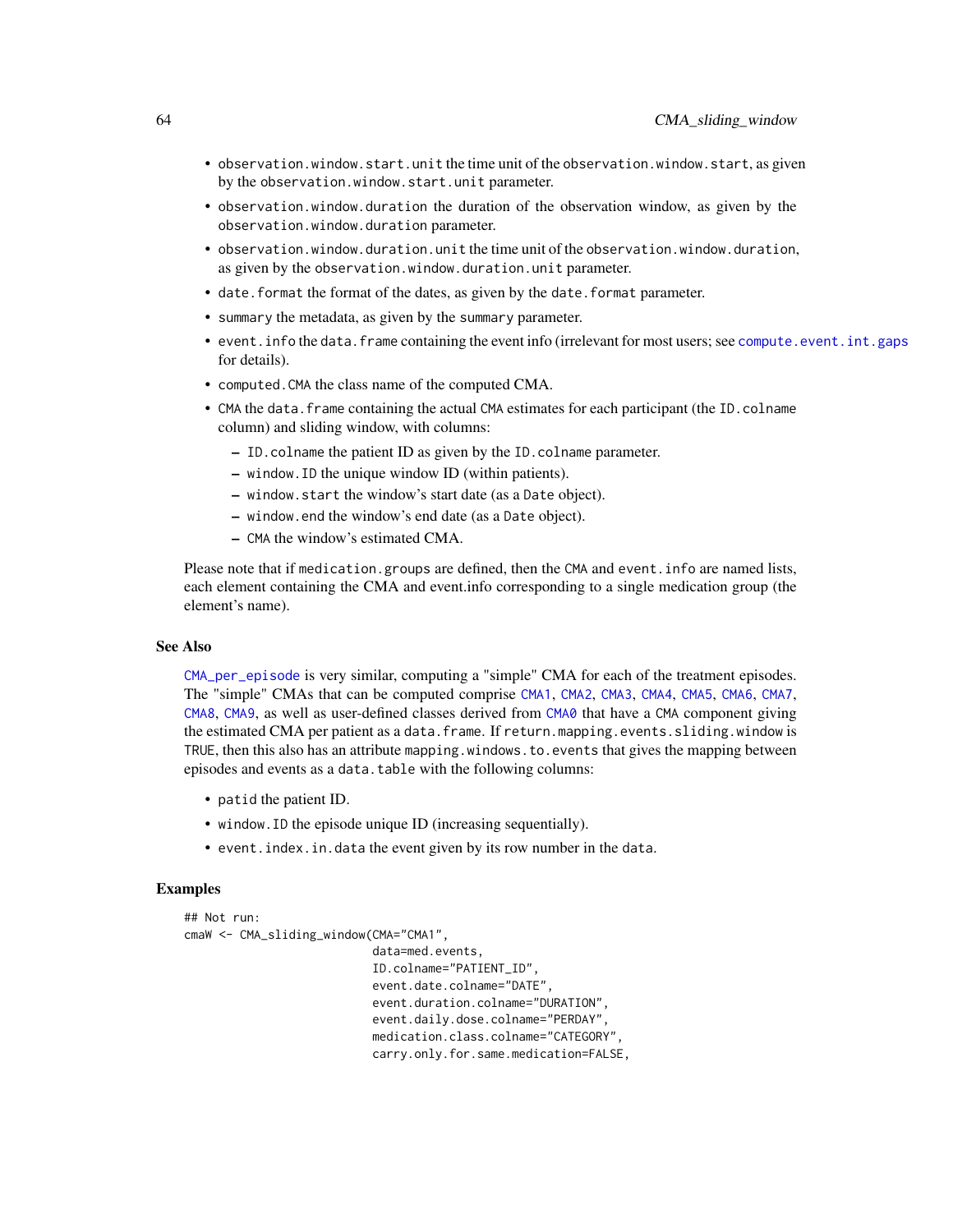```
consider.dosage.change=FALSE,
followup.window.start=0,
observation.window.start=0,
observation.window.duration=365,
sliding.window.start=0,
sliding.window.start.unit="days",
sliding.window.duration=90,
sliding.window.duration.unit="days",
sliding.window.step.duration=7,
sliding.window.step.unit="days",
sliding.window.no.steps=NA,
date.format="%m/%d/%Y"
);
```
## End(Not run)

<span id="page-64-0"></span>compute.event.int.gaps

*Gap Days and Event (prescribing or dispensing) Intervals.*

# Description

For a given event (prescribing or dispensing) database, compute the gap days and event intervals in various scenarious.

# Usage

```
compute.event.int.gaps(
  data,
  ID.colname = NA,
  event.date.colname = NA,
  event.duration.colname = NA,
  event.daily.dose.colname = NA,
  medication.class.colname = NA,
  event.interval.colname = "event.interval",
  gap.days.colname = "gap.days",
  carryover.within.obs.window = FALSE,
  carryover.into.obs.window = FALSE,
  carry.only.for.same.medication = FALSE,
  consider.dosage.change = FALSE,
  followup.window.start = 0,
  followup.window.start.unit = c("days", "weeks", "months", "years")[1],
  followup.window.duration = 365 \times 2,
  followup.window.duration.unit = c("days", "weeks", "months", "years")[1],
  observation.window.start = 0,
  observation.window.start.unit = c("days", "weeks", "months", "years")[1],
  observation.window.duration = 365 \times 2,
  observation.window.duration.unit = c("days", "weeks", "months", "years")[1],
  date.format = "%m%d/*Y",
```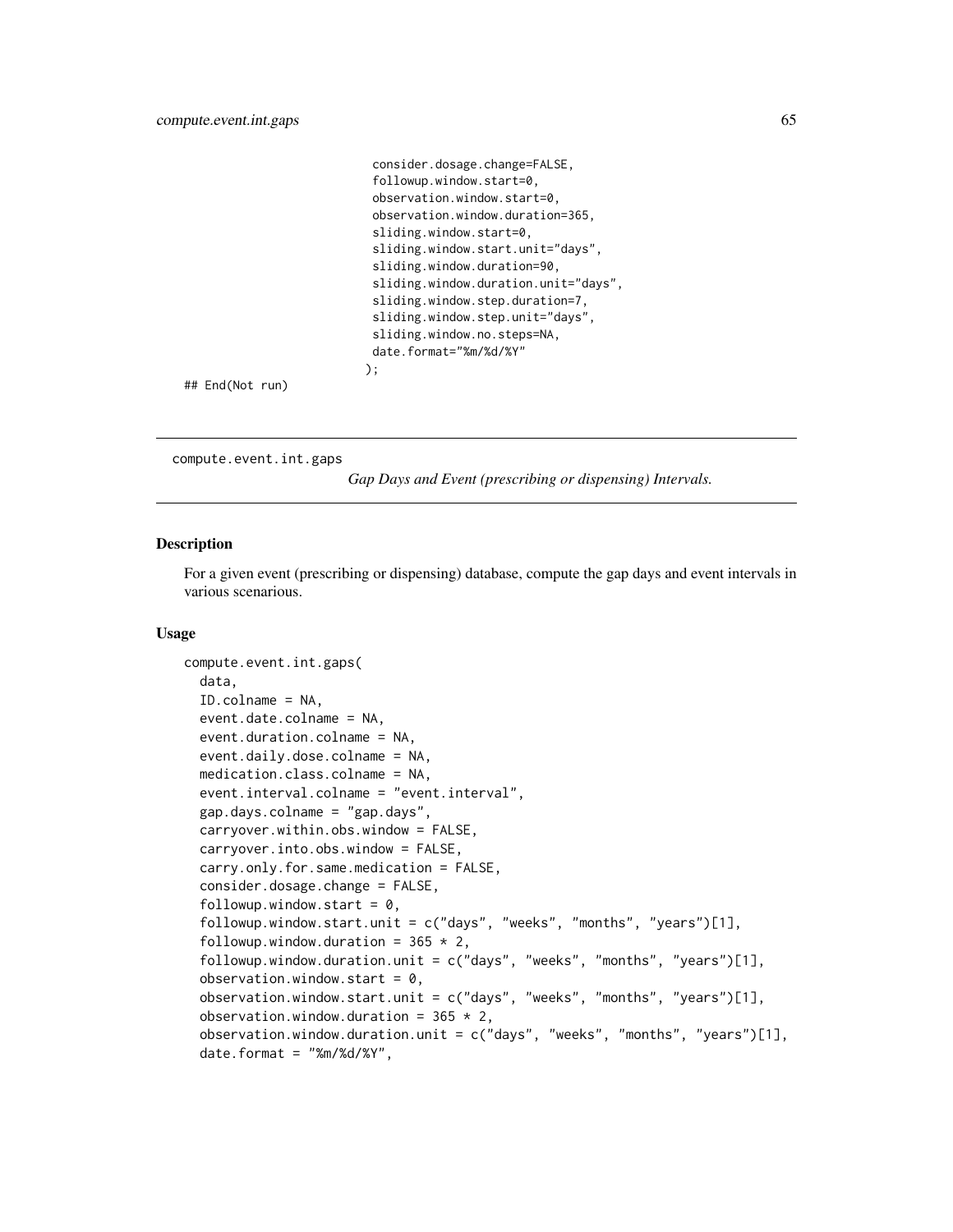```
keep.window.start.end.dates = FALSE,
remove.events.outside.followup.window = TRUE,
keep.event.interval.for.all.events = FALSE,
parallel.backend = c("none", "multicore", "snow", "snow(SOCK)", "snow(MPI)",
  "snow(NWS)")[1],
parallel.threads = "auto",
suppress.warnings = FALSE,
suppress.special.argument.checks = FALSE,
return.data.table = FALSE,
...
```
# Arguments

 $\mathcal{L}$ 

| data                        | A data. frame containing the events used to compute the CMA. Must contain,<br>at a minimum, the patient unique ID, the event date and duration, and might also<br>contain the daily dosage and medication type (the actual column names are de-<br>fined in the following four parameters); the CMA constructors call this parameter<br>data. |
|-----------------------------|-----------------------------------------------------------------------------------------------------------------------------------------------------------------------------------------------------------------------------------------------------------------------------------------------------------------------------------------------|
| ID.colname                  | A string, the name of the column in data containing the unique patient ID; must<br>be present.                                                                                                                                                                                                                                                |
| event.date.colname          |                                                                                                                                                                                                                                                                                                                                               |
|                             | A <i>string</i> , the name of the column in data containing the start date of the event<br>(in the format given in the date. format parameter); must be present.                                                                                                                                                                              |
| event.duration.colname      |                                                                                                                                                                                                                                                                                                                                               |
|                             | A string, the name of the column in data containing the event duration (in days);<br>must be present.                                                                                                                                                                                                                                         |
| event.daily.dose.colname    |                                                                                                                                                                                                                                                                                                                                               |
|                             | A string, the name of the column in data containing the prescribed daily dose,<br>or NA if not defined.                                                                                                                                                                                                                                       |
| medication.class.colname    |                                                                                                                                                                                                                                                                                                                                               |
|                             | A string, the name of the column in data containing the classes/types/groups of<br>medication, or NA if not defined.                                                                                                                                                                                                                          |
| event.interval.colname      |                                                                                                                                                                                                                                                                                                                                               |
|                             | A string, the name of a newly-created column storing the number of days be-<br>tween the start of the current event and the start of the next one; the default<br>value "event.interval" should be changed only if there is a naming conflict with<br>a pre-existing "event.interval" column in event.info.                                   |
| gap.days.colname            |                                                                                                                                                                                                                                                                                                                                               |
|                             | A string, the name of a newly-created column storing the number of days when<br>medication was not available (i.e., the "gap days"); the default value "gap.days"<br>should be changed only if there is a naming conflict with a pre-existing "gap.days"<br>column in event. info.                                                            |
| carryover.within.obs.window |                                                                                                                                                                                                                                                                                                                                               |
|                             | Logical, if TRUE consider the carry-over within the observation window, or NA if<br>not defined.                                                                                                                                                                                                                                              |
|                             |                                                                                                                                                                                                                                                                                                                                               |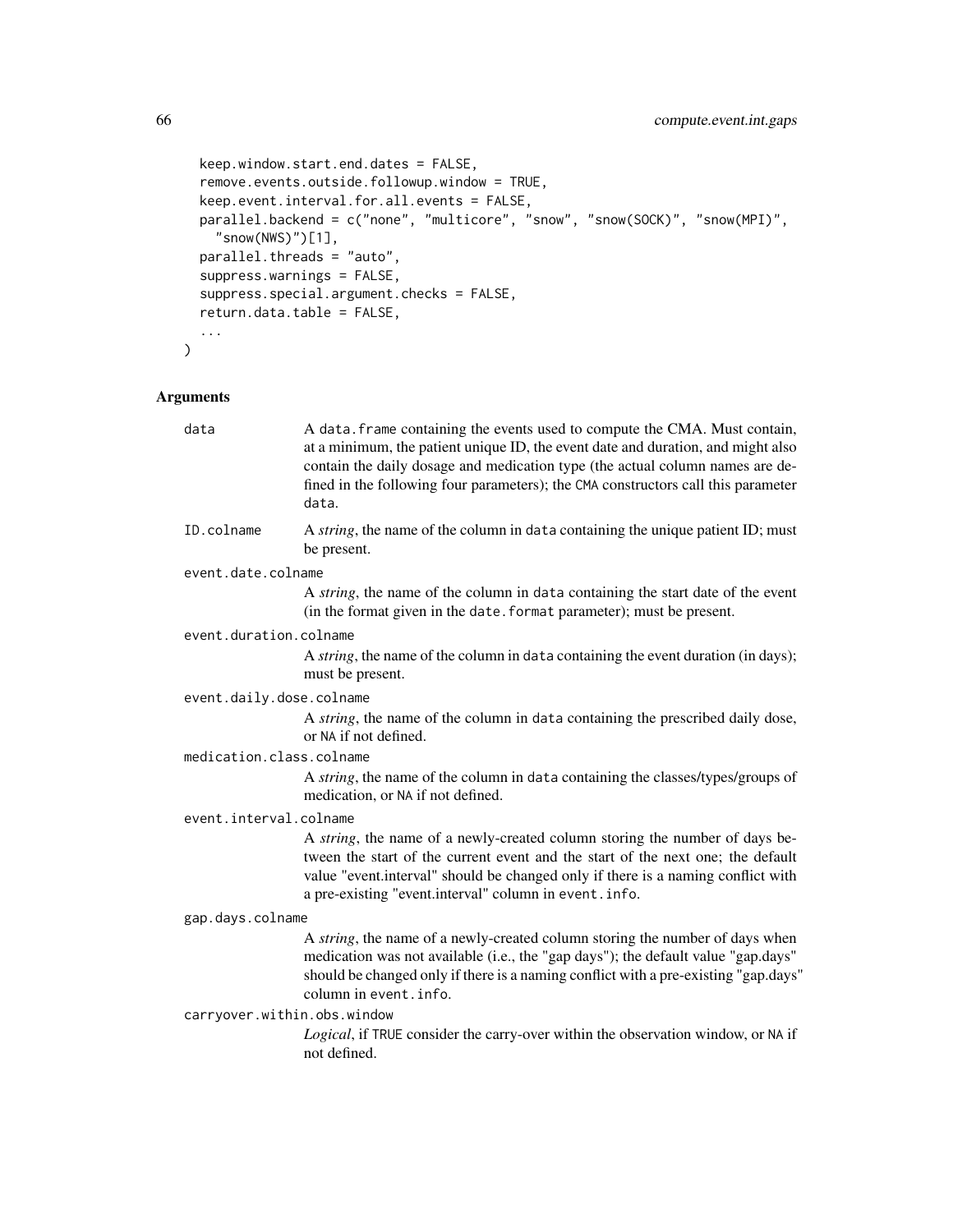carryover.into.obs.window

*Logical*, if TRUE consider the carry-over from before the starting date of the observation window, or NA if not defined.

carry.only.for.same.medication

*Logical*, if TRUE the carry-over applies only across medication of the same type, or NA if not defined.

consider.dosage.change

*Logical*, if TRUE the carry-over is adjusted to reflect changes in dosage, or NA if not defined.

followup.window.start

If a Date object, it represents the actual start date of the follow-up window; if a *string* it is the name of the column in data containing the start date of the followup window either as the numbers of followup.window.start.unit units after the first event (the column must be of type numeric) or as actual dates (in which case the column must be of type Date); if a *number* it is the number of time units defined in the followup.window.start.unit parameter after the begin of the participant's first event.

followup.window.start.unit

can be either *"days"*, *"weeks"*, *"months"* or *"years"*, and represents the time units that followup.window.start refers to (when a number), or NA if not defined.

followup.window.duration

either a *number* representing the duration of the follow-up window in the time units given in followup.window.duration.unit, or a *string* giving the column containing these numbers. Should represent a period for which relevant medication events are recorded accurately (e.g. not extend after end of relevant treatment, loss-to-follow-up or change to a health care provider not covered by the database).

followup.window.duration.unit

can be either *"days"*, *"weeks"*, *"months"* or *"years"*, and represents the time units that followup.window.duration refers to, or NA if not defined.

- observation.window.start, observation.window.start.unit, observation.window.duration, observation.win the definition of the observation window (see the follow-up window parameters above for details).
- date.format A *string* giving the format of the dates used in the data and the other parameters; see the format parameters of the [as.Date](#page-0-0) function for details (NB, this concerns only the dates given as strings and not as Date objects).

keep.window.start.end.dates

*Logical*, should the computed start and end dates of the windows be kept?

remove.events.outside.followup.window

*Logical*, should the events that fall outside the follo-wup window be removed from the results?

keep.event.interval.for.all.events

*Logical*, should the computed event intervals be kept for all events, or NA'ed for those outside the OW?

#### parallel.backend

Can be "none" (the default) for single-threaded execution, "multicore" (using mclapply in package parallel) for multicore processing (NB. not currently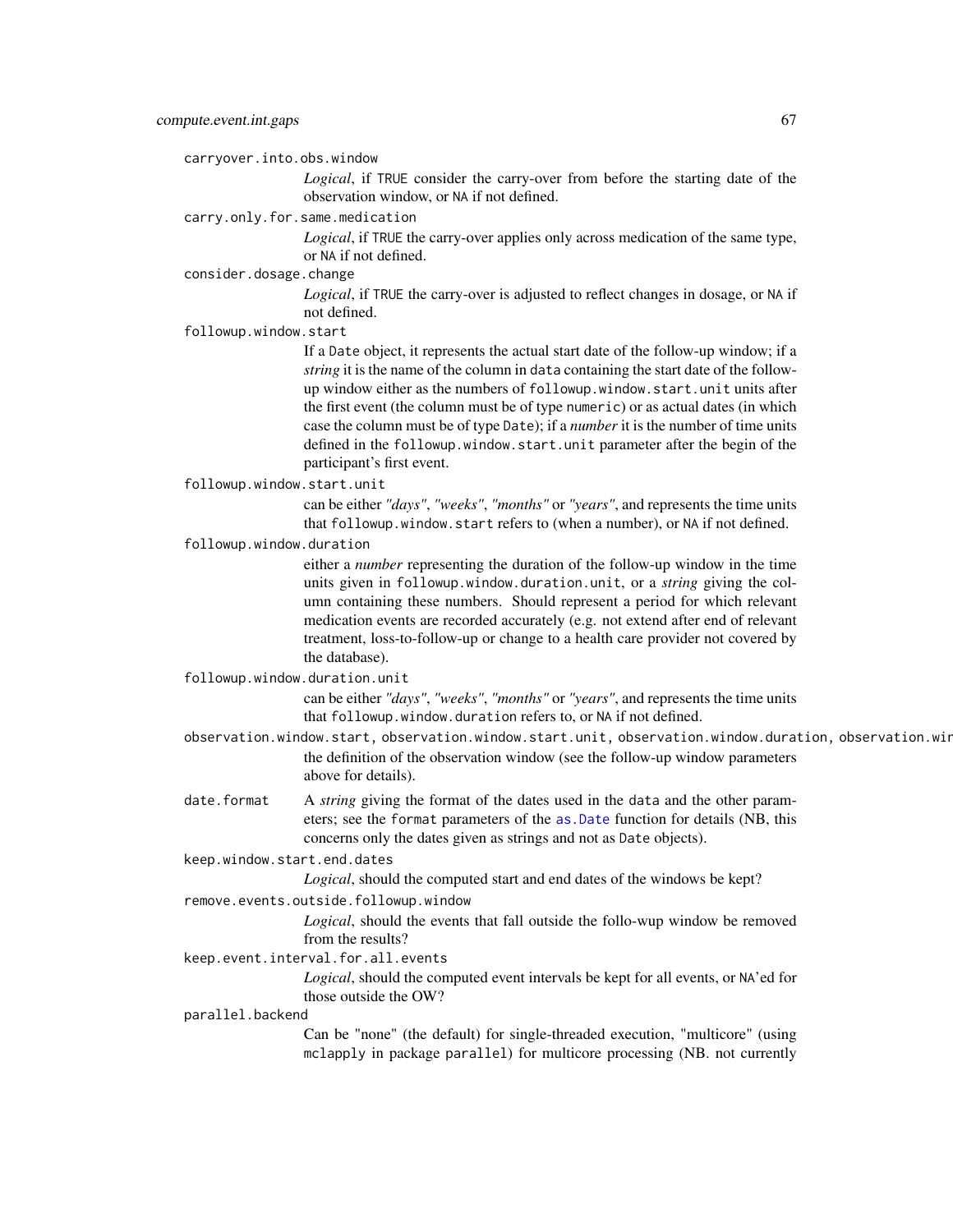implemented on MS Windows and automatically falls back on "snow" on this platform), or "snow", "snow(SOCK)" (equivalent to "snow"), "snow(MPI)" or "snow(NWS)" specifying various types of SNOW clusters (can be on the local machine or more complex setups – please see the documentation of package snow for details; the last two require packages Rmpi and nws, respectively, not automatically installed with AdhereR).

#### parallel.threads

Can be "auto" (for parallel.backend == "multicore", defaults to the number of cores in the system as given by options("cores"), while for parallel.backend == "snow", defaults to 2), a strictly positive integer specifying the number of parallel threads, or a more complex specification of the SNOW cluster nodes for parallel.backend  $==$  "snow" (see the documentation of package snow for details).

#### suppress.warnings

*Logical*, if TRUE don't show any warnings.

# suppress.special.argument.checks

*Logical* parameter for internal use; if FALSE (default) check if the important columns in the data have some of the reserved names, if TRUE this check is not performed.

# return.data.table

Logical, if TRUE return a data.table object, otherwise a data.frame.

... extra arguments.

#### Details

This should in general not be called directly by the user, but is provided as a basis for the extension to new CMAs.

# Value

A data.frame or data.table extending the event.info parameter with:

- event.interval Or any other name given in event.interval.colname, containing the number of days between the start of the current event and the start of the next one.
- gap.days Or any other name given in gap.days.colname, containing the number of days when medication was not available for the current event (i.e., the "gap days").
- .FU.START.DATE,.FU.END.DATE if kept, the actual start and end dates of the follow-up window (after adjustments due to the various parameters).
- .OBS.START.DATE,.OBS.END.DATE if kept, the actual start and end dates of the observation window (after adjustments due to the various parameters).
- .EVENT.STARTS.BEFORE.OBS.WINDOW if kept, TRUE if the current event starts before the start of the observation window.
- .TDIFF1,.TDIFF2 if kept, various auxiliary time differences (in days).
- .EVENT.STARTS.AFTER.OBS.WINDOW if kept, TRUE if the current event starts after the end of the observation window.
- .CARRY.OVER.FROM.BEFORE if kept, the carry-over (if any) from the previous events.
- .EVENT.WITHIN.FU.WINDOW if kept, TRUE if the current event is within the follow-up window.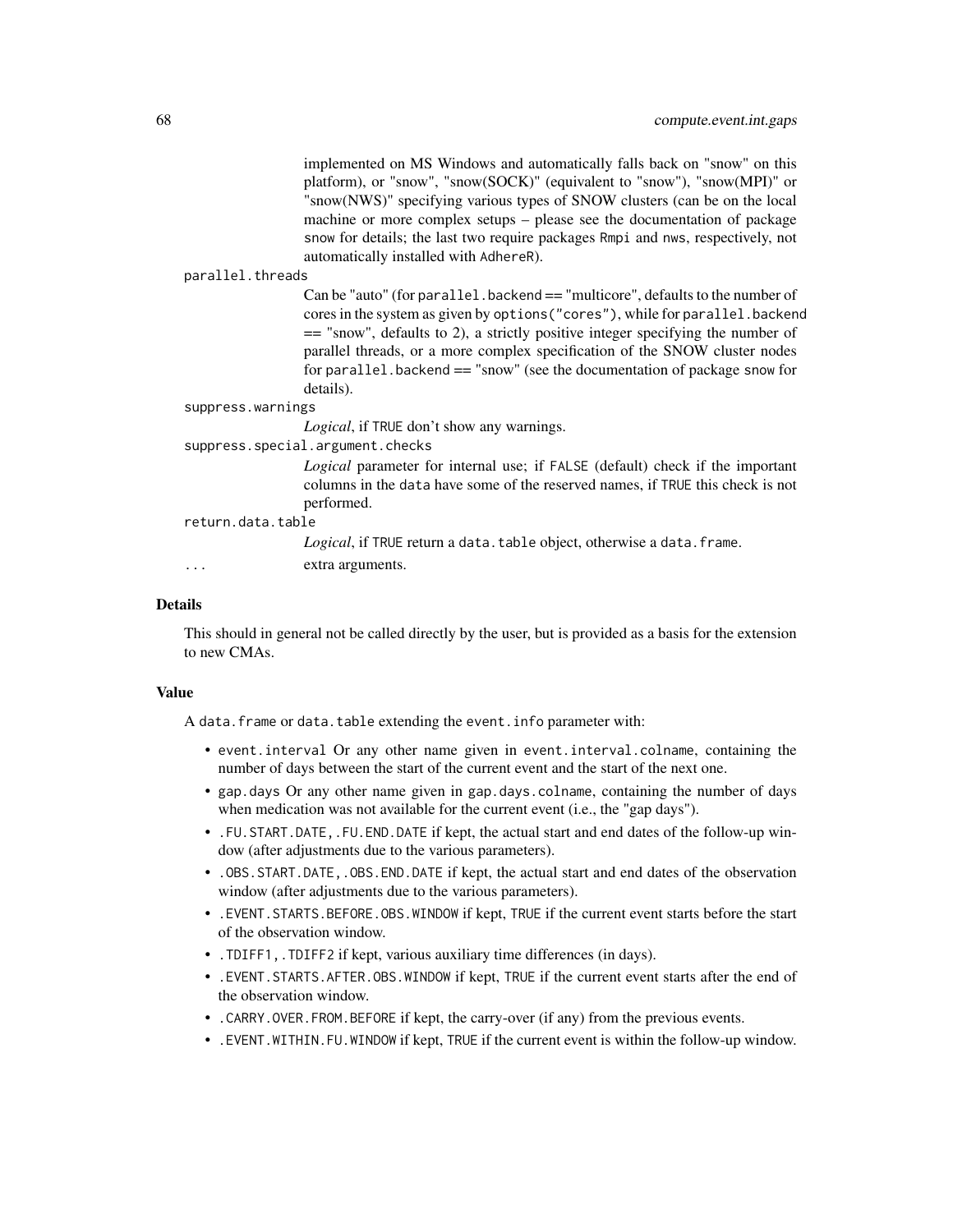<span id="page-68-0"></span>compute.treatment.episodes

*Compute Treatment Episodes.*

# **Description**

For a given event (prescribing or dispensing) database, compute the treatment episodes for each patient in various scenarious.

#### Usage

```
compute.treatment.episodes(
  data,
  ID.colname = NA,
  event.date.colname = NA,
  event.duration.colname = NA,
  event.daily.dose.colname = NA,
  medication.class.colname = NA,
  carryover.within.obs.window = TRUE,
  carry.only.for.same.medication = TRUE,
  consider.dosage.change = TRUE,
  medication.change.means.new.treatment.episode = TRUE,
  dosage.change.means.new.treatment.episode = FALSE,
  maximum.permissible.gap = 90,
 maximum.permissible.gap.unit = c("days", "weeks", "months", "years", "percent")[1],
  maximum.permissible.gap.append.to.episode = FALSE,
  followup.window.start = 0,
  followup.window.start.unit = c("days", "weeks", "months", "years")[1],
  followup.window.duration = 365 \times 2,
  followup.window.duration.unit = c("days", "weeks", "months", "years")[1],
  event.interval.colname = "event.interval",
  gap.days.colname = "gap.days",
  return.mapping.events.episodes = FALSE,
  date.format = "%m%d/*Y",parallel.backend = c("none", "multicore", "snow", "snow(SOCK)", "snow(MPI)",
    "snow(NWS)")[1],
  parallel.threads = "auto",
  suppress.warnings = FALSE,
  suppress.special.argument.checks = FALSE,
  return.data.title = FALSE,...
)
```
#### Arguments

data A data. frame containing the events used to compute the CMA. Must contain, at a minimum, the patient unique ID, the event date and duration, and might also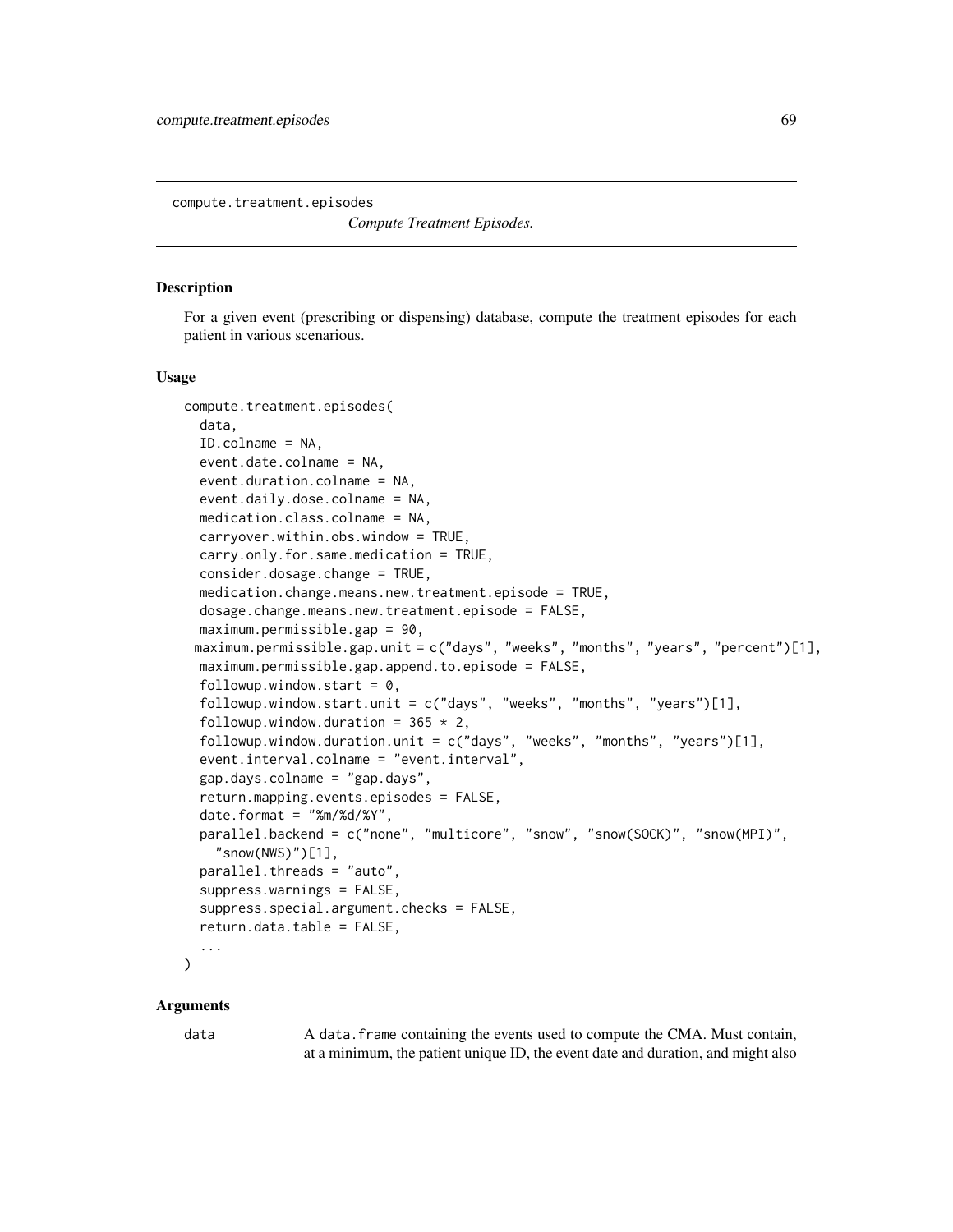contain the daily dosage and medication type (the actual column names are defined in the following four parameters); the CMA constructors call this parameter data.

- ID.colname A *string*, the name of the column in data containing the unique patient ID, or NA if not defined.
- event.date.colname

A *string*, the name of the column in data containing the start date of the event (in the format given in the date.format parameter), or NA if not defined.

event.duration.colname

A *string*, the name of the column in data containing the event duration (in days), or NA if not defined.

event.daily.dose.colname

A *string*, the name of the column in data containing the prescribed daily dose, or NA if not defined.

medication.class.colname

A *string*, the name of the column in data containing the classes/types/groups of medication, or NA if not defined.

carryover.within.obs.window

*Logical*, if TRUE consider the carry-over within the observation window, or NA if not defined.

carry.only.for.same.medication

*Logical*, if TRUE the carry-over applies only across medication of the same type, or NA if not defined.

#### consider.dosage.change

*Logical*, if TRUE the carry-over is adjusted to reflect changes in dosage, or NA if not defined.

#### medication.change.means.new.treatment.episode

*Logical*, should a change in medication automatically start a new treatment episode?

dosage.change.means.new.treatment.episode

*Logical*, should a change in dosage automatically start a new treatment episode?

# maximum.permissible.gap

The *number* of units given by maximum.permissible.gap.unit representing the maximum duration of permissible gaps between treatment episodes (can also be a percent, see maximum.permissible.gap.unit for details).

#### maximum.permissible.gap.unit

can be either *"days"*, *"weeks"*, *"months"*, *"years"* or *"percent"*, and represents the time units that maximum.permissible.gap refers to; if *percent*, then maximum.permissible.gap is interpreted as a percent (can be greater than 100%) of the duration of the current prescription.

maximum.permissible.gap.append.to.episode

a *logical* value specifying of the maximum.permissible.gap should be append at the end of an episode with a gap larger than the maximum.permissible.gap; FALSE (the default) mean no addition, while TRUE mean that the full maximum.permissible.gap is added.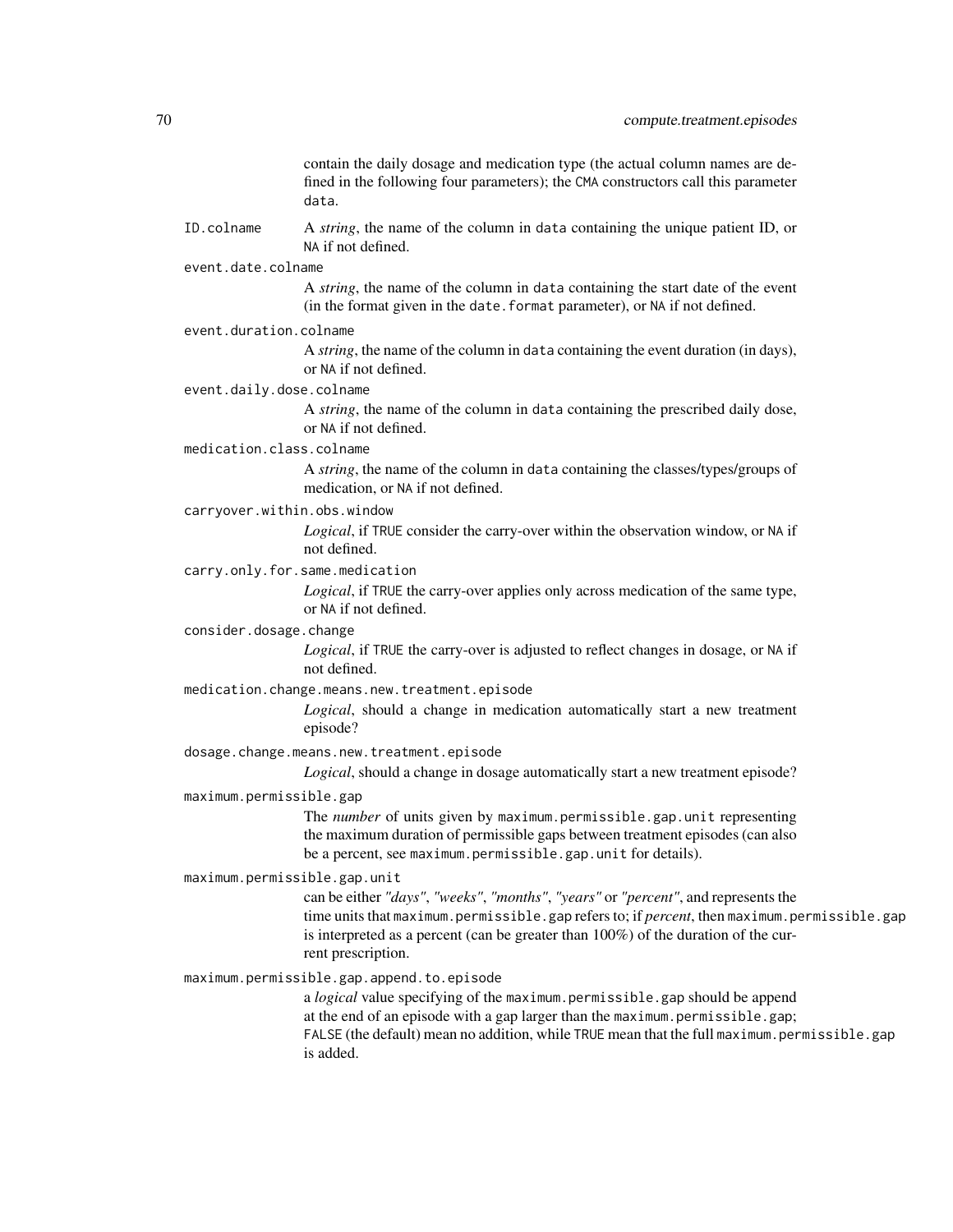followup.window.start

If a Date object it is the actual start date of the follow-up window; if a *string* it is the name of the column in data containing the start date of the follow-up window; if a *number* it is the number of time units defined in the followup. window. start. unit parameter after the begin of the participant's first event; or NA if not defined.

# followup.window.start.unit

can be either *"days"*, *"weeks"*, *"months"* or *"years"*, and represents the time units that followup.window.start refers to (when a number), or NA if not defined.

# followup.window.duration

a *number* representing the duration of the follow-up window in the time units given in followup.window.duration.unit, or NA if not defined.

#### followup.window.duration.unit

can be either *"days"*, *"weeks"*, *"months"* or *"years"*, and represents the time units that followup.window.duration refers to, or NA if not defined.

# event.interval.colname

A *string*, the name of a newly-created column storing the number of days between the start of the current event and the start of the next one; the default value "event.interval" should be changed only if there is a naming conflict with a pre-existing "event.interval" column in event.info.

#### gap.days.colname

A *string*, the name of a newly-created column storing the number of days when medication was not available (i.e., the "gap days"); the default value "gap.days" should be changed only if there is a naming conflict with a pre-existing "gap.days" column in event.info.

# return.mapping.events.episodes

A *Logical*, if TRUE then the mapping between events and episodes is returned as the attribute mapping.episodes.to.events, which is a data.table giving, for each episode, the events that belong to it (an event is given by its row number in the data). Please note that the episodes returned are quite "generic" (e.g., they include all the events in the FUW), because which events will be actually used in the computation of a CMA\_per\_episode depend on which simple CMA is used (see also CMA\_per\_episode), and should be used with care (we recommend using the mappings given by CMA\_per\_episode instead).

date. format A *string* giving the format of the dates used in the data and the other parameters; see the format parameters of the [as.Date](#page-0-0) function for details (NB, this concerns only the dates given as strings and not as Date objects).

# parallel.backend

Can be "none" (the default) for single-threaded execution, "multicore" (using mclapply in package parallel) for multicore processing (NB. not currently implemented on MS Windows and automatically falls back on "snow" on this platform), or "snow", "snow(SOCK)" (equivalent to "snow"), "snow(MPI)" or "snow(NWS)" specifying various types of SNOW clusters (can be on the local machine or more complex setups – please see the documentation of package snow for details; the last two require packages Rmpi and nws, respectively, not automatically installed with AdhereR).

#### parallel.threads

Can be "auto" (for parallel.backend == "multicore", defaults to the number of cores in the system as given by options("cores"), while for parallel.backend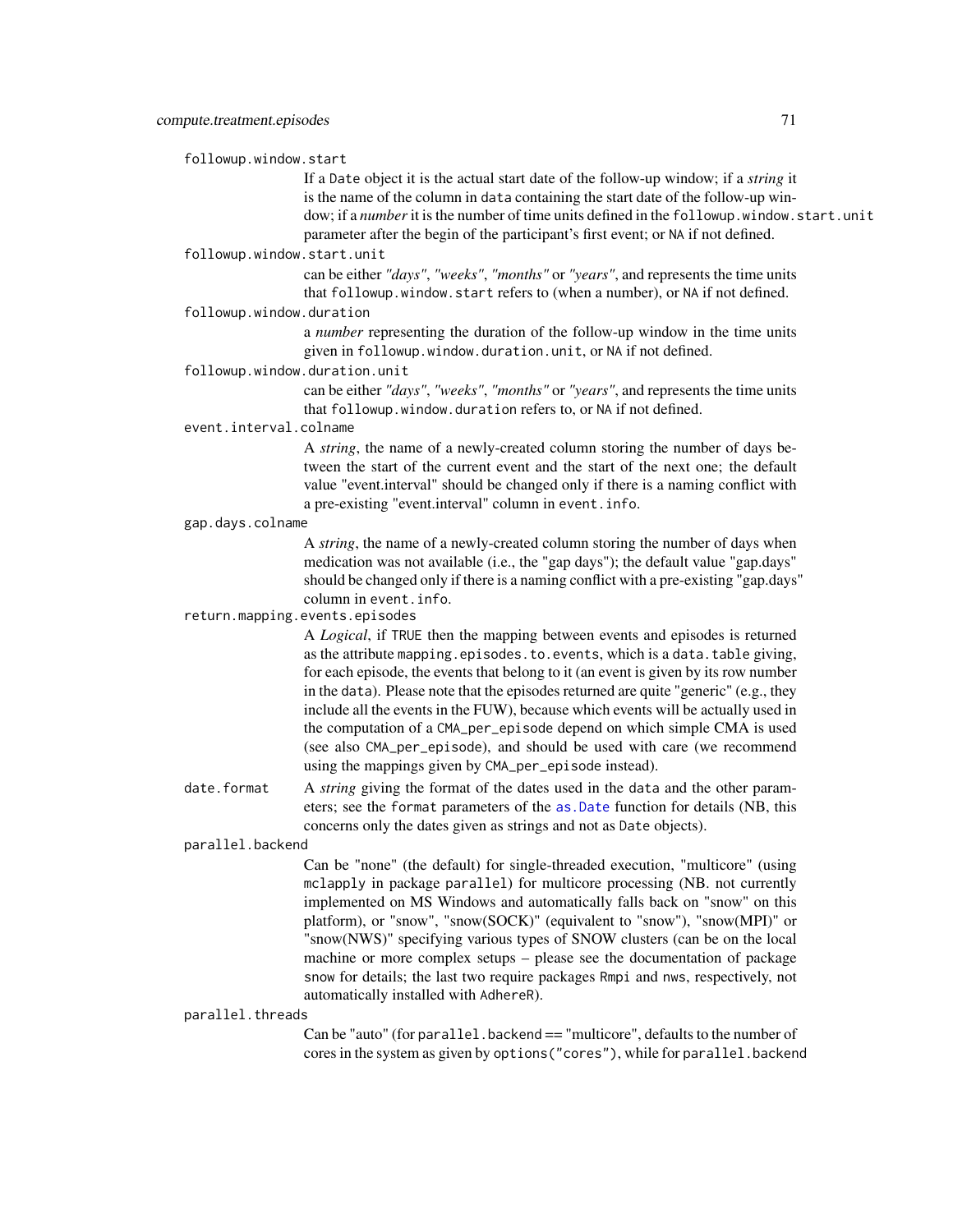== "snow", defaults to 2), a strictly positive integer specifying the number of parallel threads, or a more complex specification of the SNOW cluster nodes for parallel.backend  $==$  "snow" (see the documentation of package snow for details).

#### suppress.warnings

*Logical*, if TRUE don't show any warnings.

#### suppress.special.argument.checks

*Logical* parameter for internal use; if FALSE (default) check if the important columns in the data have some of the reserved names, if TRUE this check is not performed.

#### return.data.table

Logical, if TRUE return a data.table object, otherwise a data.frame.

... extra arguments.

# Details

This should in general not be called directly by the user, but is provided as a basis for the extension to new CMAs.

For the last treatment episode, the gap is considered only when longer than the maximum permissible gap. Please note the following:

- episode starts at first medication event for a particular medication,
- episode ends on the day when the last supply of that medication finished or if a period longer than the permissible gap preceded the next medication event, or at the end of the FUW,
- end episode gap days represents either the number of days after the end of the treatment episode (if medication changed, or if a period longer than the permissible gap preceded the next medication event) or at the end of (and within) the episode, i.e. the number of days after the last supply finished (if no other medication event followed until the end of the FUW),
- the duration of the episode is the interval between the episode start and episode end (and may include the gap days at the end, in the latter condition described above),
- the number of gap days after the end of the episode can be computed as all values larger than the permissible gap and 0 otherwise,
- if medication change starts new episode, then previous episode ends when the last supply is finished (irrespective of the length of gap compared to a maximum permissible gap); any days before the date of the new medication supply are considered a gap; this maintains consistency with gaps between episodes (whether they are constructed based on the maximum permissible gap rule or the medication change rule).

# Value

A data.frame or data.table with the following columns (or NULL if no treatment episodes could be computed):

- patid the patient ID.
- episode.ID the episode unique ID (increasing sequentially).
- episode.start the episode start date.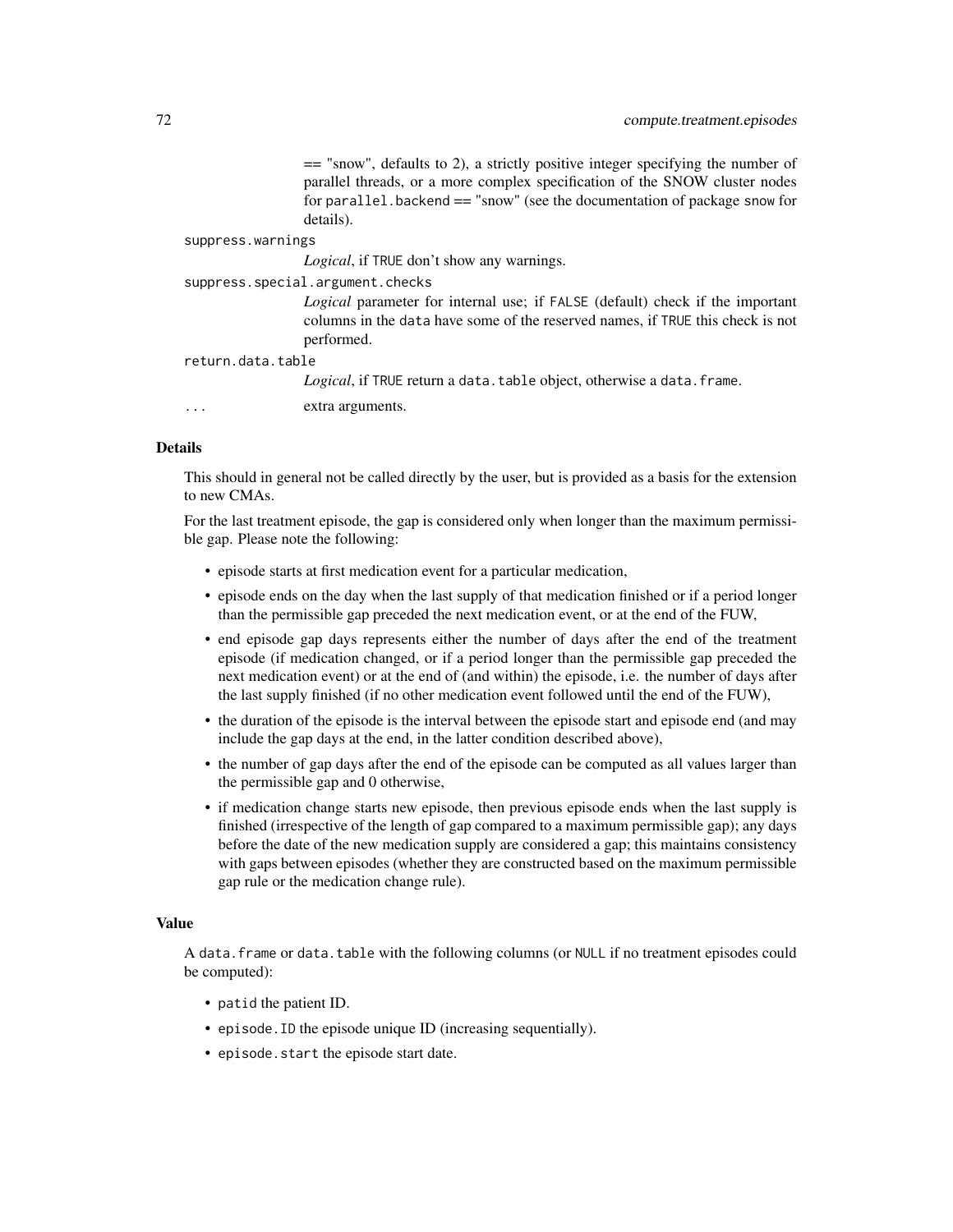- end.episode.gap.days the corresponding gap days of the last event in this episode.
- episode.duration the episode duration in days.
- episode.end the episode end date.

If mapping.episodes.to.events is TRUE, then this also has an *attribute* mapping.episodes.to.events that gives the mapping between episodes and events as a data.table with the following columns:

- patid the patient ID.
- episode.ID the episode unique ID (increasing sequentially).
- event.index.in.data the event given by its row number in the data.

compute\_event\_durations

*Computation of event durations.*

# **Description**

Computes event durations based on dispensing, prescription, and other data (e.g. hospitalization data) and returns a data. frame which can be used with the CMA constructors in AdhereR.

```
compute_event_durations(
  disp.data = NULL,presc.data = NULL,
  special.periods.data = NULL,
  ID.colname,
  medication.class.colnames,
  disp.date.colname,
  total.dose.colname,
  presc.date.colname,
 presc.daily.dose.colname,
 presc.duration.colname,
  visit.colname,
  split.on.dosage.change = TRUE,
  force.init.presc = FALSE,
  force.presc.renew = FALSE,
  trt.interruption = c("continue", "discard", "carryover")[1],
  special.periods.method = trt.interruption,
  carryover = FALSE,
  date.format = "Nd.*m.*Y".suppress.warnings = FALSE,
  return.data.table = FALSE,
 progress.bar = TRUE,
  ...
)
```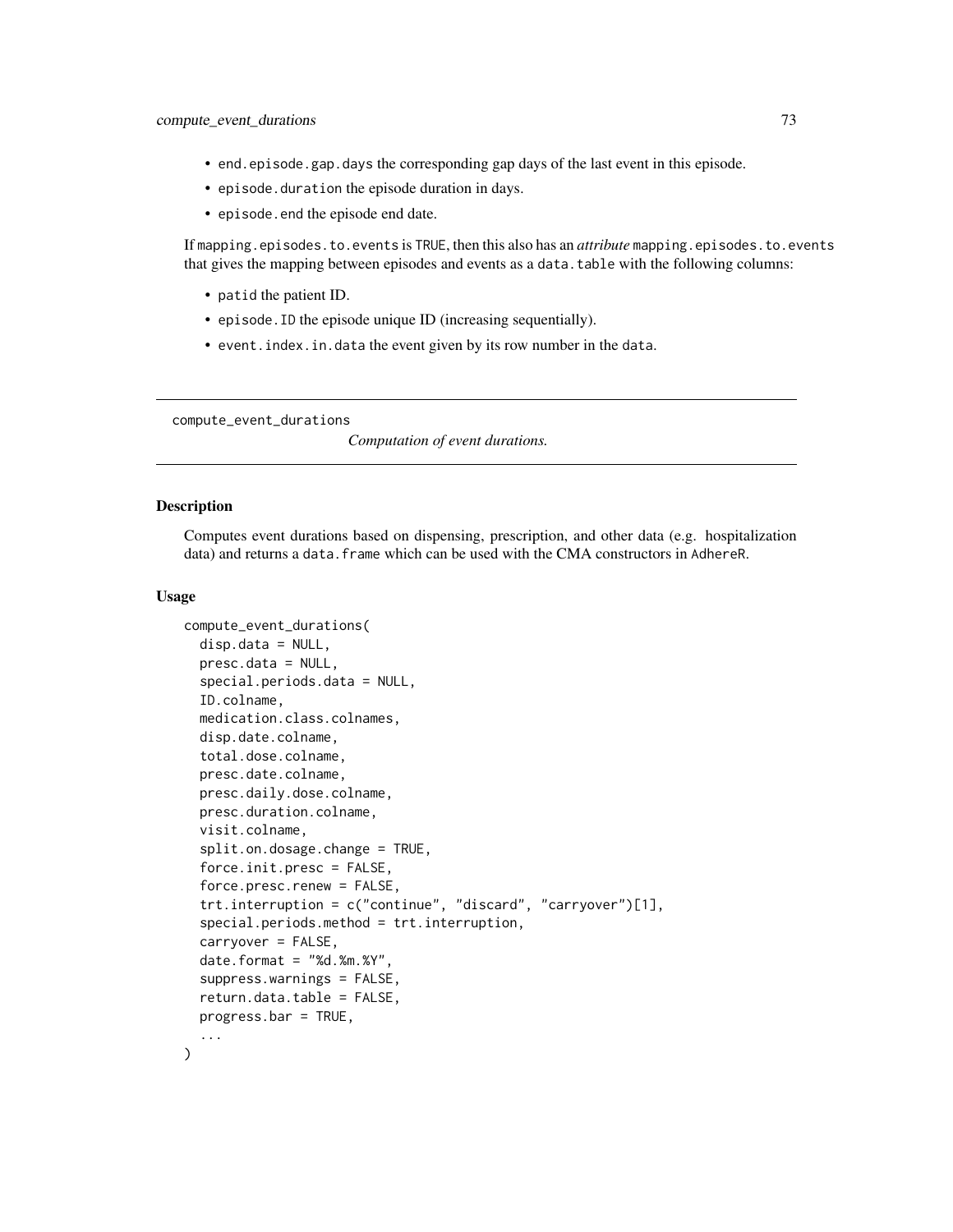# Arguments

| disp.data                 | A data. frame or data. table containing the dispensing events. Must contain,<br>at a minimum, the patient unique ID, one medication identifier, the dispens-<br>ing date, and total dispensed dose, and might also contain additional columns<br>to identify and group medications (the actual column names are defined in the<br>medication.class.colnames parameter).                                                                                                                                                                                                                                                              |
|---------------------------|--------------------------------------------------------------------------------------------------------------------------------------------------------------------------------------------------------------------------------------------------------------------------------------------------------------------------------------------------------------------------------------------------------------------------------------------------------------------------------------------------------------------------------------------------------------------------------------------------------------------------------------|
| presc.data                | A data. frame containing the prescribing events. Must contain, at a minimum,<br>the same unique patient ID and medication identifier(s) as the dispensing data,<br>the prescription date, the daily prescribed dose, and the prescription duration.<br>Optionally, it might also contain a visit number.                                                                                                                                                                                                                                                                                                                             |
| special.periods.data      |                                                                                                                                                                                                                                                                                                                                                                                                                                                                                                                                                                                                                                      |
|                           | Optional, NULL or a data. frame containing the information about special peri-<br>ods (e.g., hospitalizations or other situations where medication use may differ,<br>e.g. during incarcerations or holidays). Must contain the same unique patient<br>ID as dispensing and prescription data, the start and end dates of the special pe-<br>riods with the exact column names DATE. IN and DATE. OUT. Optional columns<br>are TYPE (indicating the type of special situation), customized instructions how<br>to handle a specific period (see special periods method), and any of those<br>specified in medication.class.colnames. |
| ID.colname                | A string, the name of the column in disp. data, presc. data, and special. periods. data<br>containing the unique patient ID.                                                                                                                                                                                                                                                                                                                                                                                                                                                                                                         |
| medication.class.colnames |                                                                                                                                                                                                                                                                                                                                                                                                                                                                                                                                                                                                                                      |
|                           | A Vector of <i>strings</i> , the name(s) of the column(s) in disp. data and presc. data<br>containing the classes/types/groups of medication.                                                                                                                                                                                                                                                                                                                                                                                                                                                                                        |
| disp.date.colname         |                                                                                                                                                                                                                                                                                                                                                                                                                                                                                                                                                                                                                                      |
|                           | A string, the name of the column in disp. data containing the dispensing date<br>(in the format given in the date. format parameter).                                                                                                                                                                                                                                                                                                                                                                                                                                                                                                |
| total.dose.colname        |                                                                                                                                                                                                                                                                                                                                                                                                                                                                                                                                                                                                                                      |
|                           | A string, the name of the column in disp. data containing the total dispensed<br>dose as numeric (e.g. 500 for 10 tablets of 50 mg).                                                                                                                                                                                                                                                                                                                                                                                                                                                                                                 |
| presc.date.colname        |                                                                                                                                                                                                                                                                                                                                                                                                                                                                                                                                                                                                                                      |
|                           | A string, the name of the column in presc. data containing the prescription<br>date (in the format given in the date. format parameter).                                                                                                                                                                                                                                                                                                                                                                                                                                                                                             |
| presc.daily.dose.colname  |                                                                                                                                                                                                                                                                                                                                                                                                                                                                                                                                                                                                                                      |
|                           | A string, the name of the column in presc. data containing the daily prescribed<br>dose as numeric (e.g. 50 for 50 mg once per day, or 25 for 50 mg once ever 2<br>days).                                                                                                                                                                                                                                                                                                                                                                                                                                                            |
| presc.duration.colname    |                                                                                                                                                                                                                                                                                                                                                                                                                                                                                                                                                                                                                                      |
|                           | A string, the name of the column in presc. data containing the duration of the<br>prescription as numeric or NA if duration is unknown.                                                                                                                                                                                                                                                                                                                                                                                                                                                                                              |
| visit.colname             | A <i>string</i> , the name of the column in presc. data containing the number of the<br>visit or a new column name if the prescribing data does not contain such a col-<br>umn.                                                                                                                                                                                                                                                                                                                                                                                                                                                      |
| split.on.dosage.change    |                                                                                                                                                                                                                                                                                                                                                                                                                                                                                                                                                                                                                                      |
|                           | Logical or string. If TRUE split the dispensing event on days with dosage change<br>and create a new event with the new dosage for the remaining supply. If string,                                                                                                                                                                                                                                                                                                                                                                                                                                                                  |
|                           |                                                                                                                                                                                                                                                                                                                                                                                                                                                                                                                                                                                                                                      |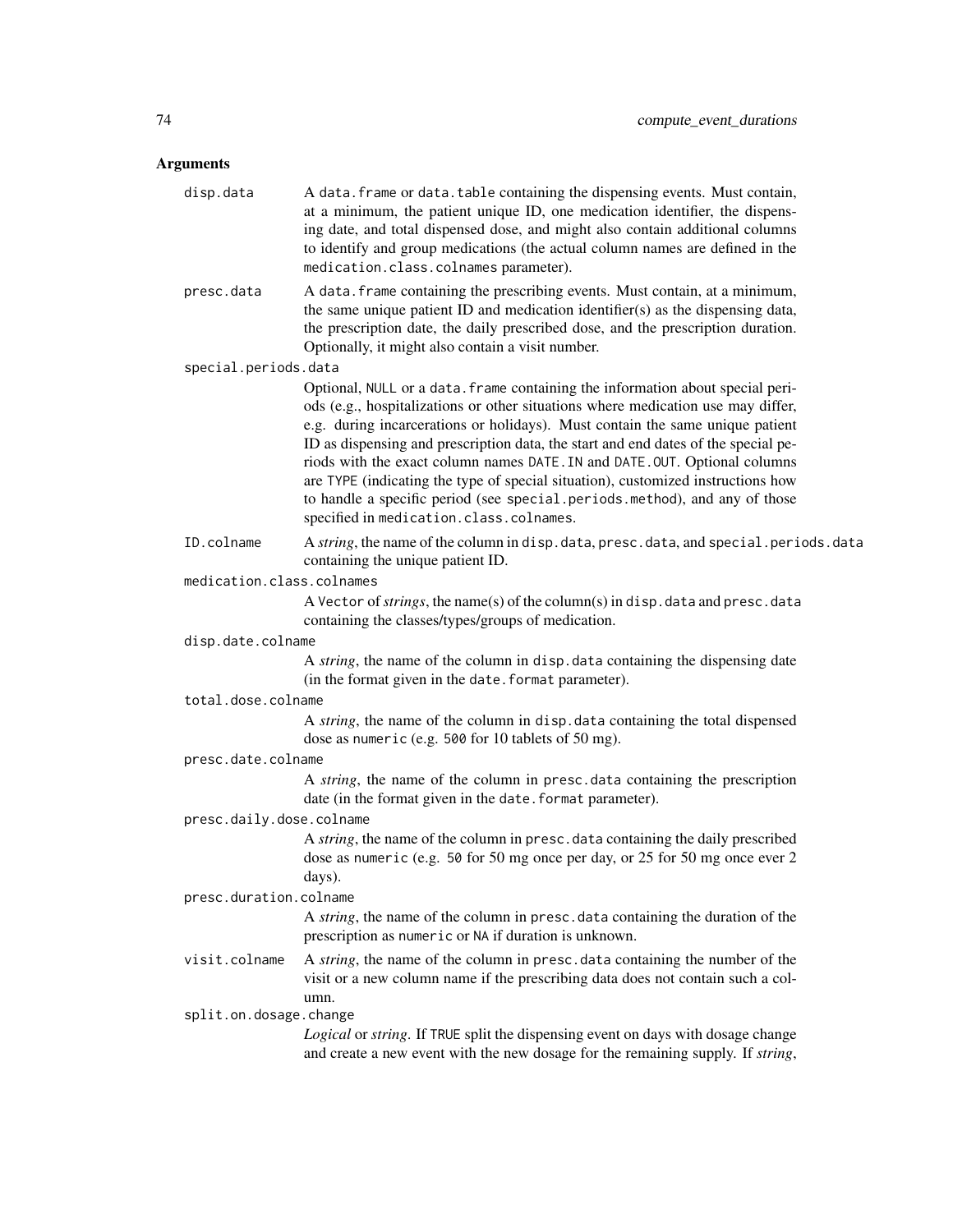the name of the column containing the Logical in *disp.data* for each medication class separatly. Important if carryover should be considered later on.

force.init.presc

*Logical*. If TRUE advance the date of the first prescription event to the date of the first dispensing event, if the first prescription event is after the first dispensing event for a specific medication. Only if the first prescription event is not limited in duration (as indicated in the presc.duration.colname).

force.presc.renew

*Logical* or*string*. If TRUE require a new prescription for all medications for every prescription event (visit), otherwise prescriptions end on the first visit without renewal. If *string*, the name of the column in *disp.data* containing the Logical for each medication class separatly.

#### trt.interruption

can be either of *"continue"*, *"discard"*, *"carryover"*, or a *string*. It indicates how to handle durations during treatment interruptions (see special.periods.method). If *string*, the name of the (*character*) column in *disp.data* containing the information (*"continue"*, *"discard"*, or *"carryover"*) for each medication class separatly.

special.periods.method

| 0000101.00.1000com |                                                                                                                                                                                                                                                                                                                                                                                                                                                                                                                                                                                                                                                                               |
|--------------------|-------------------------------------------------------------------------------------------------------------------------------------------------------------------------------------------------------------------------------------------------------------------------------------------------------------------------------------------------------------------------------------------------------------------------------------------------------------------------------------------------------------------------------------------------------------------------------------------------------------------------------------------------------------------------------|
|                    | can be either of <i>continue</i> , <i>discard</i> , <i>carryover</i> , or <i>custom</i> . It indicates how to<br>handle durations during special periods. With <i>continue</i> , special periods have<br>no effect on durations and event start dates. With <i>discard</i> , durations are trun-<br>cated at the beginning of special periods and the remaining quantity is dis-<br>carded. With <i>carryover</i> , durations are truncated at the beginning of a special<br>period and a new event with the remaining duration is created after the end of<br>the end of the special period. With <i>custom</i> , the mapping has to be included in<br>special.periods.data. |
| carryover          | <i>Logical</i> , if TRUE apply carry-over to medications of the same type (according<br>to medication.class.colnames). Can only be used together with CMA7 and<br>above in combination with carry. only. for. same. medication $=$ TRUE.                                                                                                                                                                                                                                                                                                                                                                                                                                      |
| date.format        | A <i>string</i> giving the format of the dates used in the data and the other param-<br>eters; see the format parameters of the as Date function for details (NB, this<br>concerns only the dates given as strings and not as Date objects).                                                                                                                                                                                                                                                                                                                                                                                                                                  |
| suppress.warnings  |                                                                                                                                                                                                                                                                                                                                                                                                                                                                                                                                                                                                                                                                               |
|                    | <i>Logical</i> , if TRUE don't show any warnings.                                                                                                                                                                                                                                                                                                                                                                                                                                                                                                                                                                                                                             |

return.data.table

Logical, if TRUE return a data.table object, otherwise a data.frame.

progress.bar *Logical*, if TRUE show a progress bar.

... other possible parameters.

#### Details

Computation of CMAs requires a supply duration for medications dispensed to patients. If medications are not supplied for fixed durations but as a quantity that may last for various durations based on the prescribed dose, the supply duration has to be calculated based on dispensed and prescribed doses. Treatments may be interrupted and resumed at later times, for which existing supplies may or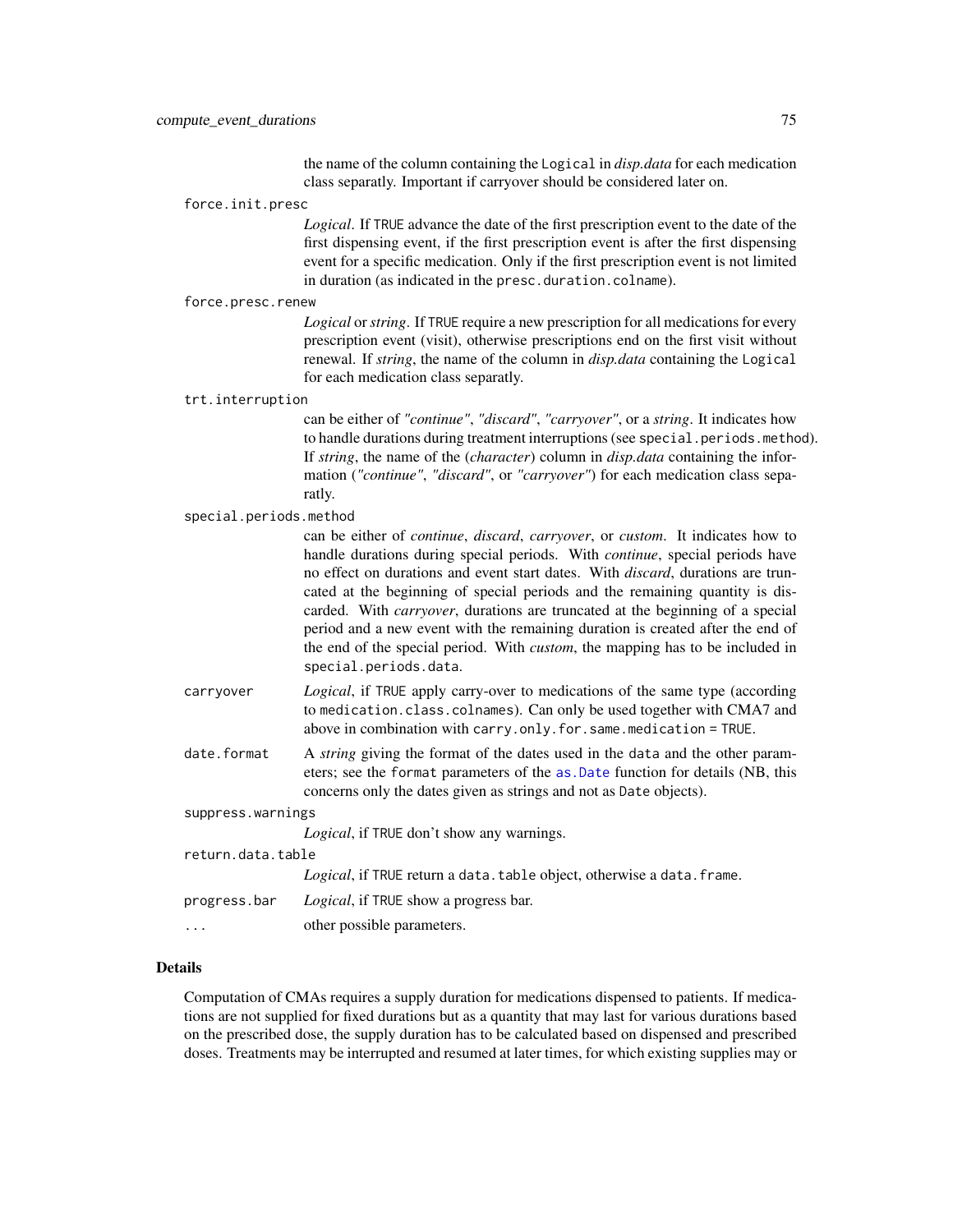may not be taken into account. Patients may be hospitalized or incarcerated, and may not use their own supplies during these periods. This function calculates supply durations, taking into account the aforementioned situations and providing various parameters for flexible adjustments.

#### Value

A list with the following elements:

- event\_durations: A data.table or data.frame with the following columns:
	- ID.colname the unique patient ID, as given by the ID.colname parameter.
	- medication.class.colnames the column(s) with classes/types/groups of medication, as given by the medication.class.colnames parameter.
	- disp.date.colname the date of the dispensing event, as given by the disp.date.colnema parameter.
	- total.dose.colname the total dispensed dose, as given by the total.dose.colname parameter.
	- presc.daily.dose.colname the prescribed daily dose, as given by the presc.daily.dose.colname parameter.
	- DISP.START the start date of the dispensing event, either the same as in disp.date.colname or a later date in case of dosage changes or treatment interruptions/hospitalizations.
	- DURATION the calculated duration of the supply, based on the total dispensed dose and the prescribed daily dose, starting from the DISP.START date.
	- episode.start: the start date of the current prescription episode.
	- episode.end: the end date of the current prescription episode. Can be before the start date of the dispensing event if dispensed during a treatment interruption.
	- SPECIAL.DURATION the number of days *during* the current duration affected by special durations or treatment interruptions of type "continue".
	- CARRYOVER.DURATION the number of days *after* the current duration affected by special durations or treatment interruptions of type "carryover".
	- EVENT.ID: in case of multiple events with the same dispensing date (e.g. for dosage changes or interruptions); a unique ID starting at 1 for the first event
	- tot.presc.interruptions the total number of prescription interruptions per patient for a specific medication.
	- tot.dosage.changes the total number of dosage changes per patient for a specific medication.
- prescription\_episodes: A data.table or data.frame with the following columns:
	- ID.colname: the unique patient ID, as given by the ID.colname parameter.
	- medication.class.colnames: the column(s) with classes/types/groups of medication, as given by the medication.class.colnames parameter.
	- presc.daily.dose.colname: the prescribed daily dose, as given by the presc.daily.dose.colname parameter.
	- episode.start: the start date of the prescription episode.
	- episode.duration: the duration of the prescription episode in days.
	- episode.end: the end date of the prescription episode.
- special\_periods: A data.table or data.frame, the special.periods.data with an additional column SPECIAL.DURATION: the number of days between DATE.IN and DATE.OUT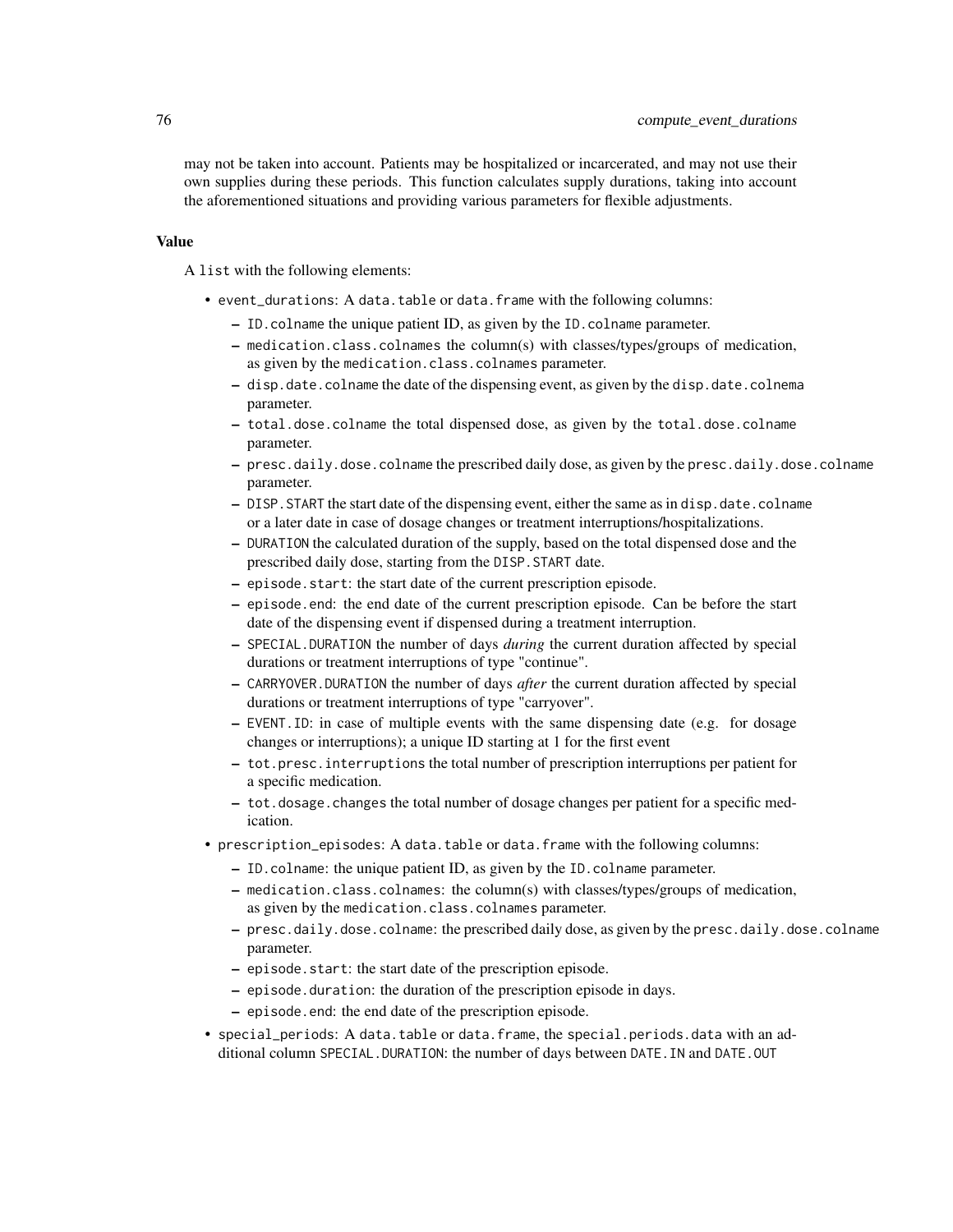- ID.colname the name of the columns containing the unique patient ID, as given by the ID.colname parameter.
- medication.class.colnames the name(s) of the column(s) in disp.data and presc.data containing the classes/types/groups of medication, as given by the medication.class.colnames parameter.
- disp.date.colname the name of the column in disp.data containing the dispensing date, as given in the disp.date.colname parameter.
- total.dose.colname the name of the column in disp.data containing the total dispensed dose, as given by the total.dose.colname parameter.
- presc.date.colname the name of the column in presc.data containing the prescription date, as given in the presc.date.colname parameter.
- presc.daily.dose.colname the name of the column in presc.data containing the daily prescribed dose, as given by the presc.daily.dose.colname parameter.
- presc.duration.colname the name of the column in presc.data containing the duration of the prescription, as given by the presc.duration.colname parameter.
- visit.colname the name of the column containing the number of the visit, as given by the visit.colname parameter
- split.on.dosage.change whether to split the dispensing event on days with dosage changes and create a new event with the new dosage for the remaining supply, as given by the split.on.dosage.change parameter.
- force.init.presc whether the date of the first prescription event was set back to the date of the first dispensing event, when the first prescription event was after the first dispensing event for a specific medication, as given by the force.init.presc parameter.
- force.presc.renew whether a new prescription was required for all medications for every prescription event (visit), as given by the force.presc.renew parameter.
- trt.interruption how durations during treatment interruptions were handled, as given by the trt.interruption parameter.
- special.periods.method as given by the special.periods.method parameter.
- date. format the format of the dates, as given by the date. format parameter.

## Examples

```
## Not run:
event_durations <- compute_event_durations(disp.data = durcomp.dispensing,
                                           presc.data = durcomp.prescribing,
                                         special.periods.data = durcomp.hospitalisation,
                                           ID.colname = "ID",
                                           presc.date.colname = "DATE.PRESC",
                                           disp.date.colname = "DATE.DISP",
                                           medication.class.colnames = c("ATC.CODE",
                                           "UNIT", "FORM"),
                                           total.dose.colname = "TOTAL.DOSE",
                                           presc.daily.dose.colname = "DAILY.DOSE",
                                           presc.duration.colname = "PRESC.DURATION",
                                           visit.colname = "VISIT",
                                           split.on.dosage.change = TRUE,
```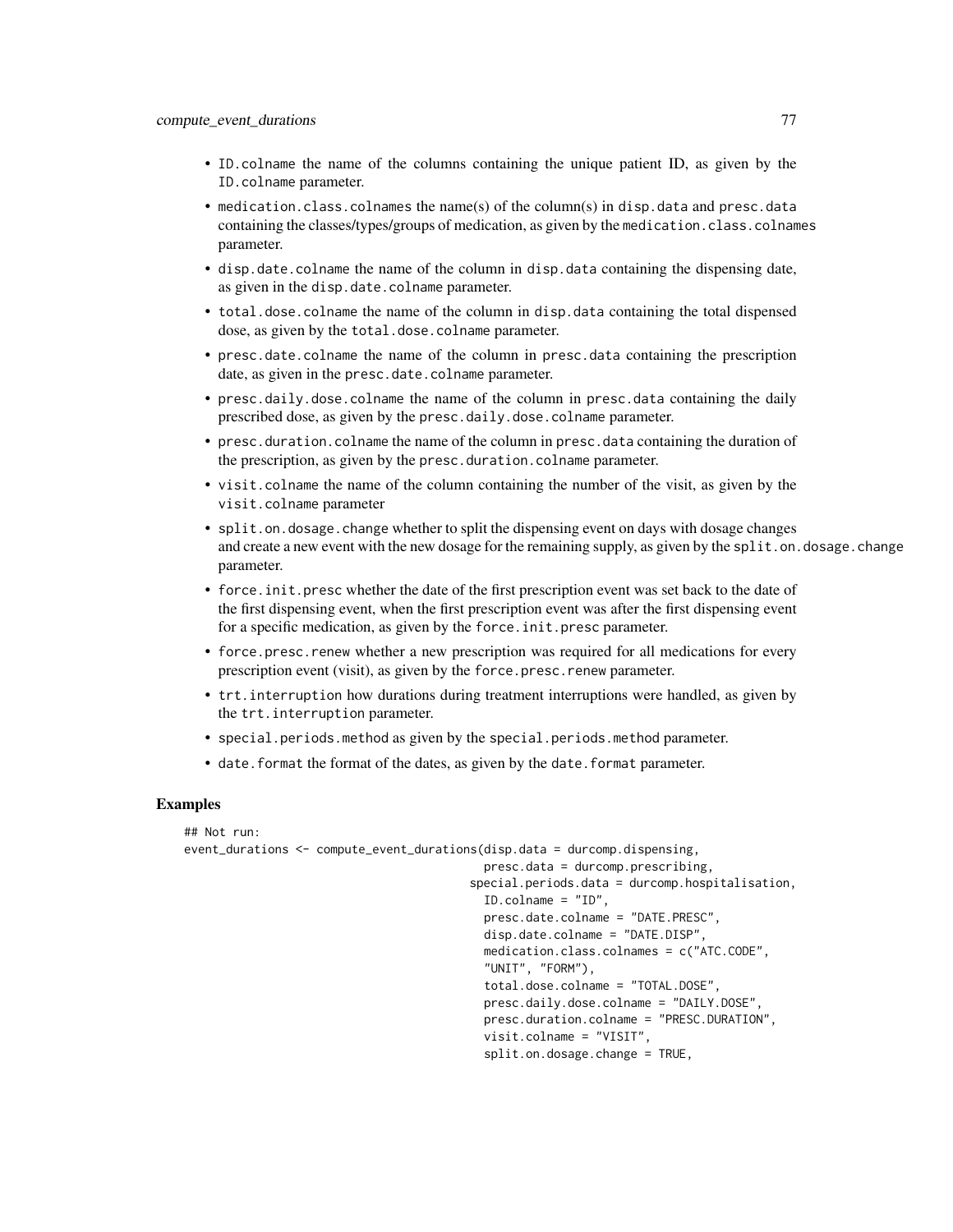force.init.presc = TRUE, force.presc.renew = TRUE, trt.interruption = "continue", special.periods.method = "continue", date.format = "%Y-%m-%d", suppress.warnings = FALSE, return.data.table = TRUE);

## End(Not run)

cover\_special\_periods *Cover special periods.*

#### Description

Identifies special periods that are in proximity to already covered durations and adds additional events for these durations.

# Usage

```
cover_special_periods(
  events.data,
  special.periods.data,
  ID.colname,
 medication.class.colnames,
  disp.date.colname,
  disp.start.colname,
  episode.start.colname,
  episode.end.colname,
  duration.colname,
  days.before,
  days.after,
  date.format,
  suppress.warnings = FALSE,
  return.data.table = FALSE,
  ...
\lambda
```
#### Arguments

events.data A data.frame or data.table with the event durations. special.periods.data

a data. frame or or data.table containing the information about special periods (e.g., hospitalizations or other situations where medication use may differ, e.g. during incarcerations or holidays). Must contain the same unique patient ID as dispensing and prescription data, the start and end dates of the special periods with the exact column names DATE.IN and DATE.OUT.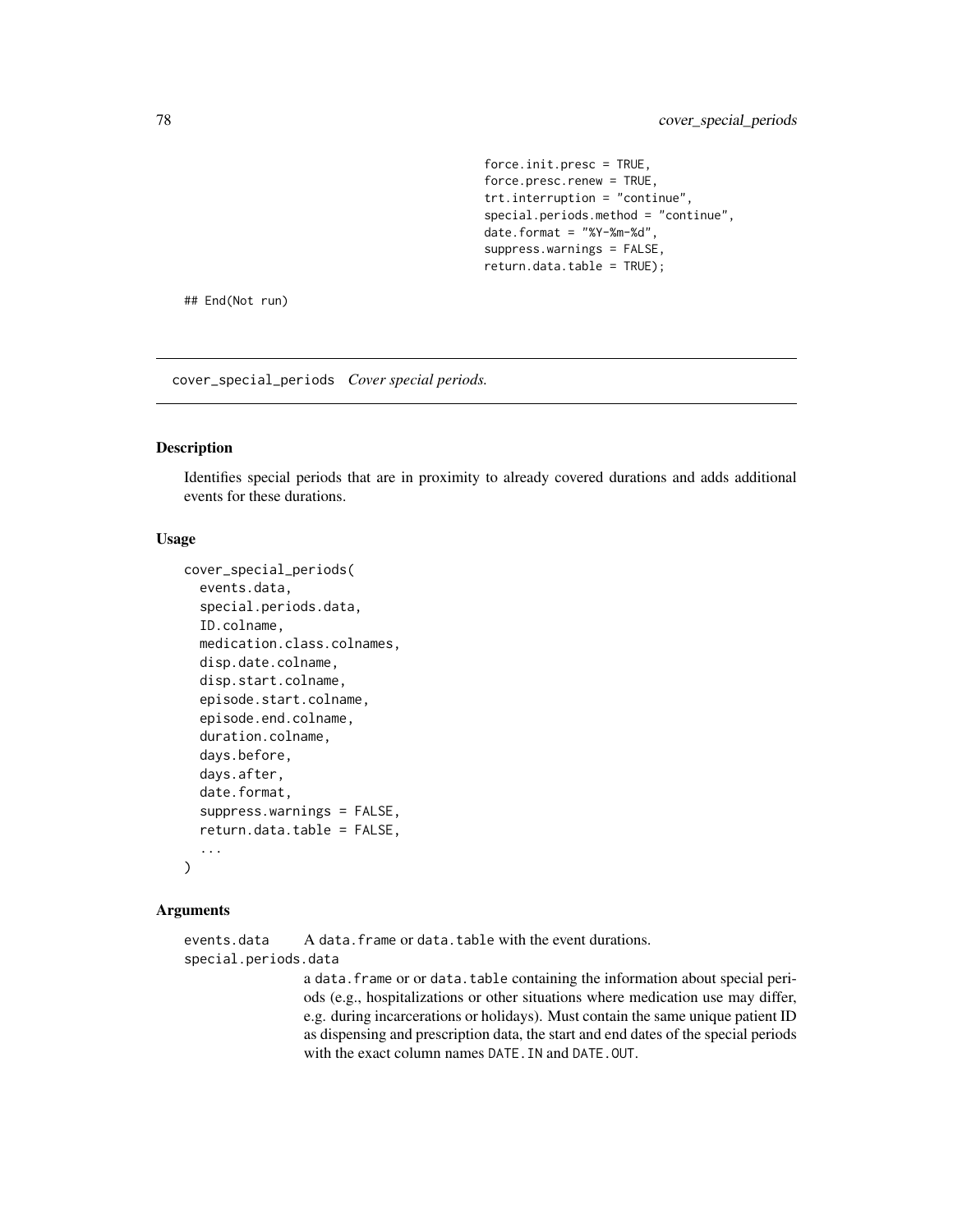| ID.colname                | A string, the name of the column in events. data and special. periods. data<br>containing the unique patient ID.                                                                                                                       |
|---------------------------|----------------------------------------------------------------------------------------------------------------------------------------------------------------------------------------------------------------------------------------|
| medication.class.colnames |                                                                                                                                                                                                                                        |
|                           | A Vector of <i>strings</i> , the name(s) of the column(s) in the events data identify<br>medication classes.                                                                                                                           |
| disp.date.colname         |                                                                                                                                                                                                                                        |
|                           | A <i>string</i> , the name of the column in events data containing the dispensation<br>start date (in the format given in the date. format parameter).                                                                                 |
|                           | disp.start.colname, episode.start.colname, episode.end.colname                                                                                                                                                                         |
|                           | column names in events.data.                                                                                                                                                                                                           |
| duration.colname          |                                                                                                                                                                                                                                        |
|                           | A <i>string</i> , the name of the column in events. data containing the duration of the<br>medication event.                                                                                                                           |
| days.before               | an <i>integer</i> , the number of days before the start of a special period within which<br>an event duration must end to consider the special period as covered.                                                                      |
| days.after                | an <i>integer</i> , the number of days after a special period within which an event<br>duration must start to consider the special period as covered.                                                                                  |
| date.format               | A string giving the format of the dates used in the data and the other param-<br>eters; see the format parameters of the as .Date function for details (NB, this<br>concerns only the dates given as strings and not as Date objects). |
| suppress.warnings         |                                                                                                                                                                                                                                        |
|                           | Logical, if TRUE don't show any warnings.                                                                                                                                                                                              |
| return.data.table         |                                                                                                                                                                                                                                        |
|                           | Logical, if TRUE return a data. table object, otherwise a data. frame.                                                                                                                                                                 |
| $\cdots$                  | other possible parameters.                                                                                                                                                                                                             |

#### Details

Special periods may appear as gaps, possibly leading to underestimation of implementation or even assumption of discontinuation and non-persistence. To consider such periods as covered, this function adds additional durations, for example when it is assumed that hospitalized patients are adherent during the hospitalization period. This function should be used after pruning with prune\_event\_durations.

# Value

A data.frame or data.table, the events.data with the additional durations for special periods covered.

# Examples

```
## Not run:
# select medication class of interest and compute event durations
disp_data <- durcomp.dispensing[ID == 3 & grepl("J01EE01", ATC.CODE)]
presc_data <- durcomp.prescribing[ID == 3 & grepl("J01EE01", ATC.CODE)]
event_durations_list <- compute_event_durations(disp.data = disp_data,
                                                presc.data = presc_data,
```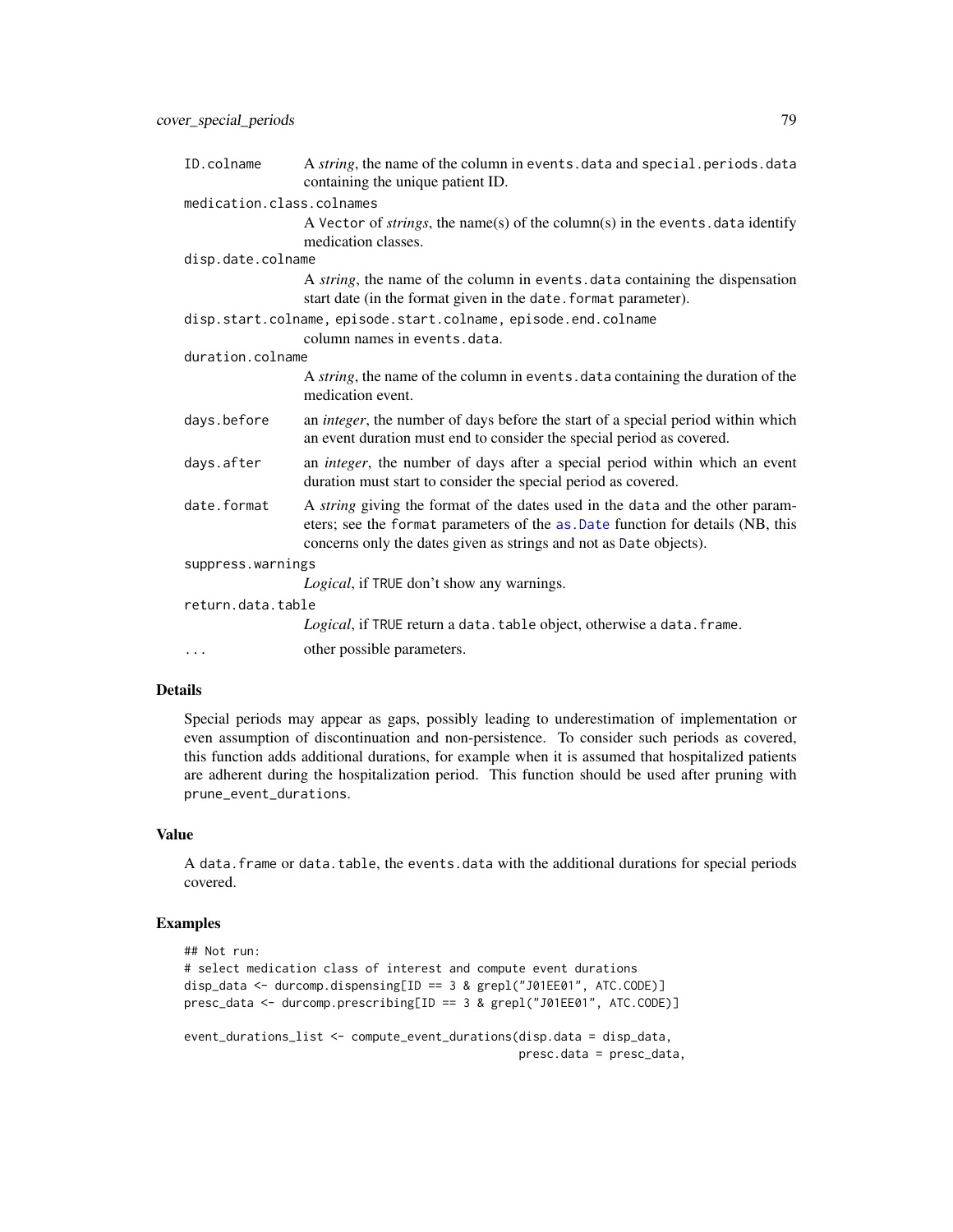```
special.periods.data = durcomp.hospitalisation,
                                                special.periods.method = "carryover",
                                                ID.colname = "ID",
                                                presc.date.colname = "DATE.PRESC",
                                                disp.date.colname = "DATE.DISP",
                                                date.format = "%Y-%m-%d",
                                               medication.class.colnames = c("ATC.CODE",
                                                                               "UNIT",
                                                                               "FORM"),
                                                total.dose.colname = "TOTAL.DOSE",
                                                presc.daily.dose.colname = "DAILY.DOSE",
                                              presc.duration.colname = "PRESC.DURATION",
                                                visit.colname = "VISIT",
                                                force.init.presc = TRUE,
                                                force.presc.renew = TRUE,
                                                split.on.dosage.change = TRUE,
                                                trt.interruption = "carryover",
                                                suppress.warnings = FALSE,
                                                return.data.table = TRUE,
                                                progress.bar = FALSE)
event_durations <- prune_event_durations(event_durations_list,
                                         include = c("special periods"),
                                         medication.class.colnames = "ATC.CODE",
                                         days.within.out.date.1 = 7,
                                         days.within.out.date.2 = 30,
                                         keep.all = TRUE)
# cover special periods
special_periods <- event_durations_list$special_periods
event_durations_covered <- cover_special_periods(events.data = event_durations,
                                                 special.periods.data = special_periods,
                                                 ID.colname = "ID",
                                                 medication.class.colnames = "ATC.CODE",
                                                 disp.start.colname = "DISP.START",
                                                 duration.colname = "DURATION",
                                                 days.before = 7,
                                                 days.after = 7,date.format = "%Y-%m-%d")
## End(Not run)
```
durcomp.dispensing *Example dispensing events for 16 patients.*

#### **Description**

A sample dataset containing dispensing events (one per row) for 16 patients over a period of roughly 24 months (1794 events in total). This is the appropriate format to compute event durations with the compute\_event\_durations function. Each row represents an individual dispensing record for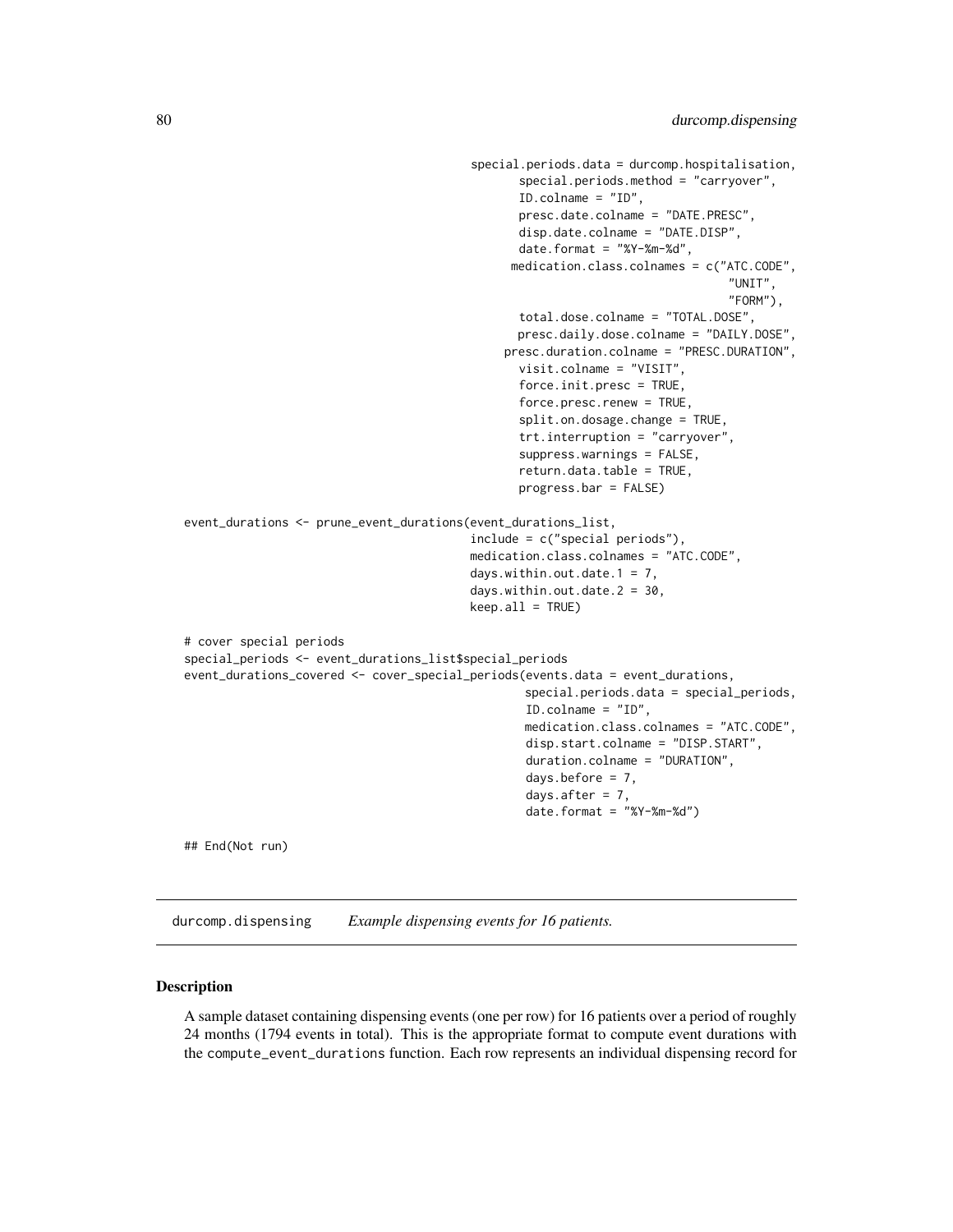#### durcomp.hospitalisation 81

a specific dose of a specific medication for a patient at a given date. More than one column to group medications can be supplied (such as ATC code, Form and Unit).

#### Usage

durcomp.dispensing

#### Format

A data frame with 1794 rows and 6 variables:

- ID *integer* here; patient unique identifier. Can also be *string*.
- DATE.DISP *Date* here;the dispensing event date, by default in the yyyy-mm-dd format. Can also be *string*.
- ATC.CODE *character*; the medication type, according to the WHO ATC classification system. This can be a researcher-defined classification depending on study aims (e.g., based on therapeutic use, mechanism of action, chemical molecule, or pharmaceutical formulation). The compute\_event\_durations function will match prescribed medication to dispensed medications based on this variable.
- UNIT *integer*; the unit of the dispensed dose. This is optional and can be used as a separate variable to match between prescription and dispensing events.
- FORM *character*; the galenic form of the dispensed preparation. This is optional and can be used as a separate variable to match between prescription and dispensing events.
- TOTAL.DOSE *numeric*; the total dispensed dose supplied at this medication event (e.g., 5000 for 10 tables of 500 mg).

durcomp.hospitalisation

*Example special periods for 10 patients.*

#### Description

A sample dataset containing special periods (one per row) for 10 patients over a period of roughly 18 months (28 events in total). This is the appropriate format to compute event durations with the compute\_event\_durations function. Each row represents an individual special period of type "hospitalization" of a patient for whom event durations should be calculated. Besides hospitalizations, this could cover other situations where medication use may differ, e.g. during incarcerations or holidays. All column names must match the format provided in this example.

#### Usage

durcomp.hospitalisation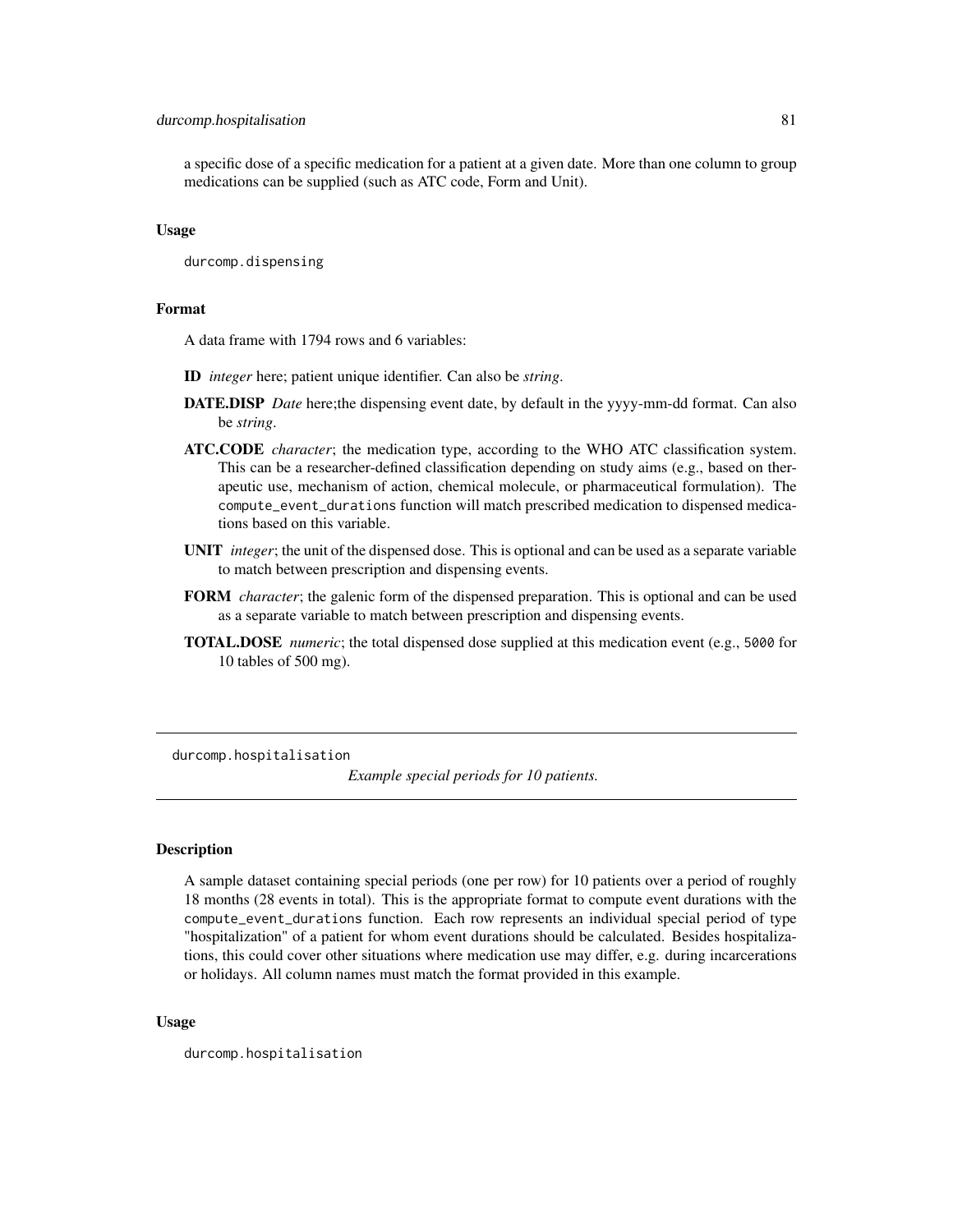#### Format

A data frame with 28 rows and 3 variables:

ID *Integer* here; patient unique identifier. Can also be *string*.

- DATE.IN *Date* here;the start of the hospitalization period, by default in the yyyy-mm-dd format.Can also be *string*.
- DATE.OUT *Date*;the end of the hospitalization period, by default in the yyyy-mm-dd format. Can also be *string*.

durcomp.prescribing *Example prescription events for 16 patients.*

#### **Description**

A sample dataset containing prescription events (one per row) for 16 patients over a period of roughly 15 months (1502 events in total). This is the appropriate format to compute event durations with the compute\_event\_durations function. Each row represents an individual prescription record for a specific dose of a specific medication for a patient at a given date. Visit number and Duration are optional, and more than one column to group medications can be supplied (such as ATC Code, Form or Unit).

#### Usage

durcomp.prescribing

#### Format

A data table with 1502 rows and 8 variables:

ID *integer* here; patient unique identifier. Can also be *string*.

- DATE.PRESC *Date* here;the prescription event date, by default in the yyyy-mm-dd format. Can also be *string*.
- VISIT *integer*; the consecutive number of the prescription instances. This column is optional and will be generated internally when not supplied. It is used to identify treatment interruptions.
- ATC.CODE *character*; the medication type, according to the WHO ATC classification system. This can be a researcher-defined classification depending on study aims (e.g., based on therapeutic use, mechanism of action, chemical molecule, or pharmaceutical formulation). The compute\_event\_durations function will match prescribed medication to dispensed medications based on this variable.
- FORM *character*; the galenic form of the prescribed preparation. This is optional and can be used as a separate variable to match between prescription and dispensing events.
- UNIT *integer*; the unit of the prescribed dose. This is optional and can be used as a separate variable to match between prescription and dispensing events.
- PRESC.DURATION *numeric*; the duration (in days) for which the prescription is intended. Can be NA if the prescription is continuous without a fixed end date.
- **DAILY.DOSE** *numeric*; the daily dose prescribed during this event (e.g., 50 for 1 tablet of 50 mg per day or 25 for 1 tablet of 50 mg every two days).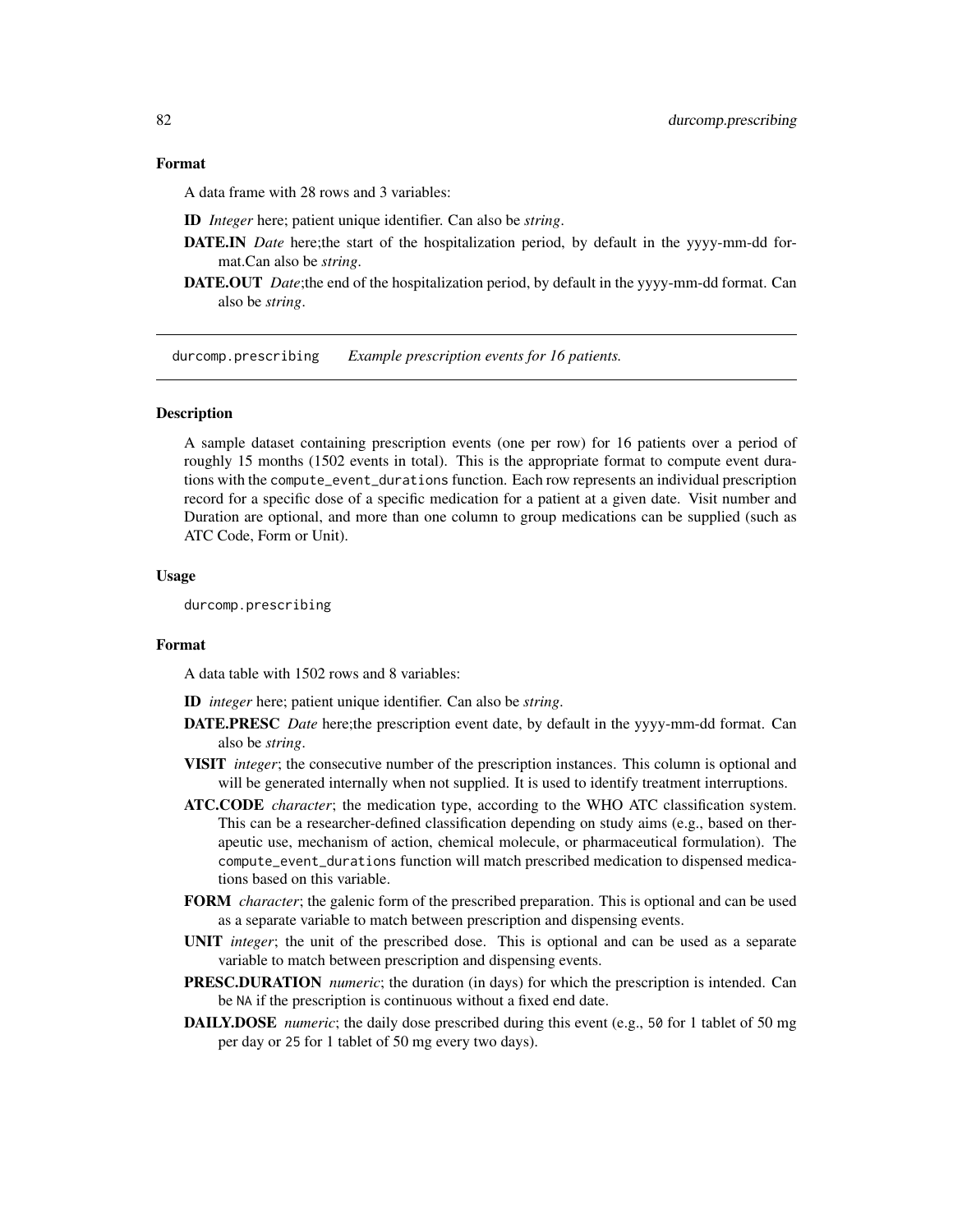get.event.plotting.area

*Get the actual plotting area.*

# Description

Returns the actual plotting area rectangle in plotting coordinates.

#### Usage

```
get.event.plotting.area(
 plot.type = c("baseR", "SVG")[1],
 suppress.warnings = FALSE
)
```
### Arguments

| plot.type | Can be either "baseR" or "SVG" and specifies to which type of plotting the |  |  |  |  |  |  |
|-----------|----------------------------------------------------------------------------|--|--|--|--|--|--|
|           | mapping applies.                                                           |  |  |  |  |  |  |

suppress.warnings *Logical*, if TRUE don't show any warnings.

# Details

This is intended for advanced users only.

#### Value

A numeric vector with components *x.min*, *x.max*, *y.min* and *y.max*, or NULL in case of error.

get.legend.plotting.area

*Get the legend plotting area.*

# Description

Returns the legend plotting area rectangle in plotting coordinates (if any).

```
get.legend.plotting.area(
 plot.type = c("baseR", "SVG")[1],
  suppress.warnings = FALSE
)
```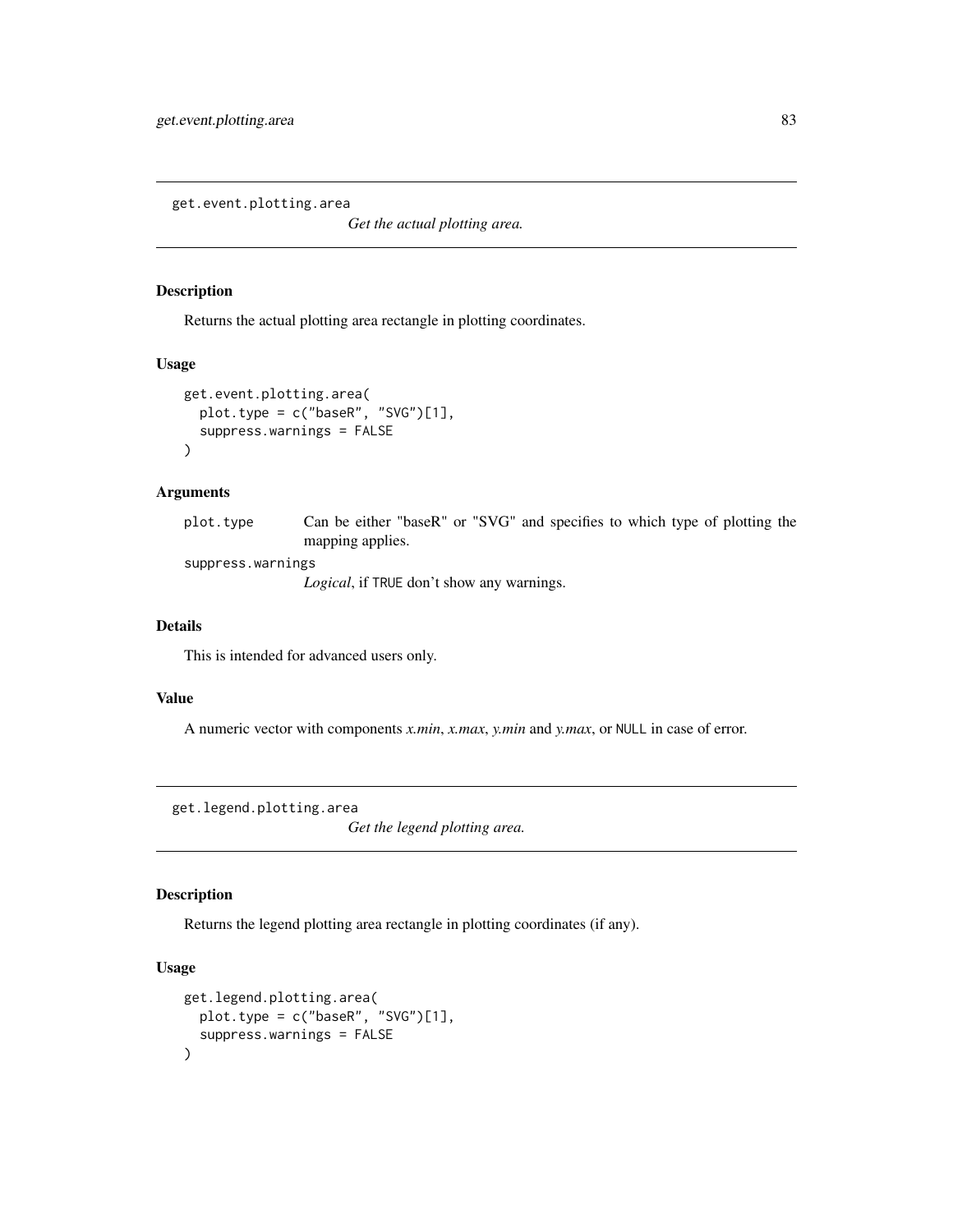#### Arguments

| plot.type         | Can be either "baseR" or "SVG" and specifies to which type of plotting the |
|-------------------|----------------------------------------------------------------------------|
|                   | mapping applies.                                                           |
| suppress.warnings |                                                                            |

*Logical*, if TRUE don't show any warnings.

# Details

This is intended for advanced users only.

#### Value

A numeric vector with components *x.min*, *x.max*, *y.min* and *y.max*, or NULL in case of error or no legend being shown.

get.plotted.events *Get info about the plotted events.*

#### Description

Returns a data. frame where each row contains info about one plotted event; the order of the rows reflects the y-axis (first row on bottom).

# Usage

```
get.plotted.events(plot.type = c("baseR", "SVG")[1], suppress.warnings = FALSE)
```
#### Arguments

plot.type Can be either "baseR" or "SVG" and specifies to which type of plotting the mapping applies.

suppress.warnings

*Logical*, if TRUE don't show any warnings.

#### Details

This is intended for advanced users only.

#### Value

A data.frame that, besides the info about each event, also contains info about:

- the corresponding follow-up and observation windows (and, for CMA8, the "real" observation window), given as the corners of the area *.X...START*, *.X...END*, *.Y...START* and *.Y...END* (where the mid dot stands for FUW, OW and ROW, respectively).
- the area occupied by the graphic representation of the event given by its four corners*.X.START*, *.X.END*, *.Y.START* and *.Y.END*, as well as the line width *.EV.LWD*.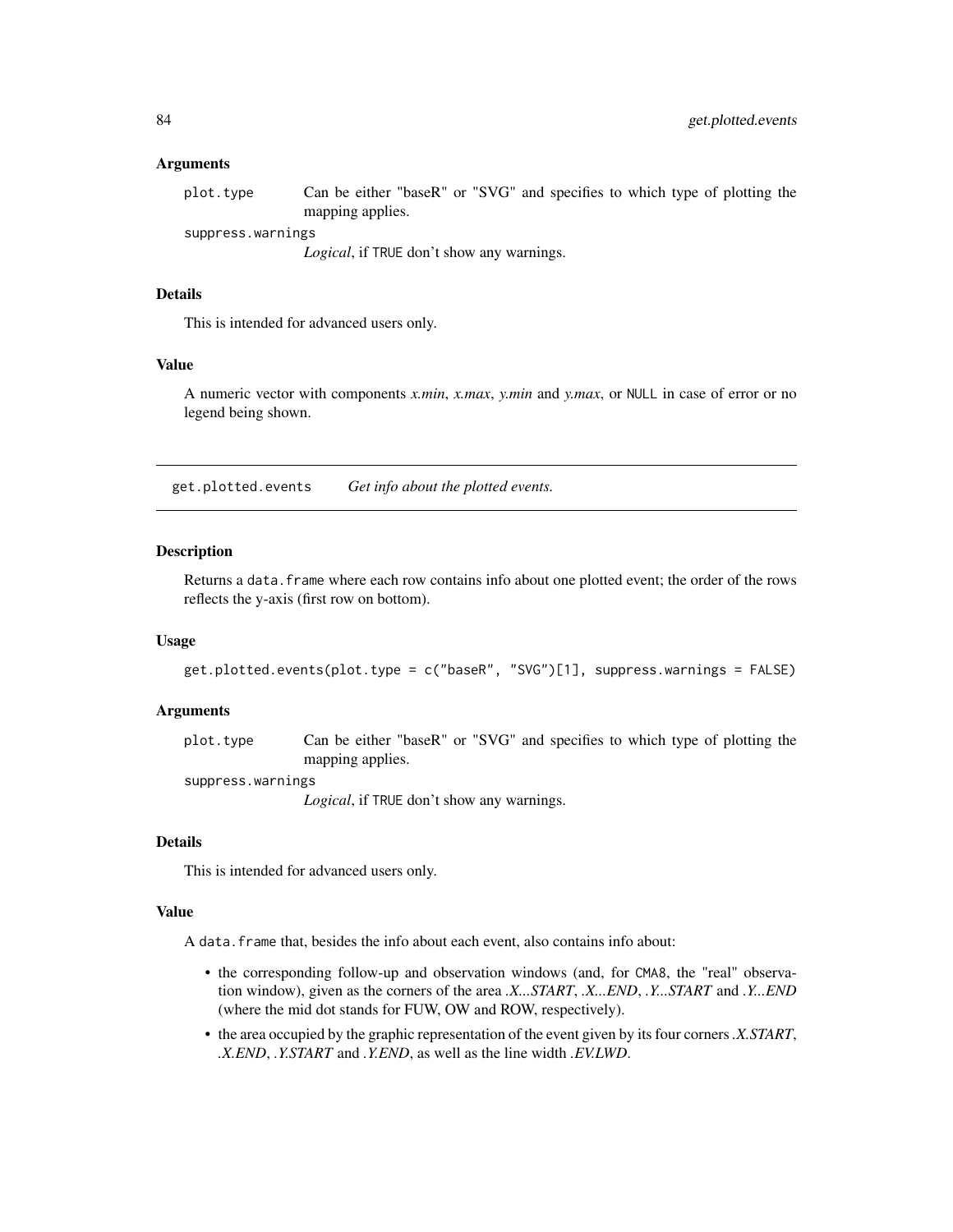- the dose text's (if any) position (*.X.DOSE*, *.Y.DOSE*) and font size *.FONT.SIZE.DOSE*.
- if event corvered and not covered are plotted, also give their areas as*.X.EVC.START*, *.X.EVC.END*, *.Y.EVC.START*, *.Y.EVC.END*, *.X.EVNC.START*, *.X.EVNC.END*, *.Y.EVNC.START* and *.Y.EVNC.END*.
- the continuation lines area as *.X.CNT.START*, *.X.CNT.END*, *.Y.CNT.START* and *.Y.CNT.END*.
- and the corresponding summary CMA (if any) given as the area *.X.SCMA.START*, *.X.SCMA.END*, *.Y.SCMA.START* and *.Y.SCMA.END*.

Please note that even if with follow-up and ("real") observation window, and the summary CMA info is repeated for each event, they really make sense at the level of the patient.

# Examples

```
cma7 <- CMA7(data=med.events[med.events$PATIENT_ID %in% c(1,2),],
             ID.colname="PATIENT_ID",
             event.date.colname="DATE",
             event.duration.colname="DURATION",
             event.daily.dose.colname="PERDAY",
             medication.class.colname="CATEGORY",
             followup.window.start=0,
             followup.window.start.unit="days",
             followup.window.duration=2*365,
             followup.window.duration.unit="days",
             observation.window.start=30,
             observation.window.start.unit="days",
             observation.window.duration=365,
             observation.window.duration.unit="days",
             date.format="%m/%d/%Y",
             summary="Base CMA");
plot(cma7);
tmp <- get.plotted.events();
head(tmp);
# "Mask" the first event:
rect(tmp$.X.START[1], tmp$.Y.START[1]-0.5, tmp$.X.END[1], tmp$.Y.END[1]+0.5,
     col=adjustcolor("white",alpha.f=0.75), border="black");
# "Mask" the first patient's summary CMA:
rect(tmp$.X.SCMA.START[1], tmp$.Y.SCMA.START[1],
     tmp$.X.SCMA.END[1], tmp$.Y.SCMA.END[1],
     col=adjustcolor("white",alpha.f=0.75), border="black");
```
get.plotted.partial.cmas

*Get info about the plotted partial CMAs.*

#### **Description**

Returns a data.frame where each row contains info about one plotted partial CMA (partial CMAs make sense only for "complex" CMAs, i.e., per episode and sliding windows).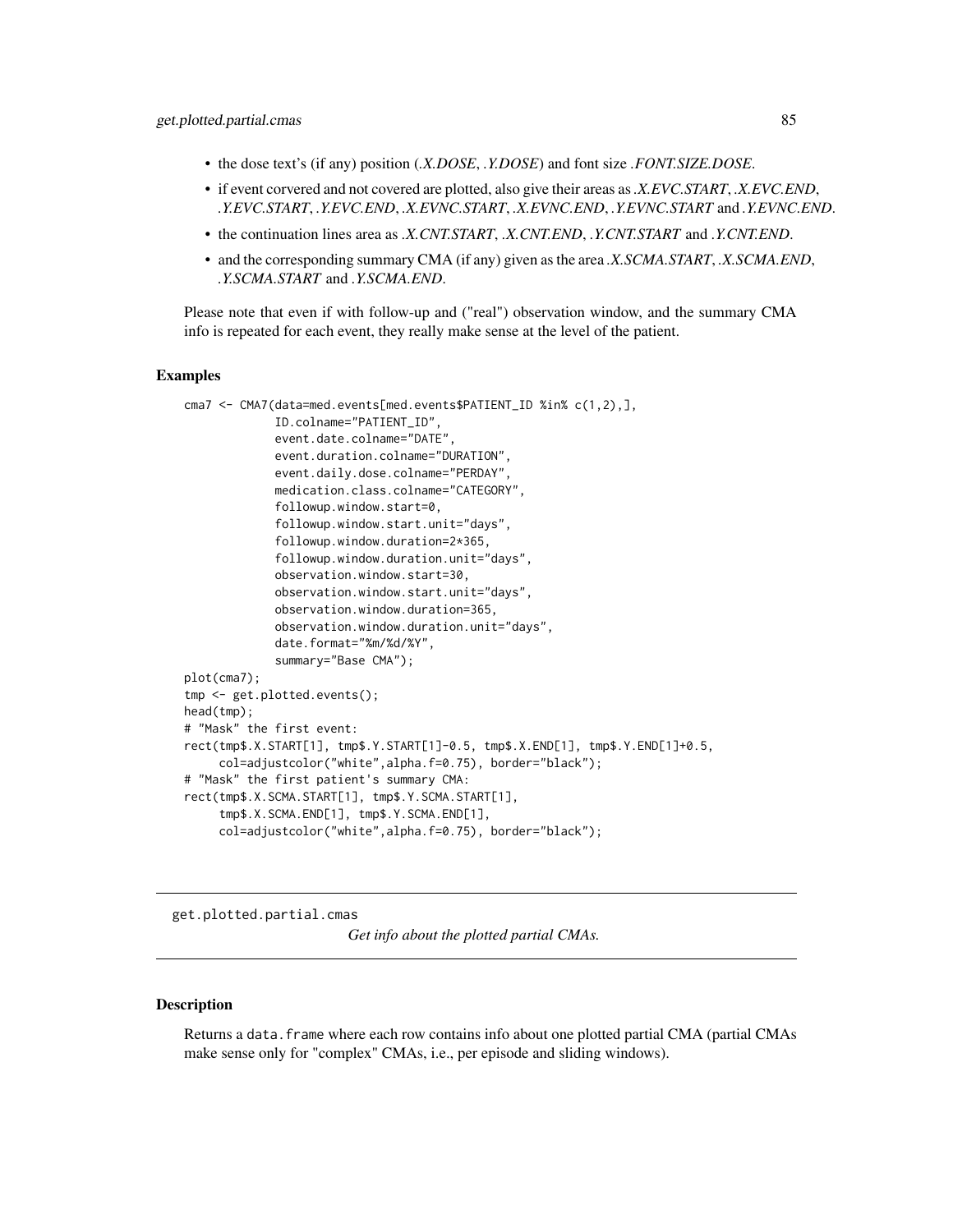#### Usage

```
get.plotted.partial.cmas(
  plot.type = c("baseR", "SVG")[1],
  suppress.warnings = FALSE
\lambda
```
# Arguments

plot.type Can be either "baseR" or "SVG" and specifies to which type of plotting the mapping applies.

suppress.warnings

*Logical*, if TRUE don't show any warnings.

# Details

This is intended for advanced users only.

#### Value

A data.frame that contains info about:

- the patient ID (*pid*) to which the partial CMA belongs.
- the *type* of partial CMA (see the help for plotting "complex" CMAs).
- the corners of the whole area covered by the partial CMA plot given as *x.region.start*, *y.region.start*, *x.region.end* and *y.region.end*.
- for each element of the partial CMA plot, its area as *x.partial.start*, *y.partial.start*, *x.partial.end* and *y.partial.end*.

Please note that this contains one row per partial CMA element (e.g., if plotting stacked, one row for each rectangle).

getCallerWrapperLocation

*getCallerWrapperLocation.*

#### Description

This function returns the full path to where the various wrappers that can call AdhereR are installed.

```
getCallerWrapperLocation(callig.platform = c("python3")[1], full.path = FALSE)
```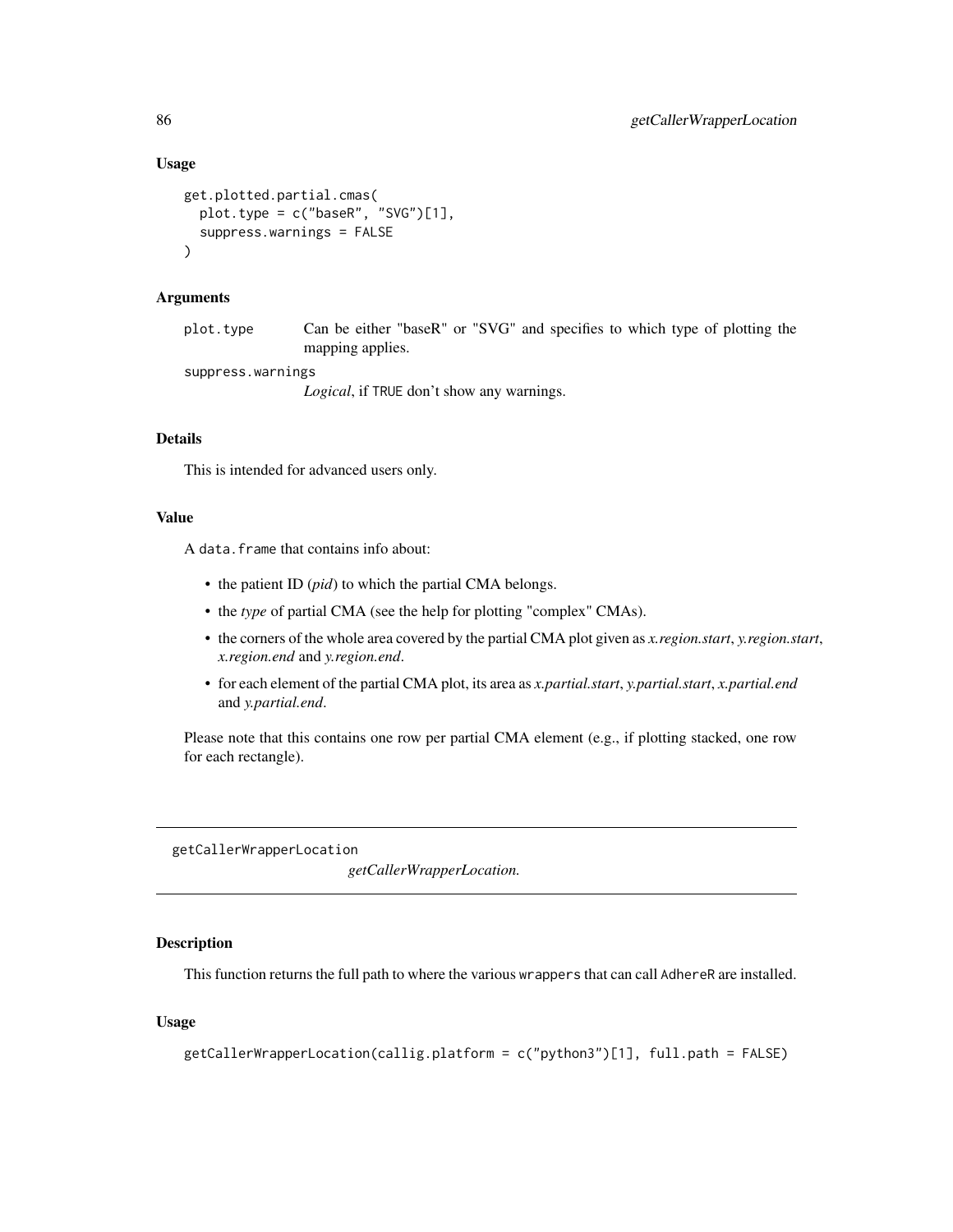#### $\epsilon$ getCMA 87

#### Arguments

| callig.platform |                                                                                                       |
|-----------------|-------------------------------------------------------------------------------------------------------|
|                 | A <i>string</i> specifying the desired wrapper. Currently it can be "python3".                        |
| full.path       | A <i>logical</i> specifying if the returned path should also include the wrapper's main<br>file name. |

# Details

In most cases, these wrappers are one or more files in the calling language that may be directly used as such. For more details see the vignette describing the included reference Python 3 wrapper.

#### Value

The full path to the requested wrapper or NULL if none exists.

| МA<br>t C<br>≏ |
|----------------|
|----------------|

Access the actual CMA estimate from a CMA object.

# Description

Retrieve the actual CMA estimate(s) encapsulated in a simple, per episode, or sliding window CMA object.

#### Usage

```
getCMA(
  x,
 flatten.medication.groups = FALSE,
 medication.groups.colname = ".MED_GROUP_ID"
)
```
#### Arguments

| x | a CMA object. |
|---|---------------|
|   |               |

## flatten.medication.groups

*Logical*, if TRUE and there are medication groups defined, then the return value is flattened to a single data. frame with an extra column containing the medication group (its name is given by medication.groups.colname).

```
medication.groups.colname
```
a *string* (defaults to ".MED\_GROUP\_ID") giving the name of the column storing the group name when flatten.medication.groups is TRUE.

#### Value

a *data.frame* containing the CMA estimate(s).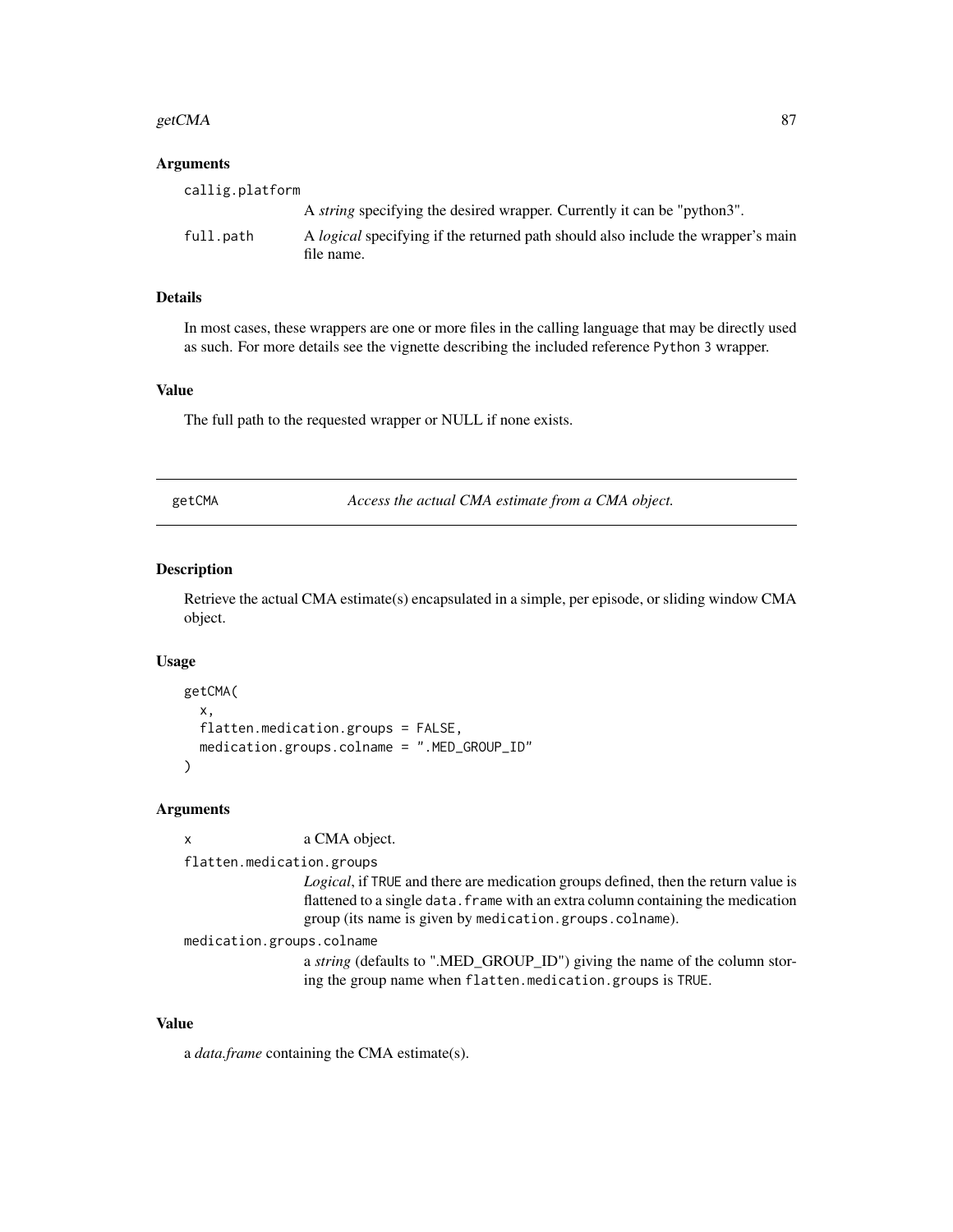# Examples

```
cma1 <- CMA1(data=med.events,
             ID.colname="PATIENT_ID",
             event.date.colname="DATE",
             event.duration.colname="DURATION",
             followup.window.start=30,
             observation.window.start=30,
             observation.window.duration=365,
             date.format="%m/%d/%Y"
            );
getCMA(cma1);
## Not run:
cmaE <- CMA_per_episode(CMA="CMA1",
                        data=med.events,
                        ID.colname="PATIENT_ID",
                        event.date.colname="DATE",
                        event.duration.colname="DURATION",
                        event.daily.dose.colname="PERDAY",
                        medication.class.colname="CATEGORY",
                        carry.only.for.same.medication=FALSE,
                        consider.dosage.change=FALSE,
                        followup.window.start=0,
                        observation.window.start=0,
                        observation.window.duration=365,
                        date.format="%m/%d/%Y"
                       );
getCMA(cmaE);
## End(Not run)
```
getEventInfo *Access the event info from a CMA object.*

# Description

Retrieve the event info encapsulated in a simple, per episode, or sliding window CMA object.

# Usage

```
getEventInfo(
  x,
  flatten.medication.groups = FALSE,
  medication.groups.colname = ".MED_GROUP_ID"
)
```
#### Arguments

x a CMA object.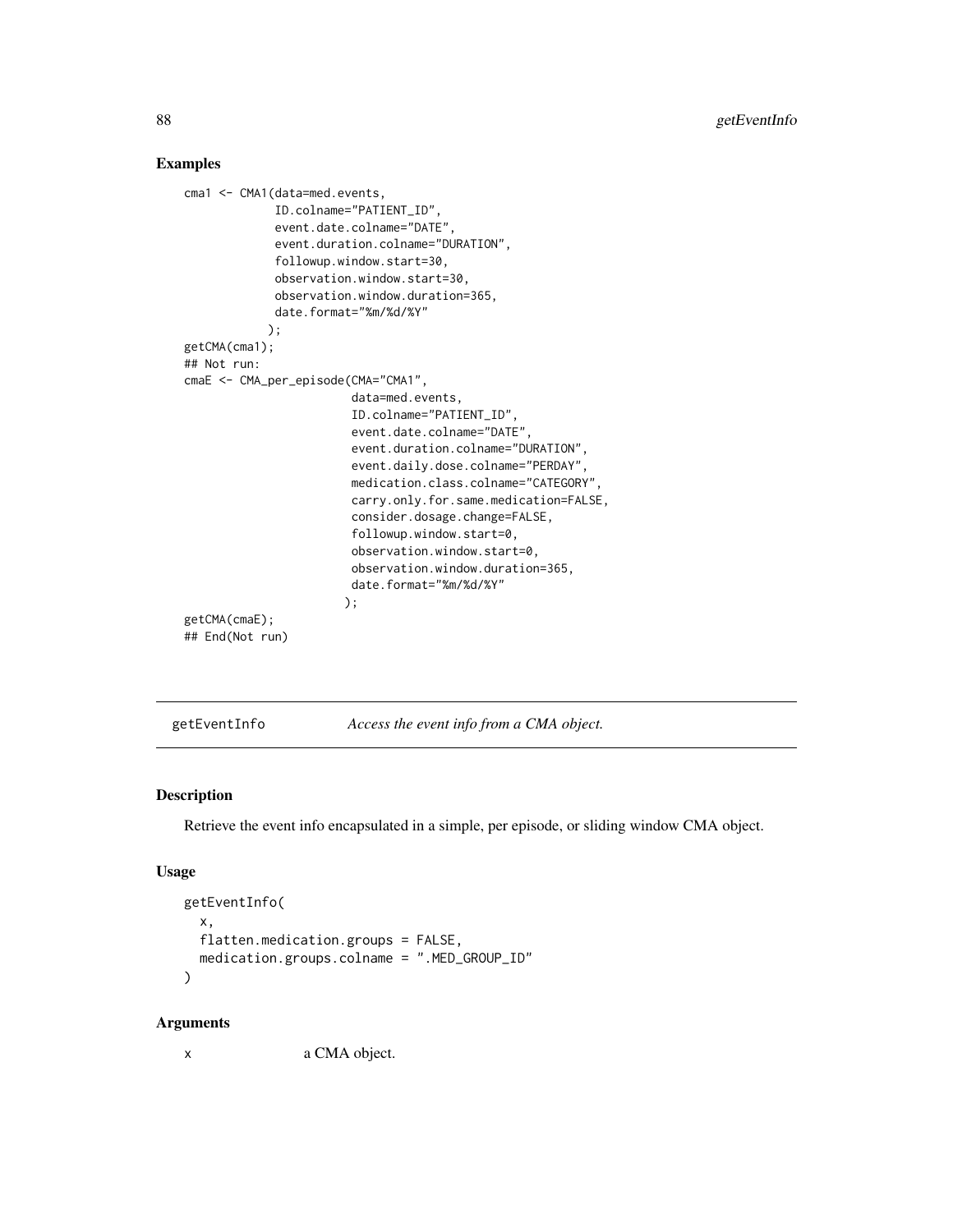flatten.medication.groups

*Logical*, if TRUE and there are medication groups defined, then the return value is flattened to a single data. frame with an extra column containing the medication group (its name is given by medication.groups.colname).

medication.groups.colname

a *string* (defaults to ".MED\_GROUP\_ID") giving the name of the column storing the group name when flatten.medication.groups is TRUE.

# Value

a *data.frame* containing the CMA estimate(s).

## Examples

```
cma1 <- CMA1(data=med.events,
             ID.colname="PATIENT_ID",
             event.date.colname="DATE",
             event.duration.colname="DURATION",
             followup.window.start=30,
             observation.window.start=30,
             observation.window.duration=365,
             date.format="%m/%d/%Y"
            );
getEventInfo(cma1);
```
getEventsToEpisodesMapping

*getEventsToEpisodesMapping*

# Description

This function returns the event-to-episode mapping, if this information exists.

#### Usage

```
getEventsToEpisodesMapping(x)
```
#### Arguments

x Either a data.frame as returned by compute.treatment.episodes() or an CMA\_per\_episode object.

#### Details

There are cases where it is interesting to know which events belong to which episodes and which events have been actually used in computing the simple CMA for each episode. This information can be returned by compute.treatment.episodes() and CMA\_per\_episode() if the parameter return.mapping.events.episodes is set to TRUE.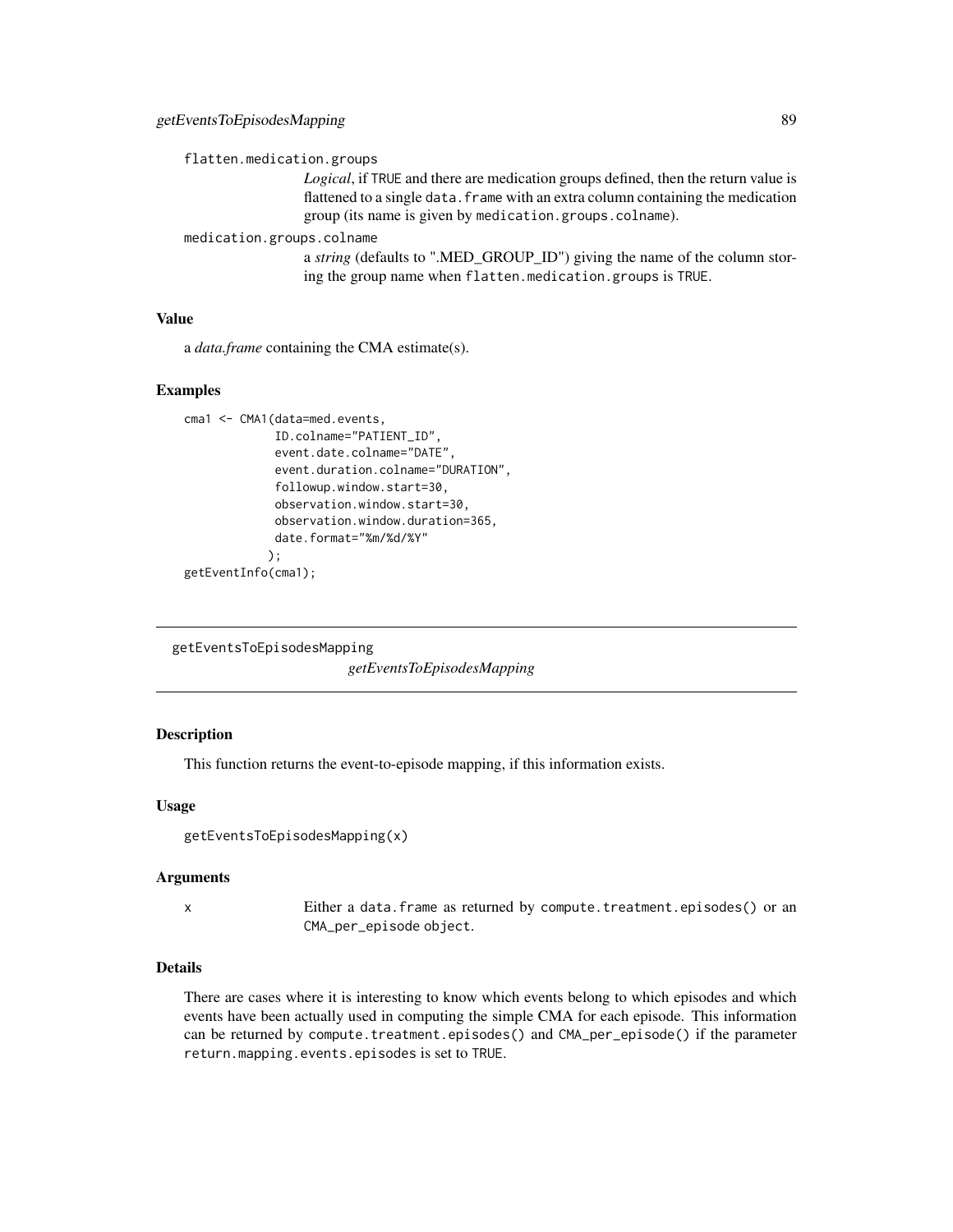# Value

The mapping between events and episodes, if it exists either as the attribute mapping. episodes. to. events of the data.frame or as the mapping.episodes.to.events component of the CMA\_per\_episode object object, or NULL otherwise.

getEventsToSlidingWindowsMapping *getEventsToSlidingWindowsMapping*

#### Description

This function returns the event-to-sliding-window mapping, if this information exists.

#### Usage

getEventsToSlidingWindowsMapping(x)

#### Arguments

x is an CMA\_sliding\_window object.

#### Details

There are cases where it is interesting to know which events belong to which sliding windows and which events have been actually used in computing the simple CMA for each sliding window This information can be returned by CMA\_sliding\_window() if the parameter return.mapping.events.episodes is set to TRUE.

#### Value

The mapping between events and episodes, if it exists as the mapping.windows.to.events component of the CMA\_sliding\_window object object, or NULL otherwise.

getInnerEventInfo *Access the inner event info from a complex CMA object.*

# Description

Retrieve the event info encapsulated in a complex (i.e., per episode or sliding window) CMA object.

```
getInnerEventInfo(
  x,
  flatten.medication.groups = FALSE,
  medication.groups.colname = ".MED_GROUP_ID"
)
```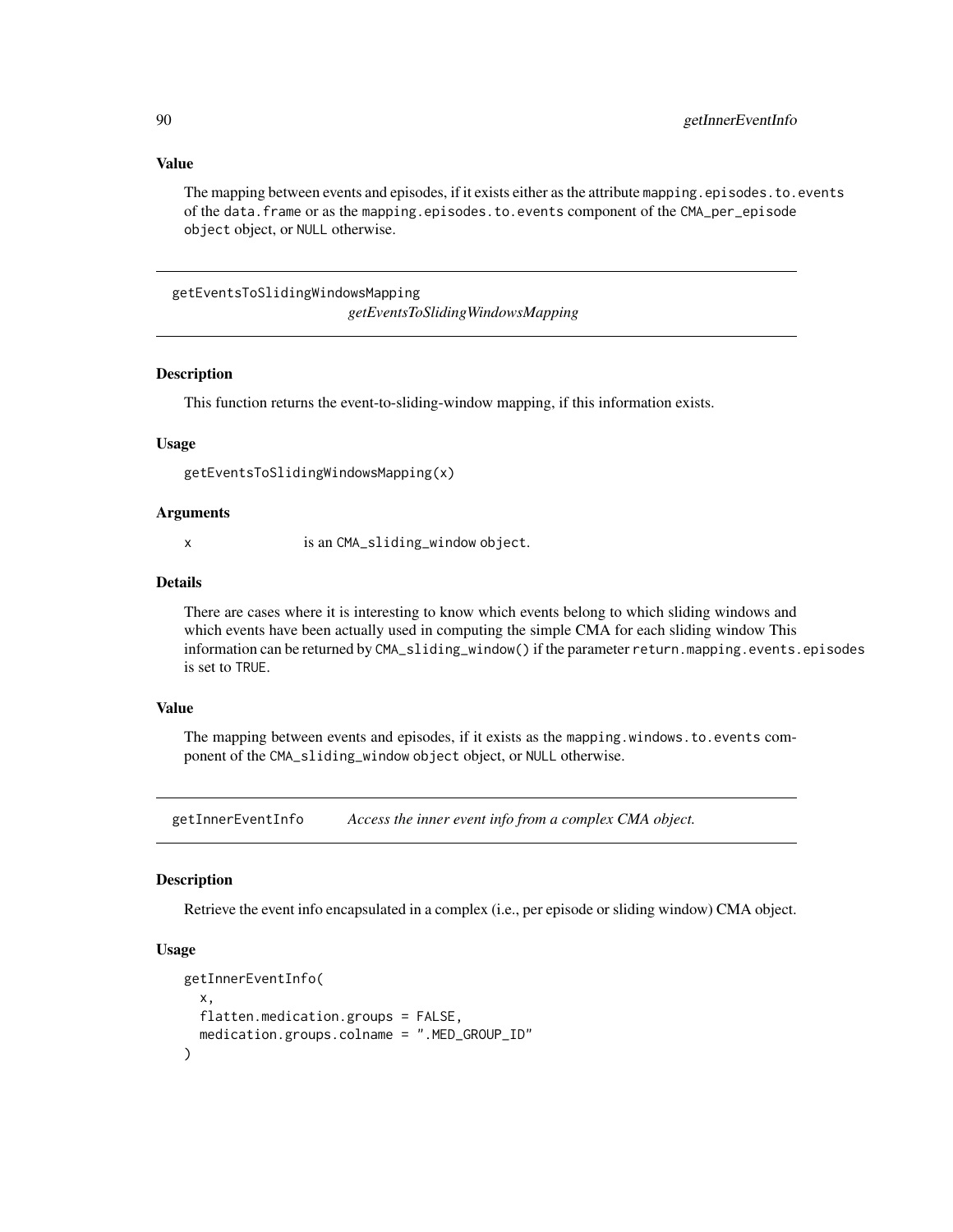#### getMGs  $91$

# Arguments

| $\mathsf{x}$              | a CMA object.                                                                                                                                                                                                                     |
|---------------------------|-----------------------------------------------------------------------------------------------------------------------------------------------------------------------------------------------------------------------------------|
| flatten.medication.groups |                                                                                                                                                                                                                                   |
|                           | Logical, if TRUE and there are medication groups defined, then the return value is<br>flattened to a single data. frame with an extra column containing the medication<br>group (its name is given by medication.groups.colname). |
| medication.groups.colname | a string (defaults to ".MED_GROUP_ID") giving the name of the column stor-<br>ing the group name when flatten.medication.groups is TRUE.                                                                                          |

# Value

a *data.frame* containing the CMA estimate(s).

getMGs *Access the medication groups of a CMA object.*

### Description

Retrieve the medication groups and the observations they refer to (if any).

# Usage

getMGs(x)

# Arguments

x a CMA object.

#### Value

a *list* with two members:

- defs A data.frame containing the names and definitions of the medication classes; please note that there is an extra class *\_\_ALL\_OTHERS\_\_* containing all the observations not selected by any of the explicitly given medication classes.
- obs A logical matrix where the columns are the medication classes (the last being *\_\_ALL\_OTHERS\_\_*), and the rows the observations in the x's data; element  $(i, j)$  is TRUE iff observation j was selected by medication class i.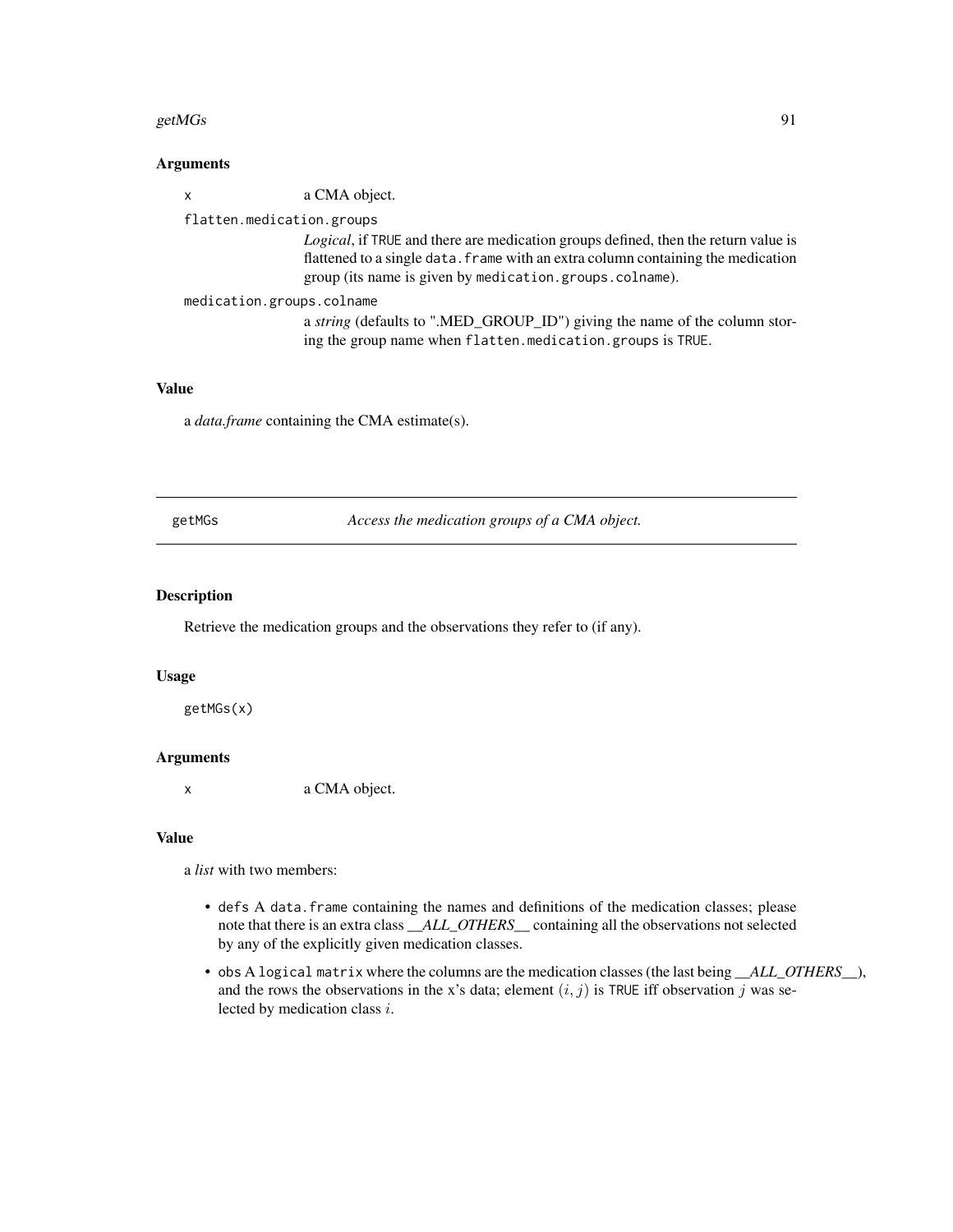last.plot.get.info *Access last adherence plot info.*

#### **Description**

Returns the full info the last adherence plot, to be used to modify and/or to add new elements to this plot.

#### Usage

last.plot.get.info()

#### Details

This is intended for advanced users only. It may return NULL if no plotting was generated yet, but if one was, a list contaning one named element for each type of plot produced (currently only *baseR* and *SVG* are used). For all types of plots there are a set of *mapping* functions useful for transforming events in plotting coordinates: .map.event. $x(x)$  takes a number of days x, .map.event.date(d, adjust.for.earliest.date=TRUE) takes a Date d (and implictely adjusts for the earilerst date plotted), and .map.event.y(y) takes a row ("event" number) y. Besides the shared elements (see the returned value), there are specific ones as well. For *baseR*, the members *old.par* and *used.par* contain the original (pre-plot) par() environment and the one used within plot(), respectively, in case these need restoring.

# Value

A list (possibly empty) contaning one named element for each type of plot produced (currently only *baseR* and *SVG*). Each may contain shared and specific fields concerning:

- the values of the parameters with which plot() was invoked.
- actual plot size and other characteristics.
- actual title, axis names and labels and their position and size.
- legend size, position and size and position of its components.
- expanded cma\$data contaning, for each event, info about its plotting, including the corresponding fullow-uo and observation windows, event start and end, dose text (if any) and other graphical elements.
- position, size of the partial CMAs (if any) and of their components.
- position, size of the plotted CMAs (if any) and of their components.
- rescaling function(s) useful for mapping events to plotting coordinates.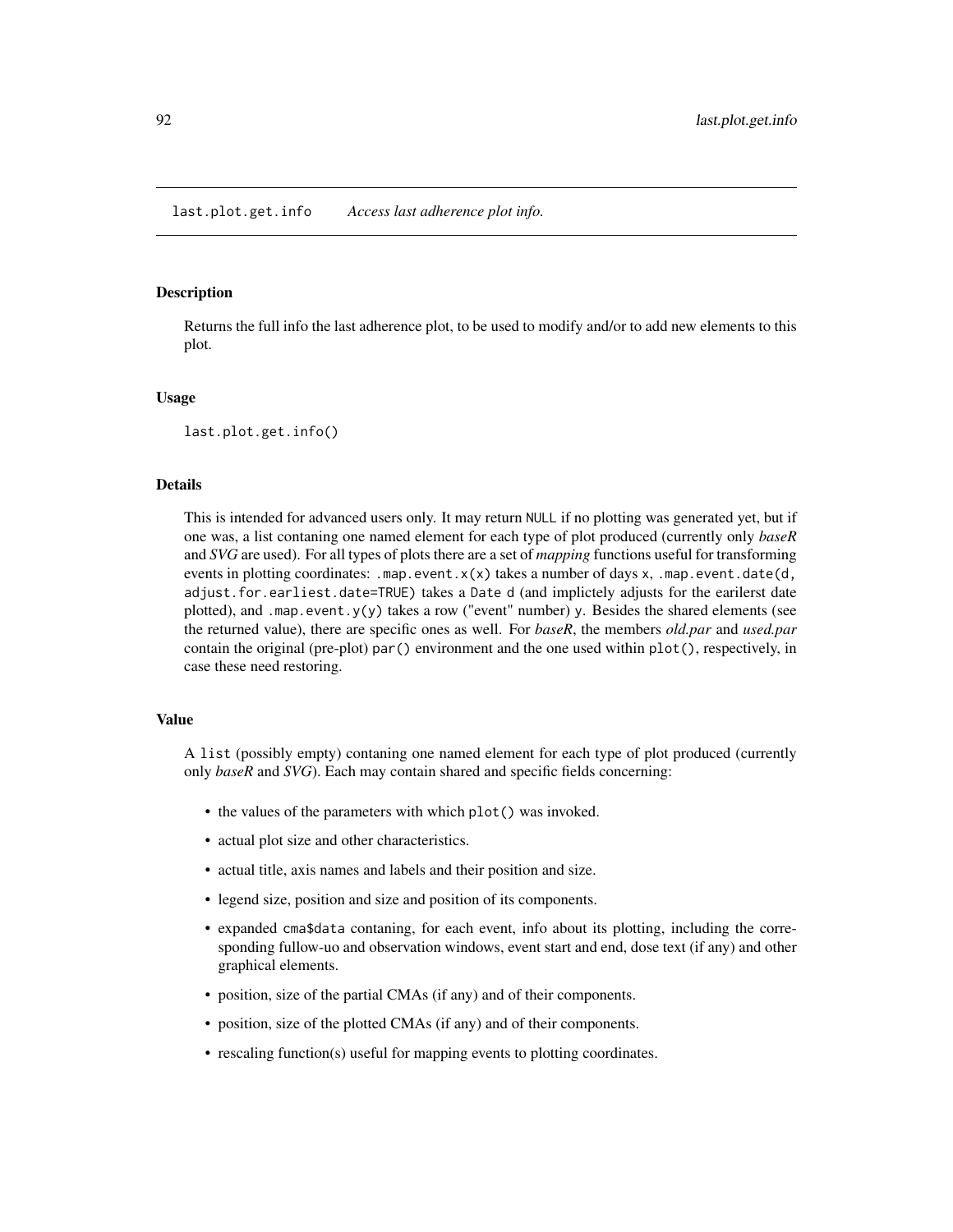#### Examples

```
cma7 <- CMA7(data=med.events[med.events$PATIENT_ID %in% c(1,2),],
             ID.colname="PATIENT_ID",
             event.date.colname="DATE",
             event.duration.colname="DURATION",
             event.daily.dose.colname="PERDAY",
             medication.class.colname="CATEGORY",
             followup.window.start=0,
             followup.window.start.unit="days",
             followup.window.duration=2*365,
             followup.window.duration.unit="days",
             observation.window.start=30,
             observation.window.start.unit="days",
             observation.window.duration=365,
             observation.window.duration.unit="days",
             date.format="%m/%d/%Y",
             summary="Base CMA");
plot(cma7);
tmp <- last.plot.get.info();
names(tmp);
tmp$baseR$legend$box; # legend position and size
head(tmp$baseR$cma$data); # events + plotting info
# Add a transparent blue rect between days 270 and 900:
rect(tmp$baseR$.map.event.x(270), tmp$baseR$.map.event.y(1-0.5),
     tmp$baseR$.map.event.x(900), tmp$baseR$.map.event.y(nrow(tmp$baseR$cma$data)+0.5),
     col=adjustcolor("blue",alpha.f=0.5), border="blue");
# Add a transparent rect rect between dates 03/15/2036 and 03/15/2037:
rect(tmp$baseR$.map.event.date(as.Date("03/15/2036", format="%m/%d/%Y")),
     tmp$baseR$.map.event.y(1-0.5),
     tmp$baseR$.map.event.date(as.Date("03/15/2037", format="%m/%d/%Y")),
     tmp$baseR$.map.event.y(nrow(tmp$baseR$cma$data)+0.5),
     col=adjustcolor("red",alpha.f=0.5), border="blue");
```
map.event.coords.to.plot

*Map from event to plot coordinates.*

## **Description**

Maps the  $(x,y)$  coordinates in the event space to the plotting space.

```
map.event.coords.to.plot(
 x = NA,
 y = NA.
 x.is.Date = FALSE,
  x.date.format = "%m/%d/%Y",
  adjust.for.earliest.date = TRUE,
```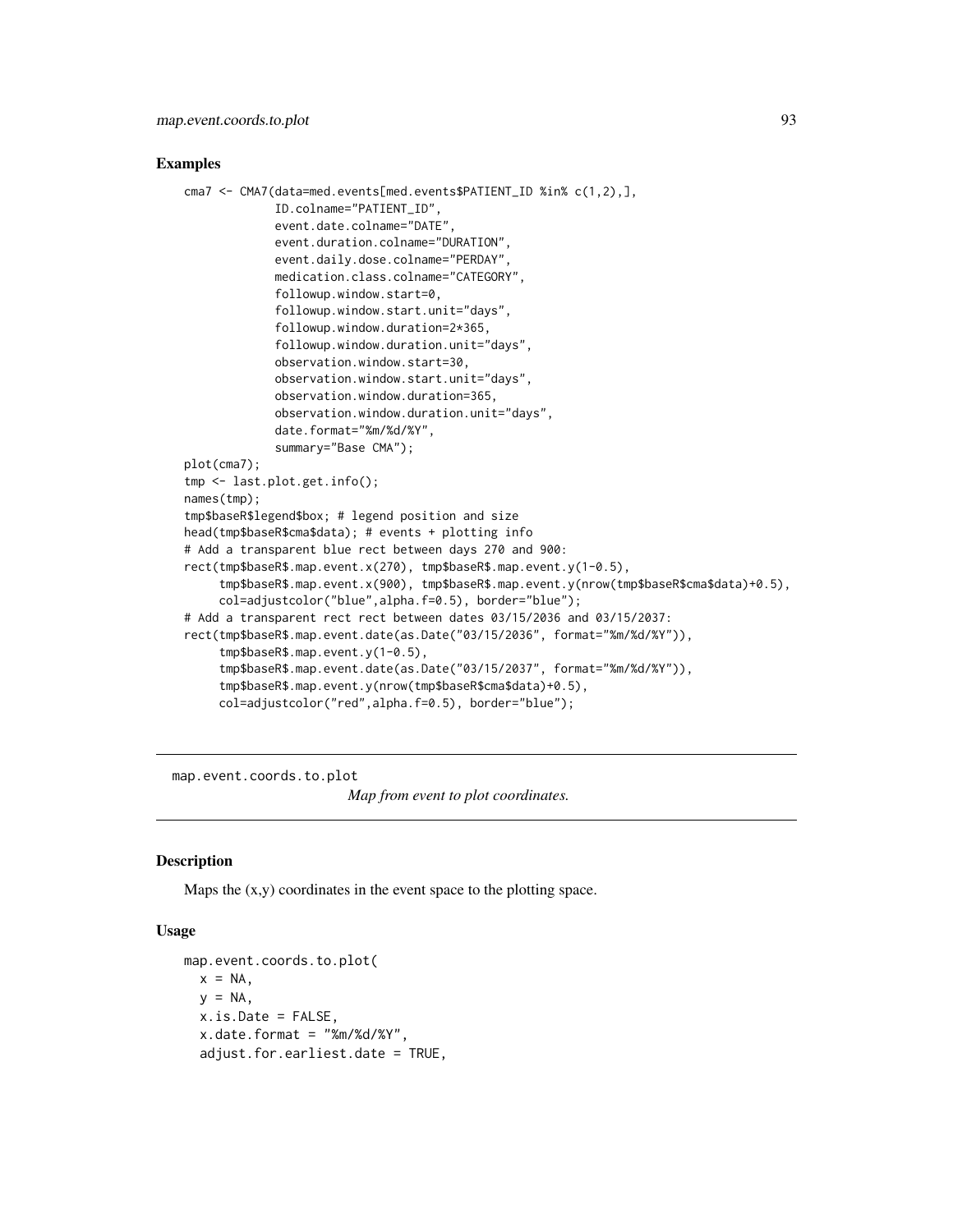```
plot.type = c("baseR", "SVG")[1],
  suppress.warnings = FALSE
\lambda
```
#### Arguments

| X                        | The x coordinate in the event space, either a number giving the number of days<br>since the earliest plotted date, or a Date or a string in the format given by the<br><i>x.date.format</i> parameter giving the actual calendar date. |
|--------------------------|----------------------------------------------------------------------------------------------------------------------------------------------------------------------------------------------------------------------------------------|
| y                        | The y coordinate in the event space, thus a number giving the plot row.                                                                                                                                                                |
| x.is.Date                | A logical, being TRUE if x is a string giving the date in the x date format format.                                                                                                                                                    |
| x.date.format            | A string giving the format of the x date, if x is. Date id TRUE.                                                                                                                                                                       |
| adjust.for.earliest.date |                                                                                                                                                                                                                                        |
|                          | A logical which is TRUE if x is a calendar date that must be adjusted for the<br>earliest plotted date (by default TRUE).                                                                                                              |
| plot.type                | Can be either "baseR" or "SVG" and specifies to which type of plotting the<br>mapping applies.                                                                                                                                         |
| suppress.warnings        |                                                                                                                                                                                                                                        |
|                          |                                                                                                                                                                                                                                        |

*Logical*, if TRUE don't show any warnings.

#### Details

This is intended for advanced users only. In the event space, the *x* coordinate can be either given as the number of days since the first plotted event, or as an actual calendar date (either as a Date object or a string with a given format; a date may or may not be corrected relative to the first displayed date). On the *y* coordinate, the plotting is divided in equally spaced rows, each row corresponding to a single event or an element of a partial CMA plot (one can specify in between rows using fractions). Any or both of *x* and *y* can be missing.

# Value

A numeric vector with *x* and *y* components giving the plotting coordinates, or NULL in case of error.

# Examples

```
cma7 <- CMA7(data=med.events[med.events$PATIENT_ID %in% c(1,2),],
             ID.colname="PATIENT_ID",
             event.date.colname="DATE",
             event.duration.colname="DURATION",
             event.daily.dose.colname="PERDAY",
             medication.class.colname="CATEGORY",
             followup.window.start=0,
             followup.window.start.unit="days",
             followup.window.duration=2*365,
             followup.window.duration.unit="days",
             observation.window.start=30,
             observation.window.start.unit="days",
             observation.window.duration=365,
             observation.window.duration.unit="days",
```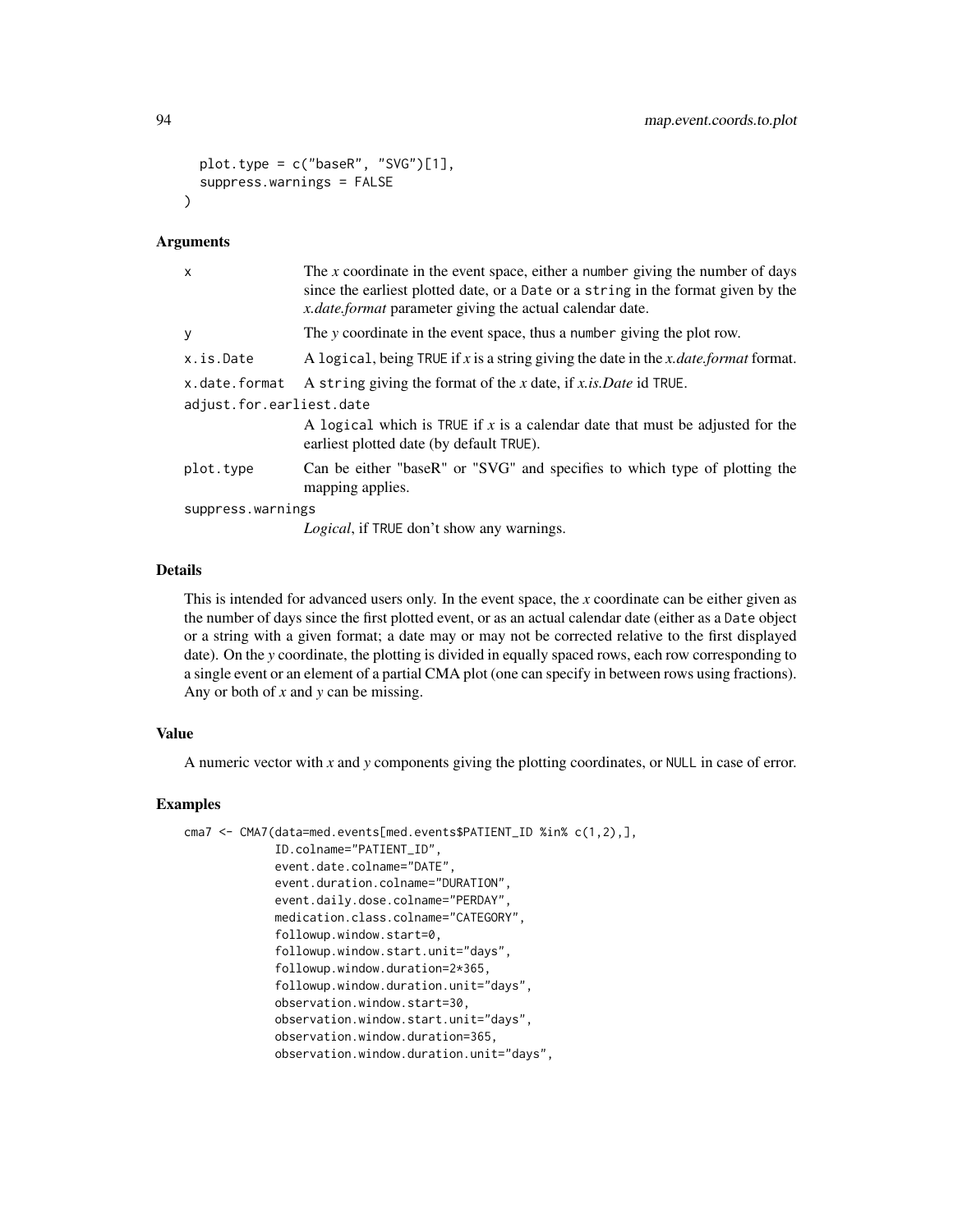#### med.events 95

```
date.format="%m/%d/%Y",
             summary="Base CMA");
plot(cma7);
# Add a transparent blue rect:
rect(map.event.coords.to.plot(x=270),
     get.event.plotting.area()["y.min"]-1,
    map.event.coords.to.plot(x="03/15/2037", x.is.Date=TRUE, x.date.format="%m/%d/%Y"),
     get.event.plotting.area()["y.max"]+1,
     col=adjustcolor("blue",alpha.f=0.5), border="blue");
```
med.events *Example medication events records for 100 patients.*

### Description

An artificial dataset containing medication events (one per row) for 100 patients (1080 events in total). This is the dataset format appropriate for medication adherence analyses performed with the R package AdhereR. Medication events represent individual records of prescribing or dispensing a specific medication for a patient at a given date. Dosage and medication type is optional (only needed if calculation of adherence or persistence takes into account changes in dosage and type of medication).

#### Usage

med.events

# Format

A data frame with 1080 rows and 5 variables:

PATIENT\_ID *integer* here; patient unique identifier. Can also be *string*.

- DATE *character*;the medication event date, by default in the mm/dd/yyyy format. It may represent a prescribing or dispensing date.
- PERDAY *integer*; the daily dosage prescribed for the medication supplied at this medication event (i.e. how many doses should be taken daily according to the prescription). This column is optional, as it is not considered in all functions but may be relevant for specific research or clinical contexts. All values should be  $> 0$ .
- CATEGORY *character*; the medication type, here two placeholder labels, 'medA' and 'medB'. This is a researcher-defined classification depending on study aims (e.g., based on therapeutic use, mechanism of action, chemical molecule, or pharmaceutical formulation). This column is optional, as it is not considered in all functions but may be relevant for specific research or clinical contexts.
- DURATION *integer*; the medication event duration in days (i.e. how many days the mediation supplied would last if used as prescribed); may be available in the extraction or computed based on quantity supplied (the number of doses prescribed or dispensed on that occasion) and daily dosage. All values should be  $> 0$ .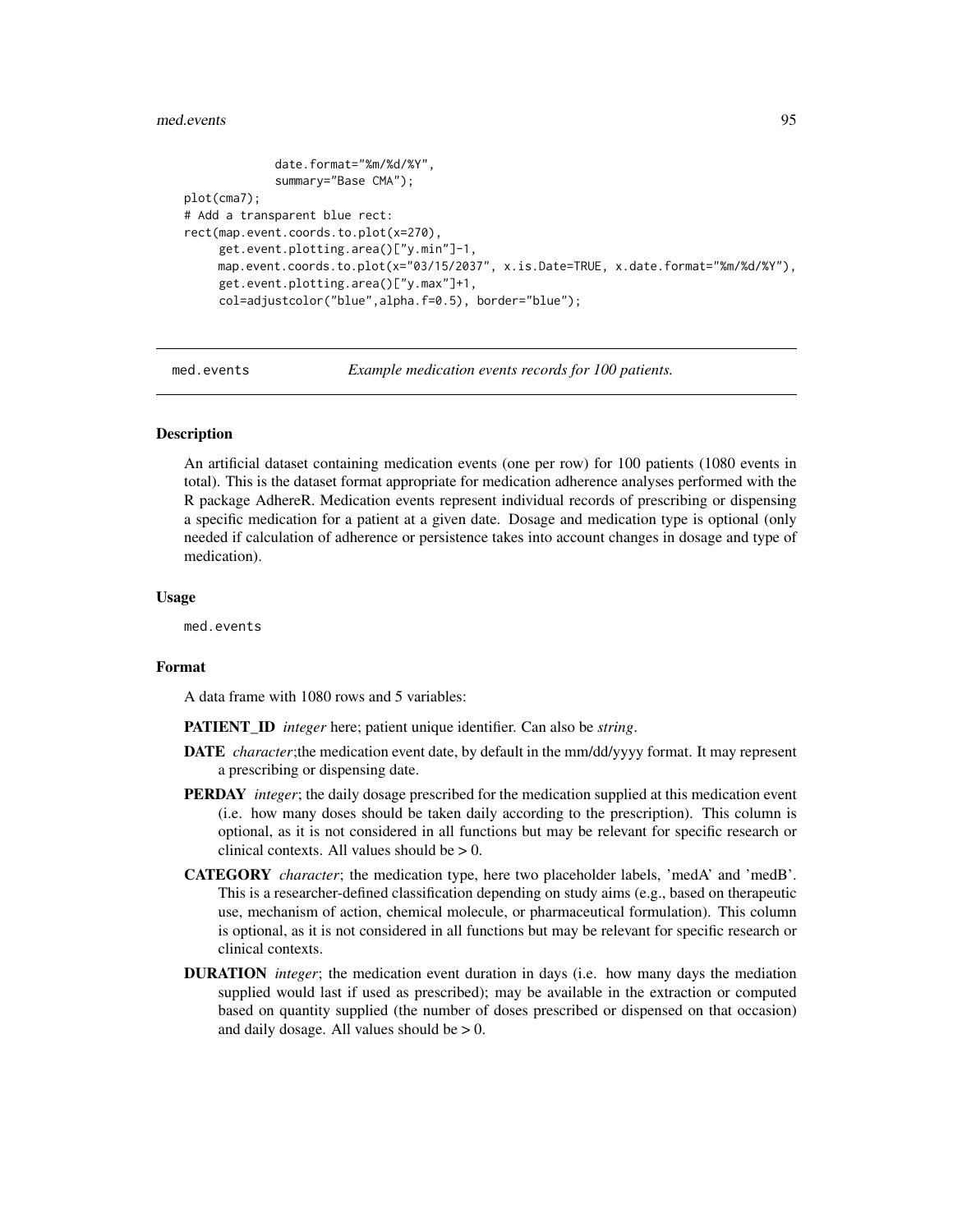#### Description

An artificial dataset containing medication events (one per row) for 16 patients (1564 events in total), containing ATC codes. This dataset is derived from the durcomp datasets using the compute\_event\_durations function. See @med.events for more details.

#### Usage

med.events.ATC

## Format

A data frame with 1564 rows and 7 variables:

PATIENT\_ID the patient unique identifier.

DATE the medication event date.

DURATION the duration in days.

PERDAY the daily dosage.

CATEGORY the ATC code.

CATEGORY\_L1 explicitation of the first field of the ATC code (e.g., "A"="ALIMENTARY TRACT AND METABOLISM").

CATEGORY\_L2 explicitation of the first and second fields of the ATC code (e.g., "A02"="DRUGS FOR ACID RELATED DISORDERS").

med.groups *Example of medication groups.*

#### Description

An example defining 6 medication groups for med.events.ATC. It is a *named character vector*, where the names are the medication group unique *names* (e.g., "Vitamines") and the elements are the medication group *definitions* (e.g., "(CATEGORY\_L2 == 'VITAMINS')"). The definitions are R logical expressions using *column names* and *values* that appear in the dataset, as well as references to other medication groups using the construction *"NAME"*.

### Usage

med.groups

# Format

An object of class character of length 6.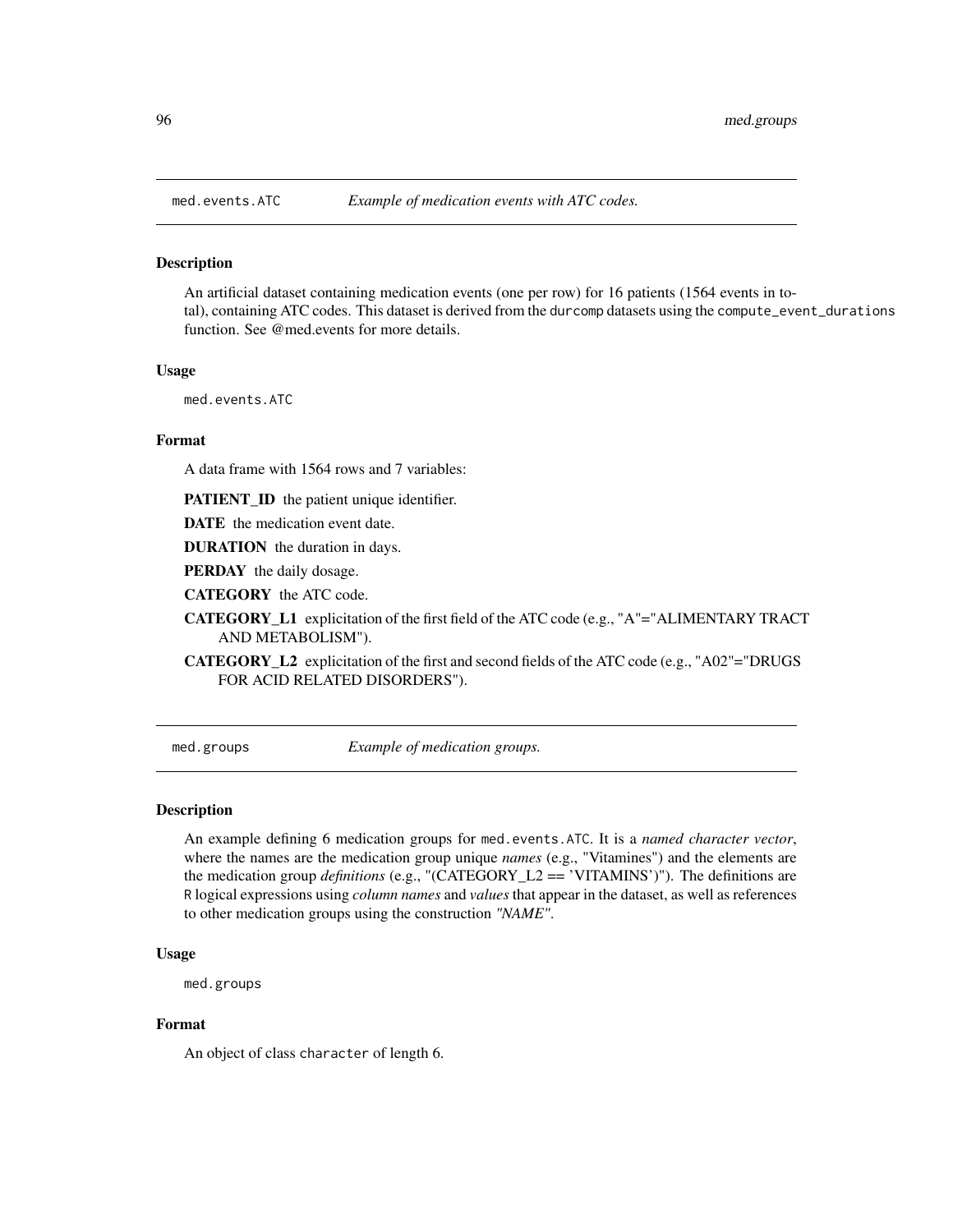# plot.CMA0 97

#### Details

In the above example, "CATEGORY L2" is a column name in the med.events.ATC dataset, and 'VITAMINS' one of its possible values, and which selects all events that have prescribed ATC codes "A11" (aka "VITAMINS"). Another example is "NotVita" defined as "(!Vitamines)", which selects all events that do not have Vitamines prescribed.

For more details, please see the acompanying vignette.

<span id="page-96-0"></span>plot.CMA0 *Plot CMA0 objects.*

#### **Description**

Plots the events (prescribing or dispensing) data encapsulated in a basic CMA0 object.

```
## S3 method for class 'CMA0'
plot(
 x,
  ...,
 patients.to.plot = NULL,
  duration = NA,
  align.all.patients = FALSE,
  align.first.event.at.zero = FALSE,
  show.period = c("dates", "days")[2],period.in.days = 90,
  show.legend = TRUE,
  legend.x = "right",legend.y = "bottom",
  legend.bkg.opacity = 0.5,
  legend.cex = 0.75,
  legend.cex.title = 1,
  cex = 1,
  cex. axis = 0.75,cex.lab = 1,
  xlab = c(datas = "Date", days = "Days"),ylab = c(withoutCMA = "patient", withCMA = "patient (& CMA)"),
  title = c(aligned = "Event patterns (all patients aligned)", notaligned =
    "Event patterns"),
  col.cats = rainbow,
  unspecified.categoryrlabel = "drug",medication.groups.to.plot = NULL,
  medication.groups.separator.show = TRUE,
  medication.groups.separator.lty = "solid",
  medication.groups.separator.lwd = 2,
  medication.groups.separator.color = "blue",
```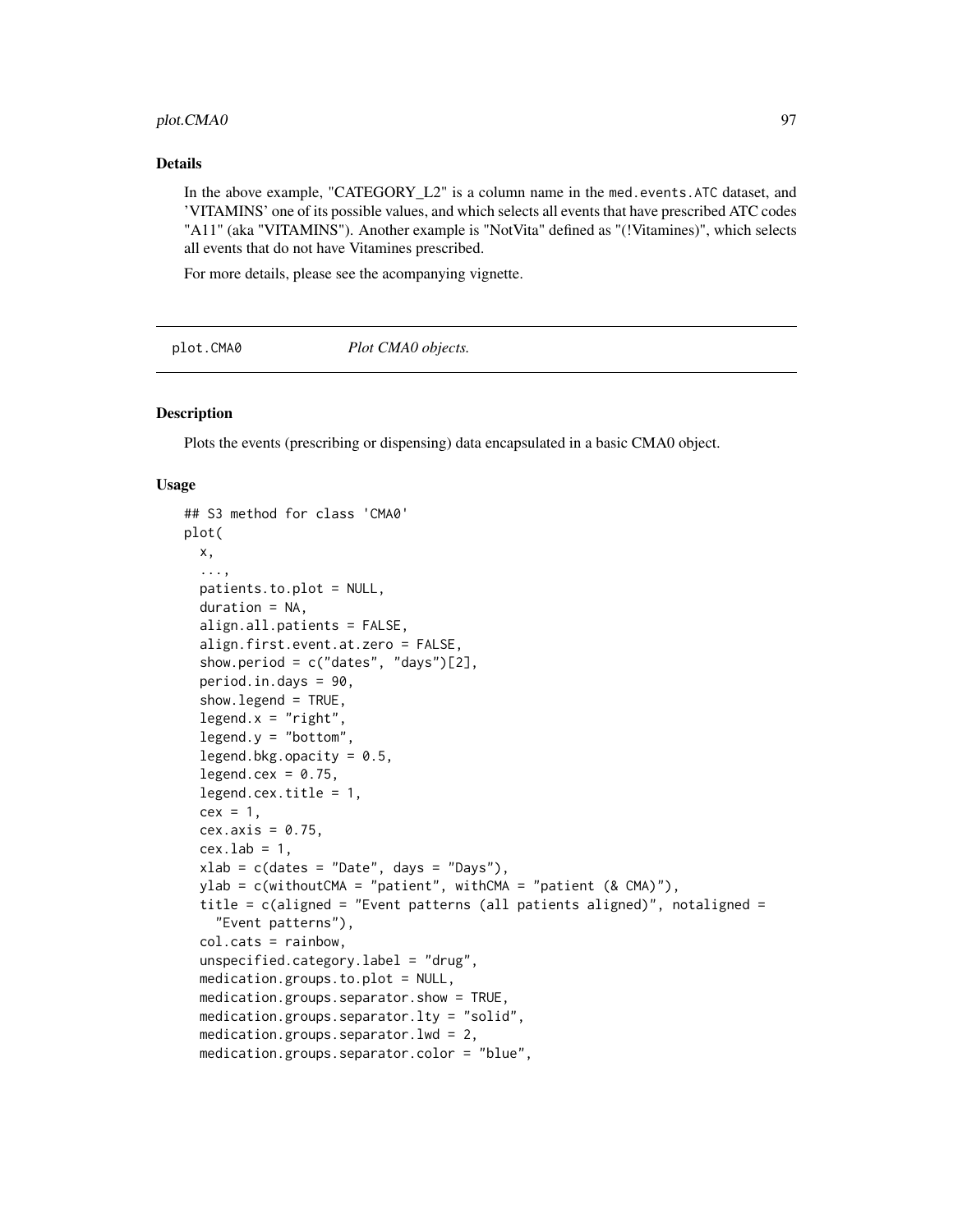```
medication.groups.allother.label = "*,
lty.event = "solid",
lwd.event = 2,
pch.start.event = 15,
pch.end.event = 16,
plot.events.vertically.displaced = TRUE,
print.dose = FALSE,
cex.dose = 0.75,
print.dose.outline.col = "white",
print.dose.centered = FALSE,
plot.dose = FALSE,
lwd.event.max.dose = 8,plot.dose.lwd.across.medication.classes = FALSE,
col.continuation = "black",
lty.continuation = "dotted",
lwd.continuation = 1,
col.na = "lightgray",
highlight.followup.window = TRUE,
followup.window.col = "green",highlight.observation.window = TRUE,
observation.window.col = "yellow",
observation.window.density = 35,
observation.window.angle = -30,
observation.window.opacity = 0.3,
alternating.bands.cols = c("white", "gray95"),
rotate.text = -60,
force.draw.text = FALSE,
bw.plot = FALSE,min.plot.size.in.characters.horiz = 0,
min.plot.size.in.characters.vert = 0,
suppress.warnings = FALSE,
max.patients.to.plot = 100,
export.formats = NULL,
export.formats.fileprefix = "AdhereR-plot",
export.formats.height = NA,
export.formats.width = NA,
export.formats.save.svg.placeholder = TRUE,
export.formats.svg.placeholder.type = c("jpg", "png", "webp")[2],
export.formats.svg.placeholder.embed = FALSE,
export.formats.html.template = NULL,
export.formats.html.javascript = NULL,
export.formats.html.css = NULL,
export.formats.directory = NA,
generate.R.plot = TRUE,
do.not.draw.plot = FALSE
```
)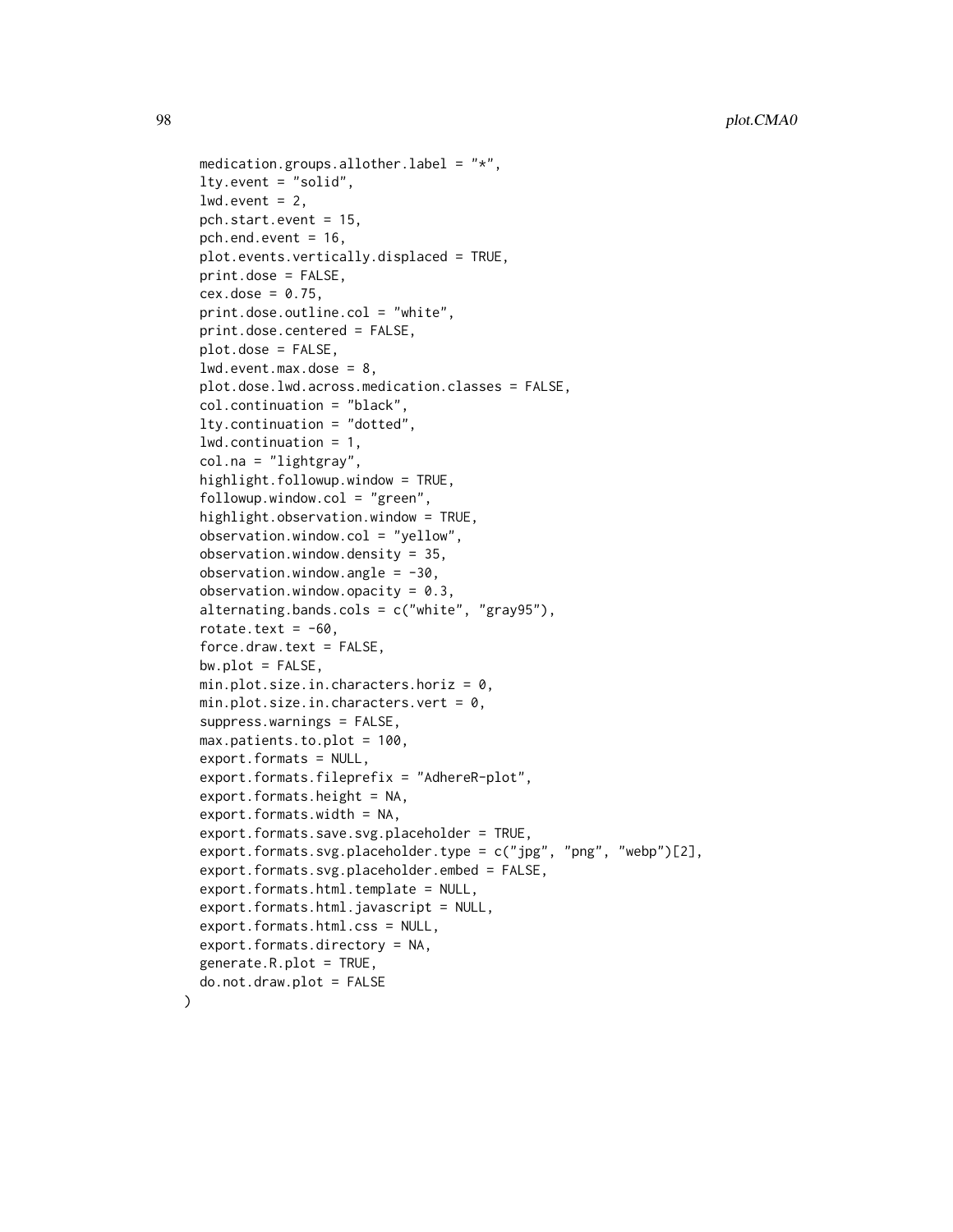# plot.CMA0 99

# Arguments

| x                          | A CMA0 or derived object, representing the CMA to plot                                                                                                                                                                                              |
|----------------------------|-----------------------------------------------------------------------------------------------------------------------------------------------------------------------------------------------------------------------------------------------------|
| $\cdots$                   | other possible parameters                                                                                                                                                                                                                           |
| patients.to.plot           |                                                                                                                                                                                                                                                     |
|                            | A vector of <i>strings</i> containing the list of patient IDs to plot (a subset of those in<br>the cma object), or NULL for all                                                                                                                     |
| duration                   | A number, the total duration (in days) of the whole period to plot; in NA it is<br>automatically determined from the event data such that the whole dataset fits.                                                                                   |
| align.all.patients         |                                                                                                                                                                                                                                                     |
|                            | Logical, should all patients be aligned (i.e., the actual dates are discarded and<br>all plots are relative to the earliest date)?                                                                                                                  |
| align.first.event.at.zero  |                                                                                                                                                                                                                                                     |
|                            | Logical, should the first event be placed at the origin of the time axis (at 0)?                                                                                                                                                                    |
| show.period                | A string, if "dates" show the actual dates at the regular grid intervals, while for<br>"days" (the default) shows the days since the beginning; if align.all.patients<br>== TRUE, show.period is taken as "days".                                   |
|                            | period. in. days The <i>number</i> of days at which the regular grid is drawn (or 0 for no grid).                                                                                                                                                   |
| show. legend               | Logical, should the legend be drawn?                                                                                                                                                                                                                |
| legend.x                   | The position of the legend on the x axis; can be "left", "right" (default), or a<br><i>numeric</i> value.                                                                                                                                           |
| legend.y                   | The position of the legend on the y axis; can be "bottom" (default), "top", or a<br>numeric value.                                                                                                                                                  |
| legend.bkg.opacity         |                                                                                                                                                                                                                                                     |
|                            | A number between 0.0 and 1.0 specifying the opacity of the legend background.                                                                                                                                                                       |
|                            | cex, cex.axis, cex.lab, legend.cex, legend.cex.title                                                                                                                                                                                                |
|                            | <i>numeric</i> values specifying the cex of the various types of text.                                                                                                                                                                              |
| xlab                       | Named vector of x-axis labels to show for the two types of periods ("days" and<br>"dates"), or a single value for both, or NULL for nothing.                                                                                                        |
| ylab                       | Named vector of y-axis labels to show without and with CMA estimates, or a<br>single value for both, or NULL for nonthing.                                                                                                                          |
| title                      | Named vector of titles to show for and without alignment, or a single value for<br>both, or NULL for nonthing.                                                                                                                                      |
| col.cats                   | A color or a function that specifies the single colour or the colour palette used to<br>plot the different medication; by default rainbow, but we recommend, whenever<br>possible, a colorblind-friendly palette such as viridis or colorblind_pal. |
| unspecified.category.label |                                                                                                                                                                                                                                                     |
|                            | A <i>string</i> giving the name of the unspecified (generic) medication category.                                                                                                                                                                   |
| medication.groups.to.plot  |                                                                                                                                                                                                                                                     |
|                            | the names of the medication groups to plot or NULL (the default) for all.                                                                                                                                                                           |
|                            | medication.groups.separator.show<br>a boolean, if TRUE (the default) visually mark the medication groups the belong<br>to the same patient, using horizontal lines and alternating vertical lines.                                                  |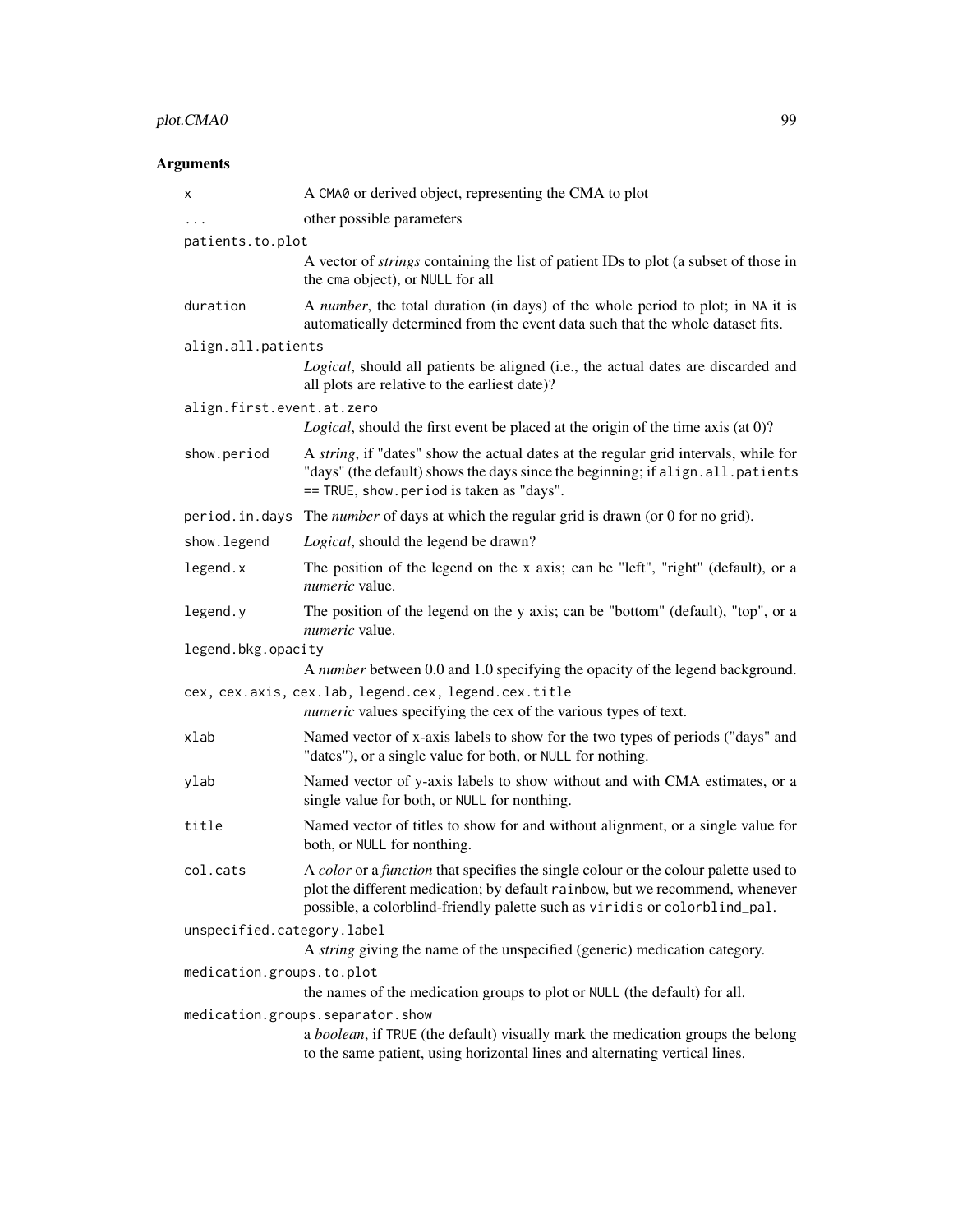|                              | medication.groups.separator.lty, medication.groups.separator.lwd, medication.groups.separator.color                                                                                                                    |
|------------------------------|------------------------------------------------------------------------------------------------------------------------------------------------------------------------------------------------------------------------|
|                              | graphical parameters (line type, line width and colour describing the visual<br>marking og medication groups as beloning to the same patient.                                                                          |
|                              | medication.groups.allother.label                                                                                                                                                                                       |
|                              | a string giving the label to use for the implicit __ALL_OTHERS__ medication<br>group (defaults to "*").                                                                                                                |
|                              | lty.event, lwd.event, pch.start.event, pch.end.event                                                                                                                                                                   |
|                              | The style of the event (line style, width, and start and end symbols).                                                                                                                                                 |
|                              | plot.events.vertically.displaced                                                                                                                                                                                       |
|                              | Should consecutive events be plotted on separate rows (i.e., separated vertically,<br>the default) or on the same row?                                                                                                 |
| print.dose                   | Logical, should the daily dose be printed as text?                                                                                                                                                                     |
| cex.dose                     | <i>Numeric</i> , if daily dose is printed, what text size to use?                                                                                                                                                      |
| print.dose.outline.col       |                                                                                                                                                                                                                        |
|                              | If NA, don't print dose text with outline, otherwise a color name/code for the<br>outline.                                                                                                                             |
| print.dose.centered          |                                                                                                                                                                                                                        |
|                              | Logical, print the daily dose centered on the segment or slightly below it?                                                                                                                                            |
| plot.dose                    | Logical, should the daily dose be indicated through segment width?                                                                                                                                                     |
| lwd.event.max.dose           |                                                                                                                                                                                                                        |
|                              | Numeric, the segment width corresponding to the maximum daily dose (must be<br>>= lwd.event but not too big either).                                                                                                   |
|                              | plot.dose.lwd.across.medication.classes                                                                                                                                                                                |
|                              | Logical, if TRUE, the line width of the even is scaled relative to all medication<br>classes (i.e., relative to the global minimum and maximum doses), otherwise it<br>is scale relative only to its medication class. |
|                              | col.continuation, lty.continuation, lwd.continuation                                                                                                                                                                   |
|                              | The style of the "continuation" lines connecting consecutive events (colour, line<br>style and width).                                                                                                                 |
| col.na                       | The colour used for missing event data.                                                                                                                                                                                |
| highlight.followup.window    |                                                                                                                                                                                                                        |
|                              | Logical, should the follow-up window be plotted?                                                                                                                                                                       |
| followup.window.col          |                                                                                                                                                                                                                        |
|                              | The follow-up window's colour.                                                                                                                                                                                         |
| highlight.observation.window |                                                                                                                                                                                                                        |
|                              | Logical, should the observation window be plotted?                                                                                                                                                                     |
|                              | observation.window.col, observation.window.density, observation.window.angle, observation.window.opac<br>Attributes of the observation window (colour, shading density, angle and opac-<br>ity).                       |
| alternating.bands.cols       |                                                                                                                                                                                                                        |
|                              | The colors of the alternating vertical bands distinguishing the patients; can be<br>$NULL = don't draw the bands; or a vector of colors.$                                                                              |
| rotate.text                  | <i>Numeric</i> , the angle by which certain text elements (e.g., axis labels) should be<br>rotated.                                                                                                                    |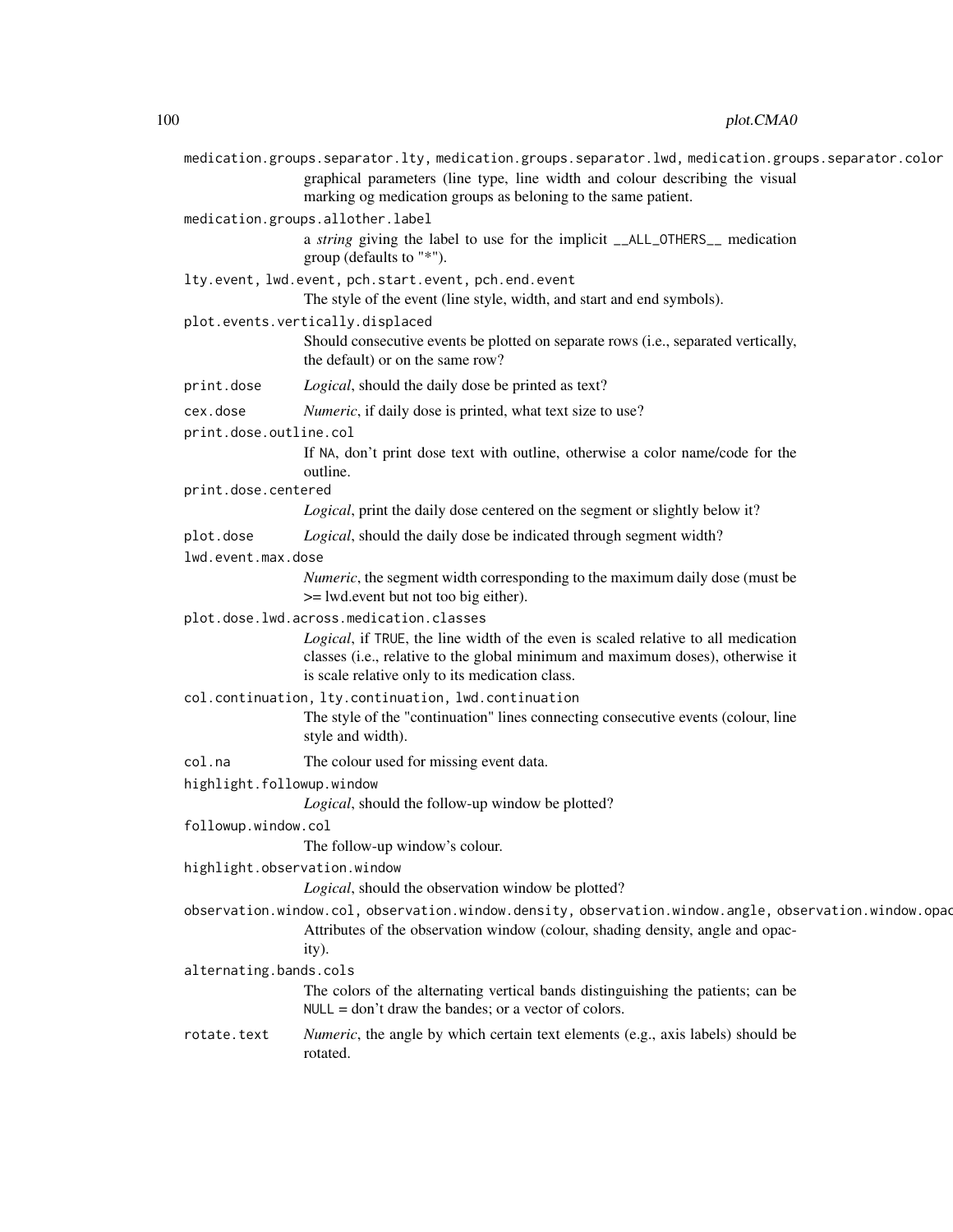# plot.CMA0 101

| force.draw.text                                                                                                                                                                                                                                                                                                                                                                                                                                                                                                                                                                                                       |
|-----------------------------------------------------------------------------------------------------------------------------------------------------------------------------------------------------------------------------------------------------------------------------------------------------------------------------------------------------------------------------------------------------------------------------------------------------------------------------------------------------------------------------------------------------------------------------------------------------------------------|
| Logical, if TRUE, always draw text even if too big or too small                                                                                                                                                                                                                                                                                                                                                                                                                                                                                                                                                       |
| Logical, should the plot use grayscale only (i.e., the gray. colors function)?<br>bw.plot                                                                                                                                                                                                                                                                                                                                                                                                                                                                                                                             |
| min.plot.size.in.characters.horiz, min.plot.size.in.characters.vert                                                                                                                                                                                                                                                                                                                                                                                                                                                                                                                                                   |
| Numeric, the minimum size of the plotting surface in characters; horizontally<br>(min.plot.size.in.characters.horiz) refers to the the whole duration of the events<br>to plot; vertically (min.plot.size.in.characters.vert) refers to a single event. If the<br>plotting is too small, possible solutions might be: if within RStudio, try to en-<br>large the "Plots" panel, or (also valid outside RStudio but not if using RStudio<br>server start a new plotting device (e.g., using X11(), quartz() or windows(),<br>depending on OS) or (works always) save to an image (e.g., $\text{jpeg}(\ldots); \ldots;$ |
| dev. of $f()$ and display it in a viewer.                                                                                                                                                                                                                                                                                                                                                                                                                                                                                                                                                                             |
| suppress.warnings<br>Logical: show or hide the warnings?                                                                                                                                                                                                                                                                                                                                                                                                                                                                                                                                                              |
| max.patients.to.plot                                                                                                                                                                                                                                                                                                                                                                                                                                                                                                                                                                                                  |
| <i>Numeric</i> , the maximum patients to attempt to plot.                                                                                                                                                                                                                                                                                                                                                                                                                                                                                                                                                             |
| export. formats a string giving the formats to export the figure to (by default NULL, meaning no<br>exporting); can be any combination of "svg" (just an SVG file), "html" (SVG +<br>HTML + CSS + JavaScript, all embedded within one HTML document), "jpg",<br>"png", "webp", "ps" or "pdf".                                                                                                                                                                                                                                                                                                                         |
| export.formats.fileprefix                                                                                                                                                                                                                                                                                                                                                                                                                                                                                                                                                                                             |
| a string giving the file name prefix for the exported formats (defaults to "AdhereR-<br>plot").                                                                                                                                                                                                                                                                                                                                                                                                                                                                                                                       |
| export.formats.height, export.formats.width                                                                                                                                                                                                                                                                                                                                                                                                                                                                                                                                                                           |
| numbers giving the desired dimensions (in pixels) for the exported figure (de-<br>faults to sane values if NA).                                                                                                                                                                                                                                                                                                                                                                                                                                                                                                       |
| export.formats.save.svg.placeholder                                                                                                                                                                                                                                                                                                                                                                                                                                                                                                                                                                                   |
| a logical, if TRUE, save an image placeholder of type given by export. formats. svg. placeholder. type<br>for the SVG image.                                                                                                                                                                                                                                                                                                                                                                                                                                                                                          |
| export.formats.svg.placeholder.type                                                                                                                                                                                                                                                                                                                                                                                                                                                                                                                                                                                   |
| a string, giving the type of placeholder for the SVG image to save; can be "jpg",<br>"png" (the default) or "webp".                                                                                                                                                                                                                                                                                                                                                                                                                                                                                                   |
| export.formats.svg.placeholder.embed                                                                                                                                                                                                                                                                                                                                                                                                                                                                                                                                                                                  |
| a <i>logical</i> , if TRUE, embed the placeholder image in the HTML document (if any)<br>using base64 encoding, otherwise (the default) leave it as an external image<br>file (works only when an HTML document is exported and only for JPEG or PNG<br>images.                                                                                                                                                                                                                                                                                                                                                       |
| export.formats.html.template, export.formats.html.javascript, export.formats.html.css                                                                                                                                                                                                                                                                                                                                                                                                                                                                                                                                 |
| character strings or NULL (the default) giving the path to the HTML, JavaScript<br>and CSS templates, respectively, to be used when generating the HTML+CSS<br>semi-interactive plots; when NULL, the default ones included with the package<br>will be used. If you decide to define new templates please use the default ones<br>for inspiration and note that future version are not guaranteed to be backwards<br>compatible!                                                                                                                                                                                     |
| export.formats.directory<br>a string; if exporting, which directory to export to; if NA (the default), creates the<br>files in a temporary directory.                                                                                                                                                                                                                                                                                                                                                                                                                                                                 |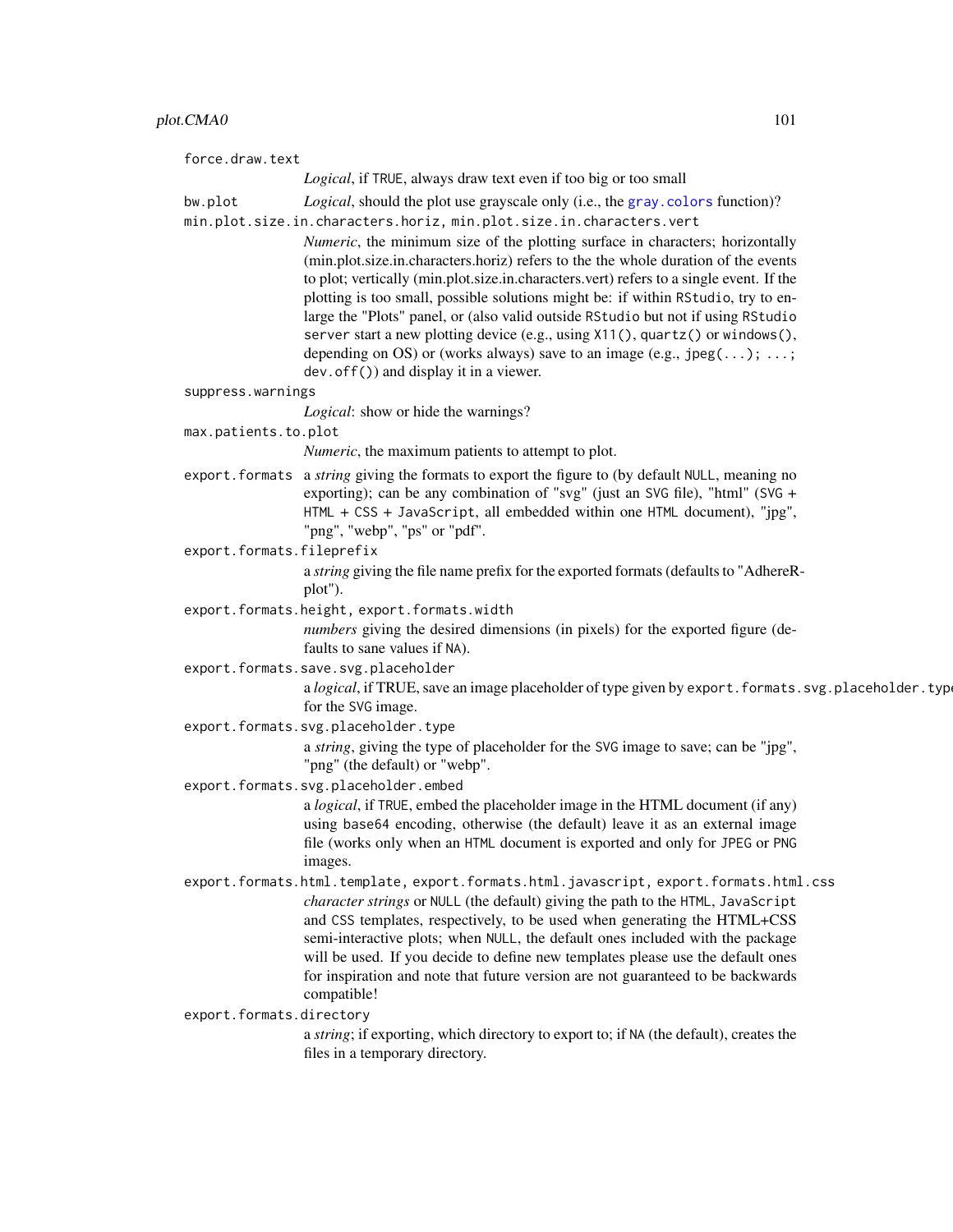#### generate.R.plot

a *logical*, if TRUE (the default), generate the standard (base R) plot for plotting within R.

#### do.not.draw.plot

a *logical*, if TRUE (*not* the default), does not draw the plot itself, but only the legend (if show.legend is TRUE) at coordinates (0,0) irrespective of the given legend coordinates. This is intended to allow (together with the get. legend.plotting.area() function) the separate plotting of the legend.

#### Details

The x-axis represents time (either in days since the earliest date or as actual dates), with consecutive events represented as ascending on the y-axis.

Each event is represented as a segment with style lty.event and line width lwd.event starting with a pch.start.event and ending with a pch.end.event character, coloured with a unique color as given by col.cats, extending from its start date until its end date. Consecutive events are thus represented on consecutive levels of the y-axis and are connected by a "continuation" line with col.continuation colour, lty.continuation style and lwd.continuation width; these continuation lines are purely visual guides helping to perceive the sequence of events, and carry no information about the availability of medication in this interval.

When several patients are displayed on the same plot, they are organized vertically, and alternating bands (white and gray) help distinguish consecutive patients. Implicitly, all patients contained in the cma object will be plotted, but the patients.to.plot parameter allows the selection of a subset of patients.

## Examples

```
cma0 <- CMA0(data=med.events,
             ID.colname="PATIENT_ID",
             event.date.colname="DATE",
             event.duration.colname="DURATION",
             event.daily.dose.colname="PERDAY",
             medication.class.colname="CATEGORY",
             followup.window.start=0,
             followup.window.start.unit="days",
             followup.window.duration=2*365,
             followup.window.duration.unit="days",
             observation.window.start=30,
             observation.window.start.unit="days",
             observation.window.duration=365,
             observation.window.duration.unit="days",
             date.format="%m/%d/%Y",
             summary="Base CMA");
plot(cma0, patients.to.plot=c("1","2"));
```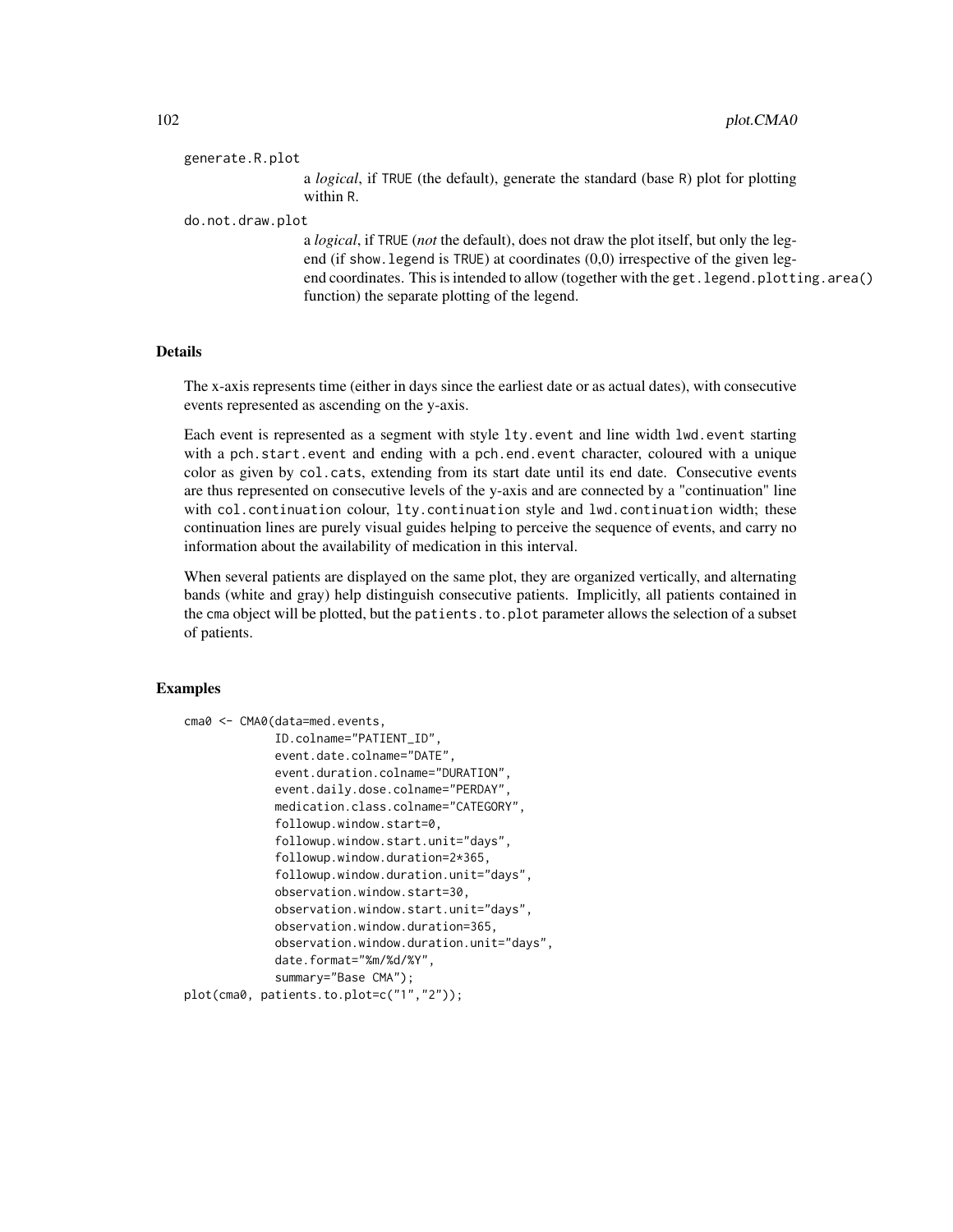#### **Description**

Plots the event data and estimated CMA encapsulated in objects derived from CMA0.

```
## S3 method for class 'CMA1'
plot(
 x,
  ...,
 patients.to.plot = NULL,
  duration = NA,
  align.all.patients = FALSE,
  align.first.event.at.zero = FALSE,
  show.period = c("dates", "days")[2],period.in.days = 90,
  show.legend = TRUE,
  legend.x = "right",legend.y = "bottom",
  legend.bkg.opacity = 0.5,
  legend.cex = 0.75,
  legend.cex.title = 1,
  cex = 1,
  cex. axis = 0.75.
  cex.1ab = 1,
  show.cma = TRUE,
  col.cats = rainbow,
  unspecified.category.label = "drug",
  medication.groups.to.plot = NULL,
 medication.groups.separator.show = TRUE,
 medication.groups.separator.lty = "solid",
 medication.groups.separator.lwd = 2,
 medication.groups.separator.color = "blue",
 medication.groups.allother.label = "*",
  lty.event = "solid",
  lwd.event = 2,
  pch.start.event = 15,
  pch.end.event = 16,
  show.event.intervals = TRUE,
  col.na = "lightgray",
  print.CMA = TRUE,
  CMA.cex = 0.5,
  plot.CMA = TRUE,
  CMA.plot.ratio = 0.1,
```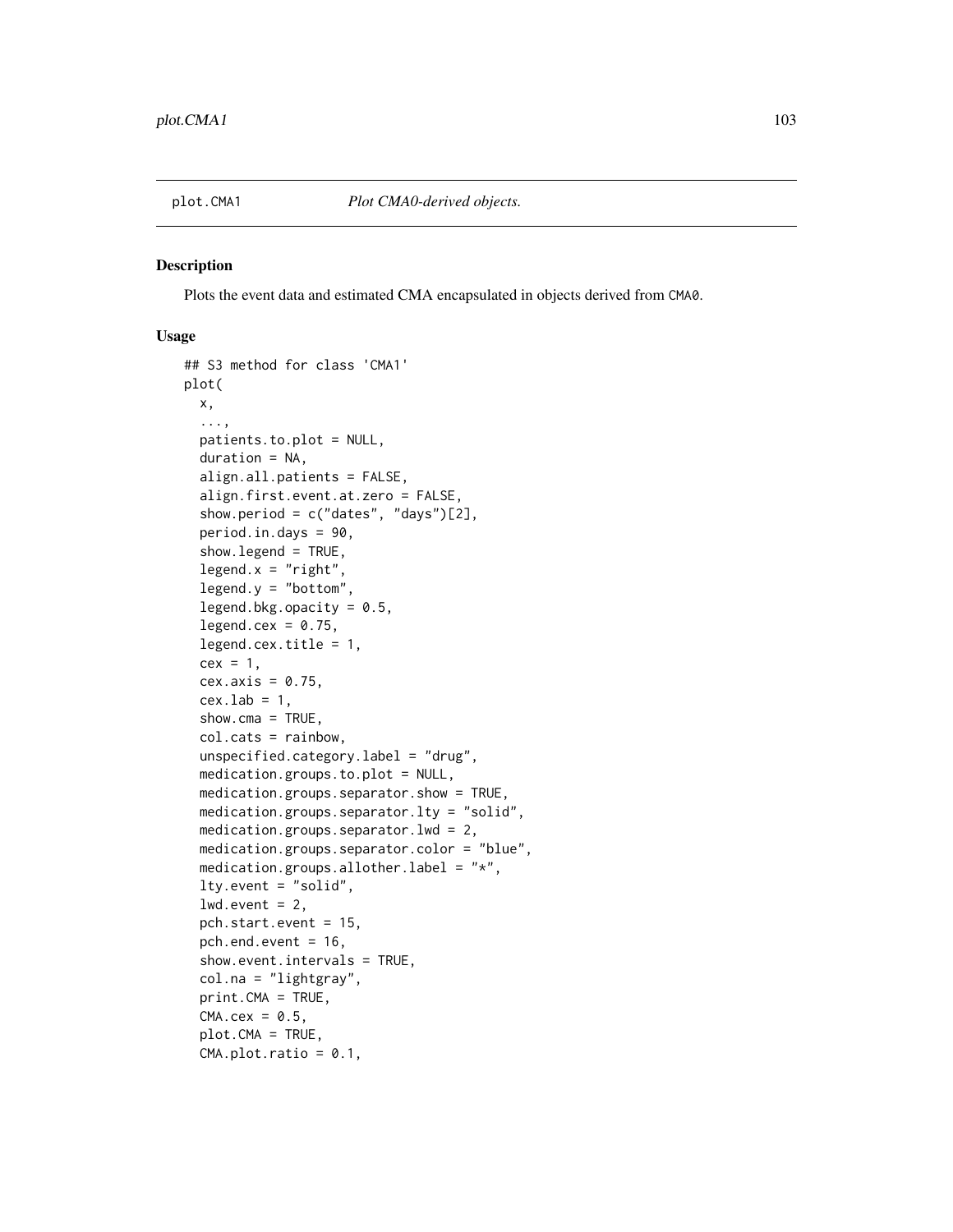```
CMA.plot.col = "lightgreen",
  CMA.plot.border = "darkgreen",
  CMA.plot.bkg = "aquantine",CMA.plot.text = CMA.plot.border,
  highlight.followup.window = TRUE,
  followup.window.col = "green",
  highlight.observation.window = TRUE,
  observation.window.col = "yellow",
  observation.window.density = 35,
  observation.window.angle = -30,
  observation.window.opacity = 0.3,
  show.real.obs.window.start = TRUE,
  real.obs.window.density = 35,
  real.obs.window.angle = 30,
  print.dose = FALSE,
  cex.dose = 0.75,
  print.dose.outline.col = "white",
  print.dose.centered = FALSE,
  plot.dose = FALSE,
  lwd.event.max.dose = 8,
  plot.dose.lwd.across.medication.classes = FALSE,
  alternating.bands.cols = c("white", "gray95"),
  bw.plot = FALSE,rotate.text = -60,
  force.draw.text = FALSE,
  min.plot.size.in.charactors.horiz = 0,min.plot.size.in.characters.vert = 0,
  max.patients.to.plot = 100,
  export.formats = NULL,
  export.formats.fileprefix = "AdhereR-plot",
  export.formats.height = NA,
  export.formats.width = NA,
  export.formats.save.svg.placeholder = TRUE,
  export.formats.svg.placeholder.type = c("jpg", "png", "webp")[2],
  export.formats.svg.placeholder.embed = FALSE,
  export.formats.directory = NA,
  export.formats.html.template = NULL,
  export.formats.html.javascript = NULL,
  export.formats.html.css = NULL,
  generate.R.plot = TRUE,
  do.not.draw.plot = FALSE
\lambda## S3 method for class 'CMA2'
plot(...)
## S3 method for class 'CMA3'
plot(\ldots)
```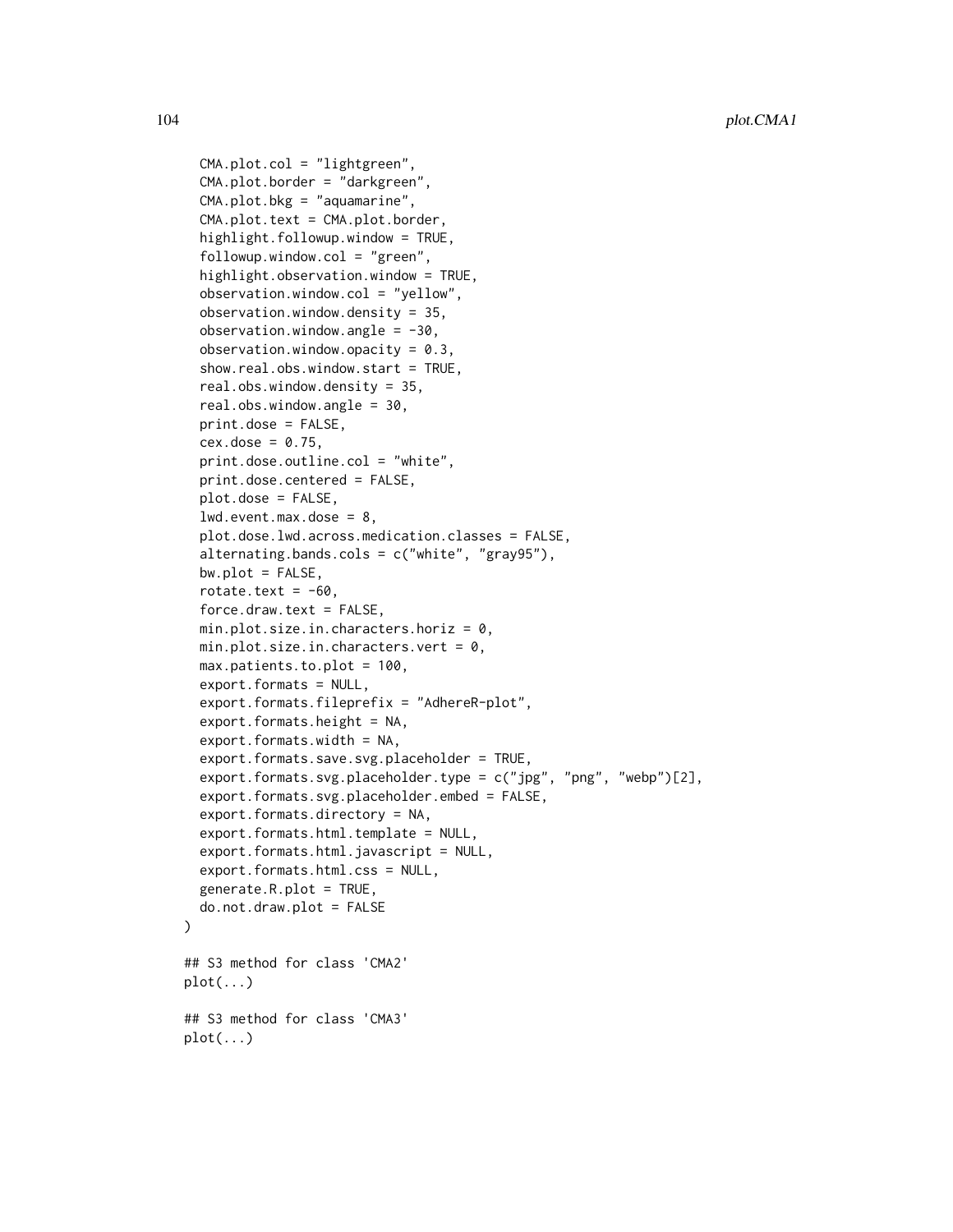## S3 method for class 'CMA4' plot(...) ## S3 method for class 'CMA5' plot(...) ## S3 method for class 'CMA6' plot(...) ## S3 method for class 'CMA7' plot(...) ## S3 method for class 'CMA8' plot(...) ## S3 method for class 'CMA9' plot(...)

# Arguments

| X                         | A CMA0 or derived object, representing the CMA to plot                                                                                                                                                              |
|---------------------------|---------------------------------------------------------------------------------------------------------------------------------------------------------------------------------------------------------------------|
| .                         | other possible parameters                                                                                                                                                                                           |
| patients.to.plot          |                                                                                                                                                                                                                     |
|                           | A vector of <i>strings</i> containing the list of patient IDs to plot (a subset of those in<br>the cma object), or NULL for all                                                                                     |
| duration                  | A number, the total duration (in days) of the whole period to plot; in NA it is<br>automatically determined from the event data such that the whole dataset fits.                                                   |
| align.all.patients        |                                                                                                                                                                                                                     |
|                           | Logical, should all patients be aligned (i.e., the actual dates are discarded and<br>all plots are relative to the earliest date)?                                                                                  |
| align.first.event.at.zero |                                                                                                                                                                                                                     |
|                           | <i>Logical</i> , should the first event be placed at the origin of the time axis (at 0)?                                                                                                                            |
| show.period               | A string, if "dates" show the actual dates at the regular grid intervals, while for<br>"days" (the default) shows the days since the beginning; if align. all. patients<br>== TRUE, show.period is taken as "days". |
|                           | period. in. days The <i>number</i> of days at which the regular grid is drawn (or 0 for no grid).                                                                                                                   |
| show. legend              | Logical, should the legend be drawn?                                                                                                                                                                                |
| legend.x                  | The position of the legend on the x axis; can be "left", "right" (default), or a<br><i>numeric</i> value.                                                                                                           |
| legend.y                  | The position of the legend on the y axis; can be "bottom" (default), "top", or a<br><i>numeric</i> value.                                                                                                           |
| legend.bkg.opacity        |                                                                                                                                                                                                                     |
|                           | A number between 0.0 and 1.0 specifying the opacity of the legend background.                                                                                                                                       |
|                           | cex, cex.axis, cex.lab, legend.cex, legend.cex.title, CMA.cex                                                                                                                                                       |
|                           | <i>numeric</i> values specifying the cex of the various types of text.                                                                                                                                              |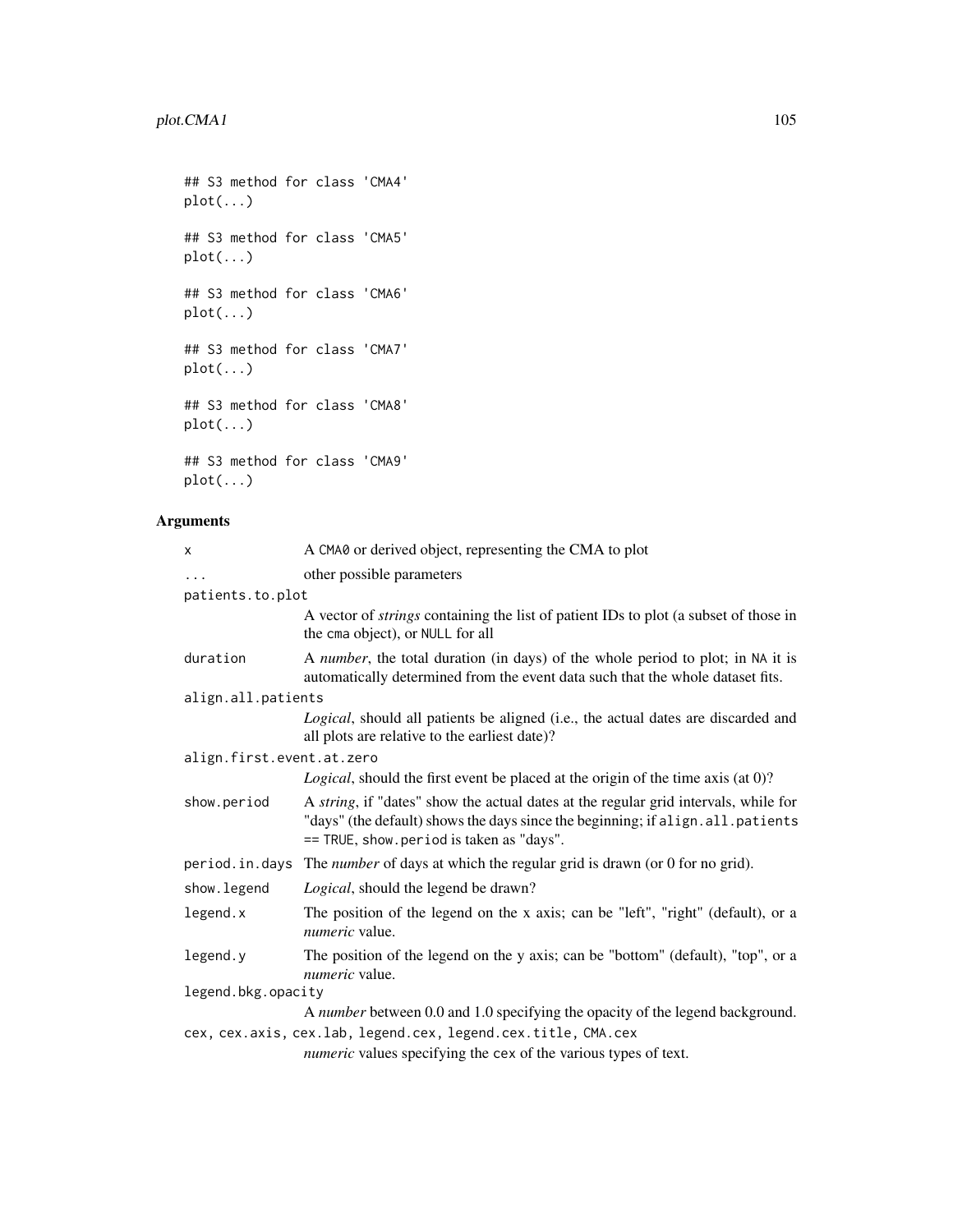| Logical, should the CMA type be shown in the title?                                                                                                                                                                                                  |
|------------------------------------------------------------------------------------------------------------------------------------------------------------------------------------------------------------------------------------------------------|
|                                                                                                                                                                                                                                                      |
| A color or a function that specifies the single colour or the colour palette used to<br>plot the different medication; by default rainbow, but we recommend, whenever<br>possible, a colorblind-friendly palette such as viridis or colorblind_pal.  |
| unspecified.category.label                                                                                                                                                                                                                           |
| A string giving the name of the unspecified (generic) medication category.                                                                                                                                                                           |
| medication.groups.to.plot                                                                                                                                                                                                                            |
| the names of the medication groups to plot or NULL (the default) for all.                                                                                                                                                                            |
| medication.groups.separator.show                                                                                                                                                                                                                     |
| a boolean, if TRUE (the default) visually mark the medication groups the belong<br>to the same patient, using horizontal lines and alternating vertical lines.                                                                                       |
| medication.groups.separator.lty, medication.groups.separator.lwd, medication.groups.separator.color<br>graphical parameters (line type, line width and colour describing the visual<br>marking og medication groups as beloning to the same patient. |
| medication.groups.allother.label                                                                                                                                                                                                                     |
| a string giving the label to use for the implicit __ALL_OTHERS__ medication<br>group (defaults to "*").                                                                                                                                              |
| lty.event, lwd.event, pch.start.event, pch.end.event<br>The style of the event (line style, width, and start and end symbols).                                                                                                                       |
| show.event.intervals                                                                                                                                                                                                                                 |
| Logical, should the actual event intervals be shown?                                                                                                                                                                                                 |
| The colour used for missing event data.                                                                                                                                                                                                              |
| Logical, should the CMA values be printed?                                                                                                                                                                                                           |
| Logical, should the CMA values be represented graphically?                                                                                                                                                                                           |
| CMA. plot. ratio A number, the proportion of the total horizontal plot space to be allocated to the<br>CMA plot.                                                                                                                                     |
| CMA.plot.col, CMA.plot.border, CMA.plot.bkg, CMA.plot.text<br>Strings giving the colours of the various components of the CMA plot.                                                                                                                  |
| highlight.followup.window                                                                                                                                                                                                                            |
| Logical, should the follow-up window be plotted?                                                                                                                                                                                                     |
| followup.window.col<br>The follow-up window's colour.                                                                                                                                                                                                |
| highlight.observation.window<br>Logical, should the observation window be plotted?                                                                                                                                                                   |
| observation.window.col, observation.window.density, observation.window.angle, observation.window.opac<br>Attributes of the observation window (colour, shading density, angle and opac-<br>ity).                                                     |
| show.real.obs.window.start, real.obs.window.density, real.obs.window.angle<br>For some CMAs, the observation window might be adjusted, in which case<br>should it be plotted and with that attributes?                                               |
| Logical, should the daily dose be printed as text?                                                                                                                                                                                                   |
| Numeric, if daily dose is printed, what text size to use?                                                                                                                                                                                            |
|                                                                                                                                                                                                                                                      |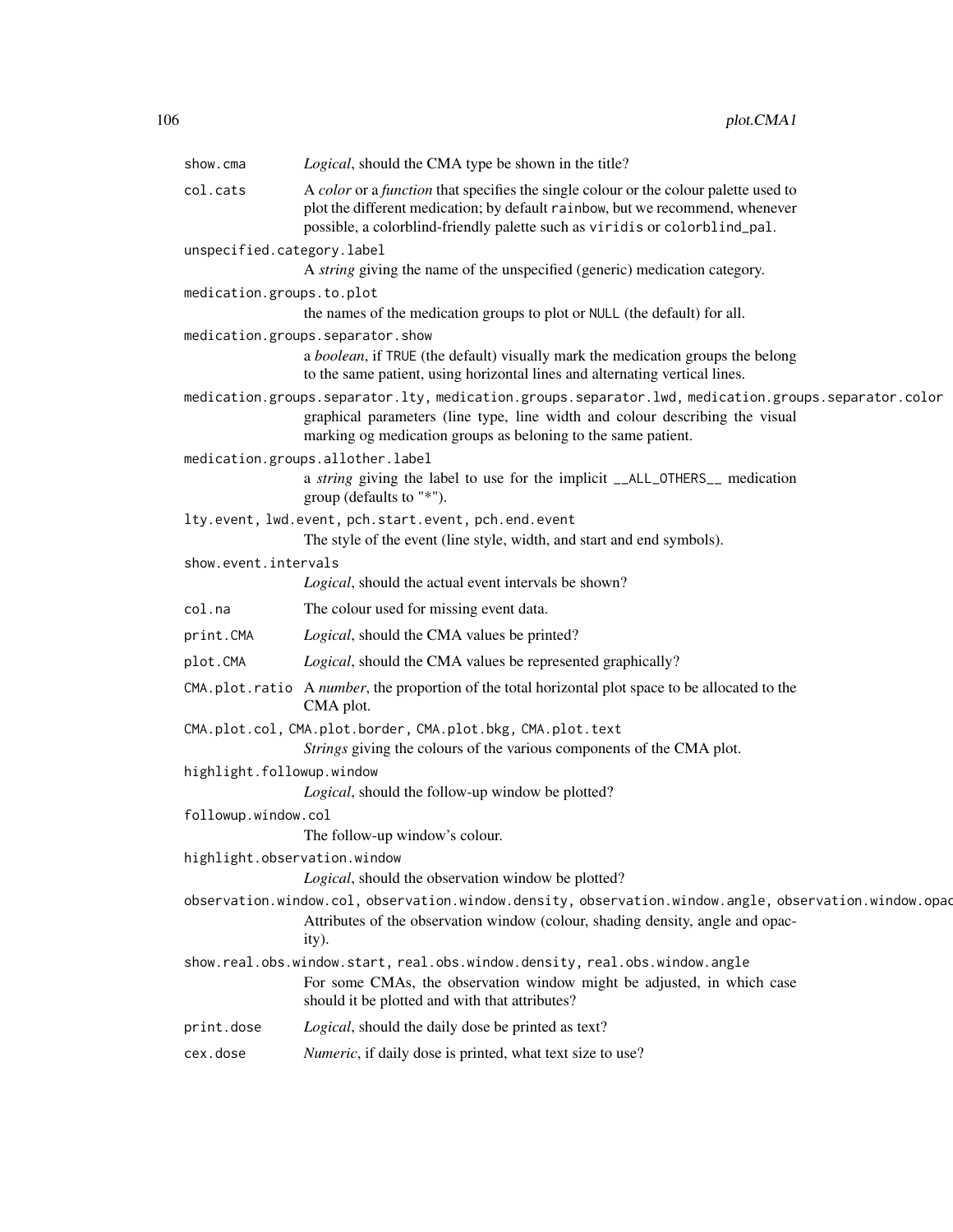# plot.CMA1 107

| print.dose.outline.col    |                                                                                                                                                                                                                                                                                                                                                                                                                                                                                                                                                                                                                                                 |
|---------------------------|-------------------------------------------------------------------------------------------------------------------------------------------------------------------------------------------------------------------------------------------------------------------------------------------------------------------------------------------------------------------------------------------------------------------------------------------------------------------------------------------------------------------------------------------------------------------------------------------------------------------------------------------------|
|                           | If NA, don't print dose text with outline, otherwise a color name/code for the<br>outline.                                                                                                                                                                                                                                                                                                                                                                                                                                                                                                                                                      |
| print.dose.centered       |                                                                                                                                                                                                                                                                                                                                                                                                                                                                                                                                                                                                                                                 |
|                           | Logical, print the daily dose centered on the segment or slightly below it?                                                                                                                                                                                                                                                                                                                                                                                                                                                                                                                                                                     |
| plot.dose                 | Logical, should the daily dose be indicated through segment width?                                                                                                                                                                                                                                                                                                                                                                                                                                                                                                                                                                              |
| lwd.event.max.dose        |                                                                                                                                                                                                                                                                                                                                                                                                                                                                                                                                                                                                                                                 |
|                           | <i>Numeric</i> , the segment width corresponding to the maximum daily dose (must be<br>>= lwd.event but not too big either).                                                                                                                                                                                                                                                                                                                                                                                                                                                                                                                    |
|                           | plot.dose.lwd.across.medication.classes                                                                                                                                                                                                                                                                                                                                                                                                                                                                                                                                                                                                         |
|                           | Logical, if TRUE, the line width of the even is scaled relative to all medication<br>classes (i.e., relative to the global minimum and maximum doses), otherwise it<br>is scale relative only to its medication class.                                                                                                                                                                                                                                                                                                                                                                                                                          |
| alternating.bands.cols    |                                                                                                                                                                                                                                                                                                                                                                                                                                                                                                                                                                                                                                                 |
|                           | The colors of the alternating vertical bands distinguishing the patients; can be<br>$NULL = don't draw the bands; or a vector of colors.$                                                                                                                                                                                                                                                                                                                                                                                                                                                                                                       |
| bw.plot                   | Logical, should the plot use grayscale only (i.e., the gray. colors function)?                                                                                                                                                                                                                                                                                                                                                                                                                                                                                                                                                                  |
| rotate.text               | <i>Numeric</i> , the angle by which certain text elements (e.g., axis labels) should be<br>rotated.                                                                                                                                                                                                                                                                                                                                                                                                                                                                                                                                             |
| force.draw.text           |                                                                                                                                                                                                                                                                                                                                                                                                                                                                                                                                                                                                                                                 |
|                           | Logical, if TRUE, always draw text even if too big or too small                                                                                                                                                                                                                                                                                                                                                                                                                                                                                                                                                                                 |
|                           | min.plot.size.in.characters.horiz, min.plot.size.in.characters.vert                                                                                                                                                                                                                                                                                                                                                                                                                                                                                                                                                                             |
|                           | Numeric, the minimum size of the plotting surface in characters; horizontally<br>(min.plot.size.in.characters.horiz) refers to the the whole duration of the events<br>to plot; vertically (min.plot.size.in.characters.vert) refers to a single event. If the<br>plotting is too small, possible solutions might be: if within RStudio, try to en-<br>large the "Plots" panel, or (also valid outside RStudio but not if using RStudio<br>server start a new plotting device (e.g., using X11(), quartz() or windows(),<br>depending on OS) or (works always) save to an image (e.g., $jpeg(); ;$<br>dev. of $f()$ and display it in a viewer. |
| max.patients.to.plot      |                                                                                                                                                                                                                                                                                                                                                                                                                                                                                                                                                                                                                                                 |
|                           | <i>Numeric</i> , the maximum patients to attempt to plot.                                                                                                                                                                                                                                                                                                                                                                                                                                                                                                                                                                                       |
|                           | export. formats a string giving the formats to export the figure to (by default NULL, meaning no<br>exporting); can be any combination of "svg" (just an SVG file), "html" (SVG +<br>HTML + CSS + JavaScript, all embedded within one HTML document), "jpg",<br>"png", "webp", "ps" or "pdf".                                                                                                                                                                                                                                                                                                                                                   |
| export.formats.fileprefix |                                                                                                                                                                                                                                                                                                                                                                                                                                                                                                                                                                                                                                                 |
|                           | a string giving the file name prefix for the exported formats (defaults to "AdhereR-<br>plot").                                                                                                                                                                                                                                                                                                                                                                                                                                                                                                                                                 |
|                           | export.formats.height, export.formats.width                                                                                                                                                                                                                                                                                                                                                                                                                                                                                                                                                                                                     |
|                           | numbers giving the desired dimensions (in pixels) for the exported figure (de-<br>faults to sane values if NA).                                                                                                                                                                                                                                                                                                                                                                                                                                                                                                                                 |
|                           | export.formats.save.svg.placeholder                                                                                                                                                                                                                                                                                                                                                                                                                                                                                                                                                                                                             |
|                           | a logical, if TRUE, save an image placeholder of type given by export. formats. svg.placeholder. type<br>for the SVG image.                                                                                                                                                                                                                                                                                                                                                                                                                                                                                                                     |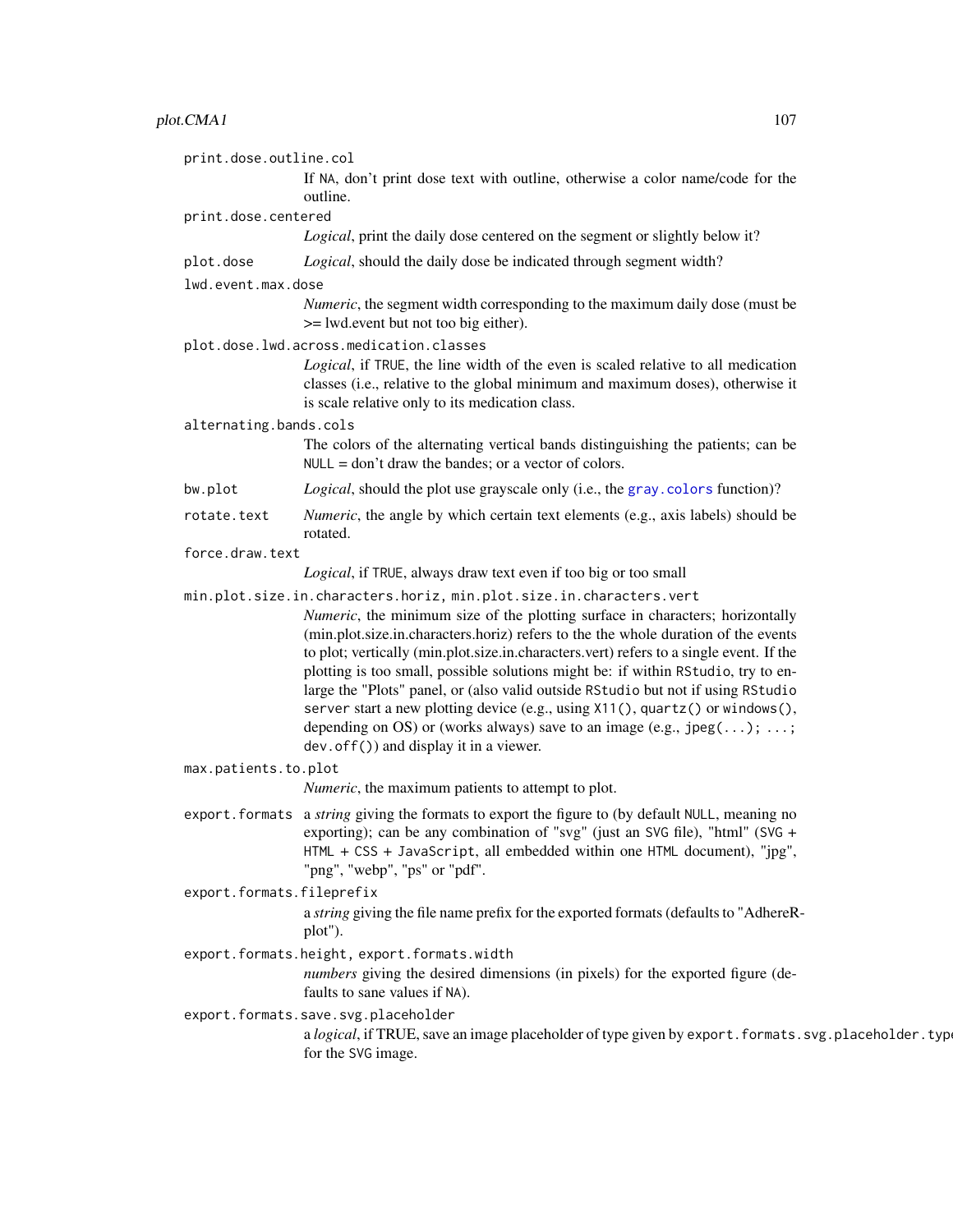export.formats.svg.placeholder.type

a *string*, giving the type of placeholder for the SVG image to save; can be "jpg", "png" (the default) or "webp".

export.formats.svg.placeholder.embed

a *logical*, if TRUE, embed the placeholder image in the HTML document (if any) using base64 encoding, otherwise (the default) leave it as an external image file (works only when an HTML document is exported and only for JPEG or PNG images.

export.formats.directory

a *string*; if exporting, which directory to export to; if NA (the default), creates the files in a temporary directory.

- export.formats.html.template, export.formats.html.javascript, export.formats.html.css *character strings* or NULL (the default) giving the path to the HTML, JavaScript and CSS templates, respectively, to be used when generating the HTML+CSS semi-interactive plots; when NULL, the default ones included with the package will be used. If you decide to define new templates please use the default ones for inspiration and note that future version are not guaranteed to be backwards compatible!
- generate.R.plot

a *logical*, if TRUE (the default), generate the standard (base R) plot for plotting within R.

do.not.draw.plot

a *logical*, if TRUE (*not* the default), does not draw the plot itself, but only the legend (if show.legend is TRUE) at coordinates (0,0) irrespective of the given legend coordinates. This is intended to allow (together with the get. legend.plotting.area() function) the separate plotting of the legend.

#### Details

Please note that this function plots objects inheriting from CMA0 but not objects of type CMA0 itself (these are plotted by [plot.CMA0](#page-96-0)).

The x-axis represents time (either in days since the earliest date or as actual dates), with consecutive events represented as ascending on the y-axis.

Each event is represented as a segment with style lty.event and line width lwd.event starting with a pch.start.event and ending with a pch.end.event character, coloured with a unique color as given by col.cats, extending from its start date until its end date. Superimposed on these are shown the event intervals and gap days as estimated by the particular CMA method, more precisely plotting the start and end of the available events as solid filled-in rectangles, and the event gaps as shaded rectangles.

The follow-up and the observation windows are plotted as an empty rectangle and as shaded rectangle, respectively (for some CMAs the observation window might be adjusted in which case the adjustment may also be plotted using a different shading).

The CMA estimates can be visually represented as well in the left side of the figure using bars (sometimes the estimates can go above 100%, in which case the maximum possible bar filling is adjusted to reflect this).

When several patients are displayed on the same plot, they are organized vertically, and alternating bands (white and gray) help distinguish consecutive patients. Implicitely, all patients contained in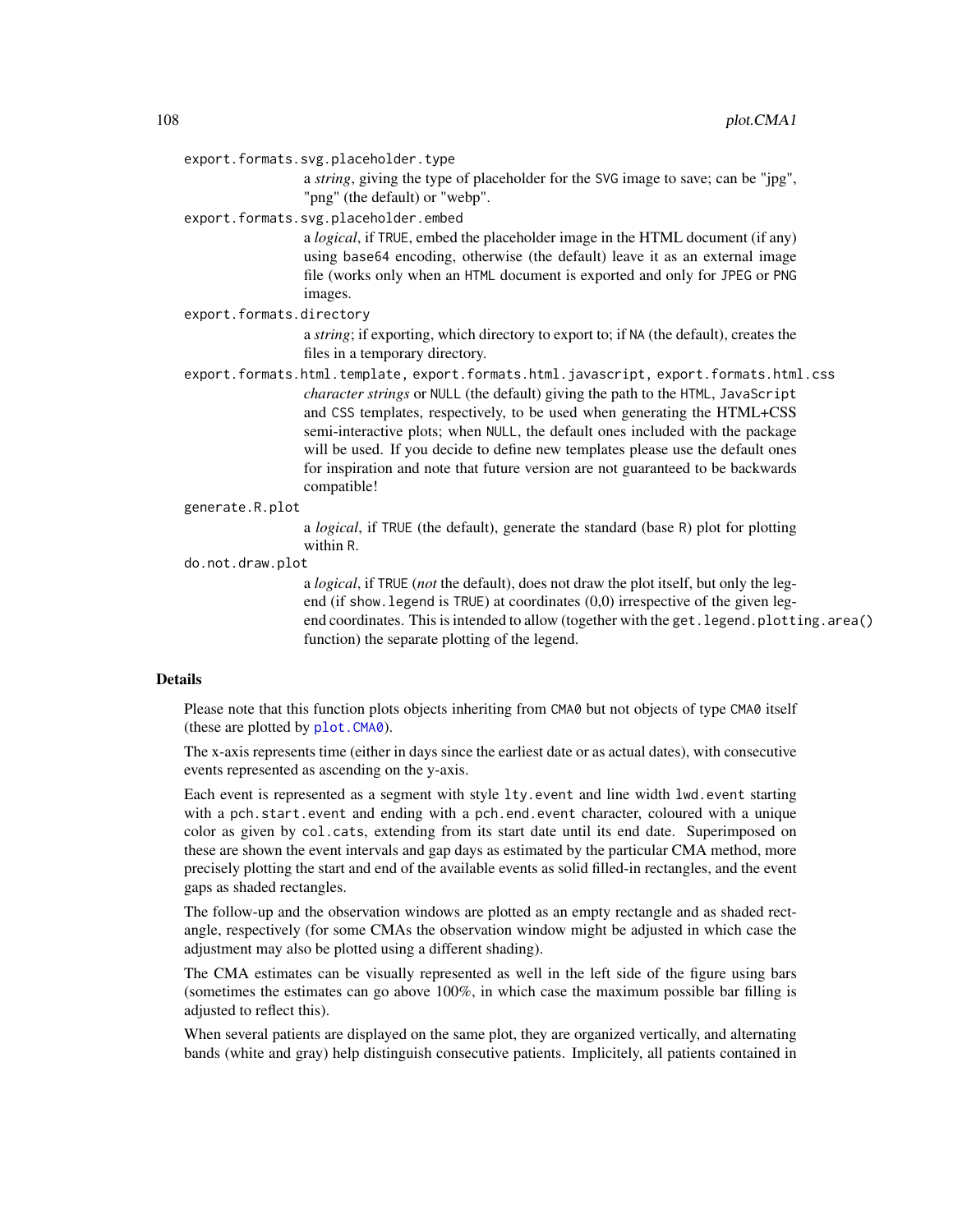<span id="page-108-0"></span>the cma object will be plotted, but the patients.to.plot parameter allows the selection of a subset of patients.

Finally, the y-axis shows the patient ID and possibly the CMA estimate as well.

## Examples

```
cma1 <- CMA1(data=med.events,
             ID.colname="PATIENT_ID",
             event.date.colname="DATE",
             event.duration.colname="DURATION",
             followup.window.start=30,
             observation.window.start=30,
             observation.window.duration=365,
             date.format="%m/%d/%Y"
            );
plot(cma1, patients.to.plot=c("1","2"));
```
plot.CMA\_per\_episode *Plot CMA\_per\_episode and CMA\_sliding\_window objects.*

## Description

Plots the event data and the estimated CMA per treatment episode and sliding window, respectively.

```
## S3 method for class 'CMA_per_episode'
plot(
 x,
 patients.to.plot = NULL,
 duration = NA,
  align.all.patients = FALSE,
  align.first.event.at.zero = FALSE,
  show.period = c("dates", "days")[2],period.in.days = 90,
  show.legend = TRUE,
  legend.x = "right",legend.y = "bottom",
  legend.bkg.opacity = 0.5,
  legend.cex = 0.75,
  legend.cex.title = 1,
  cex = 1,
  cex. axis = 0.75,
  cex.lab = 1,
  show.cma = TRUE,
  xlab = c(datas = "Date", days = "Days"),ylab = c(withoutCMA = "patient", withCMA = "patient (& CMA)"),
  title = c(aligned = "Event patterns (all patients aligned)", notaligned =
```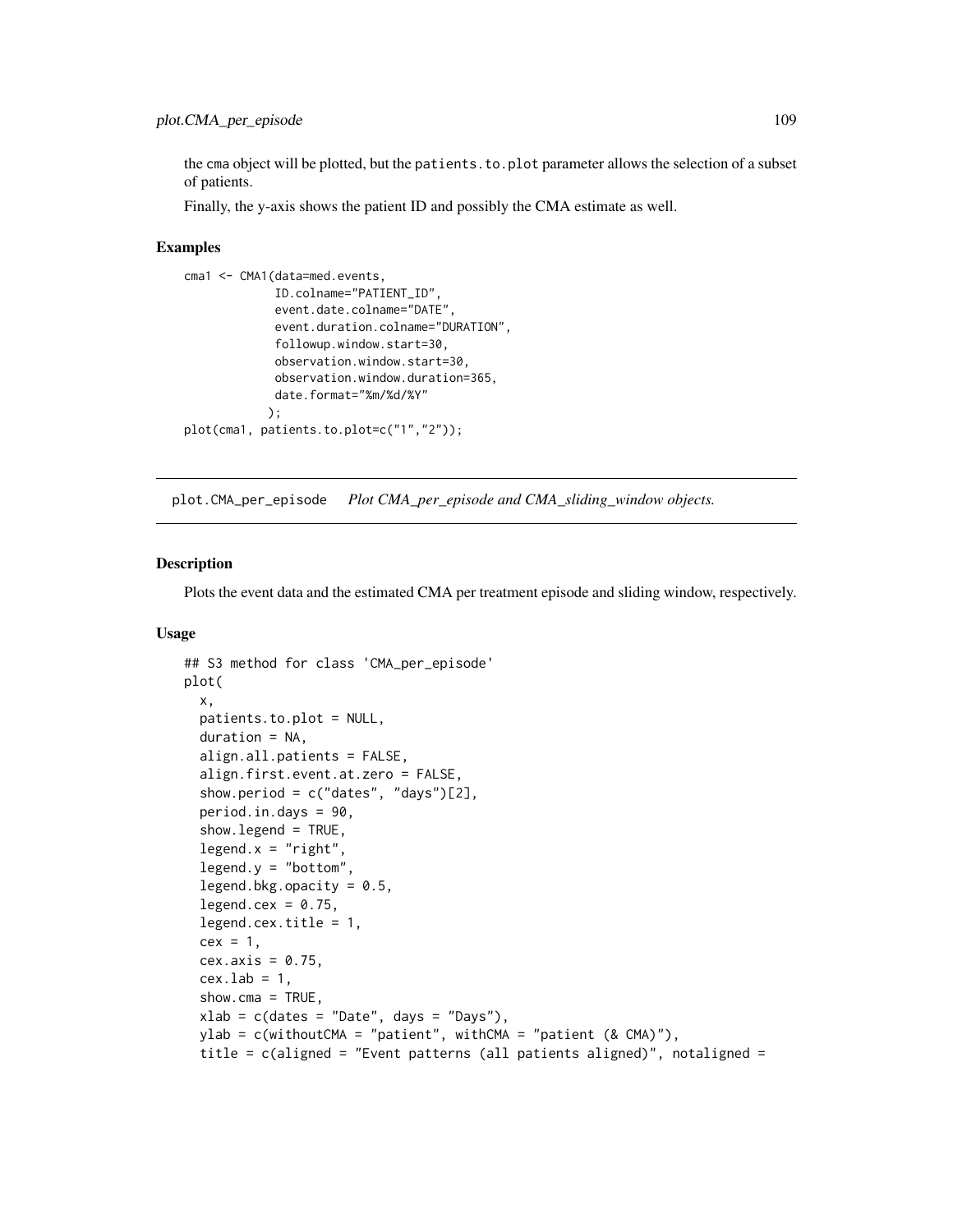```
"Event patterns"),
col.cats = rainbow,
unspecified.category.label = "drug",
medication.groups.to.plot = NULL,
medication.groups.separator.show = TRUE,
medication.groups.separator.lty = "solid",
medication.groups.separator.lwd = 2,
medication.groups.separator.color = "blue",
medication.groups.allother.label = "*,
lty.event = "solid",
lwd.event = 2,
pch.start.event = 15,
pch.end.event = 16,
show.event.intervals = FALSE,
show.overlapping.event.intervals = c("first", "last", "min gap", "max gap",
  "average")[1],
plot.events.vertically.displaced = TRUE,
print.dose = FALSE,
cex.dose = 0.75,
print.dose.outline.col = "white",
print.dose.centered = FALSE,
plot.dose = FALSE,
lwd.event.max.dose = 8,plot.dose.lwd.across.medication.classes = FALSE,
col.na = "lightgray",
col.continuation = "black",
lty.continuation = "dotted",
lwd.continuation = 1,
print.CMA = TRUE,
CMA.cex = 0.5,
plot.CMA = TRUE,plot.CMA.as.histogram = TRUE,
plot.partial.CMAs.as = c("stacked", "overlapping", "timeseries")[1],
plot.partial.CMAs.as.stacked.col.bars = "gray90",
plot.partial.CMAs.as.stacked.col.border = "gray30",
plot.partial.CMAs.as.stacked.col.text = "black",
plot.partial.CMAs.as.timeseries.vspace = 7,
plot.partial.CMAs.as.timeseries.start.from.zero = TRUE,
plot.partial.CMAs.as.timeseries.col.dot = "darkblue",
plot.partial.CMAs.as.timeseries.col.interval = "gray70",
plot.partial.CMAs.as.timeseries.col.text = "firebrick",
plot.partial.CMAs.as.timeseries.interval.type = c("none", "segments", "arrows",
  "lines", "rectangles")[2],
plot.partial.CMAs.as.timeseries.lwd.interval = 1,
plot.partial.CMAs.as.timeseries.alpha.interval = 0.25,
plot.partial.CMAs.as.timeseries.show.0perc = TRUE,
plot.partial.CMAs.as.timeseries.show.100perc = FALSE,
plot.partial.CMAs.as.overlapping.alternate = TRUE,
```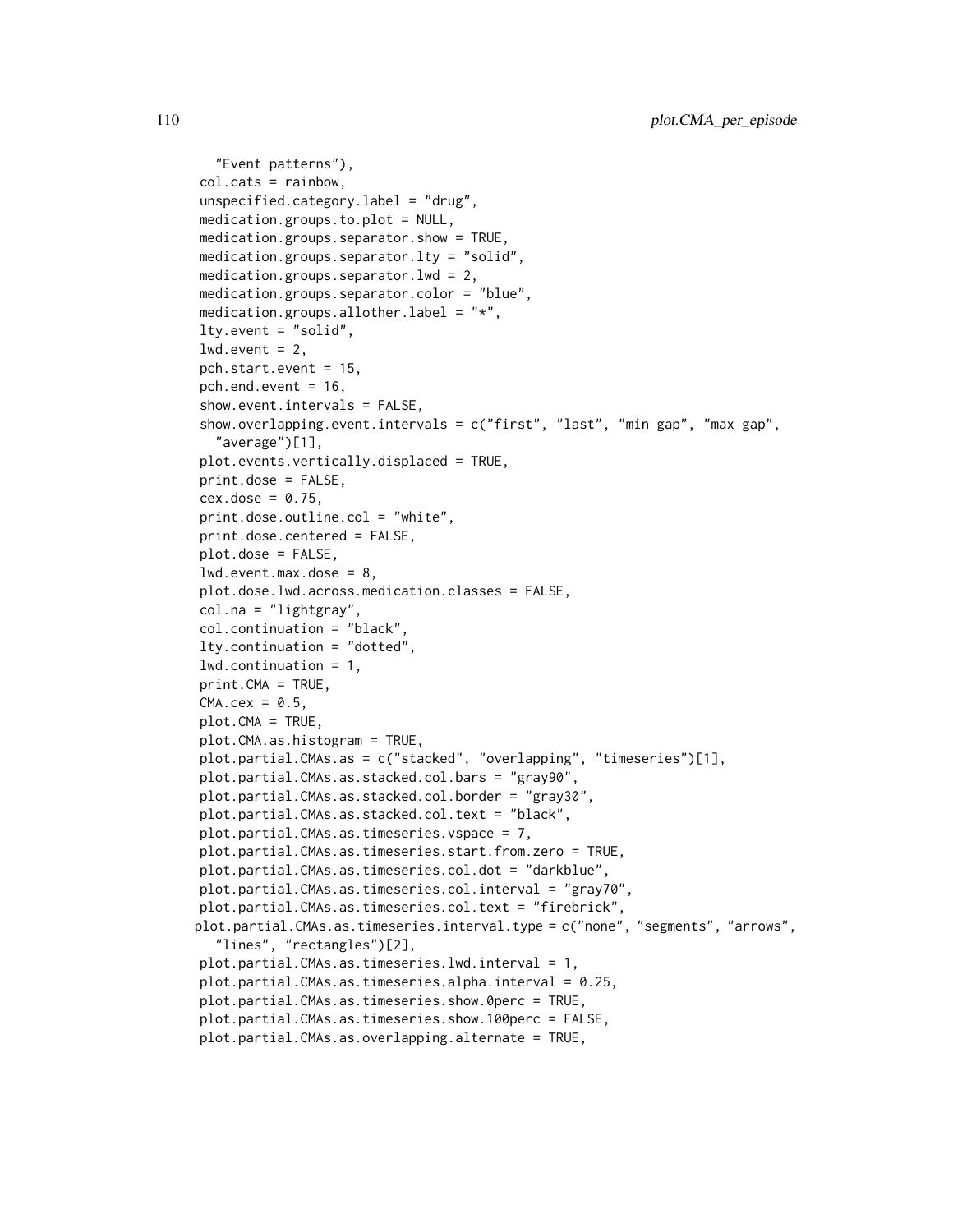```
plot.partial.CMAs.as.overlapping.col.interval = "gray70",
  plot.partial.CMAs.as.overlapping.col.text = "firebrick",
  CMA.plot.ratio = <math>0.1</math>,CMA.plot.col = "lightgreen",
  CMA.plot.border = "darkgreen",
  CMA.plot.bkg = "aquamarine",
  CMA.plot.text = CMA.plot.border,
  highlight.followup.window = TRUE,
  followup. window. col = "green",highlight.observation.window = TRUE,
  observation.window.col = "yellow",
  observation.window.opacity = 0.3,
  print.episode.or.sliding.window = FALSE,
  alternating.bands.cols = c("white", "gray95"),
  bw.plot = FALSE,rotate.text = -60,
  force.draw.text = FALSE,
  min.plot.size.in.characters.horiz = 0,
 min.plot.size.in.characters.vert = 0,
  max.patients.to.plot = 100,
  export.formats = NULL,
  export.formats.fileprefix = "AdhereR-plot",
  export.formats.height = NA,
  export.formats.width = NA,
  export.formats.save.svg.placeholder = TRUE,
  export.formats.svg.placeholder.type = c("jpg", "png", "webp")[2],
  export.formats.svg.placeholder.embed = FALSE,
  export.formats.html.template = NULL,
  export.formats.html.javascript = NULL,
  export.formats.html.css = NULL,
  export.formats.directory = NA,
  generate.R.plot = TRUE,
  do.not.draw.plot = FALSE,
  suppress.warnings = FALSE,
  ...
\lambda## S3 method for class 'CMA_sliding_window'
plot(
  x,
 patients.to.plot = NULL,
  duration = NA,
  align.all.patients = FALSE,
  align.first.event.at.zero = FALSE,
  show.period = c("dates", "days")[2],
  period.in.days = 90,
  show.legend = TRUE,
  legent.x = "right",
```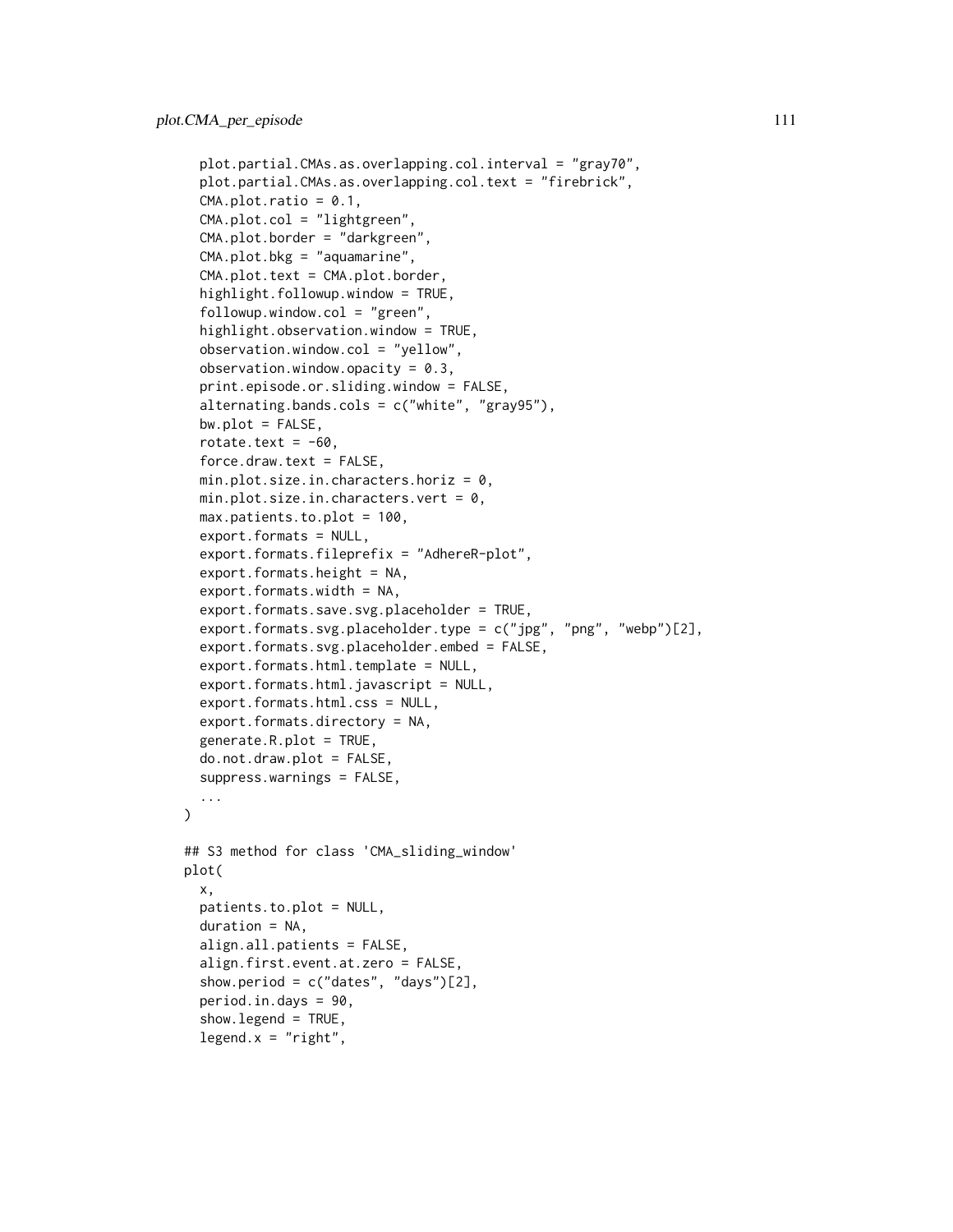```
legend.y = "bottom",legend.bkg.opacity = 0.5,
legend.cex = 0.75,
legend.cex.title = 1,
cex = 1,
cex. axis = 0.75,cex.1ab = 1,
show.cma = TRUE,
xlab = c(datas = "Date", days = "Days"),ylab = c(withoutCMA = "patient", withCMA = "patient (& CMA)"),
title = c(aligned = "Event patterns (all patients aligned)", notaligned =
  "Event patterns"),
col.cats = rainbow,
unspecified.category.label = "drug",
medication.groups.to.plot = NULL,
medication.groups.separator.show = TRUE,
medication.groups.separator.lty = "solid",
medication.groups.separator.lwd = 2,
medication.groups.separator.color = "blue",
medication.groups.allother.label = "*,
lty.event = "solid",
lwd.event = 2,
pch.start.event = 15,
pch.end.event = 16,
show.event.intervals = FALSE,
show.overlapping.event.intervals = c("first", "last", "min gap", "max gap",
  "average")[1],
plot.events.vertically.displaced = TRUE,
print.dose = FALSE,
cex.dose = 0.75,
print.dose.outline.col = "white",
print.dose.centered = FALSE,
plot.dose = FALSE,
lwd.event.max.dose = 8,plot.dose.lwd.across.medication.classes = FALSE,
col.na = "lightgray",
col.continuation = "black",
lty.continuation = "dotted",
lwd.continuation = 1,
print.CMA = TRUE,
CMA.cex = 0.5,
plot.CMA = TRUE,
plot.CMA.as.histogram = TRUE,
plot.partial.CMAs.as = c("stacked", "overlapping", "timeseries")[1],
plot.partial.CMAs.as.stacked.col.bars = "gray90",
plot.partial.CMAs.as.stacked.col.border = "gray30",
plot.partial.CMAs.as.stacked.col.text = "black",
plot.partial.CMAs.as.timeseries.vspace = 7,
```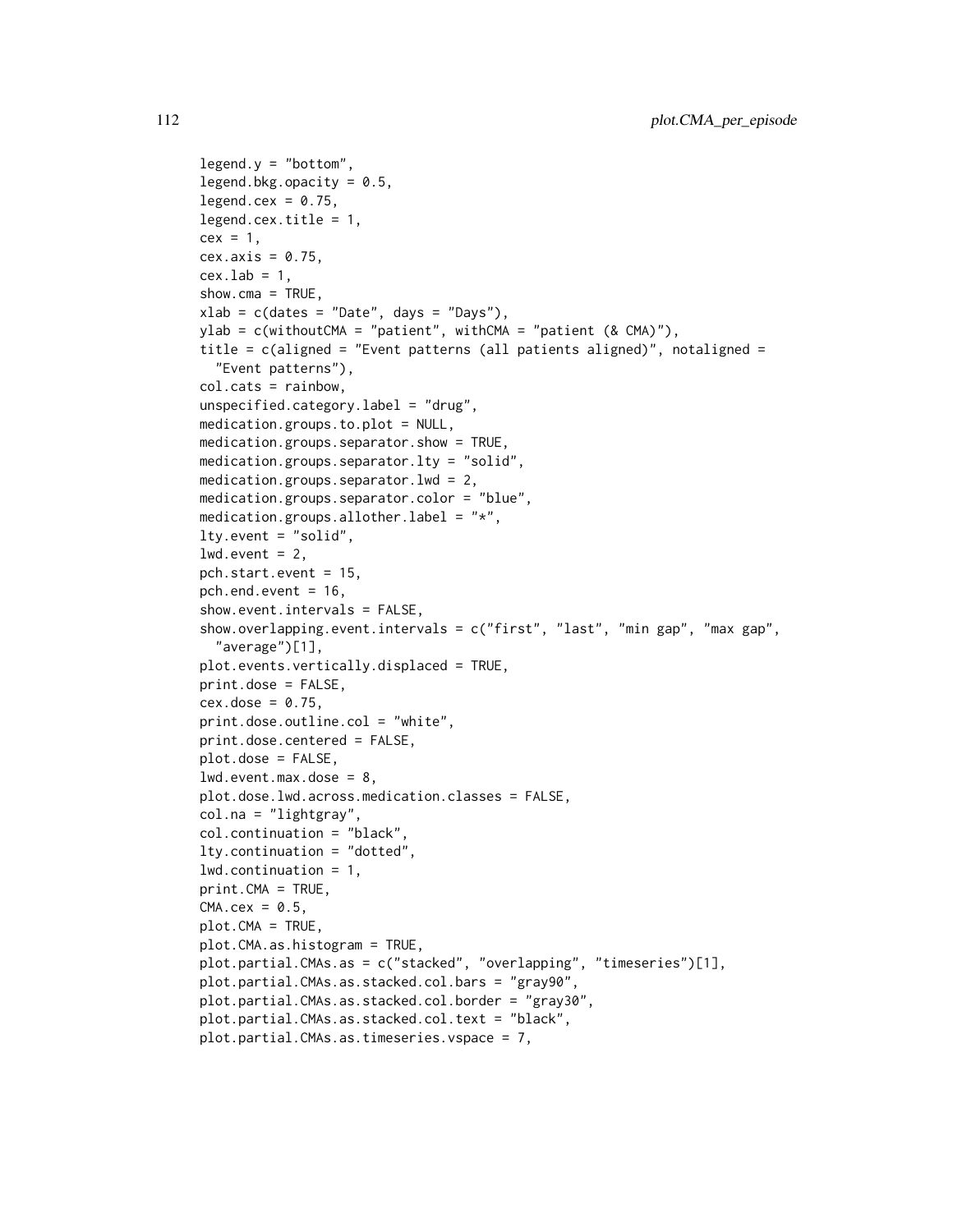```
plot.partial.CMAs.as.timeseries.start.from.zero = TRUE,
plot.partial.CMAs.as.timeseries.col.dot = "darkblue",
plot.partial.CMAs.as.timeseries.col.interval = "gray70",
plot.partial.CMAs.as.timeseries.col.text = "firebrick",
plot.partial.CMAs.as.timeseries.interval.type = c("none", "segments", "arrows",
  "lines", "rectangles")[2],
plot.partial.CMAs.as.timeseries.lwd.interval = 1,
plot.partial.CMAs.as.timeseries.alpha.interval = 0.25,
plot.partial.CMAs.as.timeseries.show.0perc = TRUE,
plot.partial.CMAs.as.timeseries.show.100perc = FALSE,
plot.partial.CMAs.as.overlapping.alternate = TRUE,
plot.partial.CMAs.as.overlapping.col.interval = "gray70",
plot.partial.CMAs.as.overlapping.col.text = "firebrick",
CMA.plot.ratio = 0.1,
CMA.plot.col = "lightgreen",
CMA.plot.border = "darkgreen",
CMA.plot.bkg = "aquamarine",
CMA.plot.text = CMA.plot.border,highlight.followup.window = TRUE,
followup.window.col = "green",highlight.observation.window = TRUE,
observation.window.col = "yellow",
observation.window.opacity = 0.3,
print.episode.or.sliding.window = FALSE,
alternating.bands.cols = c("white", "gray95"),
bw.plot = FALSE,rotate.text = -60,
force.draw.text = FALSE,
min.plot.size.in.characters.horiz = 0,
min.plot.size.in.characters.vert = 0,
max.patients.to.plot = 100,
export.formats = NULL,
export.formats.fileprefix = "AdhereR-plot",
export.formats.height = NA,
export.formats.width = NA,
export.formats.save.svg.placeholder = TRUE,
export.formats.svg.placeholder.type = c("ipg", "nng", "webp")[2],export.formats.svg.placeholder.embed = FALSE,
export.formats.html.template = NULL,
export.formats.html.javascript = NULL,
export.formats.html.css = NULL,
export.formats.directory = NA,
generate.R.plot = TRUE,
do.not.draw.plot = FALSE,
suppress.warnings = FALSE,
...
```
)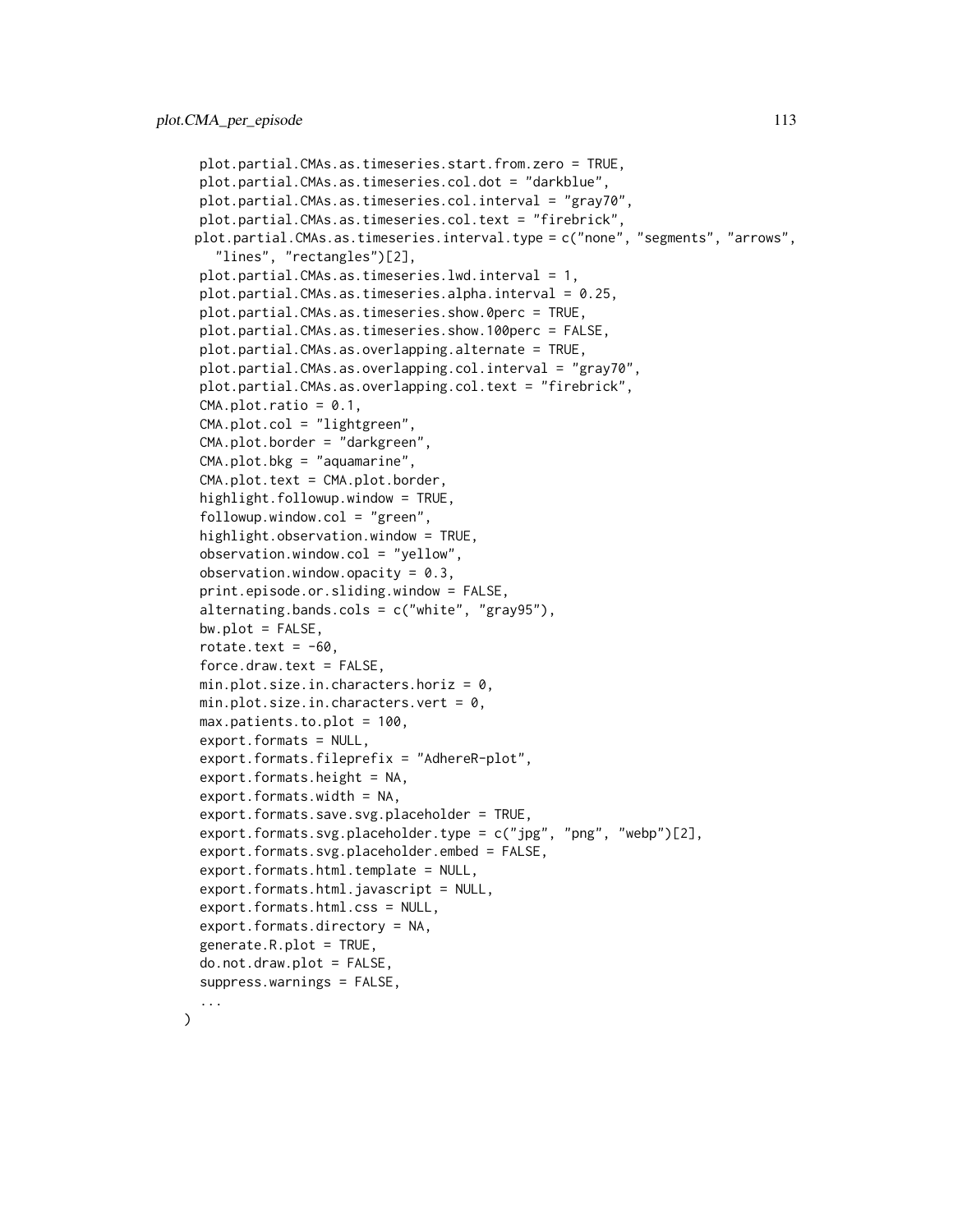| x                            | A CMA0 or derived object, representing the CMA to plot                                                                                                                                                                                                            |
|------------------------------|-------------------------------------------------------------------------------------------------------------------------------------------------------------------------------------------------------------------------------------------------------------------|
| patients.to.plot             |                                                                                                                                                                                                                                                                   |
|                              | A vector of <i>strings</i> containing the list of patient IDs to plot (a subset of those in<br>the cma object), or NULL for all                                                                                                                                   |
| duration                     | A number, the total duration (in days) of the whole period to plot; in NA it is<br>automatically determined from the event data such that the whole dataset fits.                                                                                                 |
| align.all.patients           |                                                                                                                                                                                                                                                                   |
|                              | Logical, should all patients be aligned (i.e., the actual dates are discarded and<br>all plots are relative to the earliest date)?                                                                                                                                |
| align.first.event.at.zero    |                                                                                                                                                                                                                                                                   |
|                              | Logical, should the first event be placed at the origin of the time axis (at 0)?                                                                                                                                                                                  |
| show.period                  | A string, if "dates" show the actual dates at the regular grid intervals, while for<br>"days" (the default) shows the days since the beginning; if align.all.patients<br>== TRUE, show.period is taken as "days".                                                 |
| period.in.days               | The number of days at which the regular grid is drawn (or 0 for no grid).                                                                                                                                                                                         |
| show.legend                  | Logical, should the legend be drawn?                                                                                                                                                                                                                              |
| legend.x                     | The position of the legend on the x axis; can be "left", "right" (default), or a<br>numeric value.                                                                                                                                                                |
| legend.y                     | The position of the legend on the y axis; can be "bottom" (default), "top", or a<br><i>numeric</i> value.                                                                                                                                                         |
| legend.bkg.opacity           |                                                                                                                                                                                                                                                                   |
|                              | A number between 0.0 and 1.0 specifying the opacity of the legend background.                                                                                                                                                                                     |
| legend.cex, legend.cex.title |                                                                                                                                                                                                                                                                   |
|                              | The legend and legend title font sizes.                                                                                                                                                                                                                           |
| cex, cex.axis, cex.lab       |                                                                                                                                                                                                                                                                   |
|                              | <i>numeric</i> values specifying the cex of the various types of text.                                                                                                                                                                                            |
| show.cma                     | Logical, should the CMA type be shown in the title?                                                                                                                                                                                                               |
| xlab                         | Named vector of x-axis labels to show for the two types of periods ("days" and<br>"dates"), or a single value for both, or NULL for nothing.                                                                                                                      |
| ylab                         | Named vector of y-axis labels to show without and with CMA estimates, or a<br>single value for both, or NULL for nonthing.                                                                                                                                        |
| title                        | Named vector of titles to show for and without alignment, or a single value for<br>both, or NULL for nonthing.                                                                                                                                                    |
| col.cats                     | A <i>color</i> or a <i>function</i> that specifies the single colour or the colour palette used to<br>plot the different medication; by default rainbow, but we recommend, whenever<br>possible, a colorblind-friendly palette such as viridis or colorblind_pal. |
| unspecified.category.label   |                                                                                                                                                                                                                                                                   |
|                              | A string giving the name of the unspecified (generic) medication category.                                                                                                                                                                                        |
| medication.groups.to.plot    |                                                                                                                                                                                                                                                                   |
|                              | the names of the medication groups to plot or NULL (the default) for all.                                                                                                                                                                                         |
|                              | medication.groups.separator.show                                                                                                                                                                                                                                  |
|                              | a boolean, if TRUE (the default) visually mark the medication groups the belong<br>to the same patient, using horizontal lines and alternating vertical lines.                                                                                                    |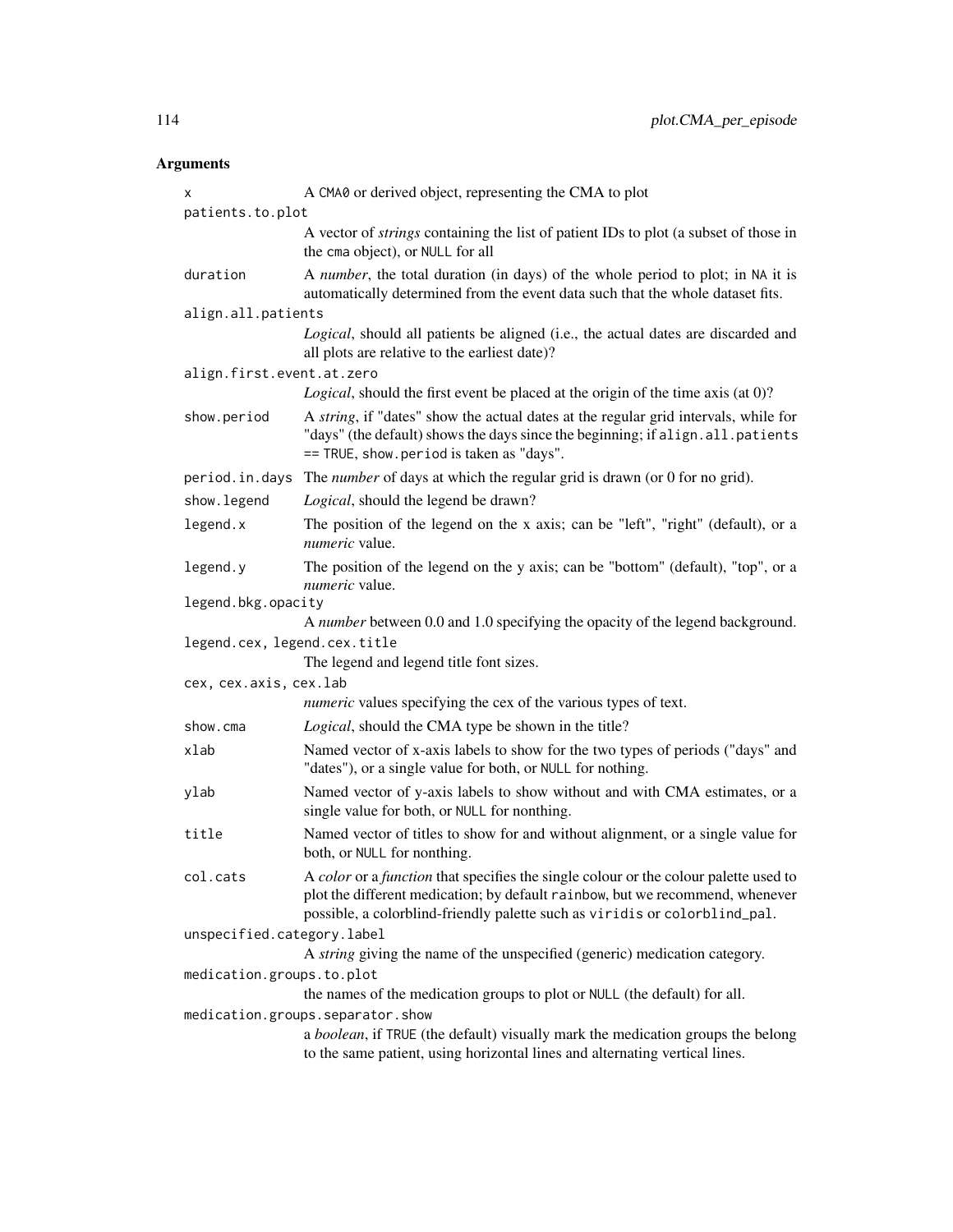medication.groups.separator.lty, medication.groups.separator.lwd, medication.groups.separator.color graphical parameters (line type, line width and colour describing the visual marking og medication groups as beloning to the same patient.

medication.groups.allother.label

a *string* giving the label to use for the implicit \_\_ALL\_OTHERS\_\_ medication group (defaults to "\*").

lty.event, lwd.event, pch.start.event, pch.end.event

The style of the event (line style, width, and start and end symbols).

show.event.intervals

*Logical*, should the actual event intervals be shown? As per-episode and sliding windows might have overlapping intervals, it is better not to show them by default (FALSE).

show.overlapping.event.intervals

specifies how to plot the event intervals that appear in multiple sliding windows or episodes. We can plot how thye look in the *first* sliding window or episode (the default), how they appear in the *last*, pick the one that minimizes the gap (*min gap*) or maximizes it (*max gap*), or compute their *average* across all sliding windows or episodes containing them.

plot.events.vertically.displaced

Should consecutive events be plotted on separate rows (i.e., separated vertically, the default) or on the same row?

- print.dose, cex.dose, print.dose.outline.col, print.dose.centered Print daily dose as a number and, if so, how (color, size, position...).
- plot.dose, lwd.event.max.dose, plot.dose.lwd.across.medication.classes Show dose through the width of the event lines and, if so, what the maximum width should be, and should this maximum be by medication class or overall.
- col.na The colour used for missing event data.
- col.continuation, lty.continuation, lwd.continuation

The color, style and width of the contuniation lines connecting consecutive events.

- print.CMA *Logical*, should the CMA values be printed?
- CMA.cex ... and, if printed, what cex (*numeric*) to use?
- plot.CMA *Logical*, should the distribution of the CMA values across episodes/sliding windows be plotted? If TRUE (the default), the distribution is shown on the left-hand side of the plot, otherwise it is not.

plot.CMA.as.histogram

*Logical*, should the CMA plot be a histogram or a (truncated) density plot? Please note that it is TRUE by deafult for CMA\_per\_episode and FALSE for CMA\_sliding\_window, because usually there are more sliding windows than episodes. Also, the density estimate cannot be estimated for less than three different values.

plot.partial.CMAs.as

Should the partial CMAs be plotted? Possible values are "stacked", "overlapping" or "timeseries", or NULL for no partial CMA plots. Please note that plot.CMA and plot.partial.CMAs.as are independent of each other.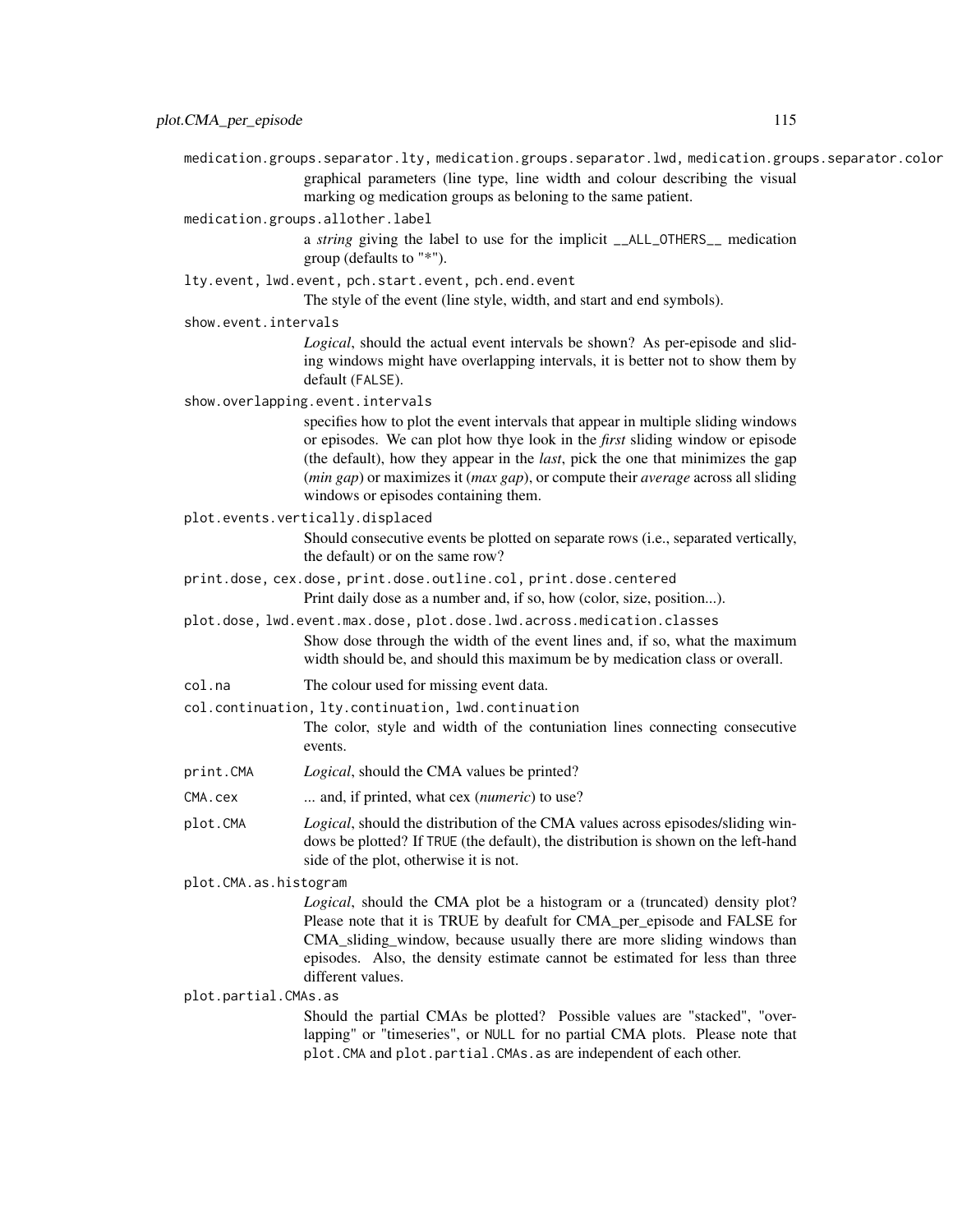<span id="page-115-0"></span>

|                        | plot.partial.CMAs.as.stacked.col.bars, plot.partial.CMAs.as.stacked.col.border, plot.partial.CMAs.as<br>If plotting the partial CMAs as stacked bars, define their graphical attributes. |
|------------------------|------------------------------------------------------------------------------------------------------------------------------------------------------------------------------------------|
|                        | plot.partial.CMAs.as.timeseries.vspace, plot.partial.CMAs.as.timeseries.start.from.zero, plot.partia                                                                                     |
|                        | If plotting the partial CMAs as imeseries, these are their graphical attributes.                                                                                                         |
|                        | plot.partial.CMAs.as.overlapping.alternate, plot.partial.CMAs.as.overlapping.col.interval, plot.part                                                                                     |
|                        |                                                                                                                                                                                          |
|                        | If plotting the partial CMAs as overlapping segments, these are their graphical<br>attributes                                                                                            |
|                        |                                                                                                                                                                                          |
|                        | CMA.plot.ratio A number, the proportion of the total horizontal plot space to be allocated to the                                                                                        |
|                        | CMA plot.                                                                                                                                                                                |
|                        | CMA.plot.col, CMA.plot.border, CMA.plot.bkg, CMA.plot.text                                                                                                                               |
|                        | Strings giving the colours of the various components of the CMA plot.                                                                                                                    |
|                        | highlight.followup.window                                                                                                                                                                |
|                        | Logical, should the follow-up window be plotted?                                                                                                                                         |
| followup.window.col    |                                                                                                                                                                                          |
|                        | The follow-up window colour.                                                                                                                                                             |
|                        | highlight.observation.window                                                                                                                                                             |
|                        | <i>Logical</i> , should the observation window be plotted?                                                                                                                               |
|                        | observation.window.col, observation.window.opacity                                                                                                                                       |
|                        | Attributes of the observation window (colour, transparency).                                                                                                                             |
|                        | print.episode.or.sliding.window                                                                                                                                                          |
|                        | Logical, should we show which events belong to which episode or sliding win-                                                                                                             |
|                        | dow? To work, the CMA must have been constructed with return. mapping. events. episodes                                                                                                  |
|                        | or return.mapping.events.sliding.window set to TRUE, respectively.                                                                                                                       |
| alternating.bands.cols |                                                                                                                                                                                          |
|                        | The colors of the alternating vertical bands distinguishing the patients; can be                                                                                                         |
|                        | $NULL = don't draw the bands; or a vector of colors.$                                                                                                                                    |
| bw.plot                | Logical, should the plot use grayscale only (i.e., the gray. colors function)?                                                                                                           |
| rotate.text            | <i>Numeric</i> , the angle by which certain text elements (e.g., axis labels) should be                                                                                                  |
|                        | rotated.                                                                                                                                                                                 |
| force.draw.text        |                                                                                                                                                                                          |
|                        | Logical, if TRUE, always draw text even if too big or too small                                                                                                                          |
|                        | min.plot.size.in.characters.horiz, min.plot.size.in.characters.vert                                                                                                                      |
|                        | <i>Numeric</i> , the minimum size of the plotting surface in characters; horizontally                                                                                                    |
|                        | (min.plot.size.in.characters.horiz) refers to the the whole duration of the events                                                                                                       |
|                        | to plot; vertically (min.plot.size.in.characters.vert) refers to a single event. If the                                                                                                  |
|                        | plotting is too small, possible solutions might be: if within RStudio, try to en-                                                                                                        |
|                        | large the "Plots" panel, or (also valid outside RStudio but not if using RStudio                                                                                                         |
|                        | server start a new plotting device (e.g., using X11(), quartz() or windows(),                                                                                                            |
|                        | depending on OS) or (works always) save to an image (e.g., $\text{.jpg}(\ldots)$ ; ;<br>$dev.$ of $f()$ and display it in a viewer.                                                      |
| max.patients.to.plot   |                                                                                                                                                                                          |
|                        |                                                                                                                                                                                          |
|                        | <i>Numeric</i> , the maximum patients to attempt to plot.                                                                                                                                |
|                        | export. formats a string giving the formats to export the figure to (by default NULL, meaning no                                                                                         |
|                        | exporting); can be any combination of "svg" (just an SVG file), "html" (SVG +                                                                                                            |
|                        | HTML + CSS + JavaScript, all embedded within one HTML document), "jpg",                                                                                                                  |
|                        | "png", "webp", "ps" or "pdf".                                                                                                                                                            |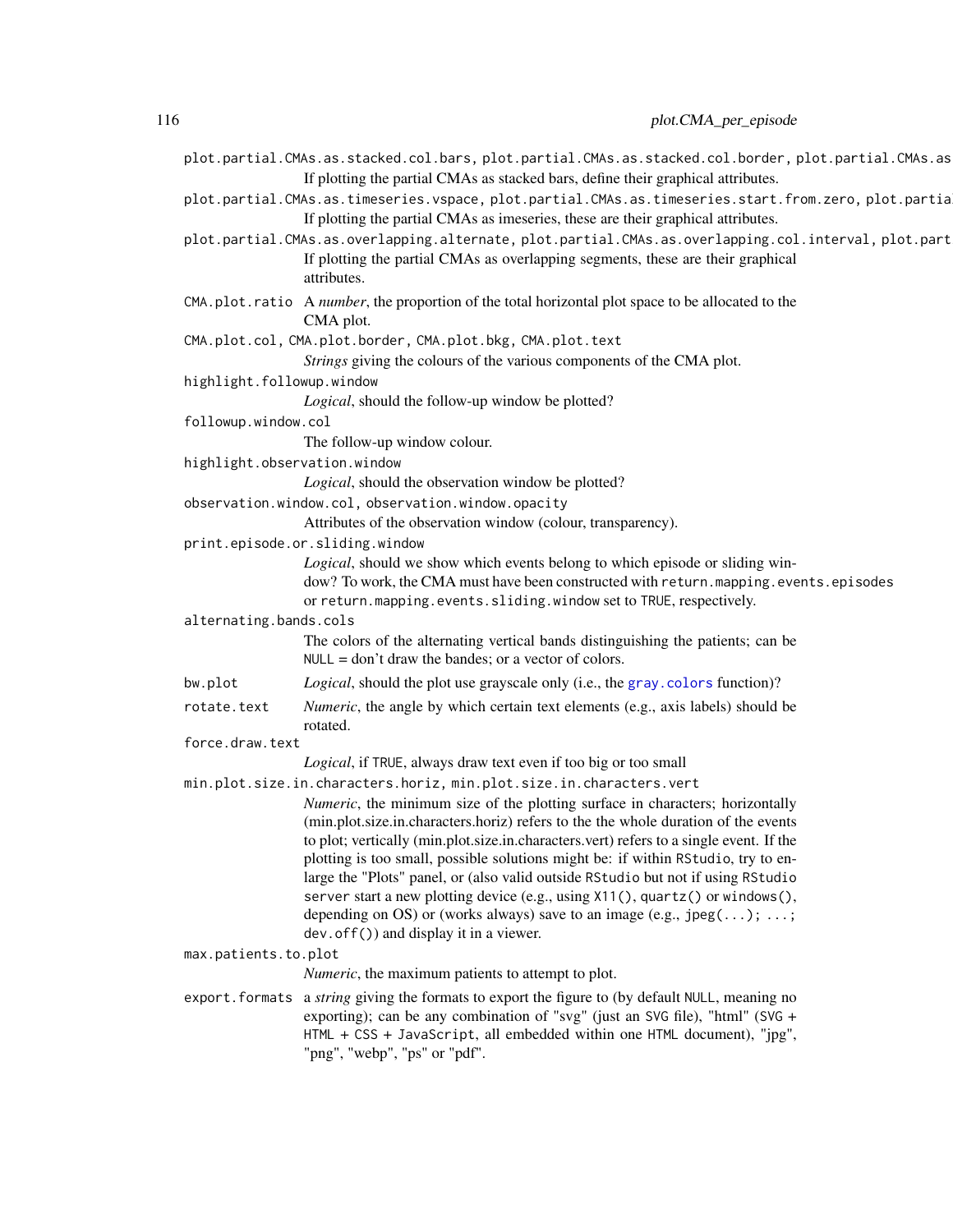export.formats.fileprefix

a *string* giving the file name prefix for the exported formats (defaults to "AdhereRplot").

export.formats.height, export.formats.width

*numbers* giving the desired dimensions (in pixels) for the exported figure (defaults to sane values if NA).

export.formats.save.svg.placeholder

a *logical*, if TRUE, save an image placeholder of type given by export.formats.svg.placeholder.typ for the SVG image.

export.formats.svg.placeholder.type

a *string*, giving the type of placeholder for the SVG image to save; can be "jpg", "png" (the default) or "webp".

export.formats.svg.placeholder.embed

a *logical*, if TRUE, embed the placeholder image in the HTML document (if any) using base64 encoding, otherwise (the default) leave it as an external image file (works only when an HTML document is exported and only for JPEG or PNG images.

- export.formats.html.template, export.formats.html.javascript, export.formats.html.css *character strings* or NULL (the default) giving the path to the HTML, JavaScript and CSS templates, respectively, to be used when generating the HTML+CSS semi-interactive plots; when NULL, the default ones included with the package will be used. If you decide to define new templates please use the default ones for inspiration and note that future version are not guaranteed to be backwards compatible!
- export.formats.directory

a *string*; if exporting, which directory to export to; if NA (the default), creates the files in a temporary directory.

#### generate.R.plot

a *logical*, if TRUE (the default), generate the standard (base R) plot for plotting within R.

do.not.draw.plot

a *logical*, if TRUE (*not* the default), does not draw the plot itself, but only the legend (if show. legend is TRUE) at coordinates (0,0) irrespective of the given legend coordinates. This is intended to allow (together with the get. legend.plotting.area() function) the separate plotting of the legend.

#### suppress.warnings

*Logical*, if TRUE don't show any warnings.

... other parameters (to be passed to the estimation and plotting of the simple CMA)

#### Details

The x-axis represents time (either in days since the earliest date or as actual dates), with consecutive events represented as ascending on the y-axis.

Each event is represented as a segment with style lty.event and line width lwd.event starting with a pch.start.event and ending with a pch.end.event character, coloured with a unique color as given by col.cats, extending from its start date until its end date. Consecutive events are thus represented on consecutive levels of the y-axis and are connected by a "continuation" line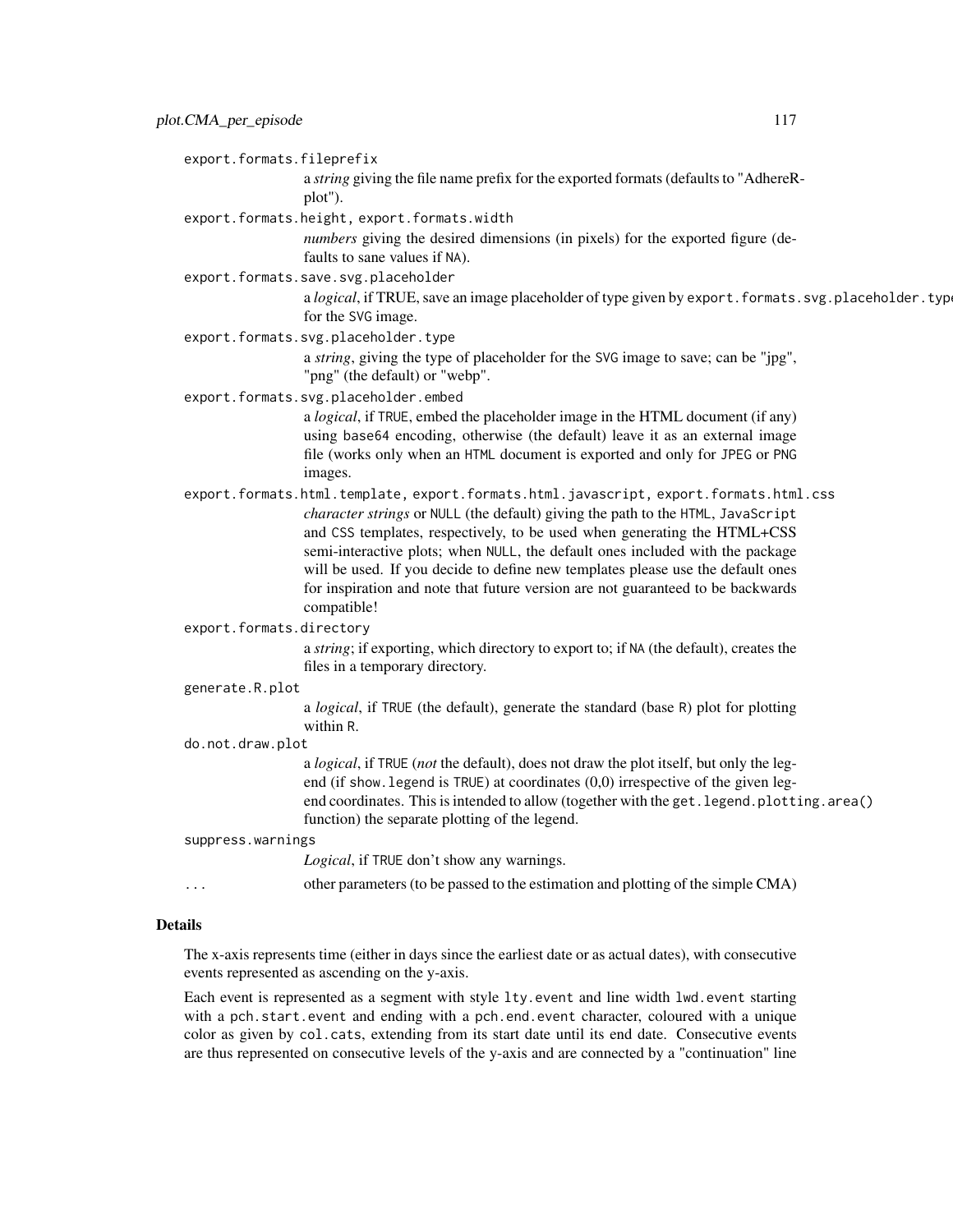<span id="page-117-0"></span>with col.continuation colour, lty.continuation style and lwd.continuation width; these continuation lines are purely visual guides helping to perceive the sequence of events, and carry no information about the avilability of medicine in this interval.

Above these, the treatment episodes or the sliding windows are represented in a stacked manner from the earlieast (left, bottom of the stack) to the latest (right, top of the stack), each showing the CMA as percent fill (capped at 100% even if CMA values may be higher) and also as text.

The follow-up and the observation windows are plotted as empty an rectangle and as shaded rectangle, respectively (for some CMAs the observation window might be adjusted in which case the adjustment may also be plotted using a different shading).

The kernel density ("smoothed histogram") of the CMA estimates across treatment episodes/sliding windows (if more than 2) can be visually represented as well in the left side of the figure (NB, their horizontal scales may be different across patients).

When several patients are displayed on the same plot, they are organized vertically, and alternating bands (white and gray) help distinguish consecutive patients. Implicitely, all patients contained in the cma object will be plotted, but the patients.to.plot parameter allows the selection of a subset of patients.

Finally, the y-axis shows the patient ID and possibly the CMA estimate as well.

Any not explicitely defined arguments are passed to the simple CMA estimation and plotting function; therefore, for more info about possible estimation parameters plese see the help for the appropriate simple CMA, and for possible aesthetic tweaks, please see the help for their plotting.

### See Also

See the simple CMA estimation [CMA1](#page-7-0) to [CMA9](#page-41-0) and plotting plot. CMA1 functions for extra parameters.

#### Examples

```
## Not run:
cmaW <- CMA_sliding_window(CMA=CMA1,
                        data=med.events,
```

```
ID.colname="PATIENT_ID",
event.date.colname="DATE",
event.duration.colname="DURATION",
event.daily.dose.colname="PERDAY",
medication.class.colname="CATEGORY",
carry.only.for.same.medication=FALSE,
consider.dosage.change=FALSE,
followup.window.start=0,
observation.window.start=0,
observation.window.duration=365,
sliding.window.start=0,
sliding.window.start.unit="days",
sliding.window.duration=90,
sliding.window.duration.unit="days",
sliding.window.step.duration=7,
sliding.window.step.unit="days",
sliding.window.no.steps=NA,
date.format="%m/%d/%Y"
```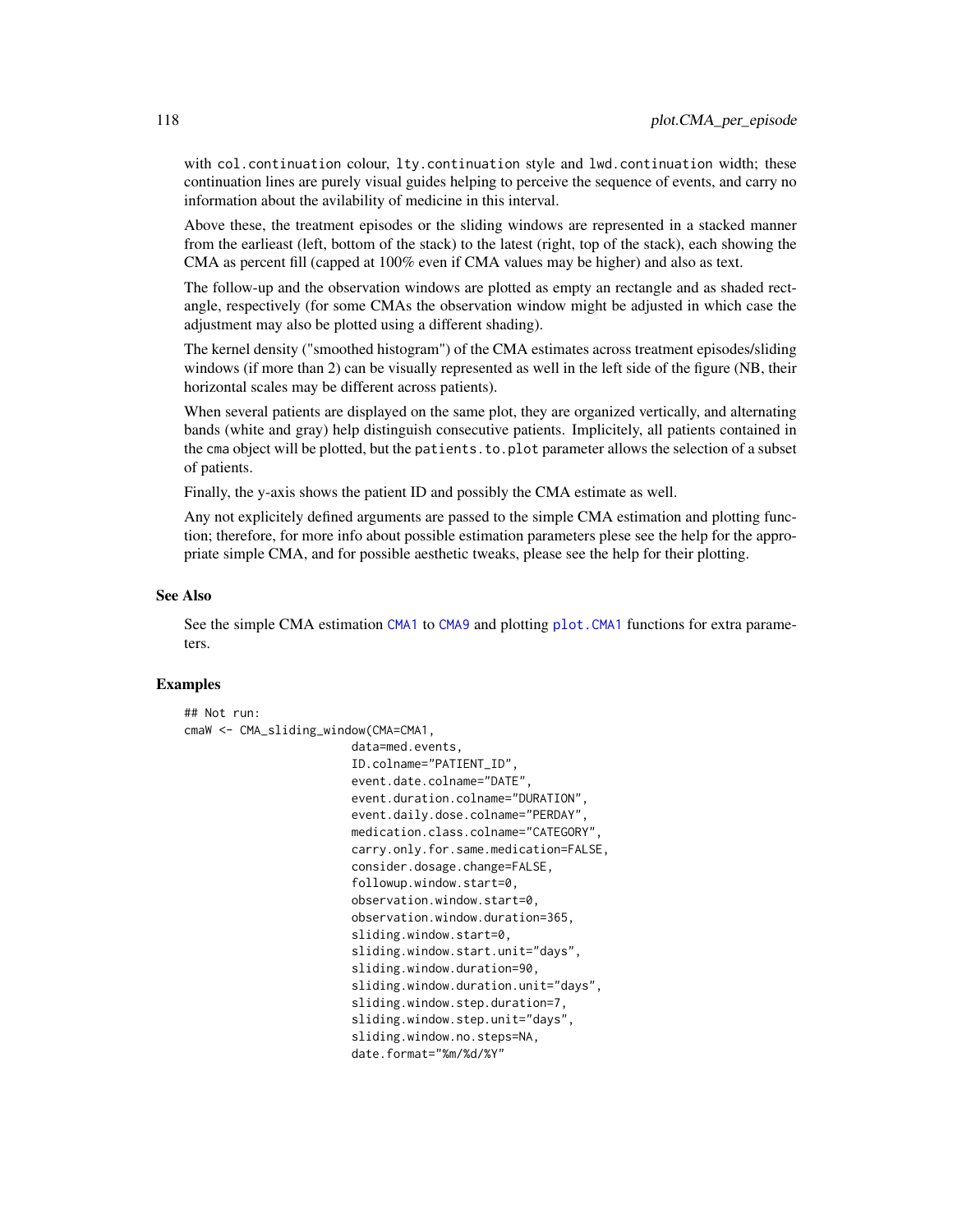<span id="page-118-1"></span>plot\_interactive\_cma 119

```
);
plot(cmaW, patients.to.plot=c("1","2"));
cmaE <- CMA_per_episode(CMA=CMA1,
                        data=med.events,
                        ID.colname="PATIENT_ID",
                        event.date.colname="DATE",
                        event.duration.colname="DURATION",
                        event.daily.dose.colname="PERDAY",
                        medication.class.colname="CATEGORY",
                        carry.only.for.same.medication=FALSE,
                        consider.dosage.change=FALSE,
                        followup.window.start=0,
                        observation.window.start=0,
                        observation.window.duration=365,
                        date.format="%m/%d/%Y"
                       );
plot(cmaE, patients.to.plot=c("1","2"));
## End(Not run)
```
<span id="page-118-0"></span>plot\_interactive\_cma *Interactive exploration and CMA computation.*

## **Description**

Interactively plot a given patient's data, allowing the real-time exploration of the various CMAs and their parameters. It can use Rstudio's manipulate library or Shiny.

#### Usage

plot\_interactive\_cma(...)

#### Arguments

... Parameters to be passed to plot\_interactive\_cma() in package AdhereRViz.

# Details

This is merely a stub for the actual implementation in package AdhereRViz: it just checks if this package is installed and functional, in which case it calls the actual implementation, otherwise warns the user that AdhereRViz must be instaled.

# Value

Nothing

## See Also

Function [plot\\_interactive\\_cma](#page-118-0) in package AdhereRViz.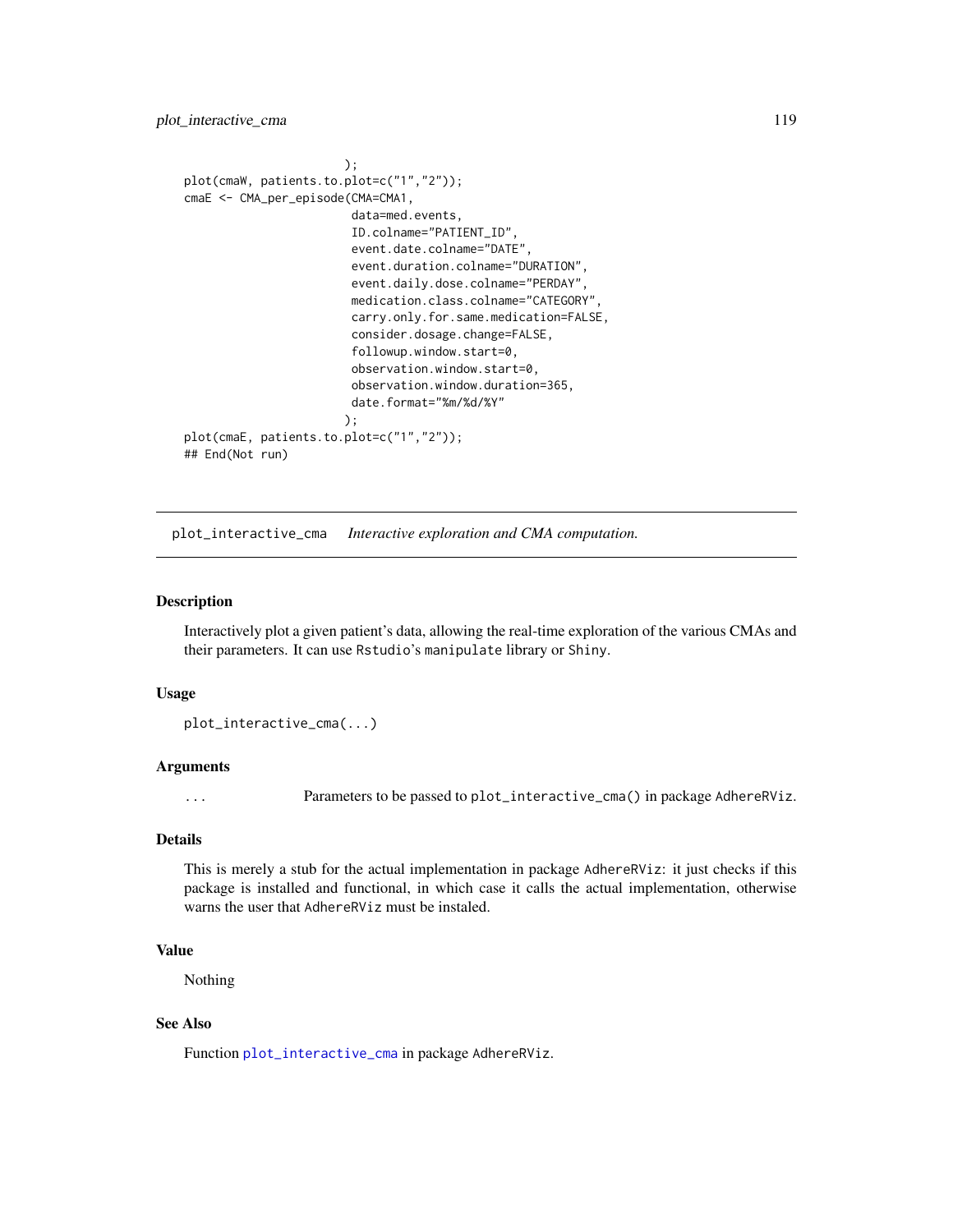# Examples

```
## Not run:
plot_interactive_cma(med.events,
                     ID.colname="PATIENT_ID",
                     event.date.colname="DATE",
                     event.duration.colname="DURATION",
                     event.daily.dose.colname="PERDAY",
                     medication.class.colname="CATEGORY");
## End(Not run)
```
print.CMA0 *Print CMA0 (and derived) objects.*

### Description

Prints and summarizes a basic CMA0, or derived, object.

```
## S3 method for class 'CMA0'
print(
 x,
  ...,
  inline = FALSE,
  format = c("text", "latex", "markdown"),
 print.params = TRUE,
 print.data = TRUE,
  exclude.params = c("event.info", "real.obs.windows"),
  skip.header = FALSE,
  cma.type = class(cma)[1]\lambda## S3 method for class 'CMA1'
print(...)
## S3 method for class 'CMA2'
print(...)
## S3 method for class 'CMA3'
print(...)
## S3 method for class 'CMA4'
print(...)
## S3 method for class 'CMA5'
print(...)
```
<span id="page-119-0"></span>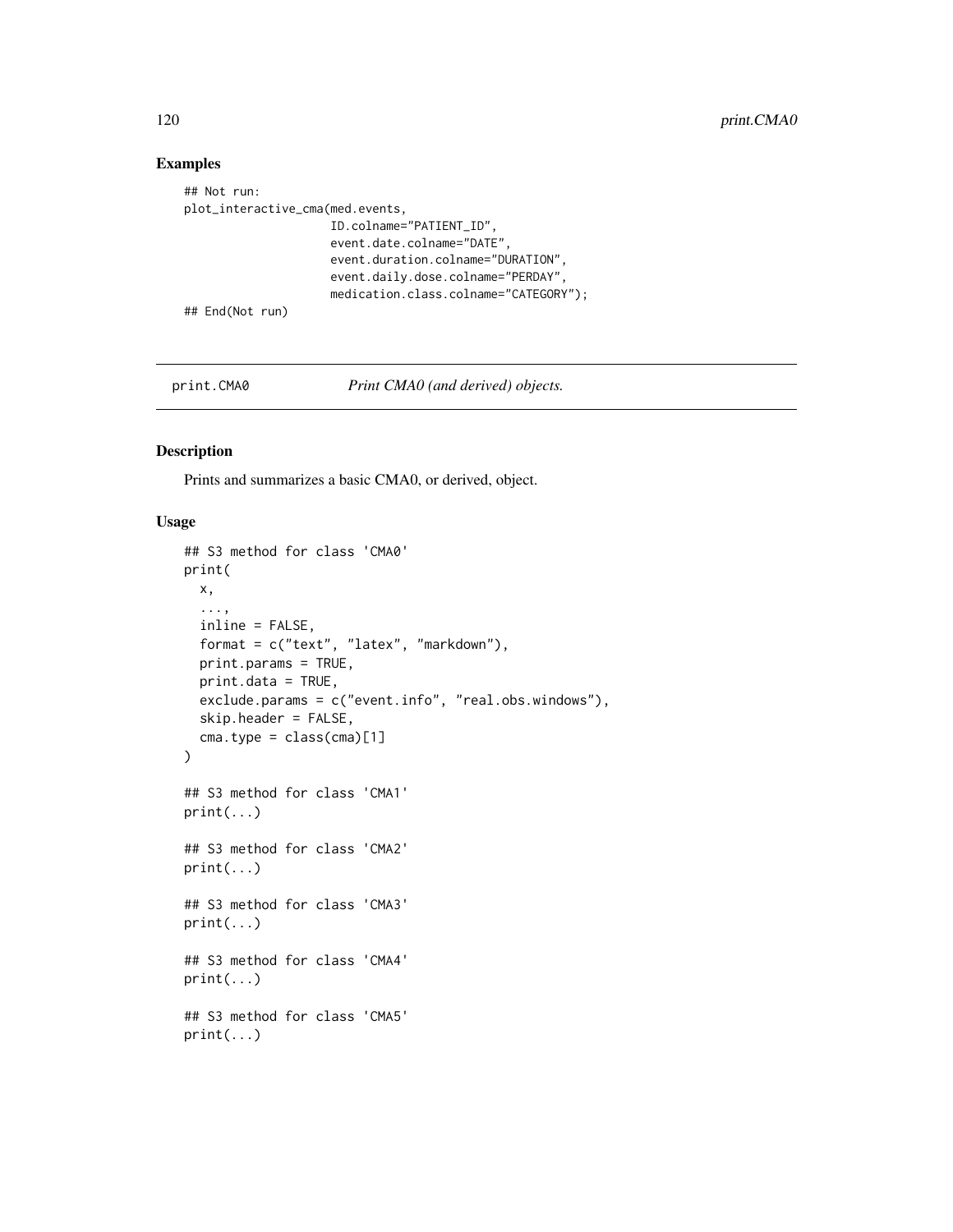```
## S3 method for class 'CMA6'
print(...)
## S3 method for class 'CMA7'
print(...)
## S3 method for class 'CMA8'
print(...)
## S3 method for class 'CMA9'
print(...)
## S3 method for class 'CMA_per_episode'
print(
 x,
  ...,
  inline = FALSE,
  format = c("text", "latex", "markdown"),
 print.params = TRUE,
 print.data = TRUE,
 exclude.params = c("event.info", "inner.event.info", "mapping.episodes.to.events"),
 skip.header = FALSE,
 cma.type = class(x)[1])
## S3 method for class 'CMA_sliding_window'
```
print(...)

#### Arguments

| x              | A CMA0 or derived object, representing the CMA to print.                                                                                              |  |
|----------------|-------------------------------------------------------------------------------------------------------------------------------------------------------|--|
| $\cdots$       | other possible parameters                                                                                                                             |  |
| inline         | <i>Logical</i> , should print inside a line of text or as a separate, extended object?                                                                |  |
| format         | A <i>string</i> , the type of output: plain text ("text"; default), LaTeX ("latex") or R<br>Markdown ("markdown").                                    |  |
| print.params   | <i>Logical</i> , should print the parameters?                                                                                                         |  |
| print.data     | <i>Logical</i> , should print a summary of the data?                                                                                                  |  |
| exclude.params | A vector of <i>strings</i> , the names of the object fields to exclude from printing (usu-<br>ally, internal information irrelevant to the end-user). |  |
| skip.header    | <i>Logical</i> , should the header be printed?                                                                                                        |  |
| cma.type       | A <i>string</i> , used to override the reported object's class.                                                                                       |  |
|                |                                                                                                                                                       |  |

#### Details

Can produce output for the console (text), R Markdown or LaTeX, showing various types of information.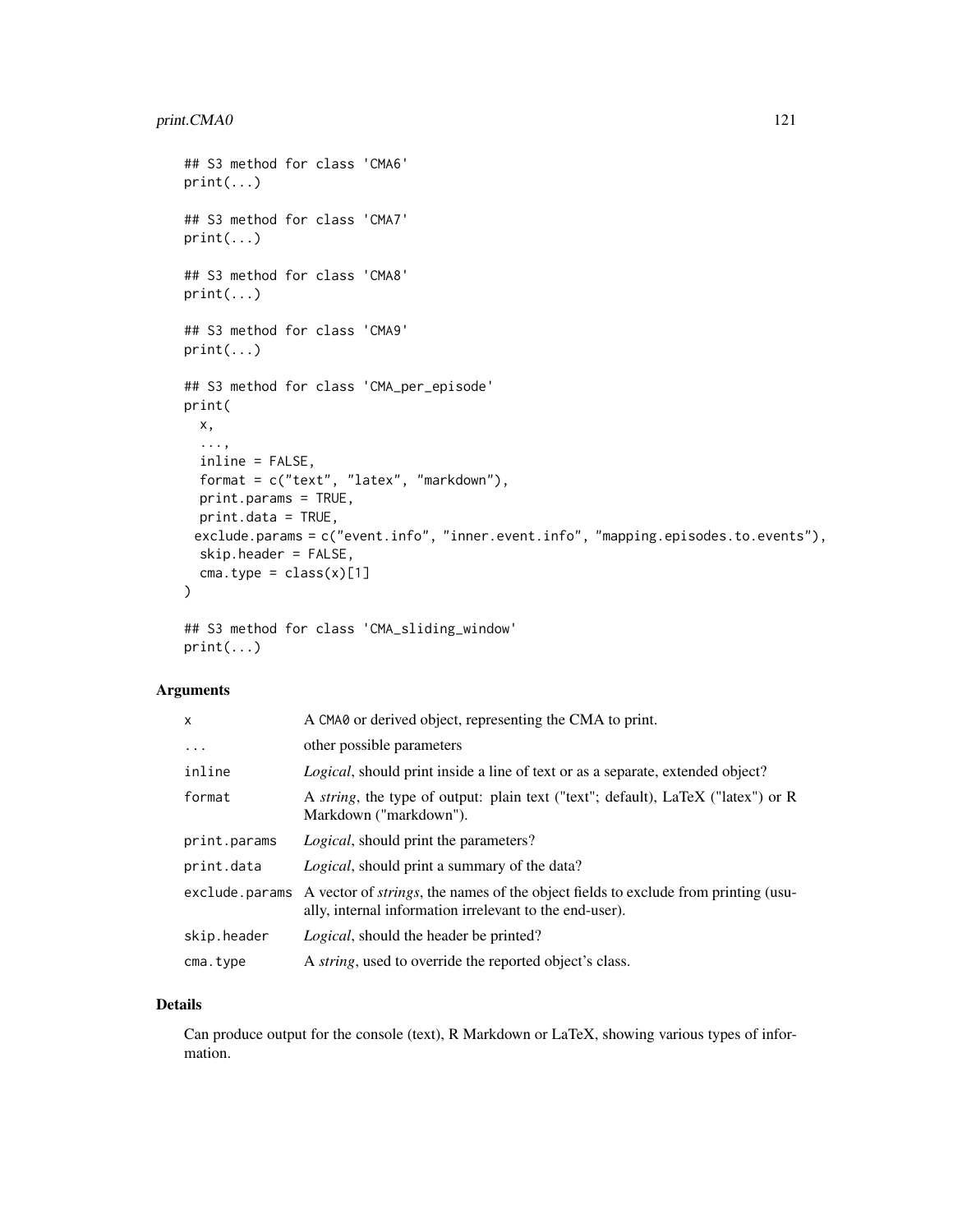## Examples

```
cma0 <- CMA0(data=med.events,
             ID.colname="PATIENT_ID",
             event.date.colname="DATE",
             event.duration.colname="DURATION",
             event.daily.dose.colname="PERDAY",
             medication.class.colname="CATEGORY",
             followup.window.start=0,
             followup.window.start.unit="days",
             followup.window.duration=2*365,
             followup.window.duration.unit="days",
             observation.window.start=30,
             observation.window.start.unit="days",
             observation.window.duration=365,
             observation.window.duration.unit="days",
             date.format="%m/%d/%Y",
             summary="Base CMA");
cma0;
print(cma0, format="markdown");
cma1 <- CMA1(data=med.events,
             ID.colname="PATIENT_ID",
             event.date.colname="DATE",
             event.duration.colname="DURATION",
             followup.window.start=30,
             observation.window.start=30,
             observation.window.duration=365,
             date.format="%m/%d/%Y"
            );
cma1;
```
prune\_event\_durations *Prune event durations.*

## Description

Flags or removes leftover supply durations after dosage changes, the end of a special period, or treatment interruption. The function accepts the raw list output of compute\_event\_durations and additional arguments to specify event durations that need to be removed.

```
prune_event_durations(
  data,
  include = c("special periods", "treatment interruptions", "dosage changes"),
 medication.class.colnames = data$medication.class.colnames,
  days.within.out.date.1,
  days.within.out.date.2,
  keep.al1 = TRUE,suppress.warnings = FALSE,
```
<span id="page-121-0"></span>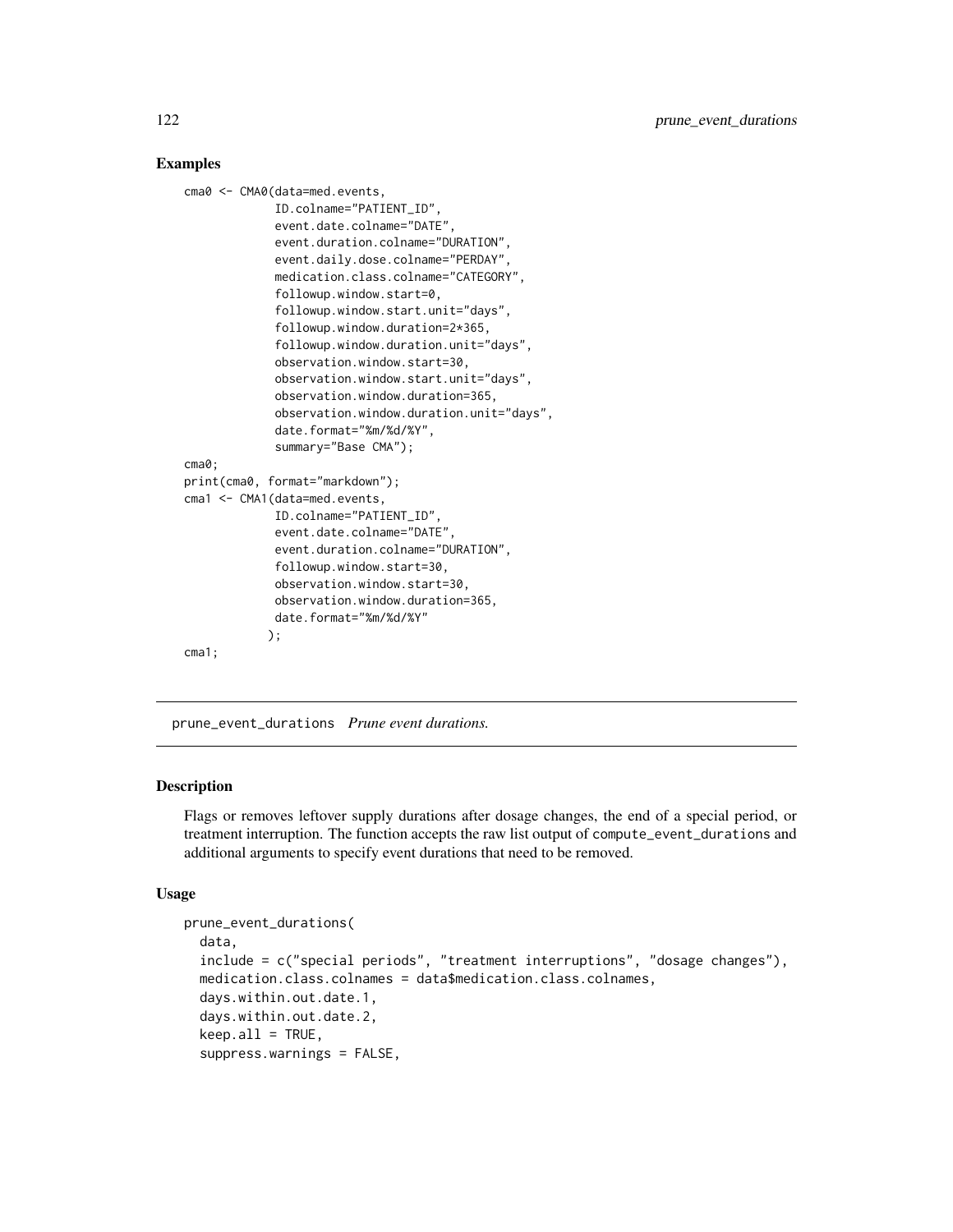```
return.data.table = FALSE,
...
```
 $\lambda$ 

| data                      | A list, the output of compute_event_durations.                                                                                                                                                                                                                                           |  |  |
|---------------------------|------------------------------------------------------------------------------------------------------------------------------------------------------------------------------------------------------------------------------------------------------------------------------------------|--|--|
| include                   | A Vector of <i>strings</i> indicating whether to include dosage changes, special peri-<br>ods, and/or treatment interruptions.                                                                                                                                                           |  |  |
| medication.class.colnames |                                                                                                                                                                                                                                                                                          |  |  |
|                           | A Vector of <i>strings</i> , the name(s) of the column(s) in the event_durations<br>element of data to identify medication classes. Defaults to the columns used in<br>compute_event_durations.                                                                                          |  |  |
| days.within.out.date.1    |                                                                                                                                                                                                                                                                                          |  |  |
|                           | event durations from before the dosage change, special period, or treatment in-<br>terruptions are removed if there is a new dispensing event within the number<br>of days specified as <i>integer</i> after the dosage change or end of the special pe-<br>riod/treatment interruption. |  |  |
| days.within.out.date.2    |                                                                                                                                                                                                                                                                                          |  |  |
|                           | event durations from before dosage change, special period, or treatment inter-<br>ruption are removed if there is $NO$ new dispensing event within the number<br>of days specified as <i>integer</i> after the dosage change or end of the special pe-<br>riod/treatment interruption.   |  |  |
| keep.all                  | Logical, should events be kept and marked for removal? If TRUE, a new column<br>.prune.event will be added to event_durations, if FALSE the events will be<br>removed from the output.                                                                                                   |  |  |
| suppress.warnings         |                                                                                                                                                                                                                                                                                          |  |  |
|                           | Logical, if TRUE don't show any warnings.                                                                                                                                                                                                                                                |  |  |
| return.data.table         |                                                                                                                                                                                                                                                                                          |  |  |
|                           | Logical, if TRUE return a data. table object, otherwise a data. frame.                                                                                                                                                                                                                   |  |  |
| .                         | other possible parameters.                                                                                                                                                                                                                                                               |  |  |

# Details

Dosage changes, special periods, and treatment interruptions may lead to overestimation of implementation, e.g. if patients get a refill after discharge from hospital and don't continue to use their previous supply. Likewise, it may also lead to overestimation of persistence, e.g. when patients discontinue treatments after the end of a special period or treatment interruption.

## Value

A data.frame or data.table, the pruned event\_durations.

# Examples

## Not run: # select medication class of interest and compute event durations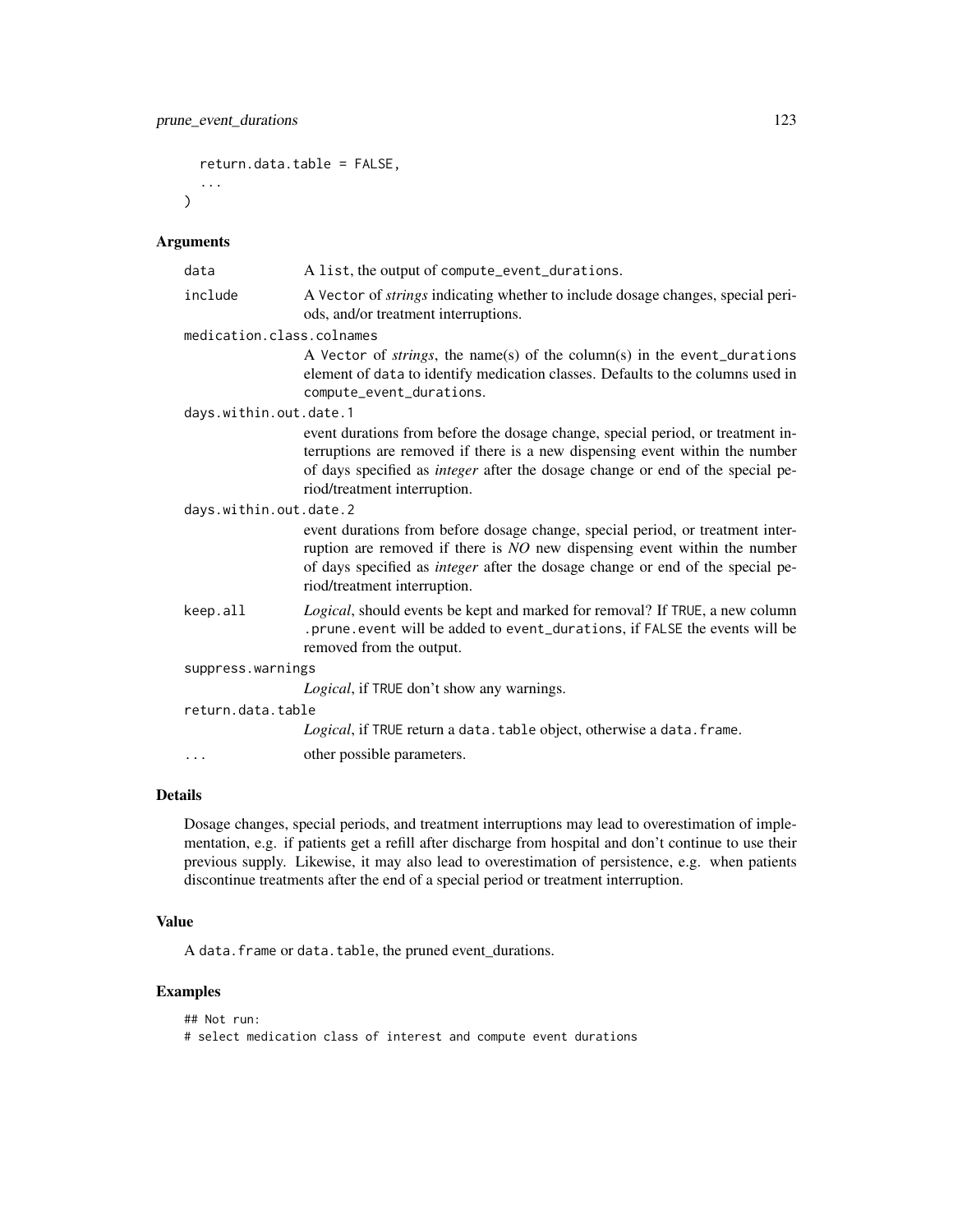```
disp_data <- durcomp.dispensing[ID == 3 & grepl("J01EE01", ATC.CODE)]
presc_data <- durcomp.prescribing[ID == 3 & grepl("J01EE01", ATC.CODE)]
# compute event durations
event_durations_list <- compute_event_durations(disp.data = disp_data,
                                                presc.data = presc_data,
                                         special.periods.data = durcomp.hospitalisation,
                                                ID.colname = "ID",
                                                presc.date.colname = "DATE.PRESC",
                                                disp.date.colname = "DATE.DISP",
                                                date.format = "%Y-%m-%d",
                                               medication.class.colnames = c("ATC.CODE",
                                                                               "UNIT",
                                                                               "FORM"),
                                                total.dose.colname = "TOTAL.DOSE",
                                                presc.daily.dose.colname = "DAILY.DOSE",
                                              presc.duration.colname = "PRESC.DURATION",
                                                visit.colname = "VISIT",
                                                force.init.presc = TRUE,
                                                force.presc.renew = TRUE,
                                                split.on.dosage.change = TRUE,
                                                trt.interruption = "carryover",
                                                special.periods.method = "carryover",
                                                suppress.warnings = FALSE,
                                                return.data.table = TRUE,
                                                progress.bar = FALSE)
# prune event durations
event_durations <- prune_event_durations(event_durations_list,
                                         include = c("special periods"),
                                         medication.class.colnames = "ATC.CODE",
                                         days.within.out.date.1 = 7,
                                         days.within.out.date.2 = 30,
                                         keep.al1 = FALSE)## End(Not run)
```
subsetCMA *Restrict a CMA object to a subset of patients.*

## Description

Restrict a CMA object to a subset of patients.

#### Usage

subsetCMA(cma, patients, suppress.warnings)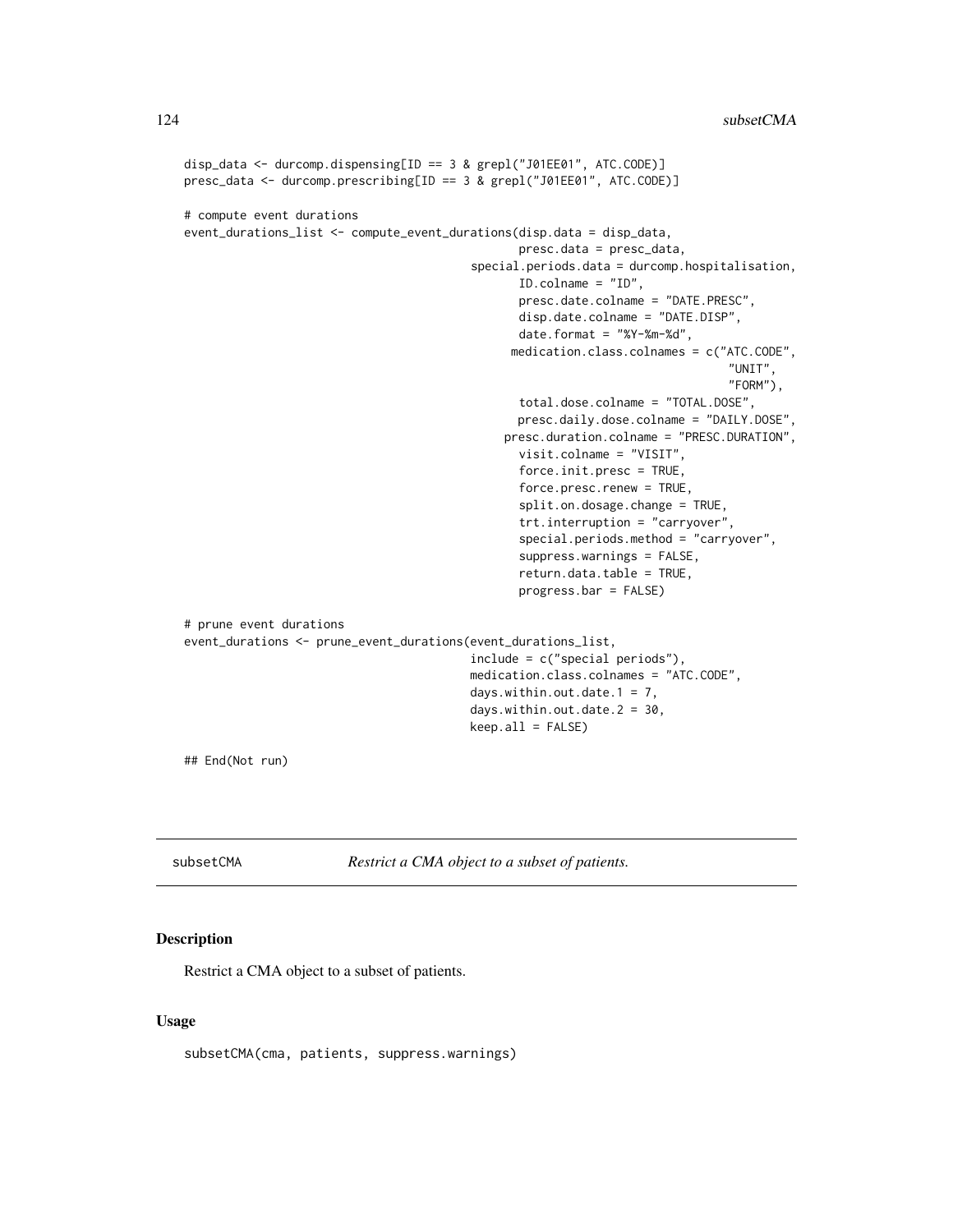<span id="page-124-0"></span>

| cma               | a CMA object.                                     |  |  |  |
|-------------------|---------------------------------------------------|--|--|--|
| patients          | a list of patient IDs to keep.                    |  |  |  |
| suppress.warnings |                                                   |  |  |  |
|                   | <i>Logical</i> , if TRUE don't show any warnings. |  |  |  |

## Value

a CMA object containing only the information for the given patients.

#### Examples

```
cma1 <- CMA1(data=med.events,
             ID.colname="PATIENT_ID",
             event.date.colname="DATE",
             event.duration.colname="DURATION",
             followup.window.start=30,
             observation.window.start=30,
             observation.window.duration=365,
             date.format="%m/%d/%Y"
            );
getCMA(cma1);
cma1a <- subsetCMA(cma1, patients=c(1:3,7));
cma1a; getCMA(cma1a);
```
time\_to\_initiation *Computation of initiation times.*

## Description

Computes the time between the start of a prescription episode and the first dispensing event for each medication class.

```
time_to_initiation(
 presc.data = NULL,
  disp.data = NULL,
  ID.colname = NA,
 medication.class.colnames = NA,
 presc.start.colname = NA,
  disp.date.colname = NA,
  date.format = "%d.*m.*Y",suppress.warnings = FALSE,
  return.data.table = FALSE,
  ...
\mathcal{E}
```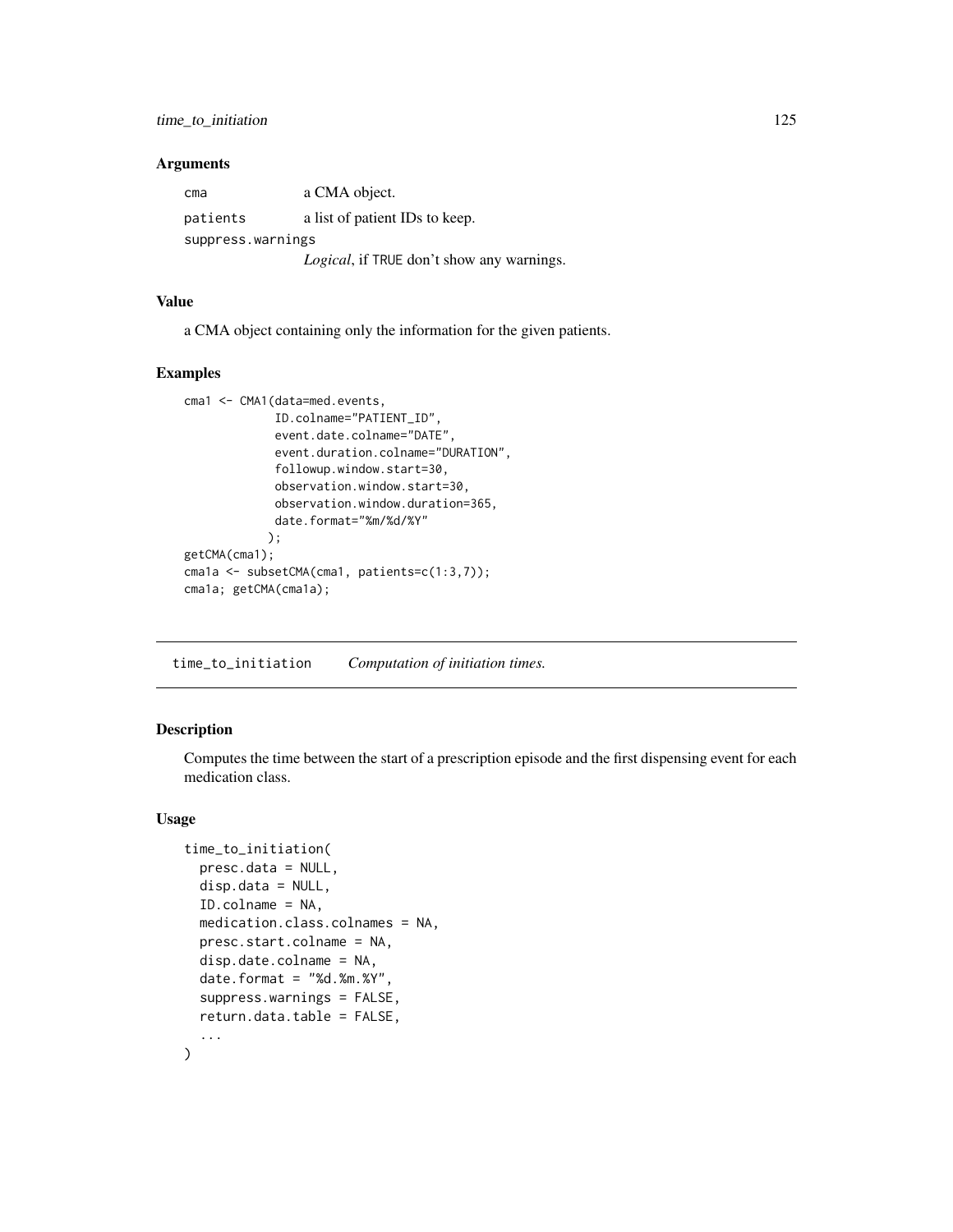<span id="page-125-0"></span>

| presc.data                | A data. frame or data. table containing the prescription episodes. Must con-<br>tain, at a minimum, the patient unique ID, one medication identifier, and the<br>start date of the prescription episode, and might also contain additional columns<br>to identify and group medications (the actual column names are defined in the<br>medication.class.colnames parameter). |
|---------------------------|------------------------------------------------------------------------------------------------------------------------------------------------------------------------------------------------------------------------------------------------------------------------------------------------------------------------------------------------------------------------------|
| disp.data                 | A data. frame or data. table containing the dispensing events. Must contain,<br>at a minimum, the patient unique ID, one medication identifier, the dispensing<br>date, and might also contain additional columns to identify and group medica-<br>tions (the actual column names are defined in the medication.class.colnames<br>parameter).                                |
| ID.colname                | A string, the name of the column in presc. data and disp. data containing the<br>unique patient ID, or NA if not defined.                                                                                                                                                                                                                                                    |
| medication.class.colnames |                                                                                                                                                                                                                                                                                                                                                                              |
|                           | A Vector of <i>strings</i> , the name(s) of the column(s) in data containing the classes/types/groups<br>of medication, or NA if not defined.                                                                                                                                                                                                                                |
| presc.start.colname       |                                                                                                                                                                                                                                                                                                                                                                              |
|                           | A string, the name of the column in presc. data containing the prescription<br>date (in the format given in the date. format parameter), or NA if not defined.                                                                                                                                                                                                               |
| disp.date.colname         |                                                                                                                                                                                                                                                                                                                                                                              |
|                           | A string, the name of the column in disp. data containing the dispensing date<br>(in the format given in the date. format parameter), or NA if not defined.                                                                                                                                                                                                                  |
| date.format               | A string giving the format of the dates used in the data and the other param-<br>eters; see the format parameters of the as .Date function for details (NB, this<br>concerns only the dates given as strings and not as Date objects).                                                                                                                                       |
| suppress.warnings         |                                                                                                                                                                                                                                                                                                                                                                              |
|                           | Logical, if TRUE don't show any warnings.                                                                                                                                                                                                                                                                                                                                    |
| return.data.table         |                                                                                                                                                                                                                                                                                                                                                                              |
|                           | Logical, if TRUE return a data. table object, otherwise a data. frame.                                                                                                                                                                                                                                                                                                       |
| $\cdots$                  | other possible parameters                                                                                                                                                                                                                                                                                                                                                    |

#### Details

The period between the start of a prescription episode and the first dose administration may impact health outcomes differently than omitting doses once on treatment or interrupting medication for longer periods of time. Primary non-adherence (not acquiring the first prescription) or delayed initiation may have a negative impact on health outcomes. The function time\_to\_initiation calculates the time between the start of a prescription episode and the first dispensing event, taking into account multiple variables to differentiate between treatments.

# Value

A data.frame or data.table with the following columns:

- ID.colname the unique patient ID, as given by the ID.colname parameter.
- medication.class.colnames the column(s) with classes/types/groups of medication, as given by the medication.class.colnames parameter.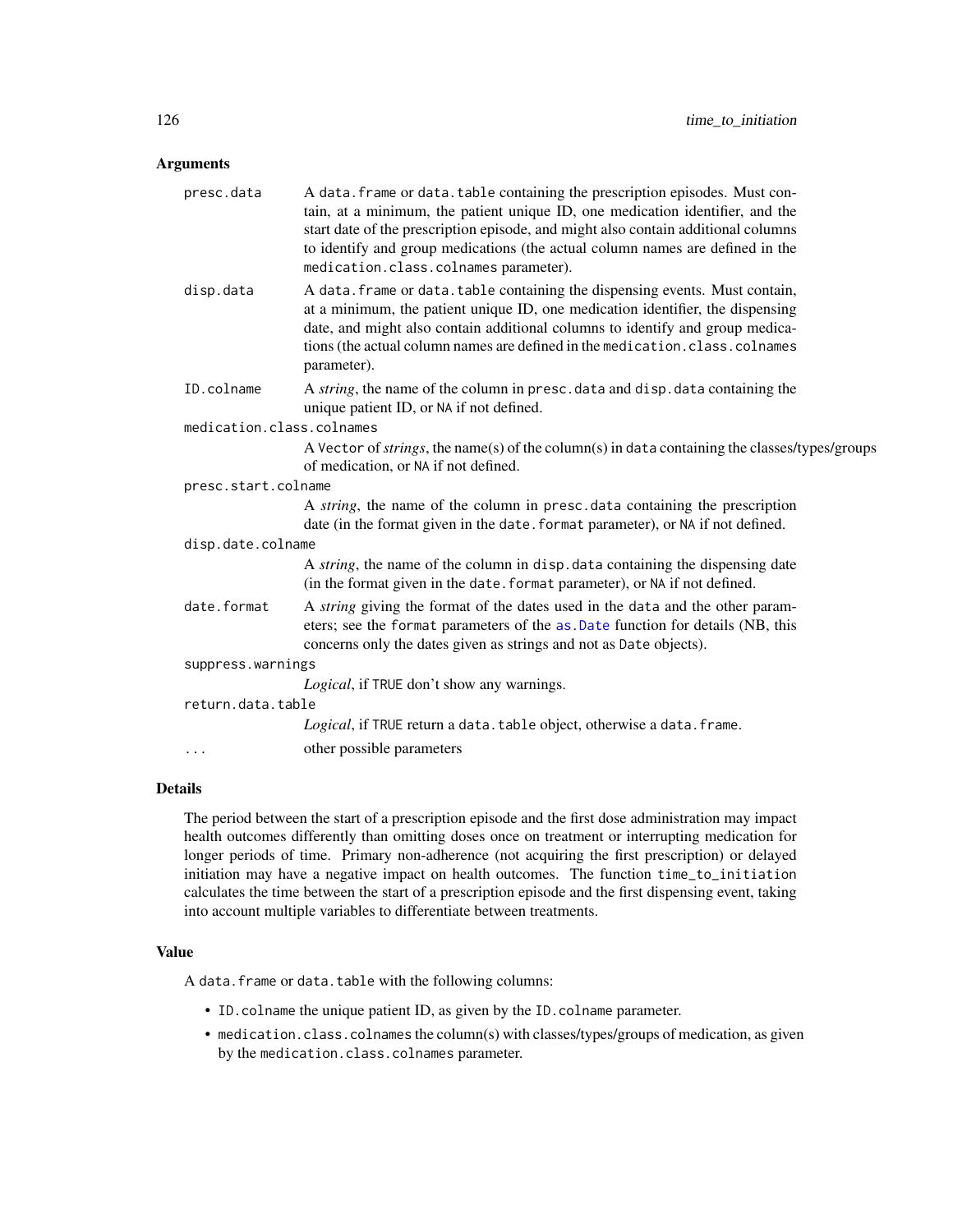- episode.start the date of the first prescription event.
- first.disp the date of the first dispensing event.
- time.to.initiation the difference in days between the first dispensing date and the first prescription date.

# Examples

```
time_init <- time_to_initiation(presc.data = durcomp.prescribing,
                                disp.data = durcomp.dispensing,
                                ID.colname = "ID",
                              medication.class.colnames = c("ATC.CODE", "FORM", "UNIT"),
                                presc.start.colname = "DATE.PRESC",
                                disp.date.colname = "DATE.DISP",
                                date.format = "%Y-%m-%d",
                                suppress.warnings = FALSE,
                                return.data.table = TRUE);
```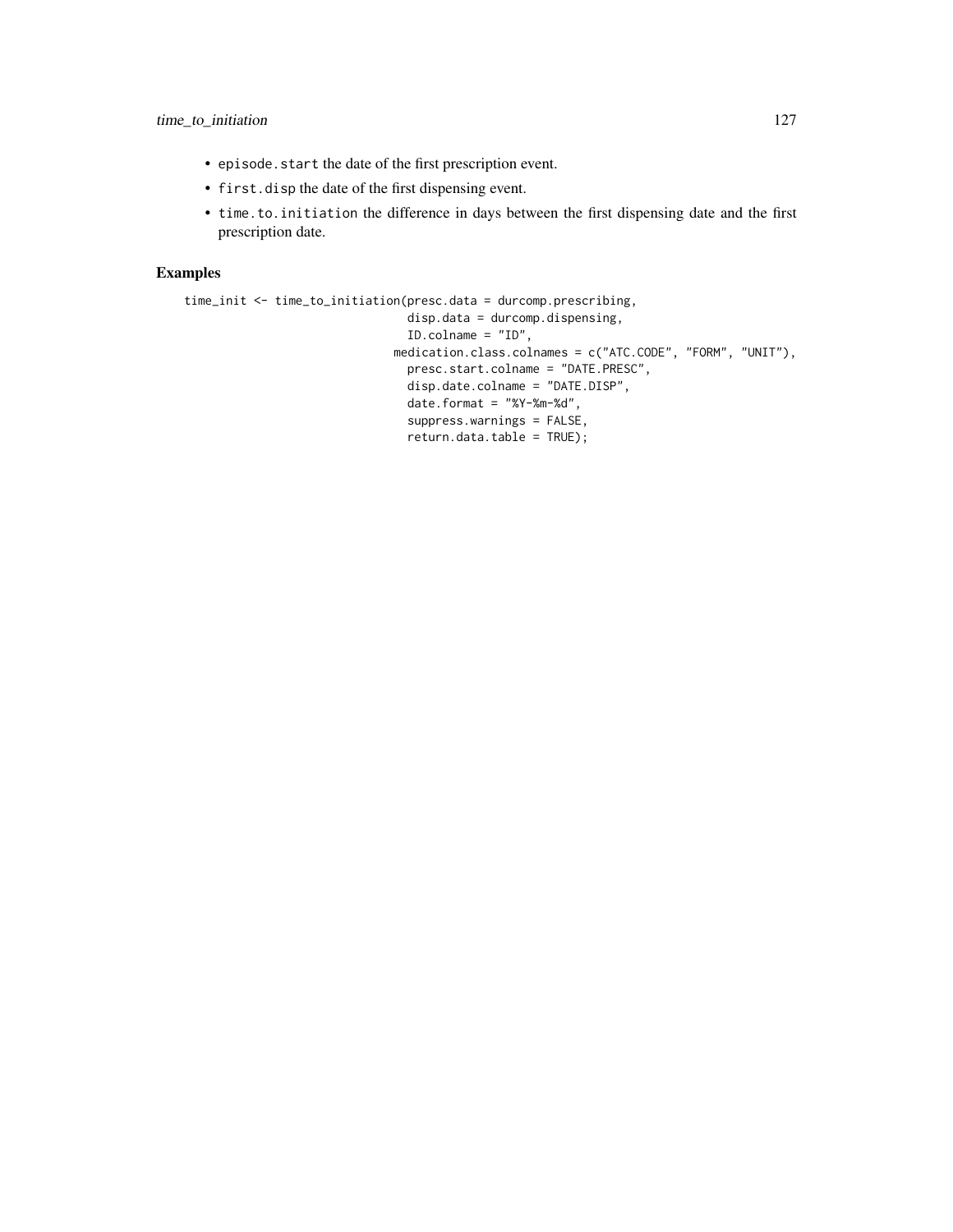# **Index**

∗ datasets durcomp.dispensing, [80](#page-79-0) durcomp.hospitalisation, [81](#page-80-0) durcomp.prescribing, [82](#page-81-0) med.events, [95](#page-94-0) med.events.ATC, [96](#page-95-0) med.groups, [96](#page-95-0) as.Date, *[6](#page-5-0)*, *[11](#page-10-0)*, *[17](#page-16-0)*, *[22](#page-21-0)*, *[28](#page-27-0)*, *[33](#page-32-0)*, *[39](#page-38-0)*, *[44](#page-43-0)*, *[51](#page-50-0)*, *[56](#page-55-0)*, *[62](#page-61-0)*, *[67](#page-66-0)*, *[71](#page-70-0)*, *[75](#page-74-0)*, *[79](#page-78-0)*, *[126](#page-125-0)* callAdhereR, [3](#page-2-0) CMA0, [4,](#page-3-0) *[53](#page-52-0)*, *[64](#page-63-0)* CMA1, [8,](#page-7-1) *[18](#page-17-0)*, *[53](#page-52-0)*, *[64](#page-63-0)*, *[118](#page-117-0)* CMA2, *[12](#page-11-0)*, [14,](#page-13-0) *[53](#page-52-0)*, *[64](#page-63-0)* CMA3, *[53](#page-52-0)*, *[64](#page-63-0)* CMA3 *(*CMA1*)*, [8](#page-7-1) CMA4, *[53](#page-52-0)*, *[64](#page-63-0)* CMA4 *(*CMA2*)*, [14](#page-13-0) CMA5, [20,](#page-19-0) *[53](#page-52-0)*, *[64](#page-63-0)* CMA6, [25,](#page-24-0) *[53](#page-52-0)*, *[64](#page-63-0)* CMA7, [31,](#page-30-0) *[53](#page-52-0)*, *[64](#page-63-0)* CMA8, [36,](#page-35-0) *[53](#page-52-0)*, *[64](#page-63-0)* CMA9, [42,](#page-41-1) *[53](#page-52-0)*, *[64](#page-63-0)*, *[118](#page-117-0)* CMA\_per\_episode, [47,](#page-46-0) *[63,](#page-62-0) [64](#page-63-0)* CMA\_polypharmacy, [54](#page-53-0) CMA\_sliding\_window, *[52,](#page-51-0) [53](#page-52-0)*, [59](#page-58-0) compute.event.int.gaps, *[13](#page-12-0)*, *[19](#page-18-0)*, *[24](#page-23-0)*, *[30](#page-29-0)*, *[35](#page-34-0)*, *[41](#page-40-0)*, *[47](#page-46-0)*, *[53](#page-52-0)*, *[58](#page-57-0)*, *[64](#page-63-0)*, [65](#page-64-0) compute.treatment.episodes, [52](#page-51-0), [69](#page-68-0) compute\_event\_durations, [73](#page-72-0) cover\_special\_periods, [78](#page-77-0) durcomp.dispensing, [80](#page-79-0) durcomp.hospitalisation, [81](#page-80-0) durcomp.prescribing, [82](#page-81-0)

```
get.event.plotting.area, 83
get.legend.plotting.area, 83
get.plotted.events, 84
```
get.plotted.partial.cmas, [85](#page-84-0) getCallerWrapperLocation, [86](#page-85-0) getCMA, [87](#page-86-0) getEventInfo, [88](#page-87-0) getEventsToEpisodesMapping, [89](#page-88-0) getEventsToSlidingWindowsMapping, [90](#page-89-0) getInnerEventInfo, [90](#page-89-0) getMGs, [91](#page-90-0) gray.colors, *[101](#page-100-0)*, *[107](#page-106-0)*, *[116](#page-115-0)* last.plot.get.info, [92](#page-91-0) map.event.coords.to.plot, [93](#page-92-0) med.events, [95](#page-94-0) med.events.ATC, [96](#page-95-0) med.groups, [96](#page-95-0) plot.CMA0, [97,](#page-96-0) *[108](#page-107-0)* plot.CMA1, [103,](#page-102-1) *[118](#page-117-0)* plot.CMA2 *(*plot.CMA1*)*, [103](#page-102-1) plot.CMA3 *(*plot.CMA1*)*, [103](#page-102-1) plot.CMA4 *(*plot.CMA1*)*, [103](#page-102-1) plot.CMA5 *(*plot.CMA1*)*, [103](#page-102-1) plot.CMA6 *(*plot.CMA1*)*, [103](#page-102-1) plot.CMA7 *(*plot.CMA1*)*, [103](#page-102-1) plot.CMA8 *(*plot.CMA1*)*, [103](#page-102-1) plot.CMA9 *(*plot.CMA1*)*, [103](#page-102-1) plot.CMA\_per\_episode, [109](#page-108-0) plot.CMA\_sliding\_window *(*plot.CMA\_per\_episode*)*, [109](#page-108-0) plot\_interactive\_cma, *[119](#page-118-1)*, [119](#page-118-1) print.CMA0, [120](#page-119-0) print.CMA1 *(*print.CMA0*)*, [120](#page-119-0) print.CMA2 *(*print.CMA0*)*, [120](#page-119-0) print.CMA3 *(*print.CMA0*)*, [120](#page-119-0) print.CMA4 *(*print.CMA0*)*, [120](#page-119-0) print.CMA5 *(*print.CMA0*)*, [120](#page-119-0) print.CMA6 *(*print.CMA0*)*, [120](#page-119-0) print.CMA7 *(*print.CMA0*)*, [120](#page-119-0) print.CMA8 *(*print.CMA0*)*, [120](#page-119-0)